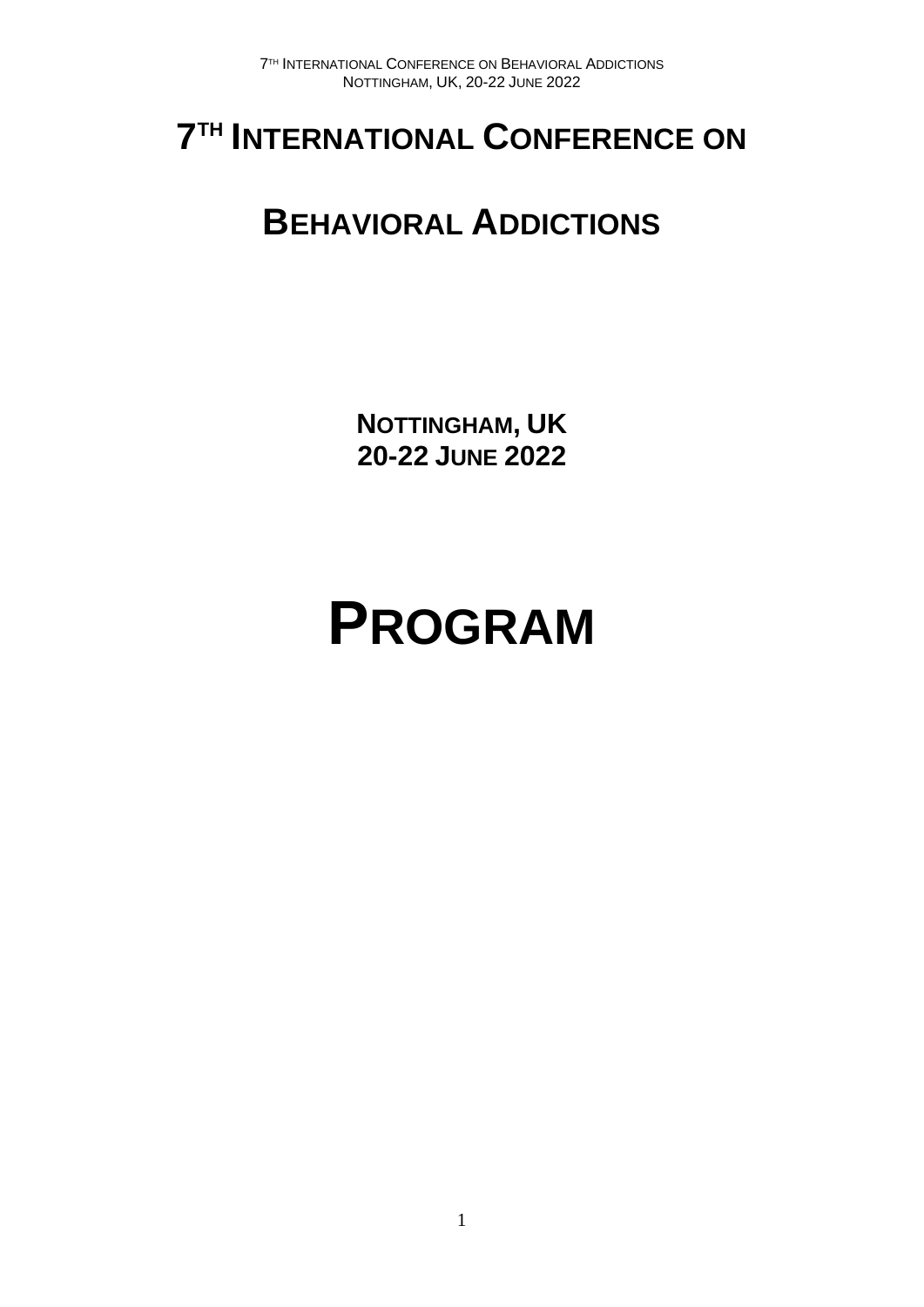## *CHAIRS*

Zsolt Demetrovics Daria J. Kuss Mark D. Griffiths

## *SCIENTIFIC COMMITTE*

Max W. Abbott Elias N. Aboujaoude Judit Balázs Alex Baldacchino Joël Billieux Alex Blaszczynski Kenneth Blum Henrietta Bowden-Jones Matthias Brand Wim van den Brink Gerhard Bühringer Sam-Wook Choi Damiaan Denys Jeffrey L. Derevensky Naomi Fineberg Anneke Goudriaan Marie Grall-Bronnec Jon E. Grant Mark Griffiths Heather Hausenblas Tobias Hayer Susumu Higuchi David Hodgins Eric Hollander Yasser Khazaal Daniel King Orsolya Király Ludwig Kraus Emmanuel Kuntsche Hae Kook Lee Michel Lejoyeux Olatz Lopez-Fernandez Anikó Maráz Giovanni Martinotti

F. Gerard Moeller Astrid Müller Filip Nuyens Daniel Thor Olason Bettina Pikó Halley Pontes Marc N. Potenza Afarin Rahimi-Movaghar József Rácz Rory C. Reid Hans-Jurgen Rumpf Dan J. Stein Marcantonio M. Spada Daniel T. Spritzer Sherry H. Stewart Attila Szabó Alfred Uhl Róbert Urbán Johan Vanderlinden Alexander E. Voiskounsky Aviv M. Weinstein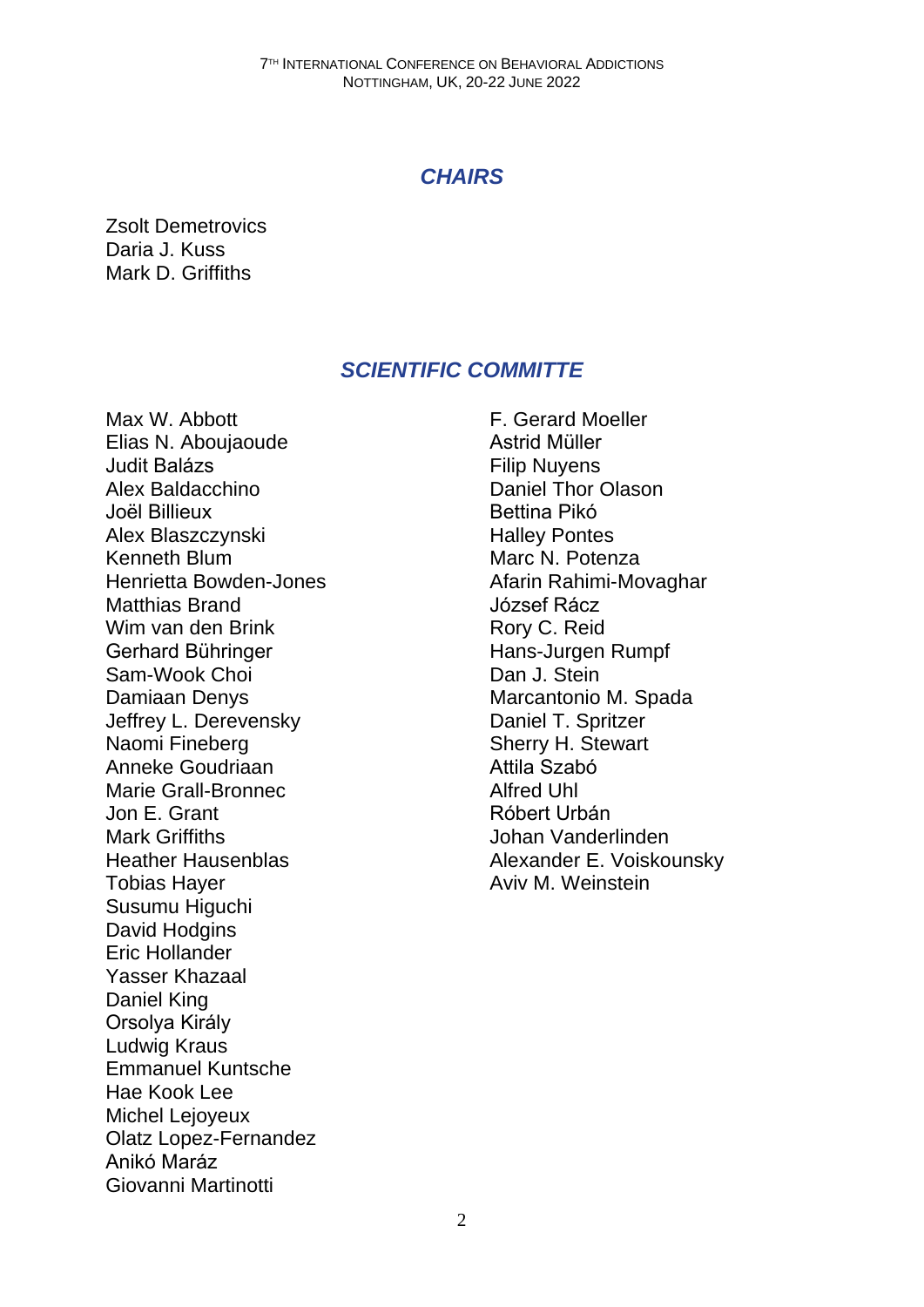## **CONTENTS**

| <b>PROGRAMME OVERVIEW</b>                                  |   |
|------------------------------------------------------------|---|
| <b>PLENARY LECTURES</b>                                    | 8 |
| <b>DETAILED PROGRAM OF THE PARALLEL</b><br><b>SESSIONS</b> | g |

**MINI-TALKS** *66*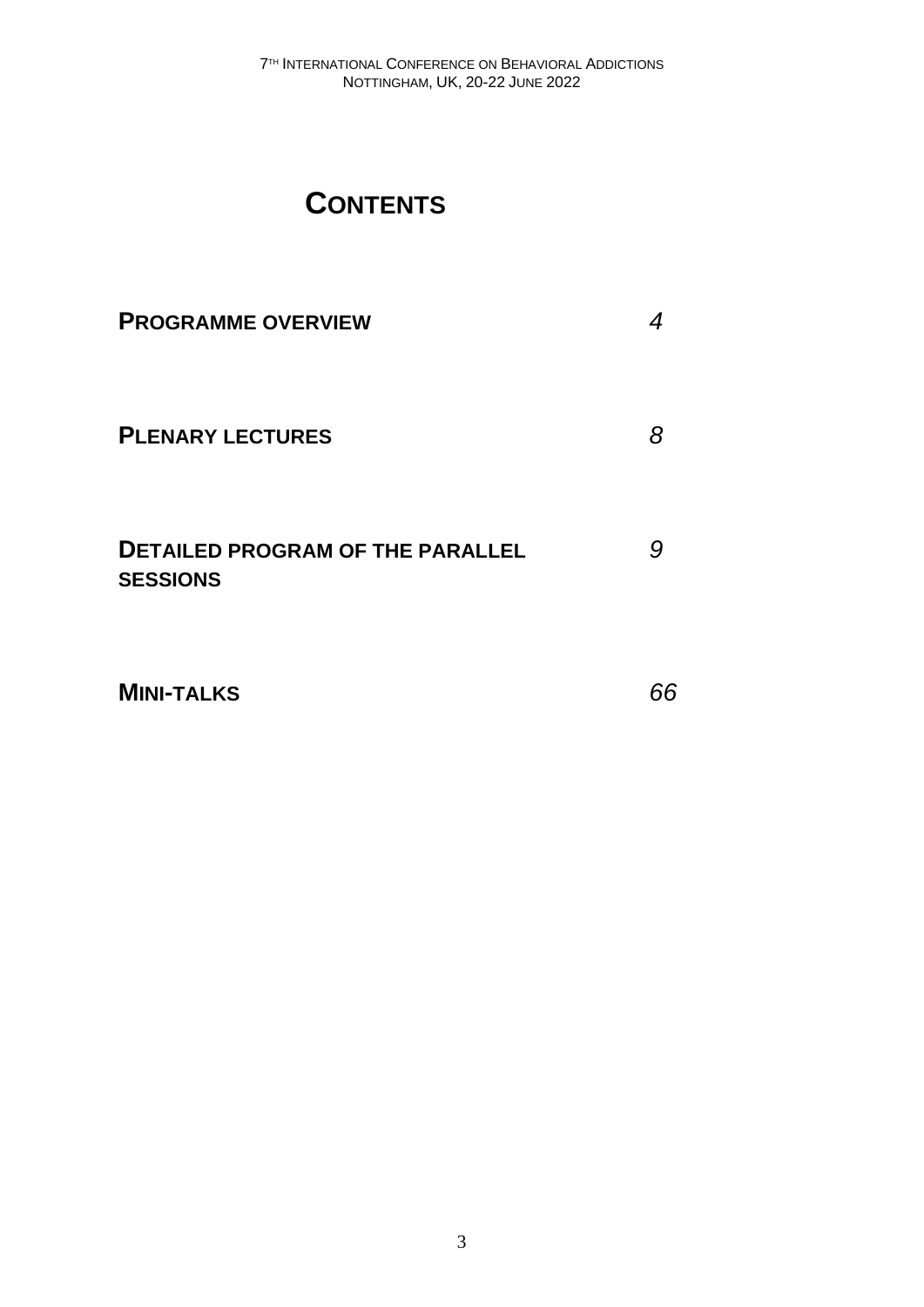## **Monday, [20/June/2022](http://www.conftool.org/icba2022/index.php?page=browseSessions&print=doc&form_date=2022-06-20)**

| 10:00am            | <b>Registration</b>                                                       |                                                                                                                                |                                                                 |                                         |                                    |                                        |                                   |
|--------------------|---------------------------------------------------------------------------|--------------------------------------------------------------------------------------------------------------------------------|-----------------------------------------------------------------|-----------------------------------------|------------------------------------|----------------------------------------|-----------------------------------|
| 12:00pm            | Location: Newton Forum - Level 1                                          |                                                                                                                                |                                                                 |                                         |                                    |                                        |                                   |
| 12:00pm            | Lunch                                                                     |                                                                                                                                |                                                                 |                                         |                                    |                                        |                                   |
|                    |                                                                           | Location: Newton Forum - Level 0 and Level 1                                                                                   |                                                                 |                                         |                                    |                                        |                                   |
| 1:00 <sub>pm</sub> |                                                                           |                                                                                                                                |                                                                 |                                         |                                    |                                        |                                   |
| 1:00 <sub>pm</sub> | Opening & Plenary #1                                                      |                                                                                                                                |                                                                 |                                         |                                    |                                        |                                   |
|                    | Location: $LT2$                                                           |                                                                                                                                |                                                                 |                                         |                                    |                                        |                                   |
| 2:30 <sub>pm</sub> | <b>Chair: Mark Griffiths</b><br>Chair: Daria J. Kuss<br>Plenary lectures: | Klaus Wölfling: The Psychotherapy of Internet Addiction with special consideration of Gaming Disorder and Online Sex Addiction |                                                                 |                                         |                                    |                                        |                                   |
|                    | <b>Coffee break</b>                                                       | Sophia Achab: Internet related disorders: Past and future challenges for Health systems                                        |                                                                 |                                         |                                    |                                        |                                   |
| 2:30 <sub>pm</sub> |                                                                           | Location: Newton Forum - Level 0 and Level 1                                                                                   |                                                                 |                                         |                                    |                                        |                                   |
| 3:00 <sub>pm</sub> |                                                                           |                                                                                                                                |                                                                 |                                         |                                    |                                        |                                   |
| 3:00pm             | Session 1A -<br>Current                                                   | Session 1B -<br><b>ADHD and</b>                                                                                                | Session 1C -                                                    | Session 1D -<br>Social media            | Session 1E -<br><b>Problematic</b> | Session 1F -                           | Session 1G -                      |
|                    | opinions in                                                               | behavioral                                                                                                                     | <b>Clarifying the</b><br>role of                                | $use -$                                 | mobile phone                       | Psychology of<br>gaming                | Gaming<br><b>interventions</b>    |
| 4:30pm             | research on                                                               | addictions                                                                                                                     | reinforcement,                                                  | miscellaneous                           | use                                | behaviour                              | Location: LT9                     |
|                    | online                                                                    | Location: LT4                                                                                                                  | motivations,                                                    | Location: LT1                           | Location: LT3                      | Location: $LT6$                        | Chair: Niko<br>Abraham            |
|                    | addictive<br>behaviors                                                    | Chair: Orsolya<br>Király                                                                                                       | reward<br>sensitivity and                                       | Chair: Francesca<br><b>Chloe Ryding</b> | Chair: Jon Elhai<br>Chair: Joshua  | Chair: Silvia<br>Casale                | Männikkö                          |
|                    | Location: LT2                                                             | Chair: Giovanni                                                                                                                | impulsivity in                                                  | Chair: Julia                            | <b>Robert Williams</b>             | Chair: Lukas                           | Chair: Annika<br><b>Brandtner</b> |
|                    | Chair: Matthias<br><b>Brand</b>                                           | Albani                                                                                                                         | qambling                                                        | <b>Balcerowska</b>                      |                                    | <b>Blinka</b>                          |                                   |
|                    |                                                                           |                                                                                                                                | disorder<br>Location: LT5<br>Chair: Zsolt<br><b>Demetrovics</b> |                                         |                                    |                                        |                                   |
| 4:30 <sub>pm</sub> | <b>Coffee break</b>                                                       |                                                                                                                                |                                                                 |                                         |                                    |                                        |                                   |
|                    |                                                                           | Location: Newton Forum - Level 0 and Level 1                                                                                   |                                                                 |                                         |                                    |                                        |                                   |
| 5:00pm             |                                                                           |                                                                                                                                |                                                                 |                                         |                                    |                                        |                                   |
| 5:00pm             | Session 2A -                                                              | Session 2B -                                                                                                                   | Session 2C -                                                    | Session 2D -                            | Session 2E -                       | Session 2F -                           | Session 2G -                      |
|                    | <b>Assessment</b>                                                         | <b>Compulsive</b>                                                                                                              | <b>Associated</b>                                               | Impulsivity and                         | <b>Adolescents</b>                 | Gaming and                             | Eating                            |
| 6:30pm             | issues in<br>gaming and                                                   | sexual behavior<br>disorder:                                                                                                   | factors in<br>qambling                                          | compulsivity in<br>behavioral           | and emerging<br>adults suffering   | internet use<br>Location: LT6          | disorders<br>Location: LT9        |
|                    | internet use                                                              | Examining                                                                                                                      | disorder                                                        | addictions                              | from Internet                      | Chair: Filip M.                        | Chair: Giulia                     |
|                    | Location: LT2                                                             | biological,                                                                                                                    | Location: LT5                                                   | Location: LT1                           | use disorders                      | <b>Nuvens</b>                          | Fioravanti                        |
|                    | Chair: Halley M.<br><b>Pontes</b>                                         | epidemiological, Chair: Susana                                                                                                 | Jimenez-Murcia                                                  | Chair: Giacomo<br>Grassi                | Location: LT3                      | Chair: Joana<br><b>Beatriz Cardoso</b> | Chair: Peiving<br>Yang            |
|                    | Chair: Melina A.                                                          | treatment<br>interventions,                                                                                                    | Chair: Fernando                                                 | Chair: Alexander                        | Chair: Kataiun<br>Lindenberg       |                                        |                                   |
|                    | Throuvala                                                                 | and clinical                                                                                                                   | Fernandez-<br>Aranda                                            | Logemann                                |                                    |                                        |                                   |
|                    |                                                                           | correlates                                                                                                                     |                                                                 |                                         |                                    |                                        |                                   |
|                    |                                                                           | among help<br>seeking                                                                                                          |                                                                 |                                         |                                    |                                        |                                   |
|                    |                                                                           | populations                                                                                                                    |                                                                 |                                         |                                    |                                        |                                   |
|                    |                                                                           | Location: LT4                                                                                                                  |                                                                 |                                         |                                    |                                        |                                   |
|                    |                                                                           | Chair: Shane<br><b>Kraus</b>                                                                                                   |                                                                 |                                         |                                    |                                        |                                   |
| 6:30pm             | <b>Welcome reception</b>                                                  |                                                                                                                                |                                                                 |                                         |                                    |                                        |                                   |
|                    | <b>Location: Central Court</b>                                            |                                                                                                                                |                                                                 |                                         |                                    |                                        |                                   |
| 9:00 <sub>pm</sub> |                                                                           |                                                                                                                                |                                                                 |                                         |                                    |                                        |                                   |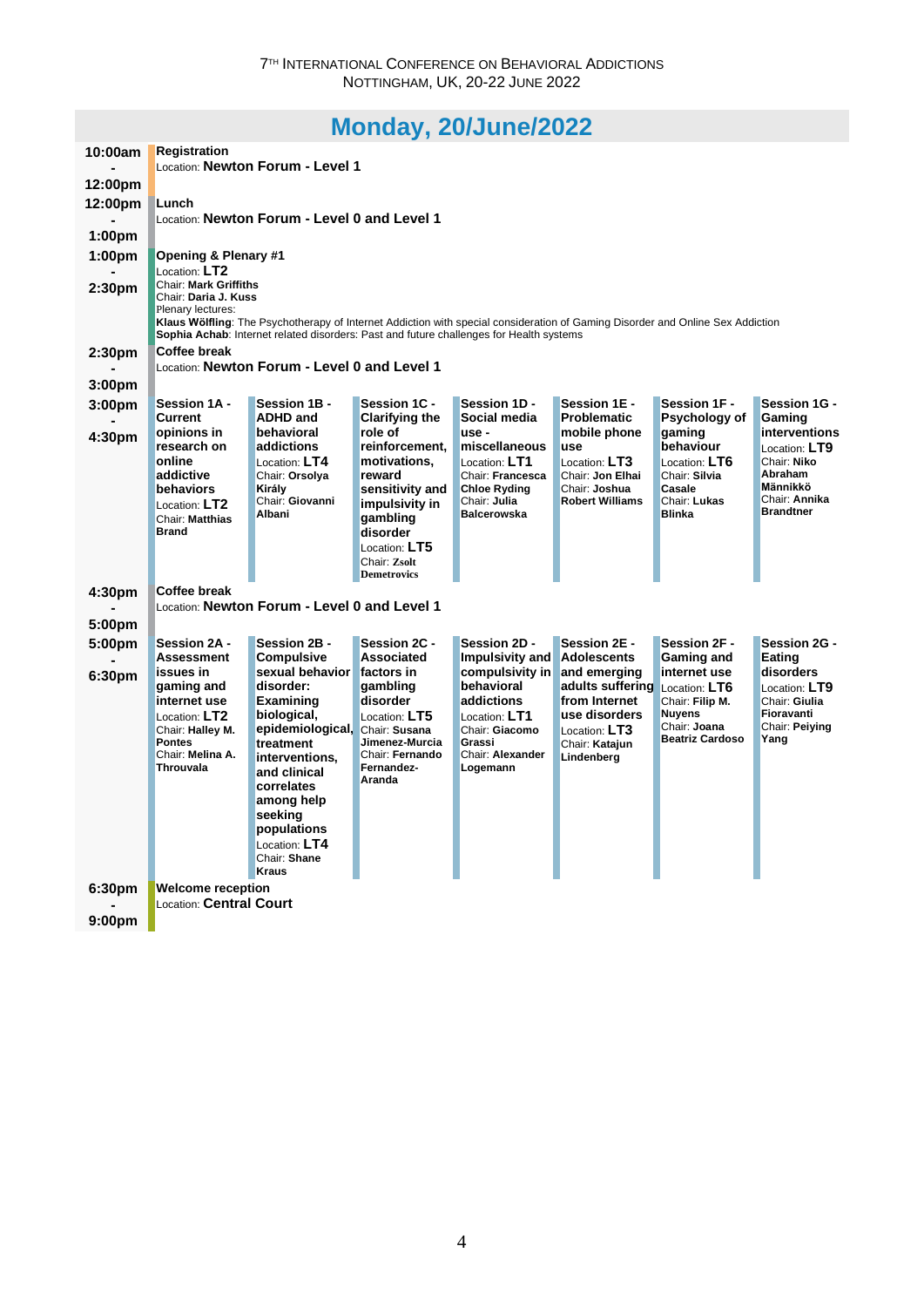## **Tuesday, [21/June/2022](http://www.conftool.org/icba2022/index.php?page=browseSessions&print=doc&form_date=2022-06-21)**

| 8:00am                       | <b>Registration</b><br>Location: Newton Forum - Level 0 and Level 1                                                                                        |                                                                                                                                                                                              |                                                                                                                                                                                                                                                                                                 |                                                                                                                                                                                               |                                                                                                                                            |                                                                                                                             |                                                                                                                         |
|------------------------------|------------------------------------------------------------------------------------------------------------------------------------------------------------|----------------------------------------------------------------------------------------------------------------------------------------------------------------------------------------------|-------------------------------------------------------------------------------------------------------------------------------------------------------------------------------------------------------------------------------------------------------------------------------------------------|-----------------------------------------------------------------------------------------------------------------------------------------------------------------------------------------------|--------------------------------------------------------------------------------------------------------------------------------------------|-----------------------------------------------------------------------------------------------------------------------------|-------------------------------------------------------------------------------------------------------------------------|
| 8:30am                       |                                                                                                                                                            |                                                                                                                                                                                              |                                                                                                                                                                                                                                                                                                 |                                                                                                                                                                                               |                                                                                                                                            |                                                                                                                             |                                                                                                                         |
| 8:30am                       | Mini-talks 1A -<br><b>Behavioral</b>                                                                                                                       | Mini-talks 1B -<br>Reducing                                                                                                                                                                  | Mini-talks 1C -<br>Gambling                                                                                                                                                                                                                                                                     | Mini-talks 1D -<br><b>ADHD and</b>                                                                                                                                                            | Mini-talks 1E -<br>Eating disorders                                                                                                        | Mini-talks 1F -<br>Biological                                                                                               | <b>Mini-talks 1G</b><br>- Special                                                                                       |
| 9:00am                       | addictions -<br><b>Miscellaneous</b><br>Location: LT2<br>Chair: Astrid<br>Müller                                                                           | problematic<br>gaming and<br>gambling<br>Location: LT4<br>Chair: Magali<br><b>Dufour</b>                                                                                                     | <b>issues</b><br>Location: LT5<br><b>Chair: Marie Grall-</b><br><b>Bronnec</b>                                                                                                                                                                                                                  | behavioral<br>addictions<br>Location: LT1<br>Chair: Sophia<br>Achab                                                                                                                           | and food<br>addiction<br>Location: LT3<br>Chair: Alexander<br>Logemann                                                                     | perspectives in<br>behavioral<br>addictions<br>Location: LT6<br>Chair: Bernadette<br>Kun                                    | <b>issues</b> in<br>behavioral<br>addictions<br>Location: LT9<br>Chair: Attila<br>Szabo                                 |
| 9:00am                       | <b>ISSBA General Assembly</b><br>Location: LT2                                                                                                             |                                                                                                                                                                                              |                                                                                                                                                                                                                                                                                                 |                                                                                                                                                                                               |                                                                                                                                            |                                                                                                                             |                                                                                                                         |
| 10:00am                      |                                                                                                                                                            |                                                                                                                                                                                              |                                                                                                                                                                                                                                                                                                 |                                                                                                                                                                                               |                                                                                                                                            |                                                                                                                             |                                                                                                                         |
| 10:00am                      | Coffee break                                                                                                                                               | Location: Newton Forum - Level 0 and Level 1                                                                                                                                                 |                                                                                                                                                                                                                                                                                                 |                                                                                                                                                                                               |                                                                                                                                            |                                                                                                                             |                                                                                                                         |
| 10:30am                      |                                                                                                                                                            |                                                                                                                                                                                              |                                                                                                                                                                                                                                                                                                 |                                                                                                                                                                                               |                                                                                                                                            |                                                                                                                             |                                                                                                                         |
| 10:30am                      | Session 3A -<br><b>Cross-cultural</b>                                                                                                                      | Session 3B -<br><b>Issues in</b>                                                                                                                                                             | Session 3C -<br>Gambling                                                                                                                                                                                                                                                                        | Session 3D -<br>Interface of                                                                                                                                                                  | Session 3E -<br>Buying-shopping                                                                                                            | Session 3F -<br>Gambling -                                                                                                  | Session 3G -<br><b>Exercise</b>                                                                                         |
| 12:00pm                      | studies on<br>compulsive<br>sexual<br>behaviors<br>Location: LT2<br>Chair: Beáta<br><b>B</b> őthe                                                          | behavioral<br>addictions<br>Location: LT4<br>Chair: Serge<br>Sevigny<br>Chair: Marianne<br><b>Balem</b>                                                                                      | treatment<br>Location: LT5<br><b>Chair: Robert</b><br>Astur<br>Chair: Niklas<br>Tapani Mäkelä                                                                                                                                                                                                   | internet, social<br>media and<br>alcohol use<br>Location: LT1<br>Chair: Ina Koning<br>Chair: Yatan Pal<br>Singh Balhara                                                                       | disorder:<br>Conceptualization<br>and underlying<br>mechanisms<br>Location: LT3<br>Chair: Astrid Müller<br>Chair: Susana<br>Jimenez-Murcia | miscellaneous<br>Location: LT6<br>Chair: Steve<br>Sharman<br>Chair: Pawel<br>Sleczka                                        | addiction<br>Location: LT9<br>Chair: Álvaro<br><b>Sicilia</b><br>Chair: McKenzie<br>Miller                              |
| 12:00pm                      | Lunch                                                                                                                                                      |                                                                                                                                                                                              |                                                                                                                                                                                                                                                                                                 |                                                                                                                                                                                               |                                                                                                                                            |                                                                                                                             |                                                                                                                         |
|                              |                                                                                                                                                            | Location: Newton Forum - Level 0 and Level 1                                                                                                                                                 |                                                                                                                                                                                                                                                                                                 |                                                                                                                                                                                               |                                                                                                                                            |                                                                                                                             |                                                                                                                         |
| 1:00pm<br>1:00 <sub>pm</sub> | Session 4A -                                                                                                                                               | Session 4B -                                                                                                                                                                                 | Session 4C -                                                                                                                                                                                                                                                                                    | Session 4D -                                                                                                                                                                                  | <b>Session 4E -</b>                                                                                                                        | <b>Session 4F -</b>                                                                                                         | <b>Session 4G -</b>                                                                                                     |
|                              | Reducing                                                                                                                                                   | <b>Advances in</b>                                                                                                                                                                           | Gambling and                                                                                                                                                                                                                                                                                    | <b>Current</b>                                                                                                                                                                                | <b>Work addiction</b>                                                                                                                      | <b>Behavioral</b>                                                                                                           | <b>Recovery</b>                                                                                                         |
| 2:30pm                       | gambling<br>related harm<br>Location: LT2<br>Chair: Michael<br>Auer<br>Chair: Michael P.<br><b>Schaub</b>                                                  | the etiology,<br>assessment<br>and treatment<br>of compulsive<br>sexual<br>behaviors<br>Location: LT4<br>Chair: Rudolf<br><b>Stark</b><br>Chair: Matthias<br><b>Brand</b>                    | gambling<br>disorder: from<br>basic to<br>applied<br>science<br>Location: LT5<br>Chair: Anja<br><b>Kräplin</b><br>Chair: Anneke E.<br><b>Goudriaan</b>                                                                                                                                          | developments<br>in research on<br>problematic<br>social<br>networks use:<br>affective and<br>cognitive<br>mechanisms<br>Location: LT1<br>Chair: Elisa<br>Wegmann<br>Chair: Silke M.<br>Müller | Location: LT3<br>Chair: Bernadette<br>Kun.<br>Chair: Irit Hof-Nahor                                                                        | addictions in<br>young people<br>and<br>adolescents<br>Location: $LT6$<br>Chair: Nerea<br>Etxaburu<br>Chair: Ana<br>Estévez | from<br>addictive<br>behaviors<br>Location: LT9<br>Chair: Belle<br><b>Gavriel-Fried</b><br>Chair: Shane<br><b>Kraus</b> |
| 2:30pm                       | Coffee break                                                                                                                                               | Location: Newton Forum - Level 0 and Level 1                                                                                                                                                 |                                                                                                                                                                                                                                                                                                 |                                                                                                                                                                                               |                                                                                                                                            |                                                                                                                             |                                                                                                                         |
| 3:00 <sub>pm</sub>           |                                                                                                                                                            |                                                                                                                                                                                              |                                                                                                                                                                                                                                                                                                 |                                                                                                                                                                                               |                                                                                                                                            |                                                                                                                             |                                                                                                                         |
| 3:00pm                       | Session 5A -<br>Women and                                                                                                                                  | Session 5B -<br><b>Biological</b>                                                                                                                                                            | Session 5C -<br><b>Broadening</b>                                                                                                                                                                                                                                                               | Session 5D -<br><b>Prevention and</b>                                                                                                                                                         | Session 5E -<br>Gaming,                                                                                                                    | <b>Session 5F -</b><br>Psychology of                                                                                        | Session 5G -<br>Psychosocial                                                                                            |
| 4:30pm                       | <b>Behavioural</b><br><b>Addiction -</b><br>New paths in<br>research and<br>treatment<br>Location: LT2<br>Chair: Fulvia<br>Prever<br>Chair: Ana<br>Estévez | mechanisms<br>underlying<br>problematic<br>pornography<br>use and<br>compulsive<br>sexual<br>behaviors<br>Location: LT4<br>Chair: Jussi<br><b>Jokinen</b><br>Chair: Matthias<br><b>Brand</b> | our horizons:<br><b>Exploring</b><br>sports betting<br>behaviors,<br>gambling<br>motives,<br>barriers to care<br>for help<br>seeking, and<br>cultural<br>considerations<br>for diverse<br>populations<br>Location: LT5<br>Chair: Shane<br><b>Kraus</b><br>Chair: Joshua<br><b>Briggs Grubbs</b> | treatment of<br>internet-related<br>problems<br>Location: LT1<br>Chair: Margot<br><b>Peeters</b>                                                                                              | gambling and<br>other addictive<br>disorders<br>Location: LT3<br>Chair: Vladan<br><b>Starcevic</b><br>Chair: Stephanie<br><b>Antons</b>    | gambling<br>behavior<br>Location: $LT6$<br>Chair: Filipa<br>Calado<br>Chair: Anna<br>(Veronika)<br>Karlsson                 | factors in<br>behavioral<br>addictions<br>Location: LT9<br>Chair: Maayan<br>Nagar<br>Chair: Maria<br>Anna Donati        |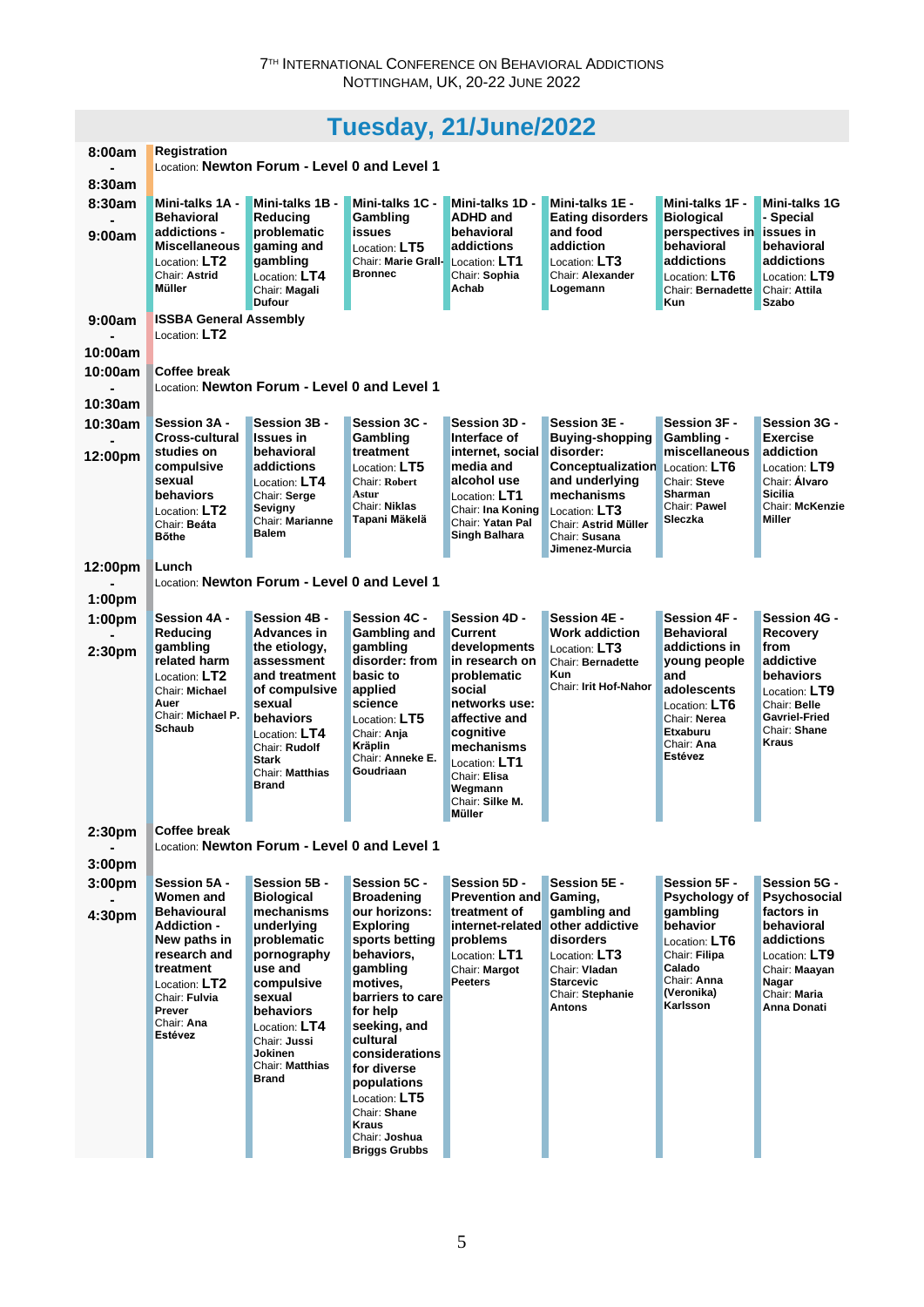#### 7 TH INTERNATIONAL CONFERENCE ON BEHAVIORAL ADDICTIONS NOTTINGHAM, UK, 20-22 JUNE 2022

| 4:30 <sub>pm</sub>                                                                   | Coffee break                                                                                                                                                |                                                                                                                                                                            |                                                                                                               |                                                                                                                                                                            |                                                                                                                     |                                                                                                                     |                                                                                                                                                                                                 |
|--------------------------------------------------------------------------------------|-------------------------------------------------------------------------------------------------------------------------------------------------------------|----------------------------------------------------------------------------------------------------------------------------------------------------------------------------|---------------------------------------------------------------------------------------------------------------|----------------------------------------------------------------------------------------------------------------------------------------------------------------------------|---------------------------------------------------------------------------------------------------------------------|---------------------------------------------------------------------------------------------------------------------|-------------------------------------------------------------------------------------------------------------------------------------------------------------------------------------------------|
|                                                                                      |                                                                                                                                                             | Location: Newton Forum - Level 0 and Level 1                                                                                                                               |                                                                                                               |                                                                                                                                                                            |                                                                                                                     |                                                                                                                     |                                                                                                                                                                                                 |
| 5:00 <sub>pm</sub>                                                                   |                                                                                                                                                             |                                                                                                                                                                            |                                                                                                               |                                                                                                                                                                            |                                                                                                                     |                                                                                                                     |                                                                                                                                                                                                 |
| 5:00 <sub>pm</sub><br>6:30 <sub>pm</sub>                                             | Session 6A -<br>Behavioral<br>addictions -<br>miscellaneous<br>Location: $\sf L T2$<br>Chair: Vladan<br><b>Starcevic</b><br>Chair: Maèva<br><b>Flayelle</b> | Session 6B -<br>Psychological<br>and<br>neuroscientific<br>findings<br>related to<br>problematic<br>pornography<br>use<br>Location: LT4<br>Chair: Matthias<br><b>Brand</b> | Session 6C -<br>Gambling and<br>gaming<br>Location: LT5<br>Chair: Caterina<br>Primi<br>Chair: Sari<br>Castrén | Session 6D -<br><b>Problematic</b><br>use of social<br>media and<br>smartphone in<br>eastern and<br>western<br>contexts<br>Location: LT1<br>Chair: Tania<br><b>Moretta</b> | Session 6E -<br>Gaming and the<br>family<br>Location: LT3<br>Chair: Philip Nielsen<br>Chair: Camilla Kin<br>Ming Lo | Session 6F -<br>Social media<br>use<br>Location: LT6<br>Chair: Christian<br>Montag<br>Chair: Cornelia<br>Sindermann | Session 6G -<br><b>Round table:</b><br>Women and<br>behavioral<br>addiction -<br>New paths in<br>research and<br>treatment<br>Location: LT9<br>Chair: Fulvia<br>Prever<br>Chair: Ana<br>Estévez |
| 6:30 <sub>pm</sub><br>7:00 <sub>pm</sub><br>7:00 <sub>pm</sub><br>9:00 <sub>pm</sub> | <b>Transfer to Gala Dinner</b><br>Location: Chaucer Street<br><b>Gala Dinner</b><br>Location: <b>Colwick Hall</b>                                           |                                                                                                                                                                            |                                                                                                               |                                                                                                                                                                            |                                                                                                                     |                                                                                                                     |                                                                                                                                                                                                 |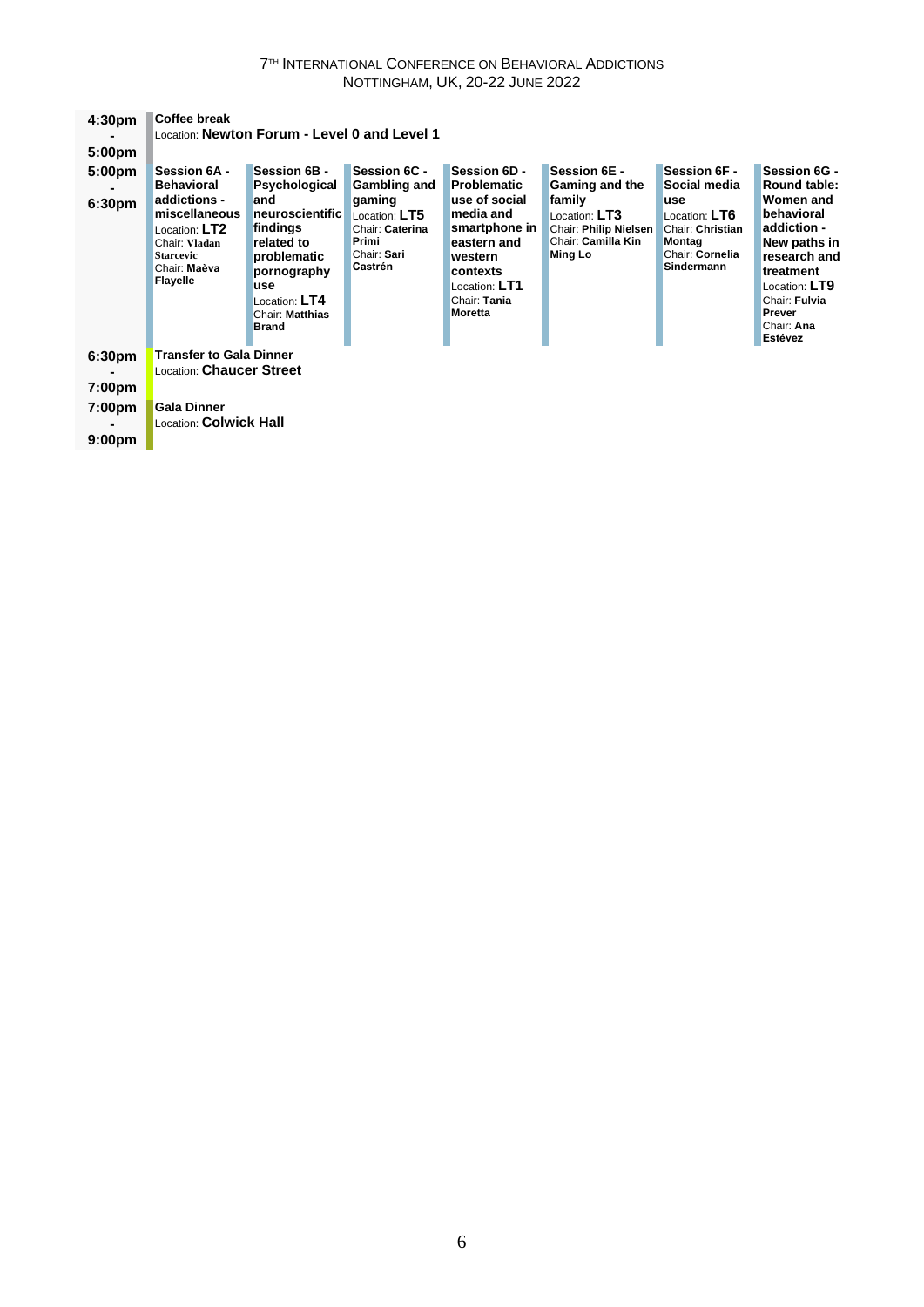## **Wednesday, [22/June/2022](http://www.conftool.org/icba2022/index.php?page=browseSessions&print=doc&form_date=2022-06-22)**

| 8:00am             | <b>Registration</b>                          |                                              |                                                                                                                 |                                  |                                     |                                   |                                  |
|--------------------|----------------------------------------------|----------------------------------------------|-----------------------------------------------------------------------------------------------------------------|----------------------------------|-------------------------------------|-----------------------------------|----------------------------------|
|                    | Location: Newton Forum - Level 0 and Level 1 |                                              |                                                                                                                 |                                  |                                     |                                   |                                  |
| 8:30am             |                                              |                                              |                                                                                                                 |                                  |                                     |                                   |                                  |
| 8:30am             | Mini-talks 2A -                              | Mini-talks 2B -                              | Mini-talks 2C -                                                                                                 | Mini-talks 2D -                  | Mini-talks 2E -                     | Mini-talks 2F -                   | Mini-talks 2G -                  |
|                    | <b>Behavioral</b>                            | <b>Methodological</b>                        | Social media                                                                                                    | <b>Compulsive</b>                | Children and                        | Gaming                            | <b>Special issues</b>            |
| 9:00am             | addiction                                    | issues in                                    | use                                                                                                             | sexual                           | adolescents                         | research                          | in behavioral                    |
|                    | research -<br><b>Miscellaneous</b>           | qaming                                       | Location: LT5<br>Chair: Tania                                                                                   | behavior<br>disorder             | Location: LT3<br>Chair: Ina Koning  | Location: LT6<br>Chair: Hallev M. | addictions 2                     |
|                    | Location: LT2                                | Location: LT4<br>Chair: Artemisa R           | <b>Moretta</b>                                                                                                  | Location: LT1                    |                                     | <b>Pontes</b>                     | Location: LT9<br>Chair: Daria J. |
|                    | Chair: Hans-Jürgen                           | <b>Dores</b>                                 |                                                                                                                 | Chair: Beáta                     |                                     |                                   | <b>Kuss</b>                      |
|                    | <b>Rumpf</b>                                 |                                              |                                                                                                                 | <b>B</b> őthe                    |                                     |                                   |                                  |
| 9:00am             | Plenary #2                                   |                                              |                                                                                                                 |                                  |                                     |                                   |                                  |
|                    | Location: LT2                                |                                              |                                                                                                                 |                                  |                                     |                                   |                                  |
| 10:00am            | <b>Chair:Zsolt Demetrovics</b>               |                                              |                                                                                                                 |                                  |                                     |                                   |                                  |
|                    | Plenary lectures:                            |                                              | Sherry Stewart: A Coping Motives Mediational Model Explaining Links of Romantic Conflict to Addictive Behaviors |                                  |                                     |                                   |                                  |
|                    |                                              |                                              | Henrietta Bowden-Jones: Gambling: Policy and Treatment in the Post Gambling Review Era                          |                                  |                                     |                                   |                                  |
| 10:00am            | Coffee break                                 |                                              |                                                                                                                 |                                  |                                     |                                   |                                  |
|                    |                                              | Location: Newton Forum - Level 0 and Level 1 |                                                                                                                 |                                  |                                     |                                   |                                  |
| 10:30am            |                                              |                                              |                                                                                                                 |                                  |                                     |                                   |                                  |
| 10:30am            | Session 7A -                                 | Session 7B -                                 | Session 7C -                                                                                                    | Session 7D -                     | Session 7E -                        | Session 7F -                      | Session 7G -                     |
|                    | Context                                      | <b>Understanding</b>                         | <b>Profiling</b>                                                                                                | Assessment of                    | Online                              | The trajectory                    | Coping                           |
| 12:00pm            | matters:                                     | compulsive                                   | gaming                                                                                                          | problematic                      | gambling                            | of cyber                          | strategies                       |
|                    | <b>Exploring</b>                             | sexual                                       | disorder:                                                                                                       | internet and                     | Location: LT3                       | addictions:                       | during the                       |
|                    | relationships                                | behavior in                                  | Cross-addictive social media                                                                                    |                                  | Chair: Philip<br><b>Newall</b>      | Current                           | COVID-19                         |
|                    | between                                      | women                                        | comorbidities,<br>identification,                                                                               | <b>use</b>                       | Chair: Tobias                       | postulations<br>and new           | lockdown: A<br>multicultural     |
|                    | compulsive<br>sexual                         | Location: LT4<br>Chair: Ewelina              | prevention and                                                                                                  | Location: LT1<br>Chair: Samantha | Hayer                               | avenues of                        | study on self-                   |
|                    | behavior and                                 | Kowalewska                                   | treatment                                                                                                       | <b>Schlossarek</b>               |                                     | interest in the                   | related risks                    |
|                    | morality                                     |                                              | Location: $LT5$                                                                                                 | Chair: Janelle                   |                                     | behavioral                        | Location: LT9                    |
|                    | Location: LT2                                |                                              | Chair: Katajun                                                                                                  | Kolas                            |                                     | addiction                         | Chair: Artemisa                  |
|                    | Chair: Joshua                                |                                              | Lindenberg                                                                                                      |                                  |                                     | framework                         | <b>R</b> Dores                   |
|                    | <b>Briggs Grubbs</b>                         |                                              |                                                                                                                 |                                  |                                     | Location: LT6                     |                                  |
|                    |                                              |                                              |                                                                                                                 |                                  |                                     | Chair: John B<br><b>Saunders</b>  |                                  |
|                    |                                              |                                              |                                                                                                                 |                                  |                                     | Chair: Kristiana                  |                                  |
|                    |                                              |                                              |                                                                                                                 |                                  |                                     | <b>Siste</b>                      |                                  |
| 12:00pm            | Lunch                                        |                                              |                                                                                                                 |                                  |                                     |                                   |                                  |
|                    |                                              | Location: Newton Forum - Level 0 and Level 1 |                                                                                                                 |                                  |                                     |                                   |                                  |
| 1:00 <sub>pm</sub> |                                              |                                              |                                                                                                                 |                                  |                                     |                                   |                                  |
| 1:00 <sub>pm</sub> | Session 8A -                                 | Session 8B -                                 | <b>Session 8C -</b>                                                                                             | Session 8D -                     | Session 8E -                        | Session 8F -                      | Session 8G -                     |
|                    | <b>Issues in</b>                             | <b>Sexuality</b>                             | The relevance                                                                                                   | Pornography                      | Social media                        | <b>Treatment</b>                  | Hidden                           |
| 2:30 <sub>pm</sub> | internet                                     | related                                      | of game                                                                                                         | <b>use</b>                       | use and well-                       | issues in                         | pandemic:                        |
|                    | addiction                                    | addictive                                    | transfer                                                                                                        | Location: LT1                    | being                               | gambling                          | <b>Handling</b>                  |
|                    | Location: LT2                                | behaviours                                   | phenomena in                                                                                                    | Chair: Claudia<br><b>Marino</b>  | Location: $LT3$                     | Location: LT6                     | behavioral                       |
|                    | Chair: Annika<br><b>Brandtner</b>            | Location: $LT4$<br>Chair: Mark               | the context of<br>gaming                                                                                        | Chair: Andreas                   | Chair: Julia<br><b>Brailovskaia</b> | Chair: Miriam<br>Katharina        | addiction<br>during COVID        |
|                    | Chair: Lasse                                 | Griffiths                                    | disorder                                                                                                        | <b>Oelker</b>                    | Chair: Johan                        | Wolfschlag                        | 19 chaos in                      |
|                    | <b>David Schmidt</b>                         | Chair: Farah Ben                             | Location: $LT5$                                                                                                 |                                  | <b>Hellemans</b>                    | Chair: Johanna                    | low middle                       |
|                    |                                              | <b>Brahm</b>                                 | Chair: Angelica                                                                                                 |                                  |                                     | Katharina Loy                     | income                           |
|                    |                                              |                                              | Beatriz Ortiz de                                                                                                |                                  |                                     |                                   | country                          |
|                    |                                              |                                              | Gortari                                                                                                         |                                  |                                     |                                   | Location: LT9                    |
|                    |                                              |                                              |                                                                                                                 |                                  |                                     |                                   | Chair: Kristiana                 |
|                    |                                              |                                              |                                                                                                                 |                                  |                                     |                                   | <b>Siste</b>                     |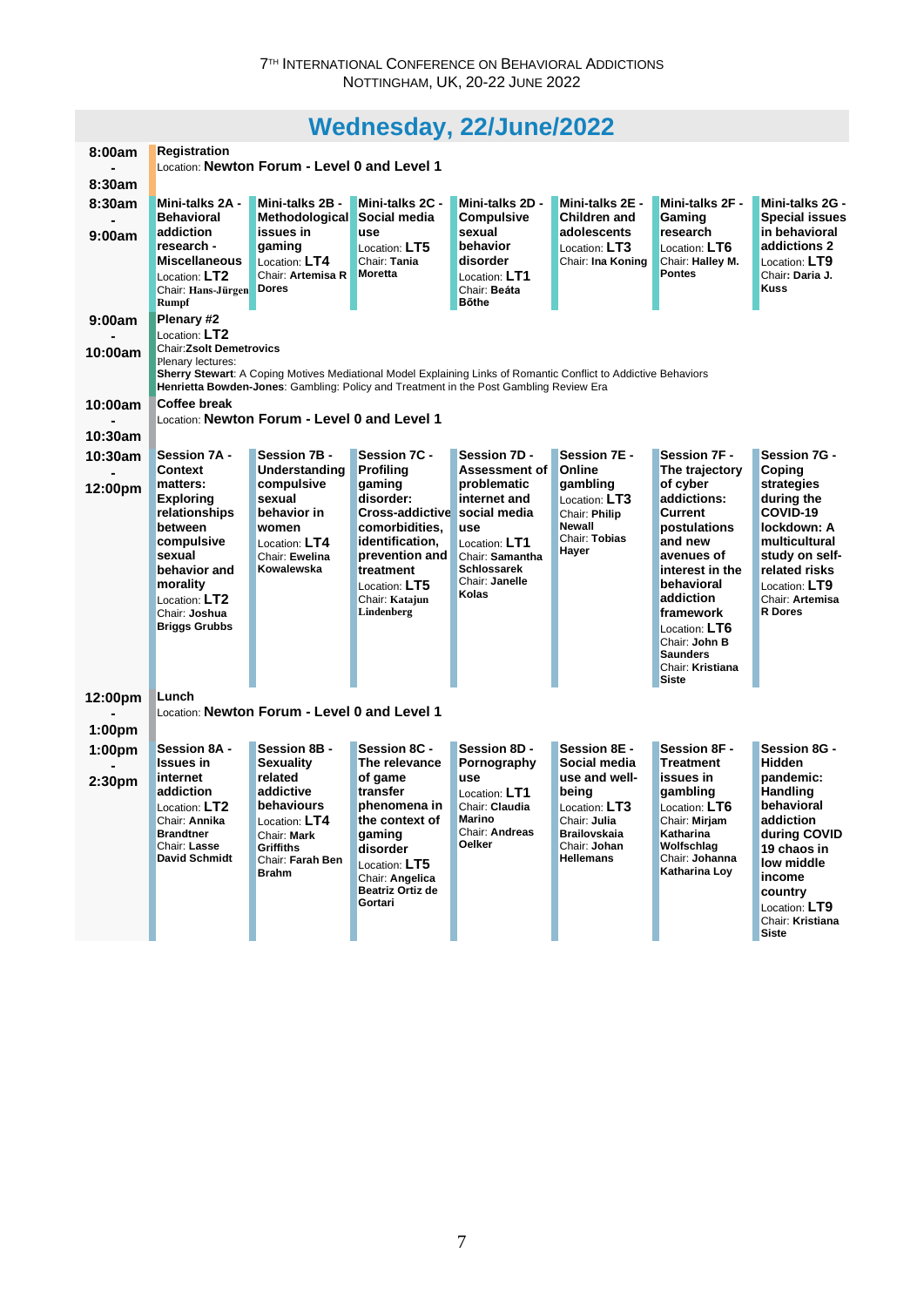## **Opening & Plenary #1**

*Time:*  **Monday, 20/June/2022: 1:00pm - 2:30pm**

*Location:* **LT2**

*Session Chair:* **Mark Griffiths** *Session Chair:* **Daria J. Kuss**

## **Opening**

**Edward Peck**, *Vice-Chancellor of Nottingham Trent University* **Daria J. Kuss**, *Co-Chair of ICBA* **Zsolt Demetrovics**, *President of ISSBA, Co-Chair of ICBA* **Mark D. Griffiths**, *Co-Chair of ICBA*

## **Plenary lectures**

**The Psychotherapy of Internet Addiction with special consideration of Gaming Disorder and Online Sex Addiction Klaus Wölfling**

University Medical Center Mainz, Germany; woelfling@uni-mainz.de

#### **Internet related disorders: Past and future challenges for Health systems**

#### **Sophia Achab1,2,3**

<sup>1</sup>ReConnecte Treatment Centre, Addiction Division, Psychiatry Department, University Hospitals of Geneva, Switzerland; <sup>2</sup>Research Unit SWI-54- WHO Collaborating Centre for Training and Research in Mental Health, Faculty of Medicine, Geneva University, Switzerland; 3 International Society for Addiction Medicine (ISAM), Regional Council- Europe and Global Expert Network (ISAM-GEN), Calgary, Canada; sophia.achab@hcuge.ch

## **Plenary #2**

*Time:*  **Wednesday, 22/June/2022: 9:00am - 10:00am**

*Location:* **LT2**

*Session Chair:* **Zsolt Demetrovics Presentations**

**A Coping Motives Mediational Model Explaining Links of Romantic Conflict to Addictive Behaviors**

**Sherry Stewart**

Dalhousie University, Canada; sstewart@dal.ca

#### **Gambling: Policy and Treatment in the Post Gambling Review Era**

**Henrietta Bowden-Jones**

NHS, United Kingdom; Hb584@cam.ac.uk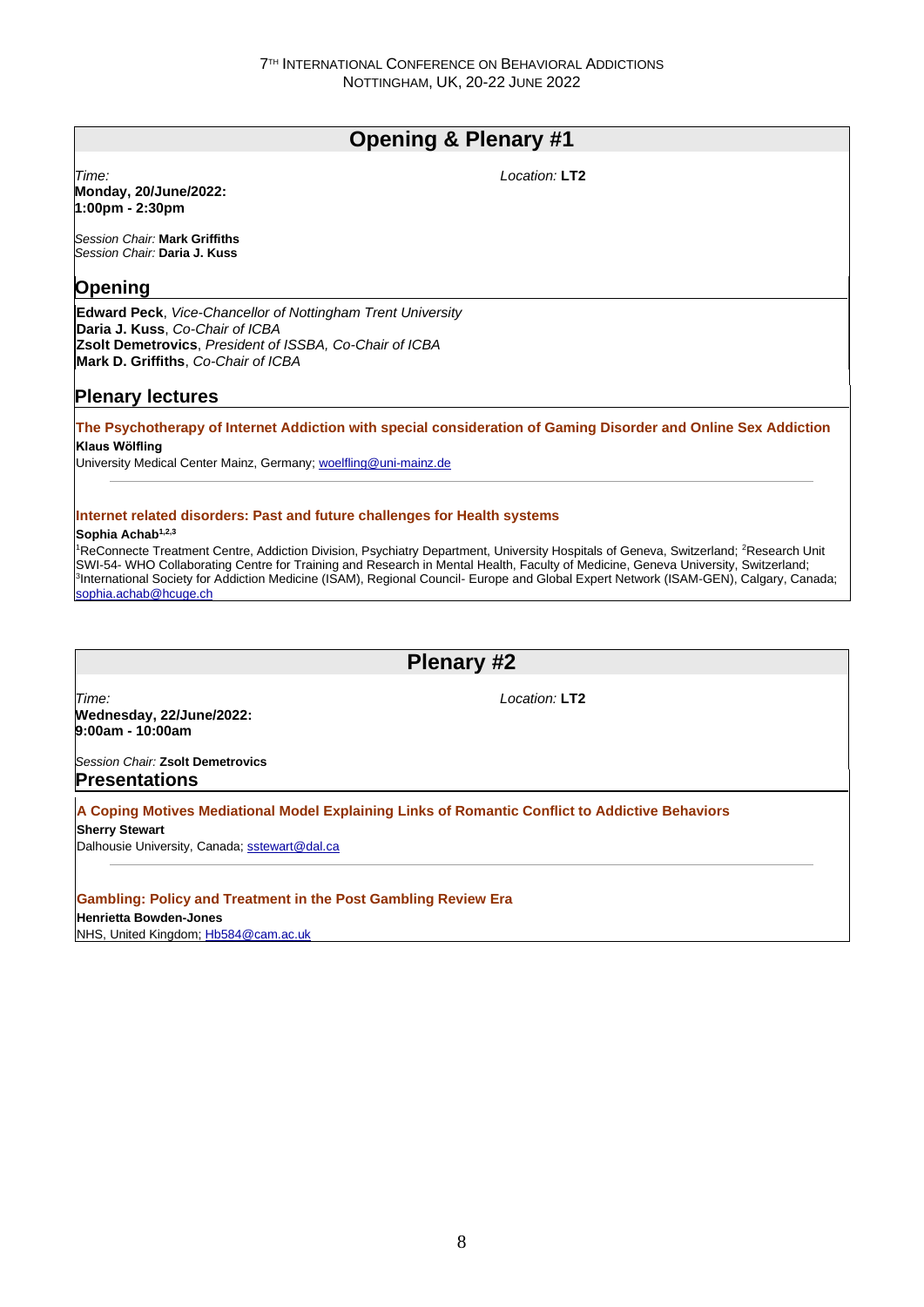## **DETAILED PROGRAM OF THE PARALLEL SESSIONS**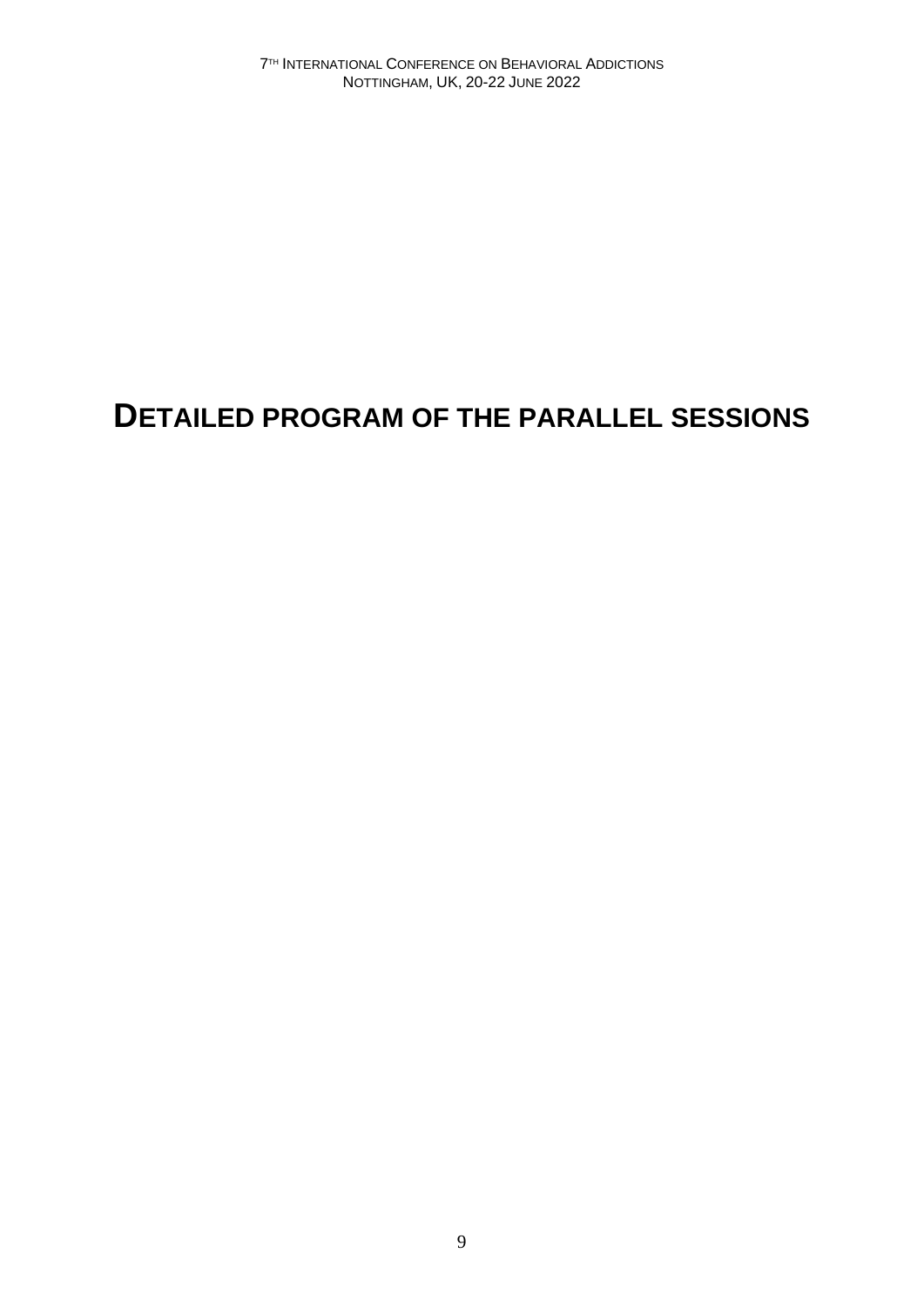|                                                                                                                                                                            | <b>Session 1A</b>                                                                                                    |
|----------------------------------------------------------------------------------------------------------------------------------------------------------------------------|----------------------------------------------------------------------------------------------------------------------|
| Current opinions in research on online addictive behaviors                                                                                                                 |                                                                                                                      |
| Time:                                                                                                                                                                      |                                                                                                                      |
| Monday, 20/June/2022:<br>3:00pm - 4:30pm                                                                                                                                   | Location: LT2                                                                                                        |
| Session Chair: Matthias Brand                                                                                                                                              |                                                                                                                      |
| <b>Presentations</b>                                                                                                                                                       |                                                                                                                      |
| Current opinions in research on online addictive behaviors                                                                                                                 |                                                                                                                      |
| Chair(s): Matthias Brand (University of Duisburg-Essen, Germany)                                                                                                           |                                                                                                                      |
| Presentations of the Symposium                                                                                                                                             |                                                                                                                      |
| New assessment approaches                                                                                                                                                  |                                                                                                                      |
| Hans-Jürgen Rumpf; hans-juergen.rumpf@uksh.de<br>University of Lübeck                                                                                                      |                                                                                                                      |
| <b>Disorder</b>                                                                                                                                                            | Psychophysiological correlates of positive and negative reinforcement in adolescent patients with Internet Gaming    |
| Klaus Wölfling; woelfling@uni-mainz.de<br>University Medical Center Mainz                                                                                                  |                                                                                                                      |
| Pornography Use Disorder – impulse control disorder or behavioral addiction?                                                                                               |                                                                                                                      |
| Rudolf Stark, Sanja Klein, Charlotte Markert; rudolf.stark@psychol.uni-giessen.de<br>University of Giessen                                                                 |                                                                                                                      |
| Problematic shopping on the internet – recent trends in buying-shopping disorder                                                                                           |                                                                                                                      |
| Astrid Müller <sup>1</sup> , Sabine Steins-Loeber <sup>2</sup> ; mueller.astrid@mh-hannover.de<br><sup>1</sup> Hannover Medical School, <sup>2</sup> University of Bamberg |                                                                                                                      |
|                                                                                                                                                                            | An overview of problematic use of social networks: the role of psychosocial characteristics and further risk factors |

**Elisa Wegmann, Matthias Brand**; elisa.wegmann@uni-due.de University of Duisburg-Essen, Germany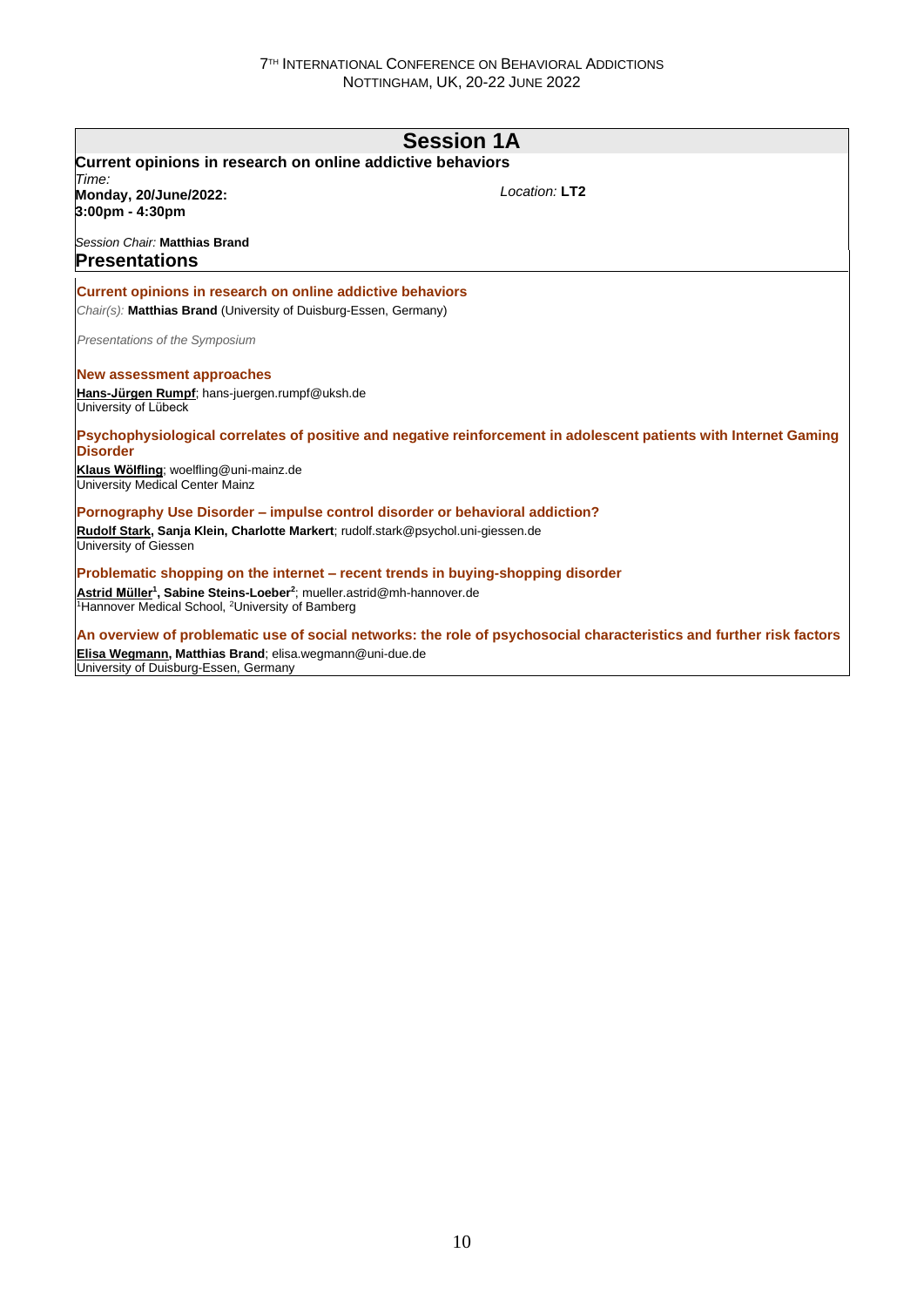|                                                                                                                         | <b>Session 1B</b>                                                                                                                                                                                                                                                                                                          |
|-------------------------------------------------------------------------------------------------------------------------|----------------------------------------------------------------------------------------------------------------------------------------------------------------------------------------------------------------------------------------------------------------------------------------------------------------------------|
| <b>ADHD and behavioral addictions</b>                                                                                   |                                                                                                                                                                                                                                                                                                                            |
| Time:<br>Monday, 20/June/2022:<br>3:00pm - 4:30pm                                                                       | Location: LT4                                                                                                                                                                                                                                                                                                              |
| Session Chair: Orsolya Király<br>Session Chair: Giovanni Albani<br><b>Presentations</b>                                 |                                                                                                                                                                                                                                                                                                                            |
| analysis                                                                                                                | The correlation between ADHD and Gaming Disorder symptom severity is universal: preliminary results of a meta-                                                                                                                                                                                                             |
| Patrik Koncz <sup>1,2</sup> , Orsolya Király <sup>2</sup> , Zsófia Takács <sup>3</sup> , Zsolt Demetrovics <sup>4</sup> |                                                                                                                                                                                                                                                                                                                            |
| Responsible Gaming, University of Gibraltar, Gibraltar; koncz.patrik@ppk.elte.hu                                        | <sup>1</sup> Doctoral School of Psychology, ELTE Eötvös Loránd University, Budapest, Hungary; <sup>2</sup> Institute of Psychology, ELTE Eötvös Loránd<br>University, Budapest, Hungary; <sup>3</sup> School of Health in Social Science, The University of Edinburgh, Edinburgh, UK; <sup>4</sup> Centre of Excellence in |
|                                                                                                                         | Frequency and factors associated with Attention Deficit Hyperactivity Disorder in patients with Sex Addiction                                                                                                                                                                                                              |
|                                                                                                                         | Benoît Schreck <sup>1,2</sup> , Camille Forcier <sup>1</sup> , Marianne Balem <sup>1,2</sup> , Juliette Leboucher <sup>1</sup> , Marie Grall-Bronnec <sup>1,2</sup> , Gaëlle Challet-Bouju <sup>1,2</sup>                                                                                                                  |
|                                                                                                                         | <sup>1</sup> CHU Nantes, France; <sup>2</sup> INSERM UMR 1246 SPHERE, Nantes and Tours Universities, France; benoit.schreck@chu-nantes.fr                                                                                                                                                                                  |
| Prevalence of behavioral addictions in adult ADHD patients: a case-control study                                        |                                                                                                                                                                                                                                                                                                                            |
| Giacomo Grassi, Chiara Cecchelli, Luisa Vignozzi, Anna Rapicavoli                                                       |                                                                                                                                                                                                                                                                                                                            |
| Brain Center Firenze, Italy; giacomograssimd@gmail.com                                                                  |                                                                                                                                                                                                                                                                                                                            |
|                                                                                                                         |                                                                                                                                                                                                                                                                                                                            |
| Attention deficit hyperactivity disorder and behavioral addictions in patients with gender dysphoria                    |                                                                                                                                                                                                                                                                                                                            |
| Chiara Cecchelli, Luisa Vignozzi, Anna Rapicavoli, Giacomo Grassi                                                       |                                                                                                                                                                                                                                                                                                                            |

**Giovanni Albani<sup>1</sup> , Giacomo Grassi<sup>2</sup> , Chiara Cecchelli<sup>2</sup> , Luisa Vignozzi<sup>2</sup> , Anna Rapicavoli<sup>2</sup> , Lorenzo Razzolini<sup>2</sup>**

<sup>1</sup>Le Terrazze Clinic Varese, Italy; <sup>2</sup>Brain Center Florence, Italy; *g.albani@auxologico.it*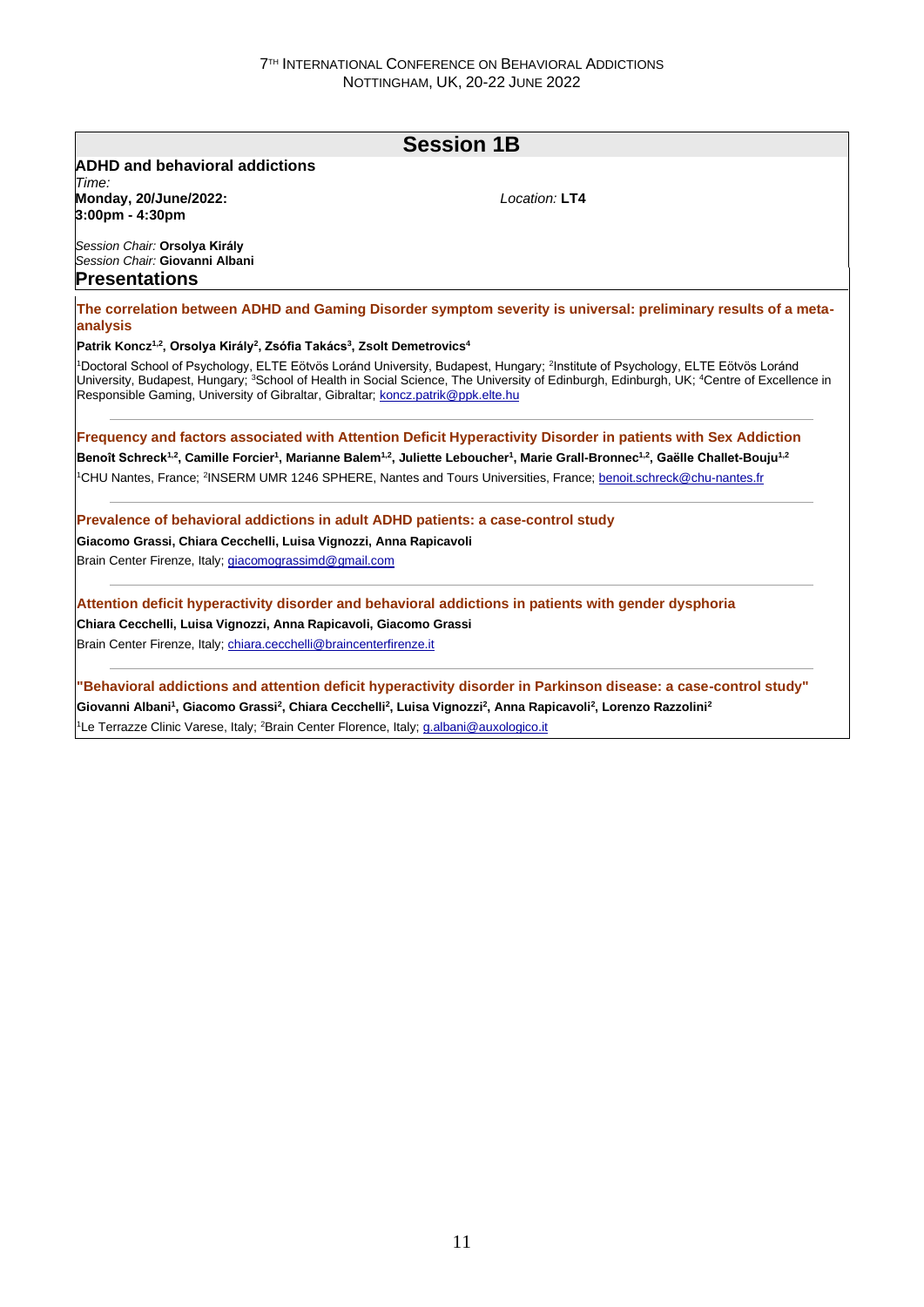## **Session 1C**

|                                                                                                                              | Clarifying the role of reinforcement, motivations, reward sensitivity and impulsivity in gambling disorder                                                                                                                          |
|------------------------------------------------------------------------------------------------------------------------------|-------------------------------------------------------------------------------------------------------------------------------------------------------------------------------------------------------------------------------------|
| Time:<br>Monday, 20/June/2022:<br>$3:00 \text{pm} - 4:30 \text{pm}$                                                          | Location: LT5                                                                                                                                                                                                                       |
| Session Chair: Zsolt Demetrovics<br><b>Presentations</b>                                                                     |                                                                                                                                                                                                                                     |
| Chair(s): Joel Billieux (University of Lausanne, Switzerland), Marc Potenza (Yale School of Medicine)                        | Clarifying the role of reinforcement, motivations, reward sensitivity and impulsivity in Gambling Disorder                                                                                                                          |
| Presentations of the Symposium                                                                                               |                                                                                                                                                                                                                                     |
| Testing the Pathways Model in a Sample of Patients with Gambling Disorder                                                    |                                                                                                                                                                                                                                     |
| gemma.mestre@unir.net                                                                                                        | Gemma Mestre-Bach <sup>1</sup> , Roser Granero <sup>2</sup> , Fernando Fernández-Aranda <sup>3</sup> , Marc Potenza <sup>4</sup> , Susana Jiménez-Murcia <sup>3</sup> ;                                                             |
| School of Medicine                                                                                                           | <sup>1</sup> Universidad Internacional de La Rioja, <sup>2</sup> Universitat Autònoma de Barcelona, Barcelona, <sup>3</sup> Bellvitge University Hospital-IDIBELL, <sup>4</sup> Yale                                                |
| Motivational background of gambling – A preliminary study                                                                    |                                                                                                                                                                                                                                     |
| demetrovics@t-online.hu                                                                                                      | Anna Magi <sup>1</sup> , Carrie Shaw <sup>2</sup> , Chanel Larche <sup>2</sup> , Andrea Czakó <sup>2</sup> , Borbála Paksi <sup>1</sup> , Robert Urbán <sup>1</sup> , Zsolt Horváth <sup>3</sup> , Zsolt Demetrovics <sup>2</sup> ; |
| <sup>1</sup> Eötvös Loránd University, Budapest, <sup>2</sup> University of Gibraltar, <sup>3</sup> Eötvös Loránd University |                                                                                                                                                                                                                                     |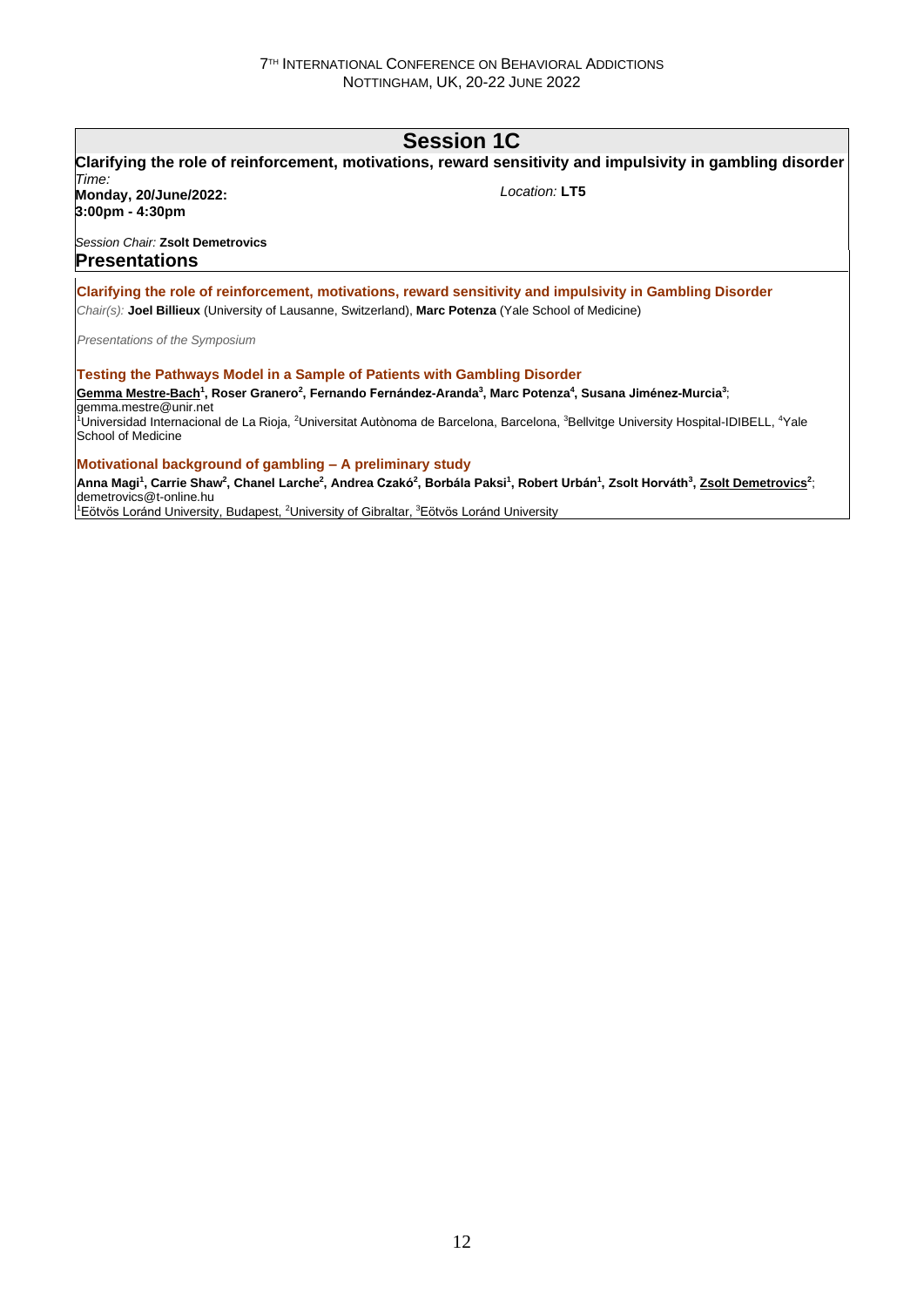|                                                                                                   | <b>Session 1D</b>                                                                                                                      |
|---------------------------------------------------------------------------------------------------|----------------------------------------------------------------------------------------------------------------------------------------|
| Session 1D - Social media use - miscellaneous                                                     |                                                                                                                                        |
| Time:<br>Monday, 20/June/2022:<br>$3:00 \text{pm} - 4:30 \text{pm}$                               | Location: LT1                                                                                                                          |
| Session Chair: Francesca Chloe Ryding<br>Session Chair: Julia Balcerowska<br><b>Presentations</b> |                                                                                                                                        |
|                                                                                                   | Making sense of social networking sites in Body Dysmorphic Disorder: The clinician's perspective                                       |
| Francesca Chloe Ryding, Lydia Harkin, Daria Kuss                                                  |                                                                                                                                        |
| Nottingham Trent University, United Kingdom; francesca.ryding@ntu.ac.uk                           |                                                                                                                                        |
| approach.                                                                                         | Problematic internet use and self-image among a children and youth psychiatric clinical sample: An experimental                        |
| Kornelius Winds, Belinda Plattner                                                                 |                                                                                                                                        |
|                                                                                                   | University Clinic of children and youth psychiatry Salzburg, Private Medical University Salzburg, Austria; k.winds@salk.at             |
| Zaheer Hussain <sup>1</sup> , Elisa Wegmann <sup>2</sup> , Mark Griffiths <sup>1</sup>            | Problematic social networking site use, psychopathology, resilience, and emotion dysregulation                                         |
|                                                                                                   | <sup>1</sup> Nottingham Trent University, United Kingdom; <sup>2</sup> University of Duisburg-Essen, Germany; zaheer.hussain@ntu.ac.uk |
|                                                                                                   | The Contribution of Reward and Incentive Processes to the Use and Overuse of Social Networking Sites                                   |
|                                                                                                   |                                                                                                                                        |
| Niklas Ihssen, Michael Wadsley                                                                    |                                                                                                                                        |

**Julia Maria Balcerowska**

University of Gdańsk, Poland; julia.balcerowska@ug.edu.pl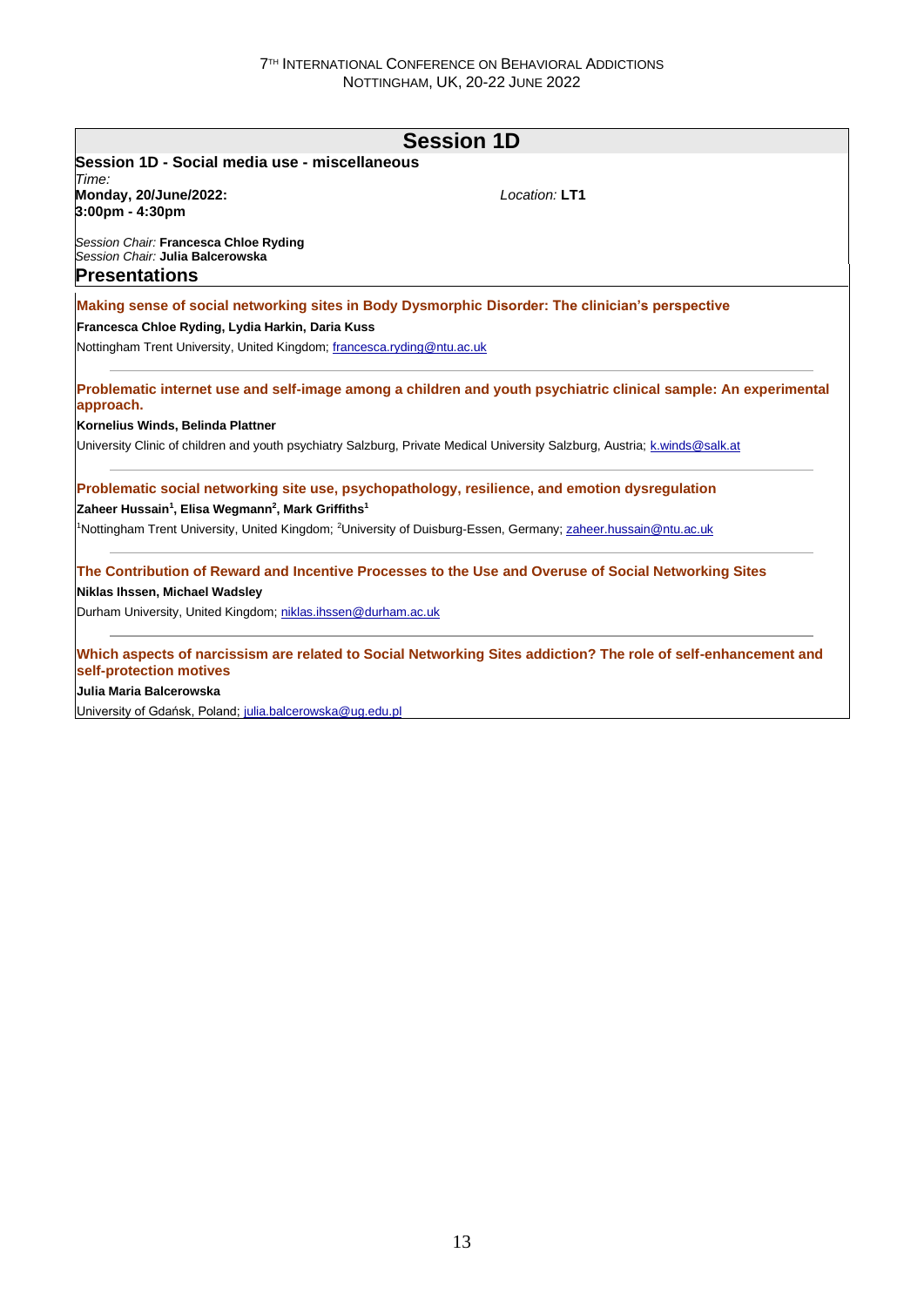### **Session 1E Problematic mobile phone use** *Time:*  **Monday, 20/June/2022: 3:00pm - 4:30pm** *Session Chair:* **Jon Elhai** *Session Chair:* **Joshua Robert Williams** *Location:* **LT3 Presentations Objectively-measured and self-reported smartphone use in relation to surface learning, procrastination, academic productivity, and psychopathology symptoms in college students Jon Elhai<sup>1</sup> , Onur Sapci<sup>1</sup> , Haibo Yang<sup>2</sup> , Aliaksandr Amialchuk<sup>1</sup> , Dmitri Rozgonjuk<sup>3</sup> , Christian Montag<sup>3</sup>** <sup>1</sup>University of Toledo, United States of America; <sup>2</sup>Tianjin Normal University, China; <sup>3</sup>Ulm University, Germany; jonelhai@gmail.com **Fear of Missing Out and anxiety symptoms are associated with latent profiles of problematic smartphone use severity within Chinese high school students Joshua R. Williams<sup>1</sup> , Cornelia Sindermann3,1, Haibo Yang<sup>4</sup> , Jon D. Elhai1,2** <sup>1</sup>Department of Psychology, University of Toledo, United States of America; <sup>2</sup>Department of Psychiatry, University of Toledo, United States of America; <sup>3</sup>Institute of Psychology and Education, Ulm University, Ulm, Germany; <sup>4</sup>Department of Psychology, Tianjin Normal University, Tianjin, China; joshua.williams10@utoledo.edu **The relationship of self-regulation, fear of missing out and smartphone addiction: The mediation role of classroom cyber-slacking LE DANG1,2, Anise M. S. WU<sup>1</sup> , Meng Xuan ZHANG<sup>1</sup>** <sup>1</sup>University of Macau, Macau S.A.R. (China); <sup>2</sup>Pingdingshan University, Pingdingshan (China); yb97304@connect.um.edu.mo **Phubbing as a Mobile Phone Addiction Tatiana Kryukova, Olga Ekimchik, Elena Tikhomirova, Irina Umanskaya** Kostroma State University, Russian Federation; tat.krukova44@gmail.com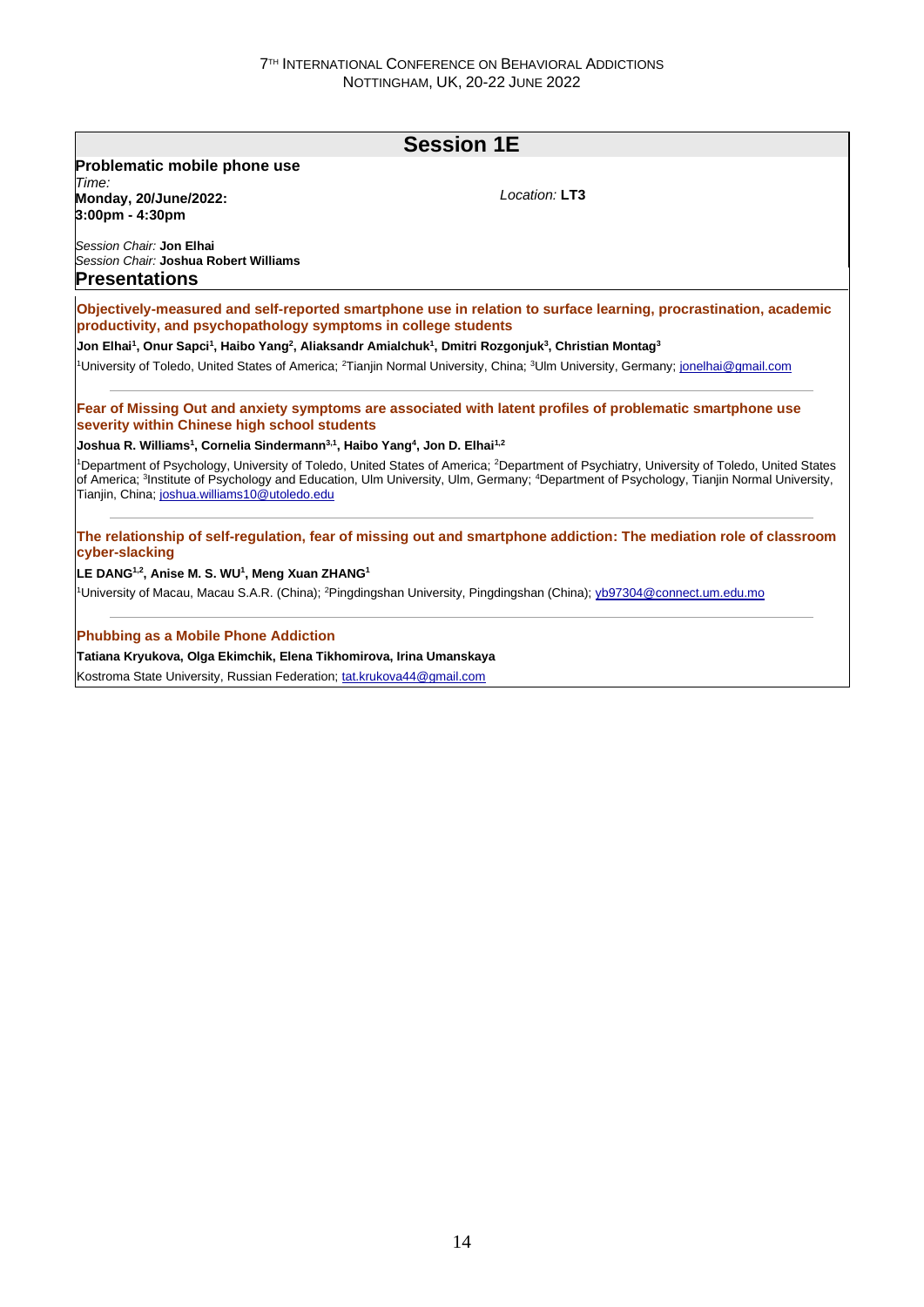|                                                                                                                                | <b>Session 1F</b>                                                                                                                                               |
|--------------------------------------------------------------------------------------------------------------------------------|-----------------------------------------------------------------------------------------------------------------------------------------------------------------|
| Psychology of gaming behaviour                                                                                                 |                                                                                                                                                                 |
| Time:<br><b>Monday, 20/June/2022:</b>                                                                                          | Location: LT6                                                                                                                                                   |
| 3:00pm - 4:30pm                                                                                                                |                                                                                                                                                                 |
| Session Chair: Silvia Casale<br>Session Chair: Lukas Blinka                                                                    |                                                                                                                                                                 |
| <b>Presentations</b>                                                                                                           |                                                                                                                                                                 |
| <b>Behaviours</b>                                                                                                              | Associations between Emotion Regulations and Life Satisfaction with Flow Experience and Problematic Gaming                                                      |
| Ilaria Argenziano <sup>1</sup> , Michael Andrew Pilgrom <sup>1</sup> , Sebastiano Costa <sup>1</sup> , Daria Kuss <sup>2</sup> |                                                                                                                                                                 |
|                                                                                                                                | <sup>1</sup> Università degli Studi della Campania Luigi Vanvitelli; <sup>2</sup> Nottingham Trent University; sebastiano.costa@unicampania.it                  |
| dissociation                                                                                                                   | Empty feelings and problematic videogaming: the serial mediating role of avatar identification and physical body                                                |
| Silvia Casale, Alessia Musicò, Nicola Gualtieri, Giulia Fioravanti                                                             |                                                                                                                                                                 |
| University of Florence, Department of Health Sciences, Italy; silvia.casale@unifi.it                                           |                                                                                                                                                                 |
| Motivation, Addiction and Engagement in Gaming: A 12-month Perspective                                                         |                                                                                                                                                                 |
| Lukas Blinka, Karel Rečka, David Vaček                                                                                         |                                                                                                                                                                 |
| Masaryk University, Czech Republic; lukasblinka@gmail.com                                                                      |                                                                                                                                                                 |
| adults who were men who have sex with men in China                                                                             | Positive associations between loneliness/hopelessness and IGD were mediated via self-control among emerging                                                     |
| Yangiu Yu, Joyce Hoi-Yuk Ng, Vivian W.I. Fong, Zixin Wang, Joseph T.F. Lau                                                     |                                                                                                                                                                 |
| S.A.R. (China); yuyangiu@link.cuhk.edu.hk                                                                                      | Center for Health Behaviours Research, Jockey Club of Public Health and Primary Care, The Chinese University of Hong Kong, Hong Kong                            |
| with Ecuadorian and Spanish samples                                                                                            | Positive urgency, but not negative urgency, correlates with problematic use of video games via craving: A study                                                 |
| Juan F. Navas <sup>1</sup> , Jara-Rizzo María F. <sup>2</sup> , Ismael Muela <sup>3</sup> , José C. Perales <sup>3</sup>       |                                                                                                                                                                 |
|                                                                                                                                | <sup>1</sup> Universidad Complutense de Madrid, Spain; <sup>2</sup> Universidad de Guayaquil, Ecuador; <sup>3</sup> University of Granada, Spain; jcesar@ugr.es |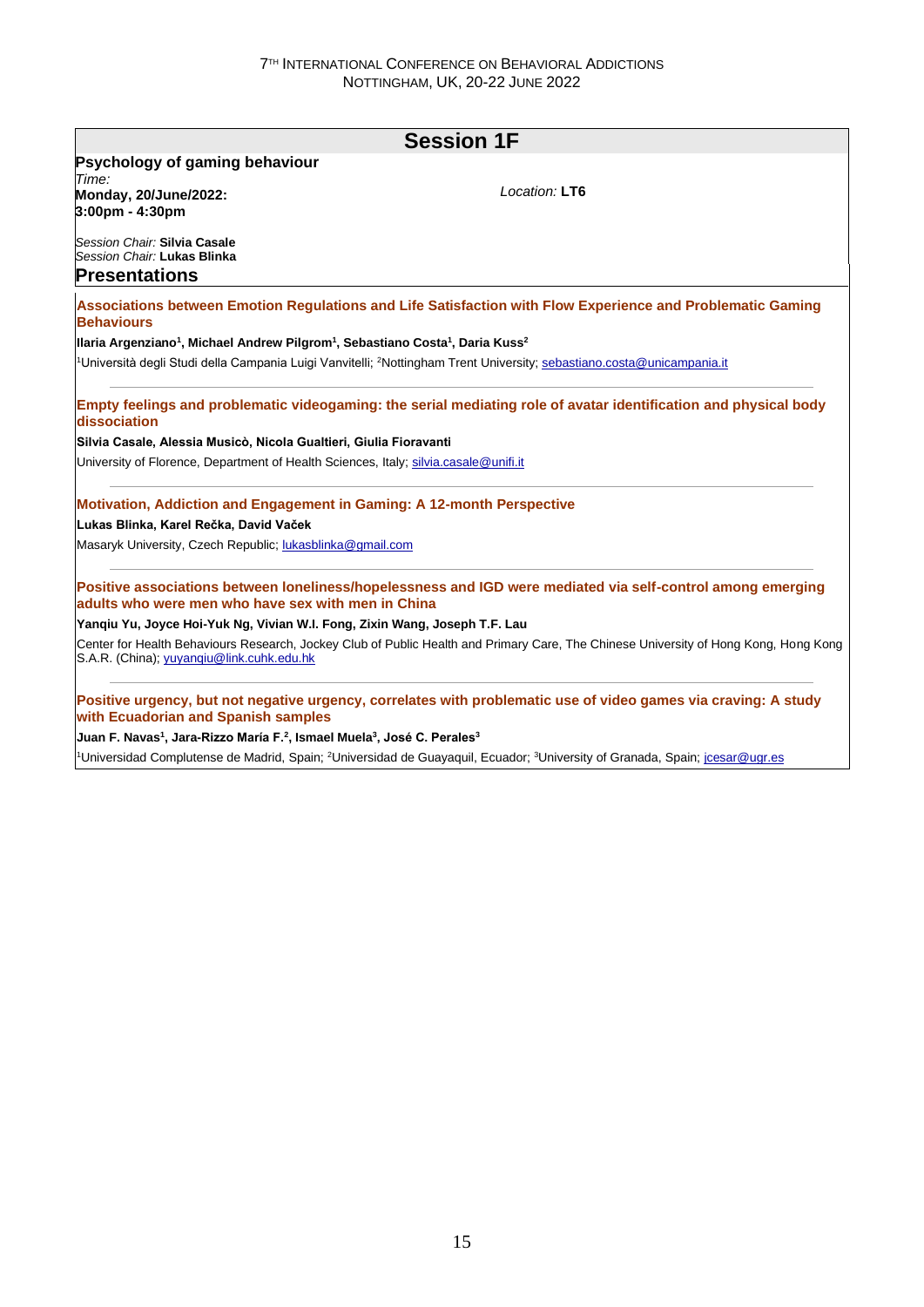### **Session 1G Gaming interventions** *Time:*  **Monday, 20/June/2022: 3:00pm - 4:30pm** *Session Chair:* **Niko Abraham Männikkö** *Session Chair:* **Annika Brandtner** *Location:* **LT9 Presentations A peer support-based group intervention helps young adults to control their gaming behavior Niko Männikkö1,2, Terhi Mustonen<sup>3</sup> , Krista Hylkilä<sup>2</sup> , Helmi Korhonen<sup>3</sup> , Maria Kääriäinen<sup>2</sup>** <sup>1</sup>Oulu University of Applied Sciences, Oulu, Finland; <sup>2</sup>University of Oulu, Oulu, Finland; <sup>3</sup>Sosped Foundation, Helsinki, Finland; niko.mannikko@oamk.fi **A pre-registered, systematic review considering mindfulness-based interventions and neurofeedback for targeting affective and cognitive processes in behavioral addictions Annika Brandtner<sup>1</sup> , Stephanie Antons1,2, Daniel L. King<sup>3</sup> , Marc N. Potenza4,5,6, Yi-Yuan Tang<sup>7</sup> , Gretchen R. Blycker8,9,10, Matthias Brand1,2, Magnus Liebherr1,2** <sup>1</sup>General Psychology: Cognition and Center for Behavioral Addiction Research (CeBAR), University of Duisburg-Essen, Duisburg, Germany <sup>2</sup>Erwin L. Hahn Institute for Magnetic Resonance Imaging, Essen, Germany; <sup>3</sup>College of Education, Psychology, & Social Work, Flinders University, Australia; <sup>4</sup>Departments of Psychiatry and Neuroscience and the Child Study Center, School of Medicine, Yale University, New Haven, USA; <sup>5</sup>Connecticut Council on Problem Gambling, Wethersfield, USA; <sup>6</sup>Connecticut Mental Health Center, New Haven, USA; <sup>7</sup>Department of Psychological Sciences, Texas Tech University, Lubbock, TX, United States; <sup>8</sup>HäIsosam Therapy, Jamestown, RI, USA; <sup>9</sup>Department of Psychiatry, Yale University School of Medicine, New Haven, CT, USA; <sup>10</sup>College of Nursing, University of Rhode Island, Kingston, RI, USA; magnus.liebherr@uni-due.de **Virtu-A: A new manualized treatment for 15-25 year olds addicted to video games. Magali Dufour<sup>1</sup> , Lucie Barubé<sup>1</sup> , Catherine Gatineau<sup>1</sup> , Christine Lavoie<sup>1</sup> , Francine Ferland<sup>2</sup> , Nadine Blanchette-Martin<sup>2</sup> , Sylvie R. Gagnon<sup>3</sup>** <sup>1</sup>Universite du Quebec a Montreal, Canada; <sup>2</sup>CiUSSS Capitale Nationale; <sup>3</sup>CISSS Lanaudière; dufour.magali@uqam.ca **eSport program in high school: what is at play ? Antoine Lemay, Magali Dufour, Mathieu Goyette** Université du Québec à Montréal, Canada; [lemay.antoine@courrier.uqam.ca](mailto:lemay.antoine@courrier.uqam.ca) **Tackling naturally occurring gambling craving among problem gamblers with interference** Aurélien Cornil<sup>1,2,3</sup>, Philippe de Timary<sup>4</sup>, Yasser Khazaal<sup>3</sup>, Pierre Maurage<sup>2</sup>, Lucien Rochat<sup>5</sup>, Olivier Simon<sup>3</sup>, Marta Walentynowicz<sup>2</sup>, **Coralie Zumwald<sup>3</sup> , Joël Billieux3,6** <sup>1</sup>Réhabilitation, Hôpital Psychiatrique du Beau Vallon, Saint-Servais, Belgium; <sup>2</sup>Psychological Sciences Research Institute, Université catholique de Louvain, Louvain-la-Neuve, Belgium; <sup>3</sup>Department of Addiction Medicine, Lausanne University Hospital, Lausanne, Switzerland; <sup>4</sup>Department of Adult Psychiatry, Saint-Luc University Hospital, Brussels, Belgium; <sup>5</sup>Clinical Developmental Psychology Unit, University of Geneva, Geneva, Switzerland; <sup>6</sup>Institute of Psychology, University of Lausanne, Lausanne, Switzerland; aurelien.cornil@uclouvain.be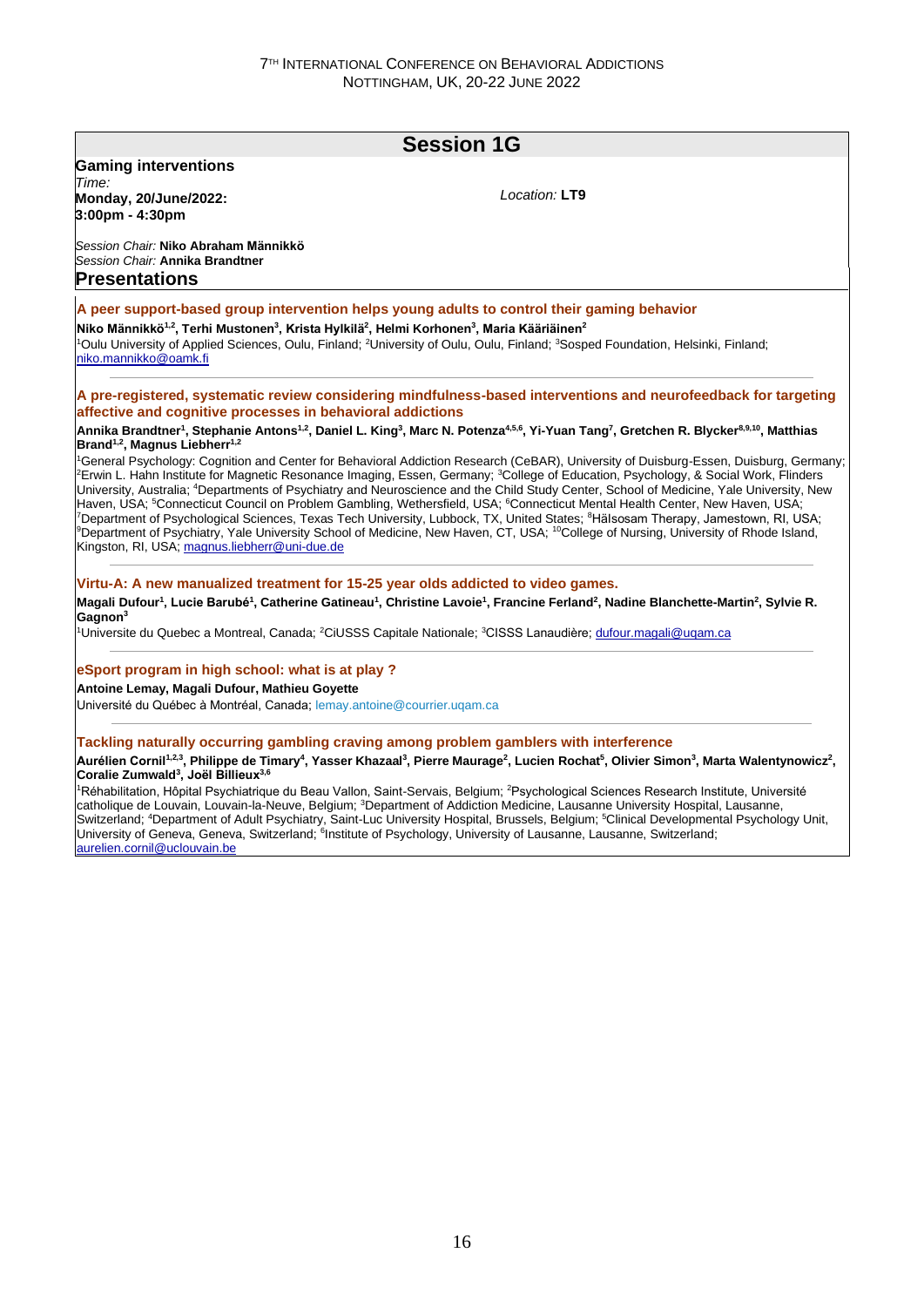## **Session 2A**

#### **Assessment issues in gaming and internet use** *Time:*

**Monday, 20/June/2022: 5:00pm - 6:30pm**

*Location:* **LT2**

*Session Chair:* **Halley M. Pontes** *Session Chair:* **Melina A. Throuvala Presentations**

**A systematic overview of gaming motivation scales and the development of a comprehensive and up-to-date measure**

#### **Orsolya Király<sup>1</sup> , Róbert Urbán<sup>1</sup> , Daniel L. King<sup>2</sup> , Joël Billieux<sup>3</sup> , Patrik Koncz1,4, Zsolt Demetrovics1,5**

1 Institute of Psychology, ELTE Eötvös Loránd University, Hungary; <sup>2</sup>College of Education, Psychology, & Social Work, Flinders University, Adelaide, Australia; <sup>3</sup>Institute of Psychology, University of Lausanne, Lausanne, Switzerland; <sup>4</sup>Doctoral School of Psychology, ELTE Eötvös Loránd University, Budapest, Hungary; <sup>5</sup>Centre of Excellence in Responsible Gaming, University of Gibraltar, Gibraltar; orsolya.papay@gmail.com

#### **Assessment of disordered gaming: challenges and ways forward**

**Halley M. Pontes**

Birkbeck, University of London, United Kingdom; contactme@halleypontes.com

#### **Design in video games: Operationalization, assessment and relationship to gaming use**

**Melina A. Throuvala<sup>1</sup> , Mark D. Griffiths<sup>1</sup> , Daria J. Kuss<sup>1</sup> , Filipa Calado<sup>1</sup> , Halley M. Pontes<sup>2</sup>**

<sup>1</sup>International Gaming Research Unit, Nottingham Trent University, United Kingdom; <sup>2</sup>Department of Organisational Psychology, Birkbeck, University of London, United Kingdom; melina.throuvala@ntu.ac.uk

#### **Assessment of specific Internet-use disorders: Overview and presentation of a new screening tool for uniform assessment based on ICD-11 criteria**

#### **Silke M. Müller<sup>1</sup> , Elisa Wegmann<sup>1</sup> , Andreas Oelker<sup>1</sup> , Hans-Jürgen Rumpf<sup>2</sup> , Matthias Brand<sup>1</sup>**

<sup>1</sup>General Psychology: Cognition and Center for Behavioral Addiction Research (CeBAR), University of Duisburg-Essen, Duisburg, Germany; <sup>2</sup>Department of Psychiatry and Psychotherapy, Research Group S:TEP (Substance use and related disorders: Treatment, Epidemiology, and Prevention), University of Lübeck, Germany; silke.m.mueller@uni-due.de

#### **WebAddict: A new diagnosis interview for Internet Dependence**

**Joel Tremblay<sup>1</sup> , Magali Dufour<sup>2</sup> , Nadine Blanchette-Martin<sup>3</sup> , Francine Ferland<sup>3</sup> , Mathieu Goyette<sup>2</sup> , Andrée-Ann Légaré<sup>4</sup> , Natacha Brunelle<sup>1</sup> , Yasser Khazaal<sup>5</sup>**

<sup>1</sup>UQTR, Canada; <sup>2</sup>Université du Québec a Montréal; <sup>3</sup>CIUSSS-Capitale Nationale / CISSS de Chaudière-Appalaches; <sup>4</sup>Université de Sherbrooke; <sup>5</sup>CHUV de Lausanne; joel.tremblay@uqtr.ca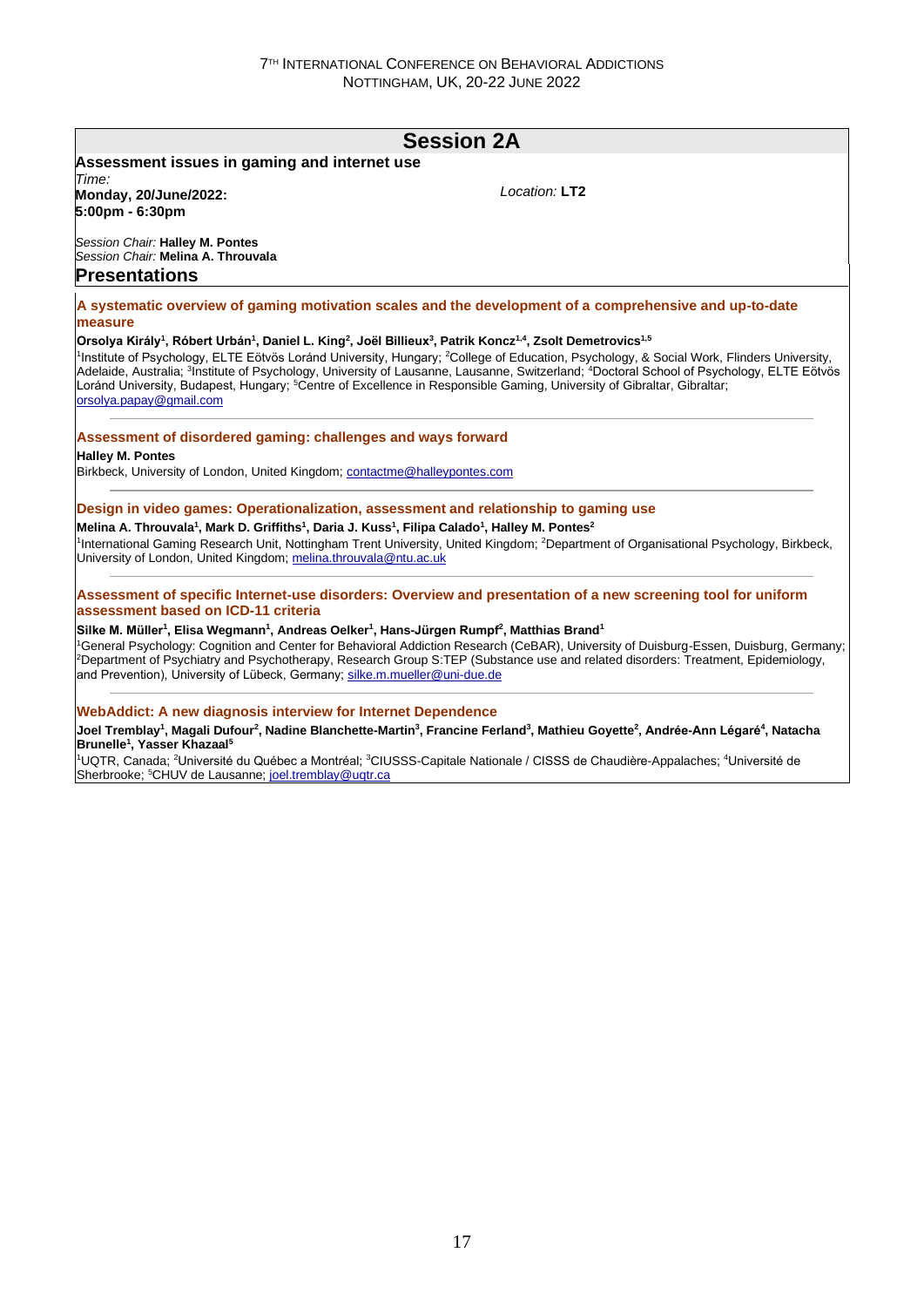### **Session 2B**

#### **Compulsive sexual behavior disorder: Examining biological, epidemiological, treatment interventions, and clinical correlates among help seeking populations** *Time:*  **Monday, 20/June/2022: 5:00pm - 6:30pm** *Session Chair:* **Shane Kraus** *Location:* **LT4 Presentations Compulsive Sexual Behavior Disorder: Examining Biological, Epidemiological, Treatment Interventions, and Clinical Correlates among Help Seeking Populations** *Chair(s):* **Shane W Kraus** (University of Nevada, Las Vegas, United States of America) *Presentations of the Symposium* **Compulsive Sexual Behavior in a U.S. Nationally Representative Sample: Clinical Correlates and Predictors of Treatment Seeking Joshua B Grubbs<sup>1</sup> , Christopher G Floyd<sup>1</sup> , Shane W Kraus<sup>2</sup>** ; GrubbsJ@BGSU.edu <sup>1</sup>Bowling Green State University, <sup>2</sup>University of Nevada, Las Vegas **Randomized, double-blind, placebo-controlled trial of paroxetine and naltrexone in treatment of heterosexual males with compulsive sexual behaviour disorder** <u>Michal Lew-Starowicz</u>1, Małgorzata Draps<sup>2</sup>, Ewelina Kowalewska<sup>1</sup>, Katarzyna Obarska<sup>1</sup>, Shane W Kraus<sup>3</sup>, Mateusz Gola<sup>4</sup>; michal.lewstarowicz@cmkp.edu.pl <sup>1</sup>Centre of Postgraduate Medical Education, Warsaw, Poland, <sup>2</sup>Institute of Psychology, Polish Academy of Sciences, Warsaw, Poland, <sup>3</sup>University of Nevada, Las Vegas, <sup>4</sup>Swartz Center for Computational Neuroscience, Institute for Neural Computations, University of California, San Diego, United States; Institute of Psychology, Polish Academy of Sciences, Warsaw, Poland **Compulsive sexual behavior: medication, therapy, and adhesion. Marco de Tubino Scanavino<sup>1</sup> , Alia G Guirado<sup>1</sup> , João M Marques<sup>2</sup>** ; scanavino@gmail.com <sup>1</sup>Universidade de Sao Paulo, <sup>2</sup>Hospital das Clinicas da Faculdade de Medicina da Universidade de Sao Paul **Between addiction and compulsion – new data on neural mechanisms of Compulsive Sexual Behaviors Disorder** Małgorzata Draps<sup>1</sup>, Natalia Kowalczyk-Grębska<sup>2</sup>, Sylwia Adamus<sup>3</sup>, Małgorzata Wierzba<sup>4</sup>, Mateusz Gola<sup>s</sup>; mdraps@psych.pan.pl <sup>1</sup>Institute of Psychology, Polish Academy of Sciences, Warsaw, Poland, <sup>2</sup>Faculty of Psychology, SWPS University of Social Sciences and Humanities, Warsaw, Poland, <sup>3</sup>Medical University of Warsaw, Faculty of Medicine, Warsaw, Poland;Institute of Psychology, Polish Academy of Sciences, Warsaw, <sup>4</sup>; Laboratory of Brain Imaging, Nencki Institute of Experimental Biology, Polish Academy of Sciences, Warsaw, Poland, <sup>5</sup>Swartz Center for Computational Neuroscience, Institute for Neural Computations, University of California, San Diego, United States; Institute of Psychology, Polish Academy of Sciences, Warsaw, Poland **Withdrawal and Tolerance as Related to Compulsive Sexual Behavior Disorder and Problematic Pornography Use – Preregistered Study Based on a Nationally Representative Sample in Poland** Karol Lewczuk<sup>1</sup>, <u>Magdalena Wizła</u><sup>1</sup>, Agnieszka Glica<sup>2</sup>, Marc N Potenza<sup>3</sup>, Michal Lew-Starowicz<sup>4</sup>, Shane W Kraus<sup>5</sup>; m.wizla@student.uksw.edu.pl <sup>1</sup>Institute of Psychology, Cardinal Stefan Wyszynski University, Warsaw, Poland, <sup>2</sup>Laboratory of Language Neurobiology, Nencki Institute of Experimental Biology, Polish Academy of Sciences, Warsaw, Poland; Institute of Psychology, Cardinal Stefan Wyszynski University,

Warsaw, Poland, <sup>3</sup>Departments of Psychiatry, Neuroscience and Child Study, Yale University School of Medicine, New Haven, CT, USA; Connecticut Council on Problem Gambling, Wethersfield, CT, USA; Connecticut Mental Health Center, New Haven, CT, USA, <sup>4</sup>Department of Psychiatry, Centre of Postgraduate Medical Education, Warsaw, Poland, <sup>5</sup>Department of Psychology, University of Nevada, Las Vegas, NV, USA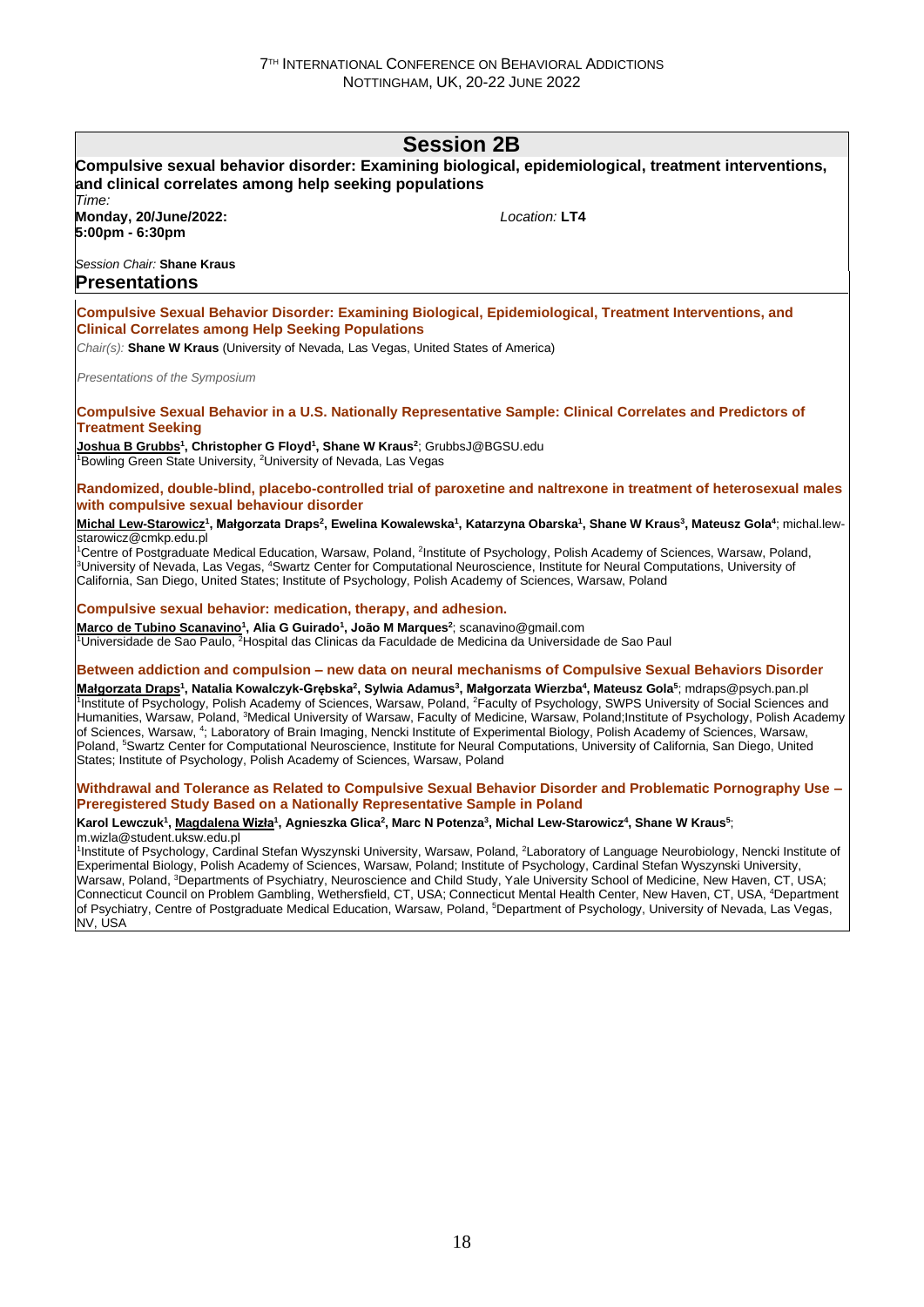### **Session 2C Associated factors in gambling disorder** *Time:*  **Monday, 20/June/2022: 5:00pm - 6:30pm** *Session Chair:* **Susana Jimenez-Murcia** *Session Chair:* **Fernando Fernandez-Aranda** *Location:* **LT5 Presentations Associated Factors in Gambling Disorder** *Chair(s):* **Susana Jimenez-Murcia** (Bellvitge University Hospital-IDIBELL, Spain and Ciber Fisiopatología Obesidad y Nutrición (CIBERObn), Instituto de Salud Carlos III, Madrid, Spain), **Fernando Fernández-Aranda** (Bellvitge University Hospital-IDIBELL, Spain and Ciber Fisiopatología Obesidad y Nutrición (CIBERObn), Instituto de Salud Carlos III, Madrid, Spain) *Presentations of the Symposium* **Psychiatric comorbidity in clinical gambling disorder – what came first? Temporal associations of co-morbidity and gambling disorder differ between women and men Anders Håkansson<sup>1</sup> , Louise Larsson<sup>2</sup>** ; anders\_c.hakansson@med.lu.se <sup>1</sup>Lund University, Psychiatry, Lund and Region Skåne, Malmö Addiction Center, Gambling Disorder Unit, Malmö, Sweden, <sup>2</sup>Lund University, Psychiatry, Lund, Sweden **Gambling-related Offenses and Treatment Outcome** <u>Gemma Mestre-Bach</u>1, Cristina Vintro-Alcaraz<sup>2</sup>, Roser Granero<sup>3</sup>, Fernando Fernandez-Aranda<sup>4</sup>, Susana Jimenez-Murcia<sup>4</sup>; gemma.mestre@unir.net <sup>1</sup>Universidad Internacional de La Rioja, La Rioja, Spain, <sup>2</sup>Bellvitge University Hospital-IDIBELL, Spain, <sup>3</sup>Departament de Psicobiologia i Metodologia de les Ciències de la Salut, Universitat Autònoma de Barcelona, Barcelona, Spain and Ciber Fisiopatología Obesidad y Nutrición (CIBERObn), Instituto de Salud Carlos III, Madrid, Spain, <sup>4</sup>Bellvitge University Hospital-IDIBELL, Spain and Ciber Fisiopatología Obesidad y Nutrición (CIBERObn), Instituto de Salud Carlos III, Madrid, Spain **Compulsivity-related neurocognitive domains in gambling disorder: exploring gender differences Nuria Mallorquí-Bague**; nmallorqui@live.com Addictive Behaviours Unit, Department of Psychiatry, Hospital de la Santa Creu i Sant Pau, Biomedical Research Institute Sant Pau (IIB Sant Pau), Barcelona, Spain **Self-injuries, Suicidal Behavior and Gambling Disorder Eduardo Valenciano-Mendoza**; edevalenciano@idibell.cat Department of Psychiatry. Bellvitge University Hospital-IDIBELL, Barcelona, Spain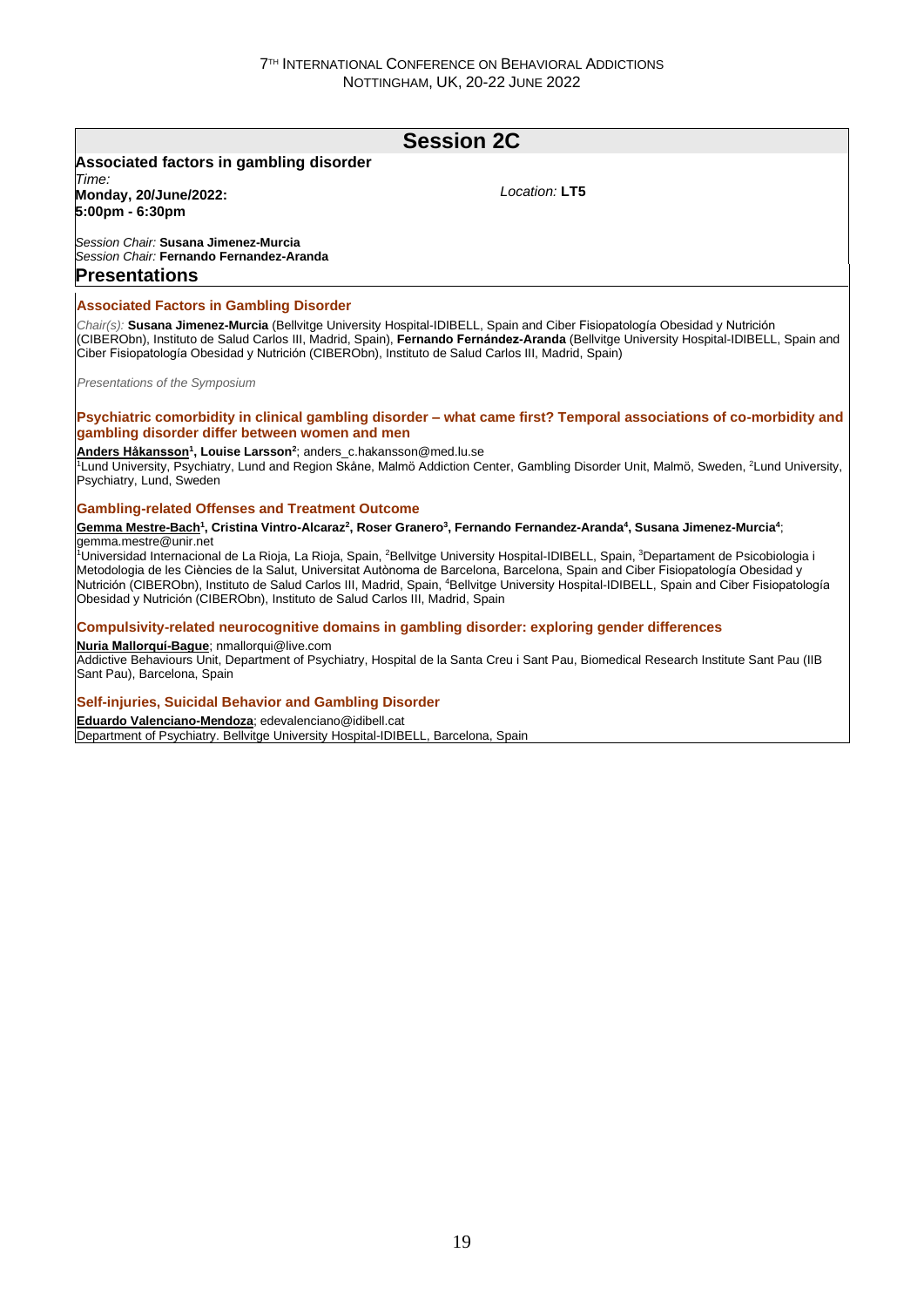|                                                                                                                                                               | <b>Session 2D</b>                                                                                                                                                                                                                                                                                        |
|---------------------------------------------------------------------------------------------------------------------------------------------------------------|----------------------------------------------------------------------------------------------------------------------------------------------------------------------------------------------------------------------------------------------------------------------------------------------------------|
| Impulsivity and compulsivity in behavioral addictions                                                                                                         |                                                                                                                                                                                                                                                                                                          |
| Time:                                                                                                                                                         |                                                                                                                                                                                                                                                                                                          |
| Monday, 20/June/2022:<br>5:00pm - 6:30pm                                                                                                                      | Location: LT1                                                                                                                                                                                                                                                                                            |
| Session Chair: Giacomo Grassi<br>Session Chair: Alexander Logemann                                                                                            |                                                                                                                                                                                                                                                                                                          |
| <b>Presentations</b>                                                                                                                                          |                                                                                                                                                                                                                                                                                                          |
| Operationalizing compulsivity in behavioral addictions: a systematic review                                                                                   |                                                                                                                                                                                                                                                                                                          |
| Ismael Muela <sup>1</sup> , Juan F. Navas <sup>2</sup> , José M. Ventura-Lucena <sup>1</sup> , José C. Perales <sup>1</sup>                                   |                                                                                                                                                                                                                                                                                                          |
| <sup>1</sup> University of Granada, Spain; <sup>2</sup> Universidad Complutense de Madrid, Spain; jcesar@ugr.es                                               |                                                                                                                                                                                                                                                                                                          |
| Behavioral addictions in obsessive-compulsive disorder                                                                                                        |                                                                                                                                                                                                                                                                                                          |
| Giacomo Grassi, Chiara Cecchelli, Luisa Vignozzi, Anna Rapicavoli                                                                                             |                                                                                                                                                                                                                                                                                                          |
| Brain Center Firenze, Italy; giacomograssimd@gmail.com                                                                                                        |                                                                                                                                                                                                                                                                                                          |
|                                                                                                                                                               | Impulsivity and compulsivity in Compulsive Sexual Behaviour Disorder patients in treatment                                                                                                                                                                                                               |
| Moria Vardi <sup>1</sup> , Ronit Argaman <sup>2</sup> , Yaniv Mama <sup>1</sup> , Aviv Weinstein <sup>1</sup>                                                 |                                                                                                                                                                                                                                                                                                          |
| <sup>1</sup> Ariel University, Israel; <sup>2</sup> Argaman Institute; <b>avivweinstein@yahoo.com</b>                                                         |                                                                                                                                                                                                                                                                                                          |
|                                                                                                                                                               | New Frontiers of Impulsivity and compulsivity in Parkinson 's disease: from pathology to creativity.                                                                                                                                                                                                     |
| Giovanni Albani <sup>1</sup> , Giacomo Grassi <sup>2</sup>                                                                                                    |                                                                                                                                                                                                                                                                                                          |
| <sup>1</sup> Le Terrazze Clinic Varese, Italy; <sup>2</sup> Brain center Firenze, Italy; <u>q.albani@auxologico.it</u>                                        |                                                                                                                                                                                                                                                                                                          |
| Mindfulness and inhibitory control across different reward contexts.                                                                                          |                                                                                                                                                                                                                                                                                                          |
| Demetrovics $1,4$                                                                                                                                             | Alexander Logemann <sup>1</sup> , Zsófia Logemann-Molnár <sup>1,2</sup> , Atakan Akıl <sup>1,2</sup> , Renata Cserjési <sup>1</sup> , Tamás Nagy <sup>1</sup> , Anna Veres-Székely <sup>3</sup> , Zsolt                                                                                                  |
| University, Budapest, Hungary; <sup>4</sup> Centre of Excellence in Responsible Gaming, University of Gibraltar, Gibraltar;<br>alexander.logemann@ppk.elte.hu | <sup>1</sup> Institute of Psychology ELTE, Eötvös Loránd University, 1064 Budapest, Hungary; <sup>2</sup> Doctoral School of Psychology ELTE, Eötvös Loránd<br>University, 1064 Budapest, Hungary; <sup>3</sup> MTA-ELTE Lendület Adaptation Research Group, Institute of Psychology, ELTE Eötvös Loránd |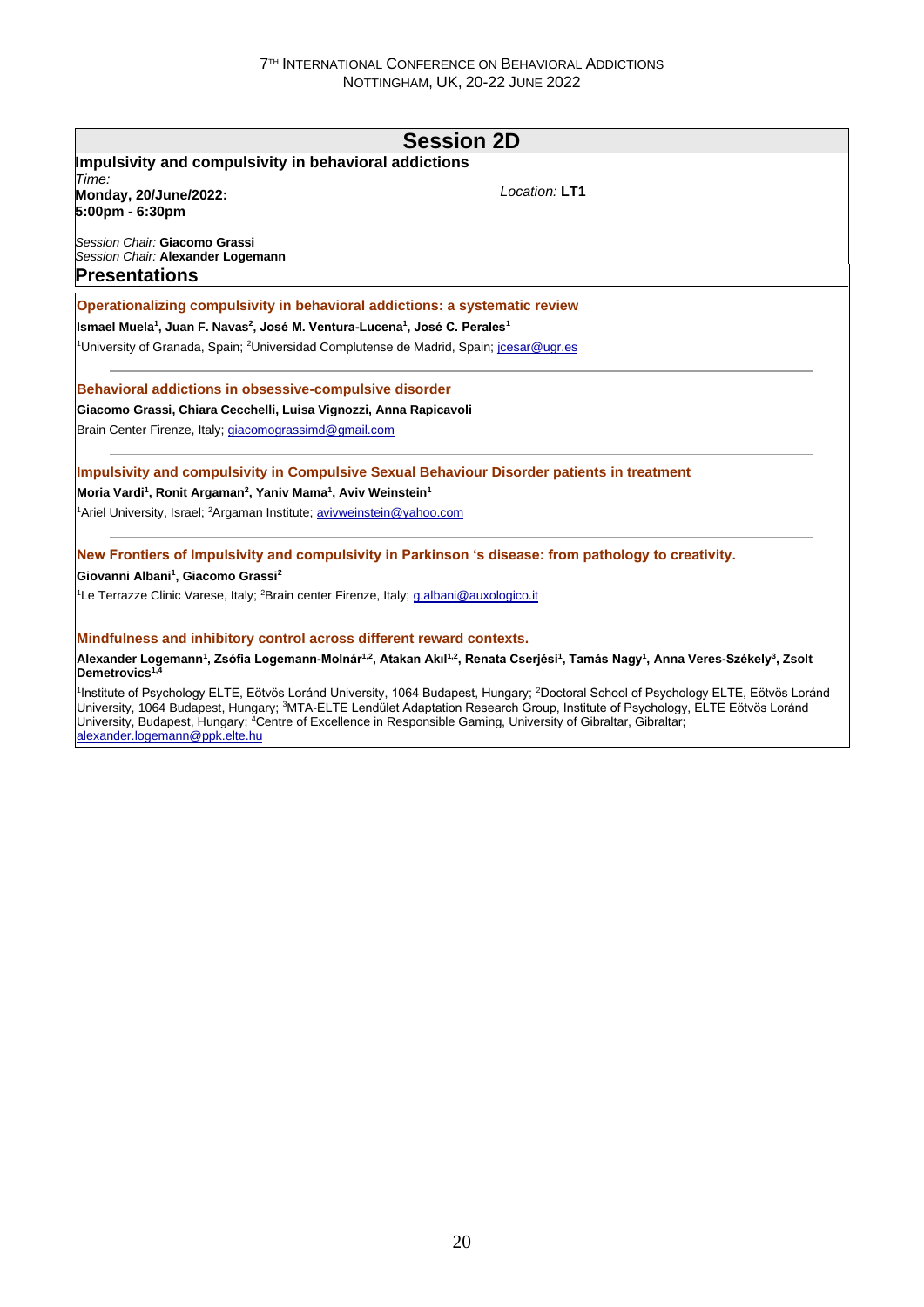| <b>Session 2E</b>                                                                                                                                                                                        |                                                                                                                                                                                                                            |  |  |
|----------------------------------------------------------------------------------------------------------------------------------------------------------------------------------------------------------|----------------------------------------------------------------------------------------------------------------------------------------------------------------------------------------------------------------------------|--|--|
| Adolescents and emerging adults suffering from Internet use disorders                                                                                                                                    |                                                                                                                                                                                                                            |  |  |
| Time:<br>Monday, 20/June/2022:<br>5:00pm - 6:30pm                                                                                                                                                        | Location: LT3                                                                                                                                                                                                              |  |  |
| Session Chair: Katajun Lindenberg<br><b>Presentations</b>                                                                                                                                                |                                                                                                                                                                                                                            |  |  |
| Adolescents and emerging adults suffering from Internet use disorders                                                                                                                                    |                                                                                                                                                                                                                            |  |  |
|                                                                                                                                                                                                          | Chair(s): Katajun Lindenberg (Goethe-University Frankfurt, Germany, Germany), Kai Müller (University hospital Mainz)                                                                                                       |  |  |
| Presentations of the Symposium                                                                                                                                                                           |                                                                                                                                                                                                                            |  |  |
| study                                                                                                                                                                                                    | Internet-related disorders and personality traits in adolescents: results on reciprocal effects from a longitudinal                                                                                                        |  |  |
| Kai Mueller; muellka@uni-mainz.de<br>University hospital Mainz                                                                                                                                           |                                                                                                                                                                                                                            |  |  |
| <b>Psychotherapy</b>                                                                                                                                                                                     | Estimated Prevalence of Unreported Internet Gaming Disorder in Routine Outpatient Child and Adolescent                                                                                                                     |  |  |
| Sonja Kewitz <sup>1</sup> , Eva Vonderlin <sup>2</sup> , Katajun Lindenberg <sup>1</sup> ; kewitz@psych.uni-frankfurt.de<br><sup>1</sup> Goethe-University Frankfurt, <sup>2</sup> Heidelberg University |                                                                                                                                                                                                                            |  |  |
| students with hazardous Internet use                                                                                                                                                                     | Pilot study and concept of an app-based approach-avoidance task training aiming at reducing symptoms in                                                                                                                    |  |  |
| Christian Ebner, Katajun Lindenberg; ebner@psych.uni-frankfurt.de<br>Goethe-University Frankfurt                                                                                                         |                                                                                                                                                                                                                            |  |  |
| the randomized-controlled iPIN study                                                                                                                                                                     | Brief telephone-based intervention for adolescents and young adults with problematic Internet use: Results from                                                                                                            |  |  |
|                                                                                                                                                                                                          | Hannah Schmidt <sup>1</sup> , Dominique Brandt <sup>1</sup> , Christian Meyer <sup>2</sup> , Anja Bischof <sup>1</sup> , Gallus Bischof <sup>1</sup> , Anika Trachte <sup>1</sup> , Svenja Orlowski <sup>1</sup> , Bettina |  |  |

**Besser<sup>1</sup> , Hans-Jürgen Rumpf<sup>1</sup>** ; Hannah.Schmidt@uksh.de <sup>1</sup>University of Lübeck, <sup>2</sup>University of Greifswald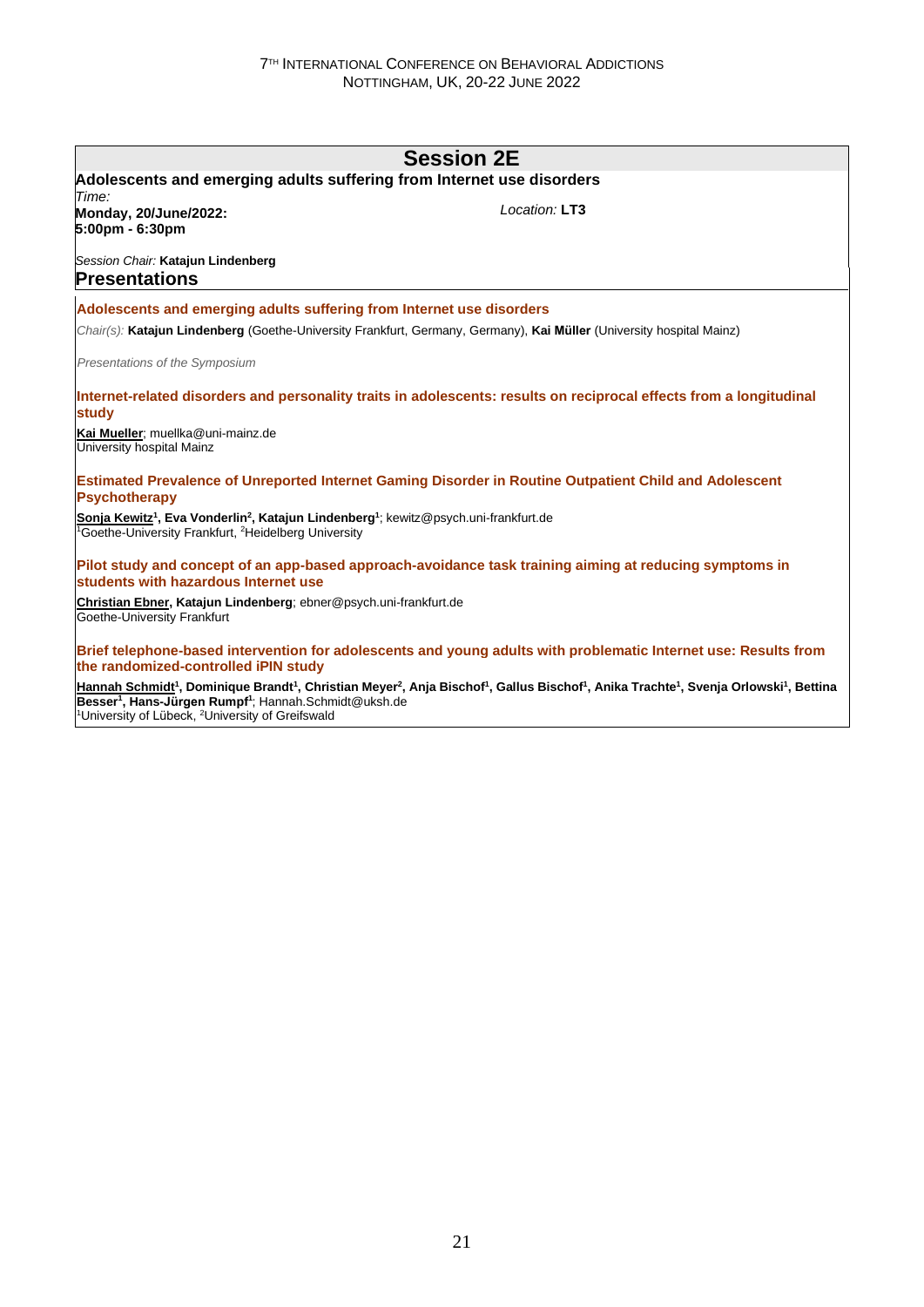| <b>Session 2F</b>                                                                                                |                                                                                                                                                                                                                                                                                                                                                                                                                                            |  |
|------------------------------------------------------------------------------------------------------------------|--------------------------------------------------------------------------------------------------------------------------------------------------------------------------------------------------------------------------------------------------------------------------------------------------------------------------------------------------------------------------------------------------------------------------------------------|--|
| <b>Session 2F - Gaming and internet use</b>                                                                      |                                                                                                                                                                                                                                                                                                                                                                                                                                            |  |
| Time:                                                                                                            |                                                                                                                                                                                                                                                                                                                                                                                                                                            |  |
| Monday, 20/June/2022:                                                                                            | Location: LT6                                                                                                                                                                                                                                                                                                                                                                                                                              |  |
| 5:00pm - 6:30pm                                                                                                  |                                                                                                                                                                                                                                                                                                                                                                                                                                            |  |
| Session Chair: Filip M. Nuyens                                                                                   |                                                                                                                                                                                                                                                                                                                                                                                                                                            |  |
| Session Chair: Joana Beatriz Cardoso                                                                             |                                                                                                                                                                                                                                                                                                                                                                                                                                            |  |
| Presentations                                                                                                    |                                                                                                                                                                                                                                                                                                                                                                                                                                            |  |
| Joana Beatriz Cardoso <sup>1,2</sup> , Tiago Bento Ferreira <sup>1,2</sup> , Artemisa Rocha Dores <sup>3,4</sup> | <b>Exploratory and Confirmatory Bayesian Analysis of the Nosographic Structure of Internet Gaming Disorder</b><br><sup>1</sup> University Of Maia, Portugal: <sup>2</sup> Center for Psychology at the University of Porto: <sup>3</sup> School of Health, Polytechnic Institute of Porto: <sup>4</sup> Laboratory<br>of Neuropsychophysiology, Faculty of Psychology and Education Sciences of University of Porto; joanacardoso@ismai.pt |  |
| <b>Filip M. Nuyens, Emmanouil Tsiros</b><br>Nottingham Trent University, United Kingdom; filip.nuyens@ntu.ac.uk  | The mediating role of the dark tetrad in the links between gaming violence and aggression: A preliminary study                                                                                                                                                                                                                                                                                                                             |  |
| Alessandro Giardina                                                                                              | Online gaming and prolonged self-isolation: evidence from italian gamers during the COVID-19 outbreak                                                                                                                                                                                                                                                                                                                                      |  |
| Université de Lausanne, Italy, alessandro.giardina@unil.ch                                                       |                                                                                                                                                                                                                                                                                                                                                                                                                                            |  |
| Gaming disorder and stigma-related perceptions of problem and non-problem gamers                                 |                                                                                                                                                                                                                                                                                                                                                                                                                                            |  |
| Christina Galanis, Daniel King                                                                                   |                                                                                                                                                                                                                                                                                                                                                                                                                                            |  |
| Flinders University, Australia; daniel.king@flinders.edu.au                                                      |                                                                                                                                                                                                                                                                                                                                                                                                                                            |  |
| Partitioning                                                                                                     | Student Problematic Internet Use Understood using the I-PACE model, Partial Network Correlation and Variance                                                                                                                                                                                                                                                                                                                               |  |

**Oonagh Mary O'Brien<sup>1</sup> , Alex Sumich<sup>2</sup> , Thomas Baguley<sup>2</sup> , Daria Kuss<sup>2</sup>** <sup>1</sup>Munster Technology University, Ireland; <sup>2</sup>Nottingham Trent University, UK; oonagh.obrien@mtu.ie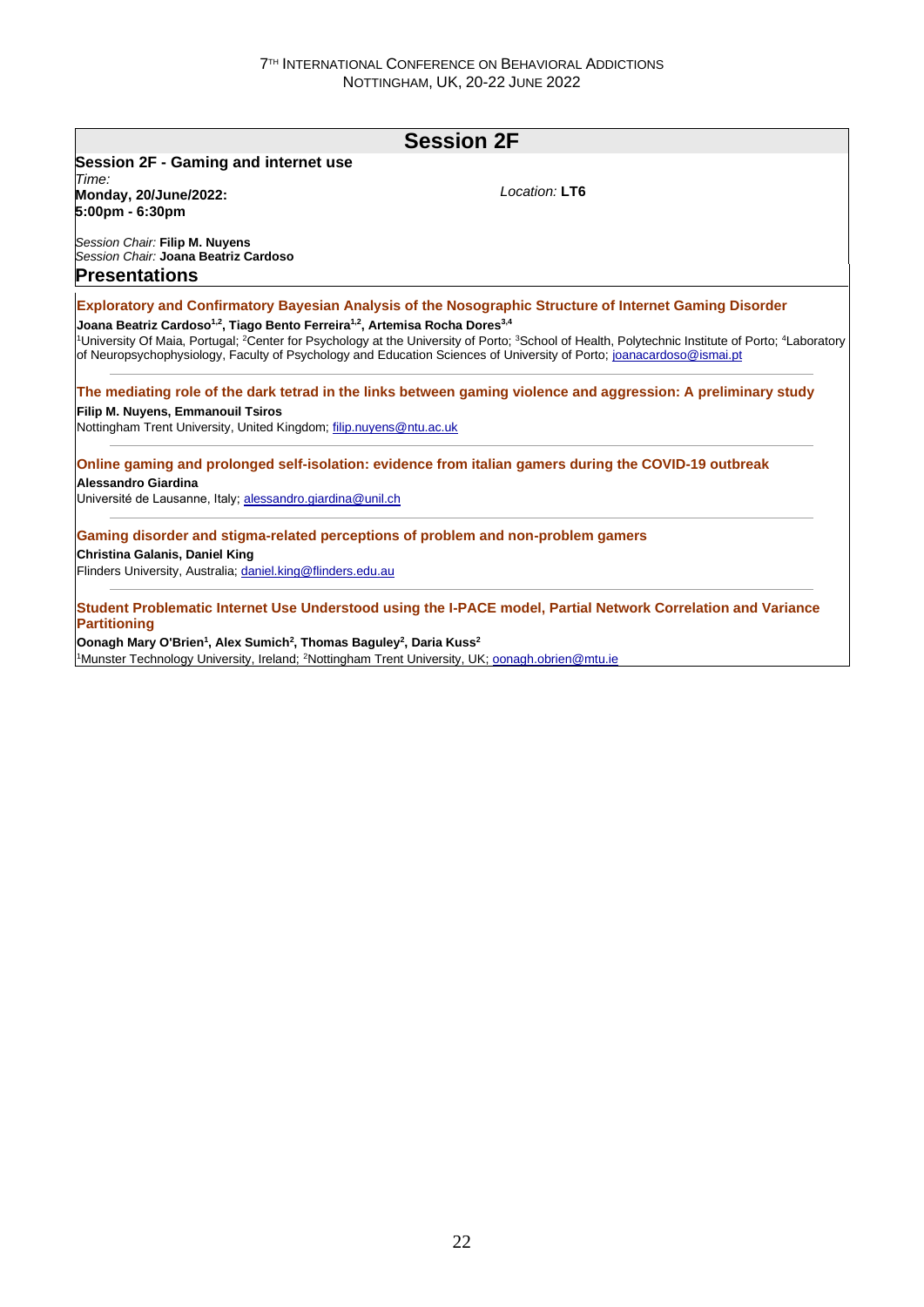### **Session 2G Eating disorders** *Time:*  **Monday, 20/June/2022: 5:00pm - 6:30pm** *Session Chair:* **Giulia Fioravanti** *Session Chair:* **Peiying Yang** *Location:* **LT9 Presentations Development of the Metacognitions about Binge Eating Questionnaire (MBEQ) Sara Palmieri1,2,3, Alex Marchant<sup>1</sup> , Sandra Sassaroli2,3, Giovanni M. Ruggiero2,3, Gabriele Caselli2,3, Marcantonio M. Spada Spada<sup>1</sup>** <sup>1</sup>Division of Psychology, School of Applied Sciences, London South Bank University, London, UK; <sup>2</sup>Department of Psychology, Sigmund Freud University, Milan, Italy; <sup>3</sup>Studi Cognitivi, Cognitive Psychotherapy School and Research Center, Milan, Italy; palmies2@lsbu.ac.uk **The relationship between Problematic Instagram use and Eating Disorders psychopathology: An explanatory model Giulia Fioravanti<sup>1</sup> , Emanuele Cassioli<sup>2</sup> , Eleonora Rossi<sup>2</sup> , Silvia Casale<sup>1</sup> , Valdo Ricca<sup>2</sup> , Giovanni Castellini<sup>2</sup>** <sup>1</sup>Psychology Unit, Department of Health Sciences, University of Florence, Italy; <sup>2</sup>Psychiatry Unit, Department of Health Sciences, University of Florence, Italy, giulia.fioravanti@unifi.it **Body-Related Factors and Anxiety Predict Exercise Dependence and Eating Disorders in University Students: A Path Analysis Peiying Yang<sup>1</sup> , Qian Yu1,2, Fabian Herold3,4, Jing Sun<sup>5</sup> , Attila Szabo<sup>6</sup> , Jinming Li<sup>1</sup> , Alyx Taylor<sup>7</sup> , Liye Zou<sup>1</sup>** <sup>1</sup>Shenzhen University, China, People's Republic of; <sup>2</sup>University of Macau, China, People's Republic of; <sup>3</sup>Otto von Guericke University, Germany;; <sup>4</sup>German Center for Neurodegenerative Diseases (DZNE), Germany; <sup>5</sup>Griffith University, Australia; <sup>6</sup>ELTE Eötvös Loránd University, Hungary; <sup>7</sup>AECC University College, UK; skyleryang40@gmail.com **Is the three-pathway model applicable to food addiction in patients with obesity?** Paul Brunault<sup>1,2,3</sup>, Servane Barrault<sup>1,3</sup>, Arnaud de Luca<sup>7</sup>, Sarah El Archi<sup>3</sup>, Régis Hankard<sup>7</sup>, Céline Bourbao-Tournois<sup>6</sup>, Marie Grall-**Bronnec4,5, Christian Réveillère<sup>3</sup> , Nicolas Ballon1,2** <sup>1</sup>CHRU de Tours, Service d'Addictologie Universitaire, Tours, France; <sup>2</sup>UMR 1253, iBrain, University of Tours, Inserm, Tours, France; <sup>3</sup>Qualipsy EE 1901, University of Tours, France; <sup>4</sup>Université de Nantes, Université de Tours, Inserm, UMR 1246; <sup>5</sup>CHRU de Nantes, Service d'Addictologie et de Psychiatrie de Liaison, Nantes, France; <sup>6</sup>CHRU de Tours, Service de Chirurgie Digestive et Endocrinienne, Tours, France; <sup>7</sup>CHRU de Tours, Service de Médecine Interne Nutrition, Tours, France; paul.brunault@univ-tours.fr **Normalizing BDD on an Institutional Level is Critical: An Autoethnographic Account Elizabeth Valencia-Gutierrez** Christian Theological Seminary, United States of America; elizvalencia86@gmail.com **A Personalized Medicine Approach to Improve Bariatric Surgery Outcomes Utilizing Psychosocial and Genetic Risk Assessments**

#### **Thanos Panayotis Ph.D.<sup>1</sup> , Teresa Quattrin. MD<sup>1</sup> , Kenneth Blum Ph.D.<sup>2</sup>**

1University at Buffalo, New York United States of America; 2Synaptamine Inc, United States of America; drd2gene@gmail.com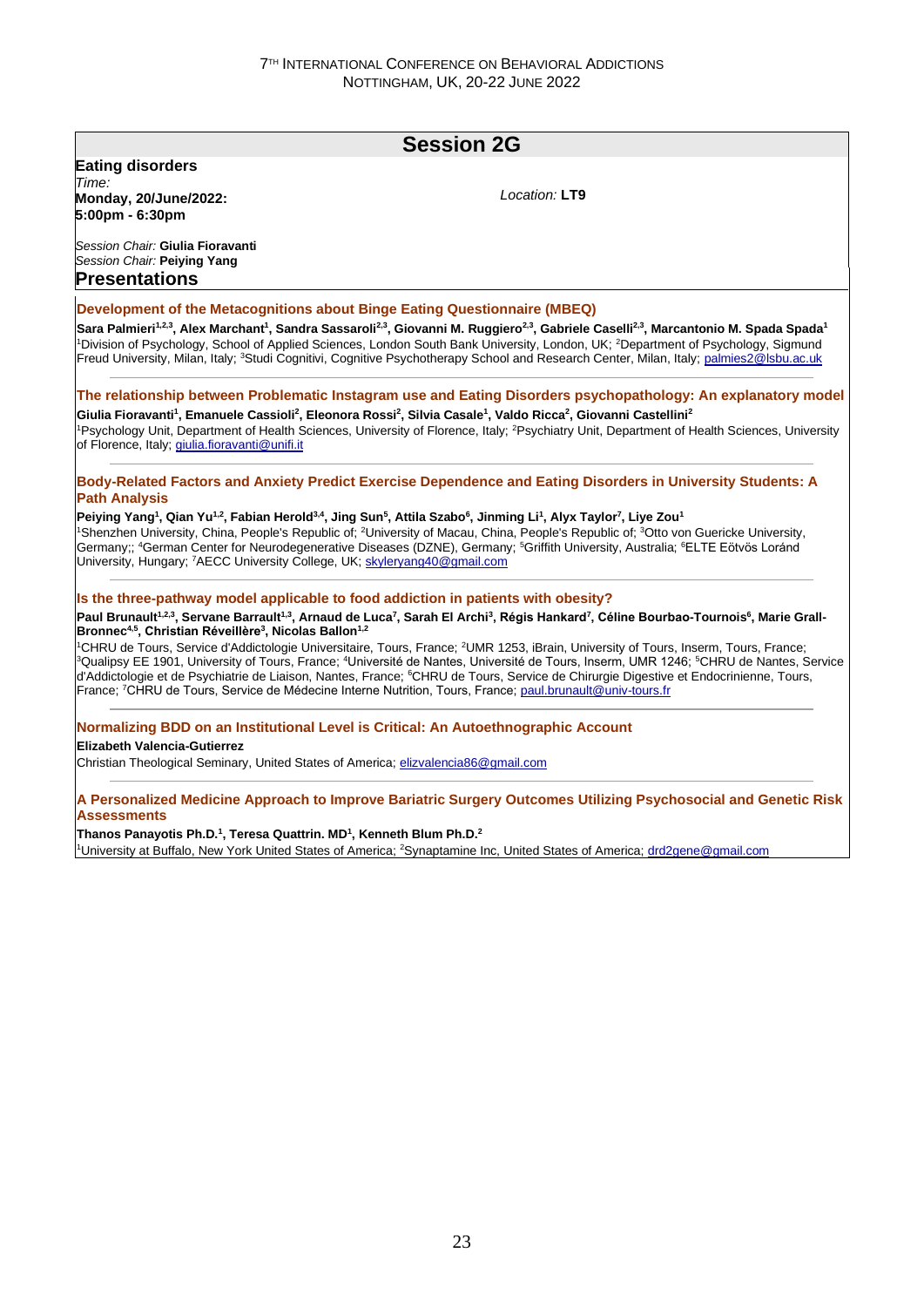## **Session 3A**

**Cross-cultural studies on compulsive sexual behaviors** *Time:*  **Tuesday, 21/June/2022: 10:30am - 12:00pm**

*Location:* **LT2**

#### *Session Chair:* **Beáta Bőthe Presentations**

#### **Cross-cultural studies on compulsive sexual behaviors**

*Chair(s):* **Beáta Bőthe** (Université de Montréal, Canada)

*Presentations of the Symposium*

**A cross-cultural study on compulsive sexual behavior disorder and problematic pornography use in Brazil, China, Germany, Poland, and the USA, based on males between 18 to 35 year old**

<u>Karol Lewczuk</u><sup>1</sup>, Agnieszka Glica<sup>2</sup>, Magdalena Wizła<sup>1</sup>, Stephanie Antons<sup>3</sup>, Beáta Bőthe<sup>4</sup>, Matthias Brand<sup>s</sup>, Joana Carvalho<sup>6</sup>, Monika Górowska<sup>7</sup>, Joshua B. Grubbs<sup>8</sup>, Shane W. Kraus<sup>9</sup>, Yonghui Li<sup>7</sup>, Mateusz Gola<sup>10</sup>; kar.lewczuk@gmail.com

<sup>1</sup>Institute of Psychology, Cardinal Stefan Wyszynski University, Warsaw, Poland, <sup>2</sup>Laboratory of Language Neurobiology, Nencki Institute of Experimental Biology, Polish Academy of Sciences, Warsaw, Poland; Institute of Psychology, Cardinal Stefan Wyszynski University, Warsaw, Poland, <sup>3</sup>General Psychology: Cognition and Center for Behavioral Addiction Research (CeBAR), University of Duisburg, Duisburg Germany, <sup>4</sup>Département de Psychologie, Université de Montréal, Montréal, Canada, <sup>5</sup>General Psychology: Cognition and Center for Behavioral Addiction Research (CeBAR), University of Duisburg, Duisburg, Germany; Erwin L. Hahn Institute for Magnetic Resonance Imaging, Essen, Germany, <sup>6</sup>School of Psychology and Life Sciences, Lusófona University of Humanities and Technologies, Lisbon, Portugal; HEI-Lab: Digital Human-Environment and Interactions Labs, Universidade Lusófona de Humanidades e Tecnologias, Lisbon, Portugal, 7Key Laboratory of Mental Health, Institute of Psychology, Chinese Academy of Sciences, Beijing, China; Department of Psychology, University of Chinese Academy of Sciences, Beijing, China, <sup>8</sup>Department of Psychology, Bowling Green State University, Bowling Green, OH, USA, <sup>9</sup>Department of Psychology, University of Nevada, Las Vegas, NV, USA, <sup>10</sup>Swartz Center for Computational Neuroscience, Institute for Neural Computations, University of California, San Diego, United States; Institute of Psychology, Polish Academy of Sciences, Warsaw, Poland

#### **Compulsive sexual behaviors and comorbid disorders – Findings from a 45-country survey**

#### <u>Shane W. Kraus</u><sup>1</sup>, Mónika Koós<sup>2</sup>, Léna Nagy<sup>2</sup>, Zsolt Demetrovics<sup>3</sup>, Marc N. Potenza<sup>4</sup>, International Sex Survey Consortium<sup>5</sup>, Beáta **Bőthe<sup>6</sup>** ; shane.kraus@unlv.edu

<sup>1</sup>Department of Psychology, University of Nevada, Las Vegas, Las Vegas, NV, USA, <sup>2</sup>Institute of Psychology, ELTE Eötvös Loránd University, Budapest; Doctoral School of Psychology, ELTE Eötvös Loránd University, Budapest, Hungary, <sup>3</sup>Centre of Excellence in Responsible Gaming, University of Gibraltar, Gibraltar; Institute of Psychology, ELTE Eötvös Loránd University, Budapest, Hungary, <sup>4</sup>Departments of Psychiatry and Neuroscience and Child Study Center, Yale School of Medicine, New Haven, CT, United States; Connecticut Council on Problem Gambling, Wethersfield, CT, United States; Connecticut Mental Health Center, New Haven, CT, USA, <sup>5</sup>NA, <sup>6</sup>Département de Psychologie, Université de Montréal, Montreal, Canada

#### **Do paraphilic disorders and compulsive sexual behavior disorder occur together? - Findings from a 45-country cross-cultural study**

#### <u>Léna Nagy</u><sup>1</sup>, Mónika Koós<sup>1</sup>, Zsolt Demetrovics<sup>2</sup>, Shane W. Kraus<sup>3</sup>, Marc N. Potenza<sup>4</sup>, International Sex Survey Consortium<sup>5</sup>, Beáta **Bőthe<sup>6</sup>** ; nagy.lena@ppk.elte.hu

1 Institute of Psychology, ELTE Eötvös Loránd University, Budapest; Doctoral School of Psychology, ELTE Eötvös Loránd University, Budapest, Hungary, <sup>2</sup>Centre of Excellence in Responsible Gaming, University of Gibraltar, Gibraltar; Institute of Psychology, ELTE Eötvös Loránd University, Budapest, Hungary, <sup>3</sup>Department of Psychology, University of Nevada, Las Vegas, Las Vegas, NV, USA, <sup>4</sup>Departments of Psychiatry and Neuroscience and Child Study Center, Yale School of Medicine, New Haven, CT, United States; Connecticut Council on Problem Gambling, Wethersfield, CT, United States; Connecticut Mental Health Center, New Haven, CT, USA, <sup>5</sup>NA, <sup>5</sup>Département de Psychologie, Université de Montréal, Montreal, Canada

**Cross-cultural examination of the moral incongruence model of problematic pornography use – Insights from the 45-country International Sex Survey (ISS)**

#### Beáta Bőthe<sup>1</sup>, Mónika Koós<sup>2</sup>, Léna Nagy<sup>2</sup>, Zsolt Demetrovics<sup>3</sup>, Shane W. Kraus<sup>4</sup>, Marc N. Potenza<sup>5</sup>, International Sex Survey **Consortium<sup>6</sup>** ; beata.bothe@umontreal.ca

<sup>1</sup>Département de Psychologie, Université de Montréal, Montreal, Canada, <sup>2</sup>Institute of Psychology, ELTE Eötvös Loránd University, Budapest; Doctoral School of Psychology, ELTE Eötvös Loránd University, Budapest, Hungary, <sup>3</sup>Centre of Excellence in Responsible Gaming, University of Gibraltar, Gibraltar; Institute of Psychology, ELTE Eötvös Loránd University, Budapest, Hungary, <sup>4</sup>Department of Psychology, University of Nevada, Las Vegas, Las Vegas, NV, USA, <sup>5</sup>Departments of Psychiatry and Neuroscience and Child Study Center, Yale School of Medicine, New Haven, CT, United States; Connecticut Council on Problem Gambling, Wethersfield, CT, United States; Connecticut Mental Health Center, New Haven, CT, USA, <sup>6</sup>NA

#### **Do the motivational background of pornography use frequency and problematic pornography use differ? Findings from a 45-country survey study**

#### Mónika Koós<sup>1</sup>, Léna Nagy<sup>1</sup>, Zsolt Demetrovics<sup>2</sup>, Shane W. Kraus<sup>3</sup>, Marc N. Potenza<sup>4</sup>, International Sex Survey Consortium<sup>5</sup>, Beáta **Bőthe<sup>6</sup>** ; koos.monika@ppk.elte.hu

1 Institute of Psychology, ELTE Eötvös Loránd University, Budapest; Doctoral School of Psychology, ELTE Eötvös Loránd University, Budapest, Hungary, <sup>2</sup>Centre of Excellence in Responsible Gaming, University of Gibraltar, Gibraltar; Institute of Psychology, ELTE Eötyös Loránd University, Budapest, Hungary, <sup>3</sup>Department of Psychology, University of Nevada, Las Vegas, Las Vegas, NV, USA, <sup>4</sup>Departments of Psychiatry and Neuroscience and Child Study Center, Yale School of Medicine, New Haven, CT, United States; Connecticut Council on Problem Gambling, Wethersfield, CT, United States; Connecticut Mental Health Center, New Haven, CT, USA, <sup>5</sup>NA, <sup>6</sup>Département de Psychologie, Université de Montréal, Montreal, Canada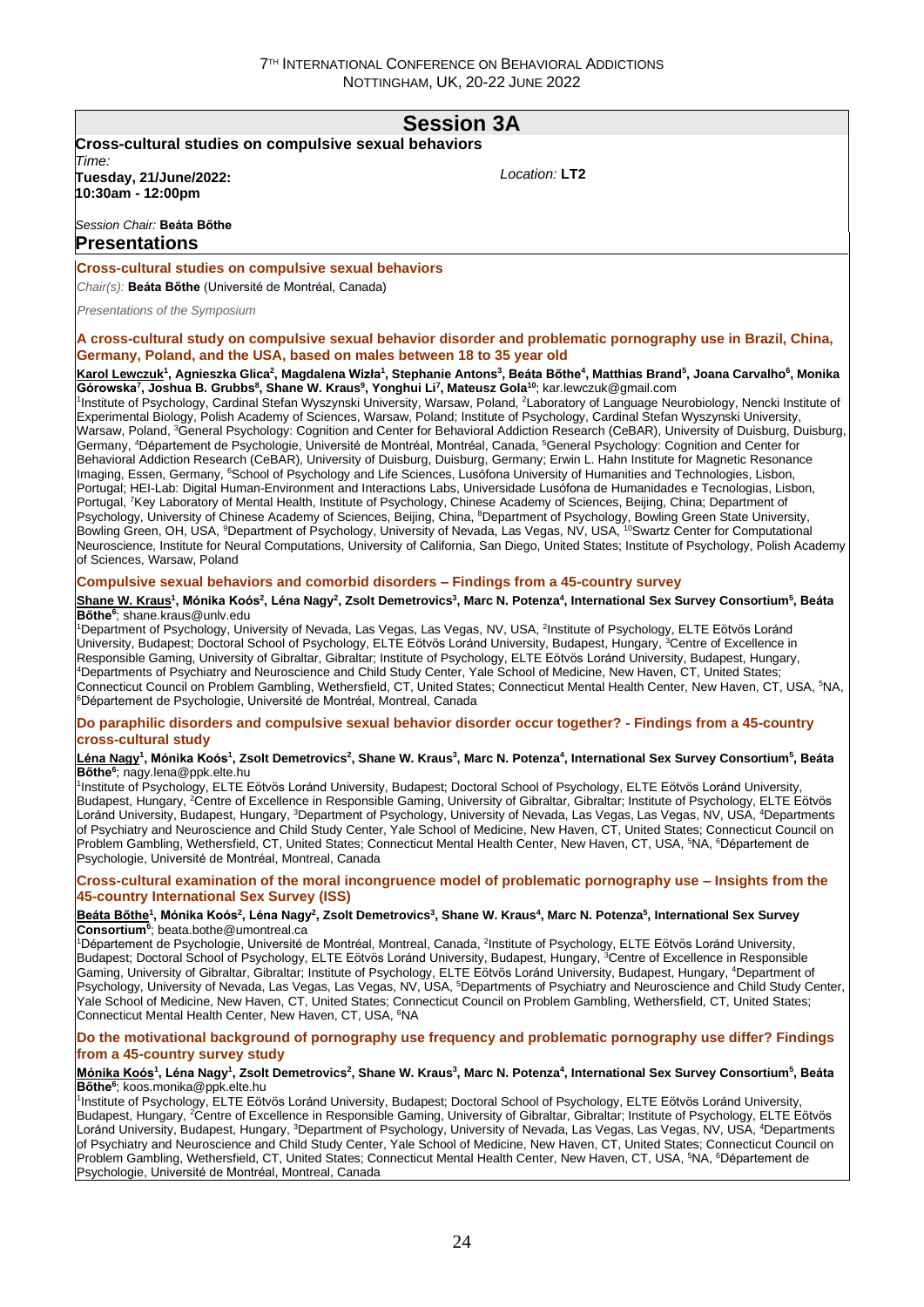## **Session 3B Issues in behavioral addictions** *Time:*  **Tuesday, 21/June/2022: 10:30am - 12:00pm** *Session Chair:* **Serge Sevigny** *Session Chair:* **Marianne Balem** *Location:* **LT4 Presentations Clinical and psychological features of persons with internet dependence: experience of a pilot research Aleksei Egorov1,3, Severin Grechany<sup>2</sup> , Anna Trusova<sup>3</sup> , Alexander Kibitov<sup>4</sup>** <sup>1</sup>IM Sechenov Institute of Evolutionary Physiology and Biochemistry, Russian Federation; <sup>2</sup>St. Petersburg State Pediatric Medical University; <sup>3</sup>St Petersburg State University; <sup>4</sup>Federal Medical Research Centre for Psychiatry and Narcology; draegorov@mail.ru **Garbage in, garbage out? Improving the quality of behavioral addiction data from panel and crowdsourced samples Igor Yakovenko, Jacob Belliveau** Dalhousie University, Canada; igor.yakovenko@dal.ca **Gambling and COVID-19 – Swedish national gambling data from a state-owned gambling sports and casino operator Marianne Balem<sup>1</sup> , Anna Karlsson2,3, Carolina Widinghoff2,3, Bastien Perrot1,4, Gaëlle Challet-Bouju1,5, Anders Håkansson2,3** <sup>1</sup>UMR1246 SPHERE (MethodS in Patients centered outcomes and HEalth ResEarch), Nantes University, Tours University, INSERM, Nantes, France; <sup>2</sup>Faculty of Medicine, Department of Clinical Sciences Lund, Psychiatry, Lund University, Lund, Sweden; <sup>3</sup>Malmö Addiction Center, Region Skåne, Malmö, Sweden; <sup>4</sup>Biostatistics and Methodology Unit, Department of Clinical Research and Innovation, CHU Nantes, Nantes, France; <sup>5</sup>Addictology and Psychiatry Department, CHU Nantes, Nantes, France; marianne.balem@chu-nantes.fr **Influence of bingo halls temporary closure due to Covid-19 on gamblers' reported perceptions and behaviours. Serge Sevigny<sup>1</sup> , Christian Jacques<sup>1</sup> , Étienne Gagnon<sup>1</sup> , Stéphane Bouchard<sup>2</sup> , Isabelle Giroux<sup>1</sup>** <sup>1</sup>Universite Laval, Canada; <sup>2</sup>Universite du Quebec en Outaouais; Serge.sevigny@fse.ulaval.ca **Predictors of cyberchondria during the COVID-19 pandemic: A supervised machine learning approach Alexandre Infanti<sup>1</sup> , Vladan Starcevic<sup>2</sup> , Adriano Schimmenti<sup>3</sup> , Yasser Khazaal<sup>4</sup> , Laurent Karila<sup>5</sup> , Alessandro Giardina<sup>6</sup> , Maèva Flayelle<sup>6</sup> , Stéphanie Baggio7,8, Claus Vögele<sup>1</sup> , Joël Billieux6,4** <sup>1</sup>University of Luxembourg, Luxembourg; <sup>2</sup>University of Sydney, Australia; <sup>3</sup>Kore University of Enna, Italy; <sup>4</sup>Lausanne University Hospital (CHUV), Switzerland; <sup>5</sup>Paris-Saclay University, France; <sup>6</sup>University of Lausanne, Switzerland; <sup>7</sup>Geneva University Hospitals, Switzerland; <sup>8</sup>Office of Corrections, Switzerland; alexandre.infanti@uni.lu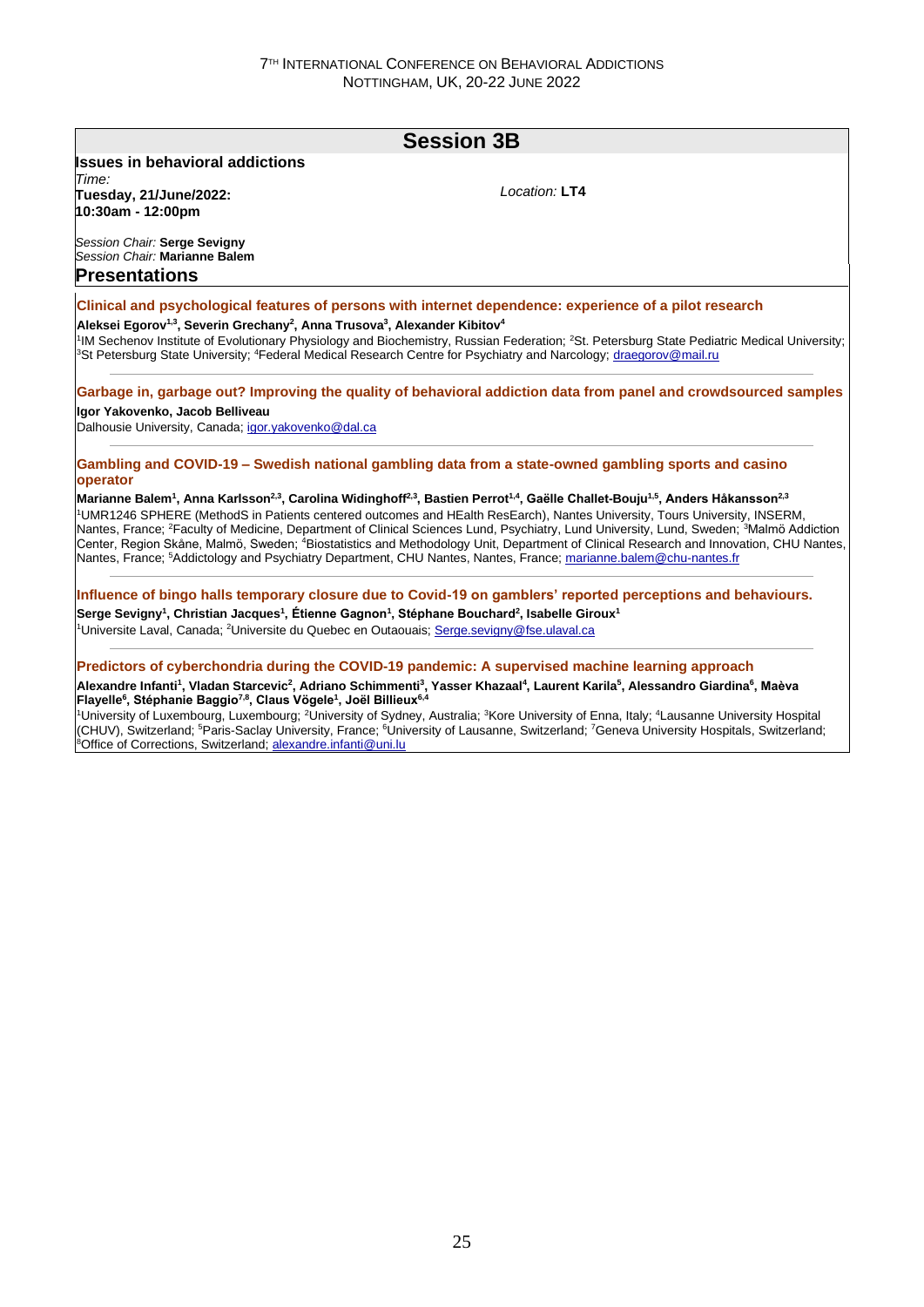## **Session 3C Gambling treatment** *Time:*  **Tuesday, 21/June/2022: 10:30am - 12:00pm** *Session Chair:* **Robert Astur** *Session Chair:* **Niklas Tapani Mäkelä** *Location:* **LT5 Presentations Accelerated repetitive transcranial magnetic stimulation (rTMS) in the treatment of gambling disorder: preliminary findings from a double-blind, sham-controlled trial Mauro Pettorruso, Francesco Di Carlo, Elena Picutti, Lorenza Lucidi, Ilenia Di Muzio, Maria Chiara Vicinelli, Giulia Giovannetti, Giovanni Martinotti, Massimo di Giannantonio** University of Chieti-Pescara, Italy; francesco.dic@hotmail.it **As-needed intranasal naloxone for the treatment of gambling disorder: a randomized control trial Niklas Mäkelä<sup>1</sup> , Hannu Alho1,2, Jarkko Isotalo<sup>3</sup> , Lilianne Toivonen<sup>3</sup> , Jyrki Ollikainen<sup>4</sup> , Sari Castrén1,2,5** <sup>1</sup>University of Helsinki, Department of Medicine, Helsinki, Finland: <sup>2</sup>Finnish Institute for Health and Welfare, Health and Well-Being Promotion Unit, Finland; <sup>3</sup>University of Tampere, Tampereen Yliopisto, Finland; <sup>4</sup>Tampere University, Computing Sciences, Finland; <sup>5</sup>University of Turku, Social Sciences Department of Psychology and Speech-Language Pathology, Turku, Finland; niklas.makela@helsinki.fi **Impact of CBT based treatment and therapeutical contract on problem gambler treatment Pedro Hubert<sup>1</sup> , Filipa Calado<sup>2</sup> , Bruno Bento<sup>1</sup> , Sarha Menezes<sup>1</sup> , Andre Fialho<sup>1</sup>** <sup>1</sup>Instituto de Apoio ao Jogador, Ida, Portugal; <sup>2</sup>Nottingham Trent University, Nottingham, United Kingdom; pedro.hubert24@gmail.com **Using Virtual Reality to Reduce Problematic Gambling in Young Adults Skyler Sklenarik<sup>1</sup> , Michael Lehane<sup>1</sup> , Stephane Bouchard<sup>2</sup> , Marc Potenza<sup>3</sup> , Robert Astur<sup>1</sup>** <sup>1</sup>University of Connecticut, USA; <sup>2</sup>University of Quebec at Outaouais, Canada; <sup>3</sup>Yale School of Medicine, USA; robert.astur@uconn.edu **Predictors of Suicide Attempts in Male UK Gamblers Seeking Residential Treatment Amanda Roberts<sup>1</sup> , Steve Sharman<sup>2</sup>** <sup>1</sup>University of Lincoln, United Kingdom; <sup>2</sup>Kings College, London; aroberts@lincoln.ac.uk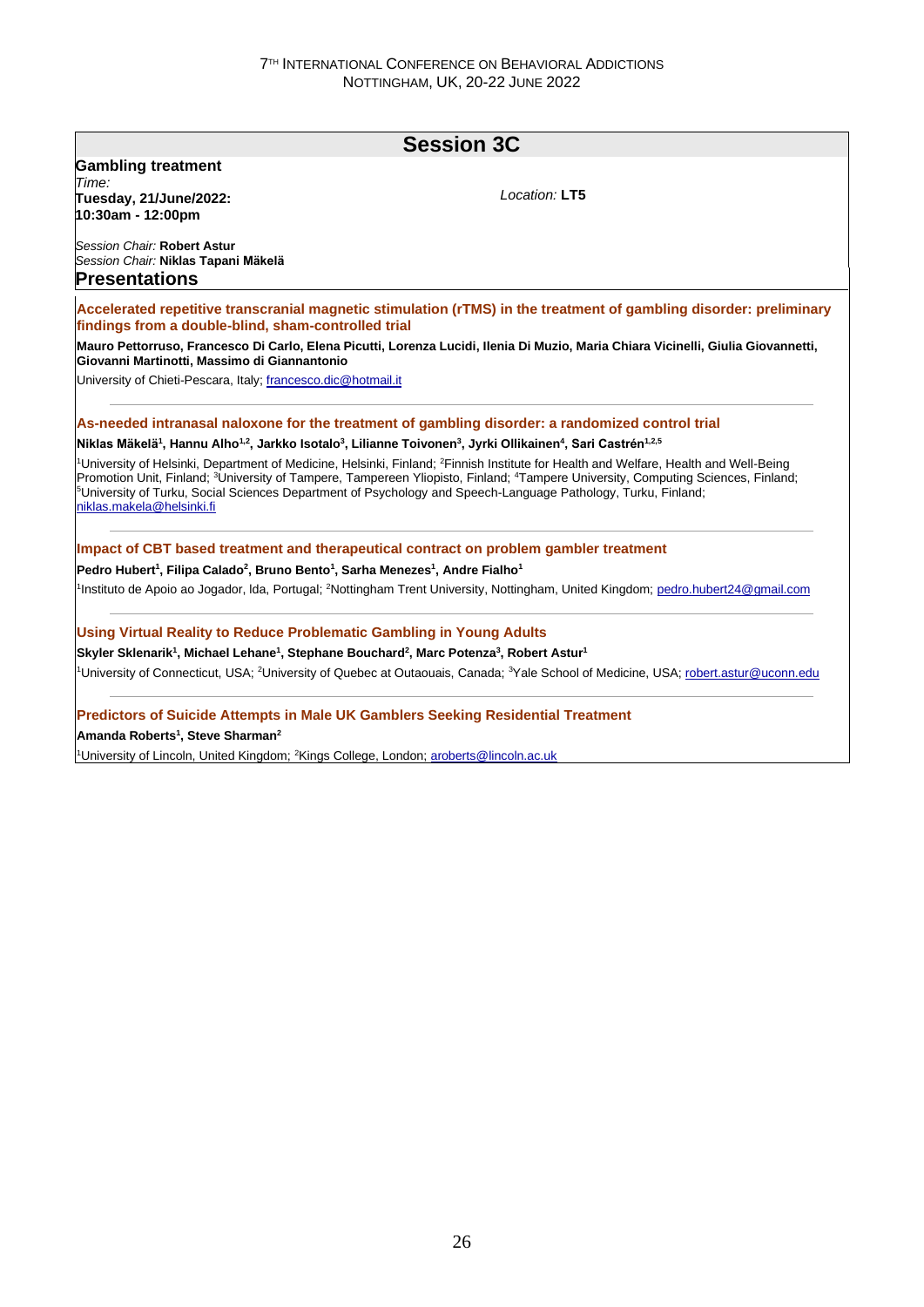| <b>Session 3D</b>                                                                                                                                                                                      |               |  |
|--------------------------------------------------------------------------------------------------------------------------------------------------------------------------------------------------------|---------------|--|
| Interface of internet, social media and alcohol use                                                                                                                                                    |               |  |
| Time:<br>Tuesday, 21/June/2022:<br>10:30am - 12:00pm                                                                                                                                                   | Location: LT1 |  |
| Session Chair: Ina Koning<br>Session Chair: Yatan Pal Singh Balhara<br><b>Presentations</b>                                                                                                            |               |  |
| Interface of internet, social media and alcohol use                                                                                                                                                    |               |  |
| Chair(s): Ina Koning (Utrecht University, Netherlands, The), Yatan Pal Singh Balhara (National Drug Dependence Treatment Center and<br>Department of Psychiatry)                                       |               |  |
| Presentations of the Symposium                                                                                                                                                                         |               |  |
| Alcohol use related Internet search behavior and reporting on alcohol availability in online media during COVID-19:<br><b>Observations from India</b>                                                  |               |  |
| Yatan Pal Singh Balhara; ypsbalhara@gmail.com<br>National Drug Dependence Treatment Center and Department of Psychiatry                                                                                |               |  |
| How Specific is Alcohol-Specific Self-Control? A Longitudinal Study of the Mediating Role of Alcohol-Specific Self-<br>Control in the Relation between General Self-Control and Adolescent Alcohol Use |               |  |
| Suzanne Geurts, Ina Koning, Catrin Finkenauer; s.m.geurts@uu.nl<br>Utrecht University                                                                                                                  |               |  |
| Shared and unique factors in the understanding of alcohol use and problematic social media use.                                                                                                        |               |  |
| Ina Koning; i.koning@uu.nl<br><b>Utrecht University</b>                                                                                                                                                |               |  |
| Discussion: is there an intersection between alcohol use and digital media addiction?                                                                                                                  |               |  |
| Renske Spijkerman; renske.spijkerman@brijder.nl<br>Parnassia Group Academy, Brijder Youth Addiction Treatment                                                                                          |               |  |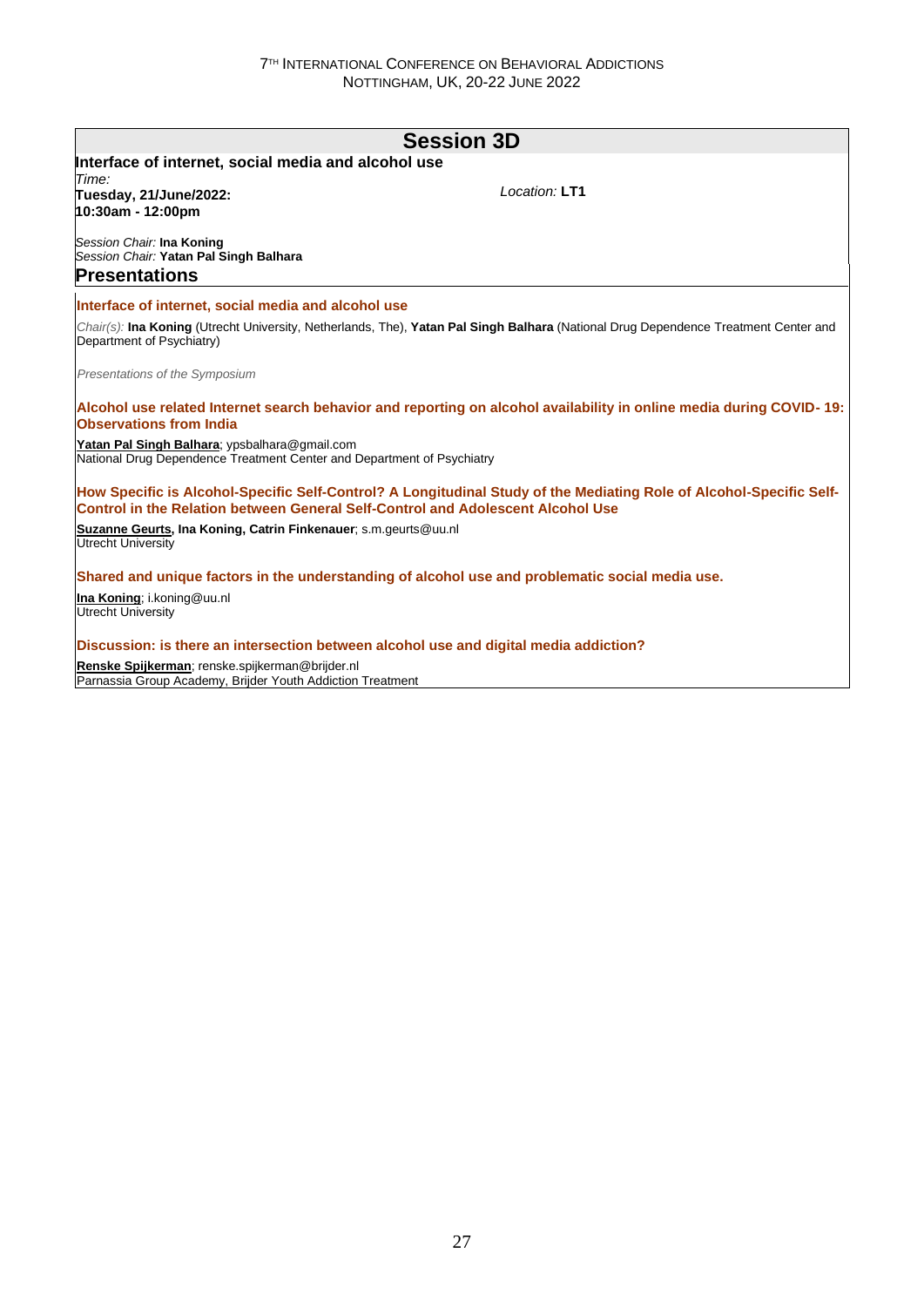## **Session 3E**

### **Buying-shopping disorder: Conceptualization and underlying mechanisms**

*Time:*  **Tuesday, 21/June/2022: 10:30am - 12:00pm**

*Location:* **LT3**

*Session Chair:* **Astrid Müller** *Session Chair:* **Susana Jimenez-Murcia Presentations**

#### **Buying-shopping disorder: Conceptualization and underlying mechanisms**

*Chair(s):* **Astrid Müller** (Hannover Medical School, Hanover, Germany), **Susana Jiménez-Murcia** (Department of Psychiatry, University Hospital Bellvitge-IDIBELL, Barcelona, Spain)

*Presentations of the Symposium*

#### **Development of Diagnostic Criteria for Buying-shopping Disorder by Using the Delphi Method**

<u>Nora M. Laskowski</u><sup>1</sup>, Astrid Müller<sup>1</sup>, Patrick Trotzke<sup>2</sup>, Katina Ali<sup>3</sup>, Daniel Fassnacht<sup>3</sup>, Martina de Zwaan<sup>1</sup>, Matthias Brand<sup>4</sup>, Michael **Häder<sup>5</sup> , Michael Kyrios<sup>3</sup>** ; laskowski.nora@mh-hannover.de

<sup>1</sup>Hannover Medical School, Hanover, Germany, <sup>2</sup>IU Internationale Hochschule, Erfurt, 4International University of Applied Sciences (IUBH), Cologne, GermanyGermany, <sup>3</sup>Flinders University, Adelaide, Australia, <sup>4</sup>General Psychology: Cognition and Center for Behavioral Addiction Research (CeBAR), University of Duisburg-Essen, Duisburg-Essen, Germany, <sup>5</sup>Technical University of Dresden, Dresden, Germany

#### **Executive functions in binge spectrum eating disorders with comorbid compulsive buying and therapy implications**

<u>Fernando Fernández-Aranda</u>1, Lucero Munguía<sup>2</sup>, Ignacio Lucas<sup>2</sup>, Susana Jiménez-Murcia<sup>2</sup>, Bernat Mora-Malta<sup>2</sup>, Roser Granero<sup>3</sup>, Romina Miranda-Olivos<sup>2</sup>, Isabel Sánchez<sup>2</sup>, Julia Testa<sup>2</sup>, Maria Lozano-Madrid<sup>2</sup>, Robert Turton<sup>2</sup>; ffernandez@bellvitgehospital.cat <sup>1</sup>ffernandez@bellvitgehospital.cat, <sup>2</sup>Department of Psychiatry, University Hospital Bellvitge-IDIBELL, Barcelona, Spain, <sup>3</sup>Ciber Physiopathology, Obesity and Nutrition (CIBERObn), Instituto de Salud Carlos III, Barcelona, Spain

#### **Dealing with everyday temptations: How aspects of self-regulation affect problematic use of social network sites and online shopping**

**Annica Kessling, Elisa Wegmann, Matthias Brand, Stephanie Antons**; annica.kessling@uni-due.de General Psychology: Cognition and Center for Behavioral Addiction Research (CeBAR), University of Duisburg-Essen, Duisburg-Essen, Germany

#### **Buying-Shopping Disorder and the role of vulnerability to fashion-related marketing in a community sample of 242 adult women**

**Gaëlle Challet-Bouju<sup>1</sup> , Emeline Chauchard<sup>2</sup> , Julie Mariez<sup>1</sup> , Marie Grall-Bronnec<sup>1</sup>** ; Gaelle.BOUJU@chu-nantes.fr <sup>1</sup>CHU Nantes, Addictology and Psychiatry Department, Nantes, France, <sup>2</sup>Nantes Université, Univ Angers, Laboratoire de psychologie des Pays de la Loire, LPPL, UR 4638, F-44000 Nantes, France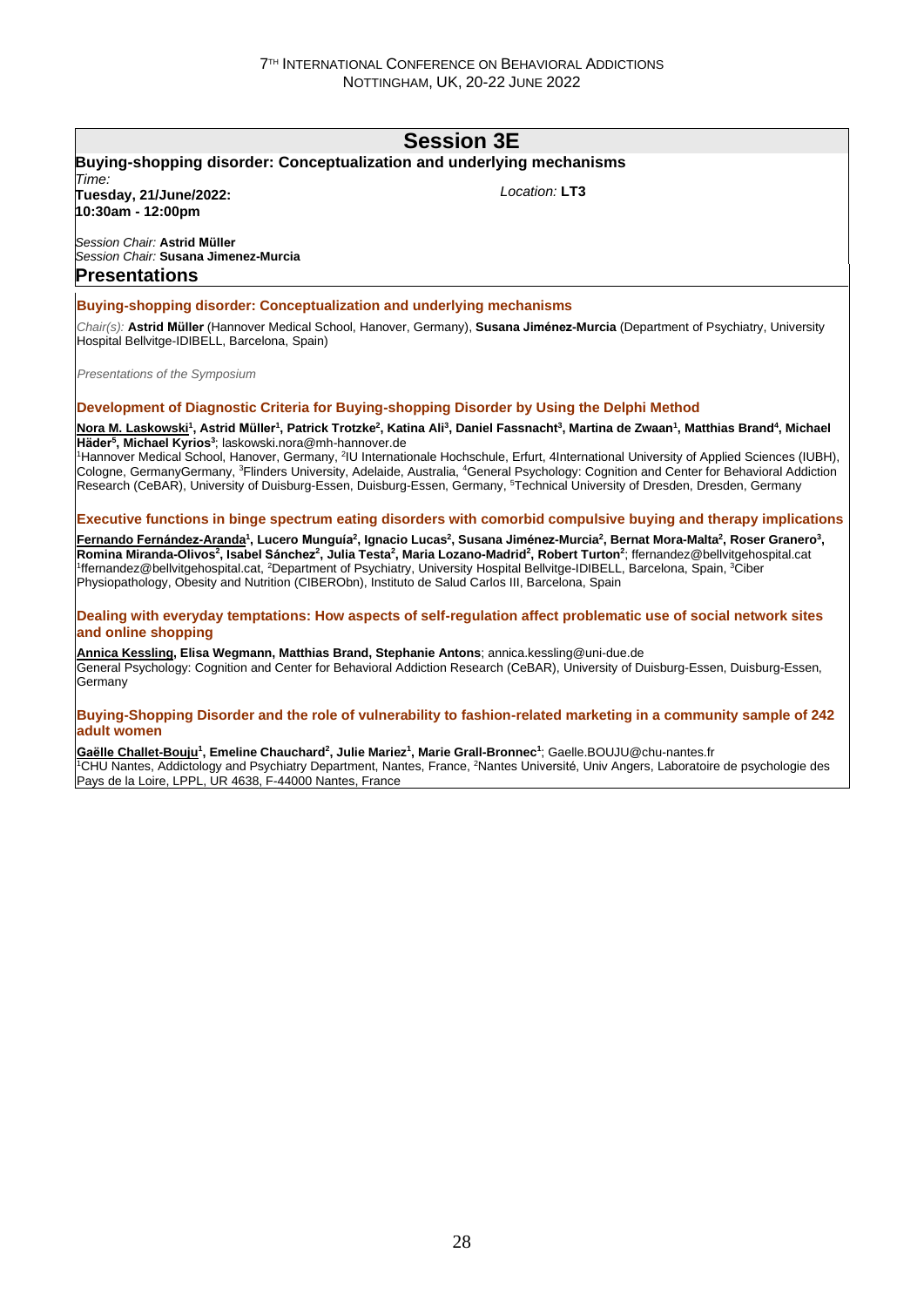| <b>Session 3F</b>                                                                                                          |                                                                                                                                                                                                                                                                                      |  |  |  |
|----------------------------------------------------------------------------------------------------------------------------|--------------------------------------------------------------------------------------------------------------------------------------------------------------------------------------------------------------------------------------------------------------------------------------|--|--|--|
| <b>Gambling - miscellaneous</b>                                                                                            |                                                                                                                                                                                                                                                                                      |  |  |  |
| Time:                                                                                                                      | Location: LT6                                                                                                                                                                                                                                                                        |  |  |  |
| Tuesday, 21/June/2022:<br>10:30am - 12:00pm                                                                                |                                                                                                                                                                                                                                                                                      |  |  |  |
| Session Chair: Steve Sharman<br>Session Chair: Pawel Sleczka                                                               |                                                                                                                                                                                                                                                                                      |  |  |  |
| <b>Presentations</b>                                                                                                       |                                                                                                                                                                                                                                                                                      |  |  |  |
| The meaning of money in gambling.                                                                                          |                                                                                                                                                                                                                                                                                      |  |  |  |
| Pawel Sleczka, Barbara Braun, Ludwig Kraus                                                                                 |                                                                                                                                                                                                                                                                                      |  |  |  |
| DHGS Deutsche Hochschule für Gesundheit und Sport, Germany; Pawel.Sleczka@dhgs-hochschule.de                               |                                                                                                                                                                                                                                                                                      |  |  |  |
| Characteristics that predict engagement in instant win games                                                               |                                                                                                                                                                                                                                                                                      |  |  |  |
| Carrie A. Shaw <sup>1</sup> , Judith Glynn <sup>1</sup> , Robert J. Williams <sup>2</sup> , Zsolt Demetrovics <sup>1</sup> |                                                                                                                                                                                                                                                                                      |  |  |  |
|                                                                                                                            | <sup>1</sup> University of Gibraltar, Gibraltar (United Kingdom); <sup>2</sup> University of Lethbridge, Alberta, Canada; judith.glynn@unigib.edu.gi                                                                                                                                 |  |  |  |
| Gambling marketing in matchday football programmes: A longitudinal study.                                                  |                                                                                                                                                                                                                                                                                      |  |  |  |
| <b>Steve Sharman</b>                                                                                                       |                                                                                                                                                                                                                                                                                      |  |  |  |
| King's College London, United Kingdom; stephen.p.sharman@kcl.ac.uk                                                         |                                                                                                                                                                                                                                                                                      |  |  |  |
|                                                                                                                            | The influence of control beliefs on post-loss speeding - An online replication of Langer & Roth (1975)                                                                                                                                                                               |  |  |  |
| Charlotte Eben <sup>1</sup> , Zhang Chen <sup>1</sup> , Joël Billieux <sup>2,3</sup> , Frederick Verbruggen <sup>1</sup>   |                                                                                                                                                                                                                                                                                      |  |  |  |
|                                                                                                                            | <sup>1</sup> Ghent University, Belgium; <sup>2</sup> Institute of Psychology, University of Lausanne, Lausanne, Switzerland; <sup>3</sup> Centre for Excessive Gambling,<br>Addiction Medicine, Lausanne University Hospitals (CHUV), Lausanne, Switzerland; charlotte.eben@ugent.be |  |  |  |
|                                                                                                                            | Differences in gambling behaviors between people who gamble in legal and illegal settings in Israel                                                                                                                                                                                  |  |  |  |
| Hagit Bonny-Noach <sup>1,2</sup>                                                                                           |                                                                                                                                                                                                                                                                                      |  |  |  |

<sup>1</sup>Ariel University, Israel; <sup>2</sup>Israeli Society of Addiction Medicine (ILSAM); hagitbo@gmail.com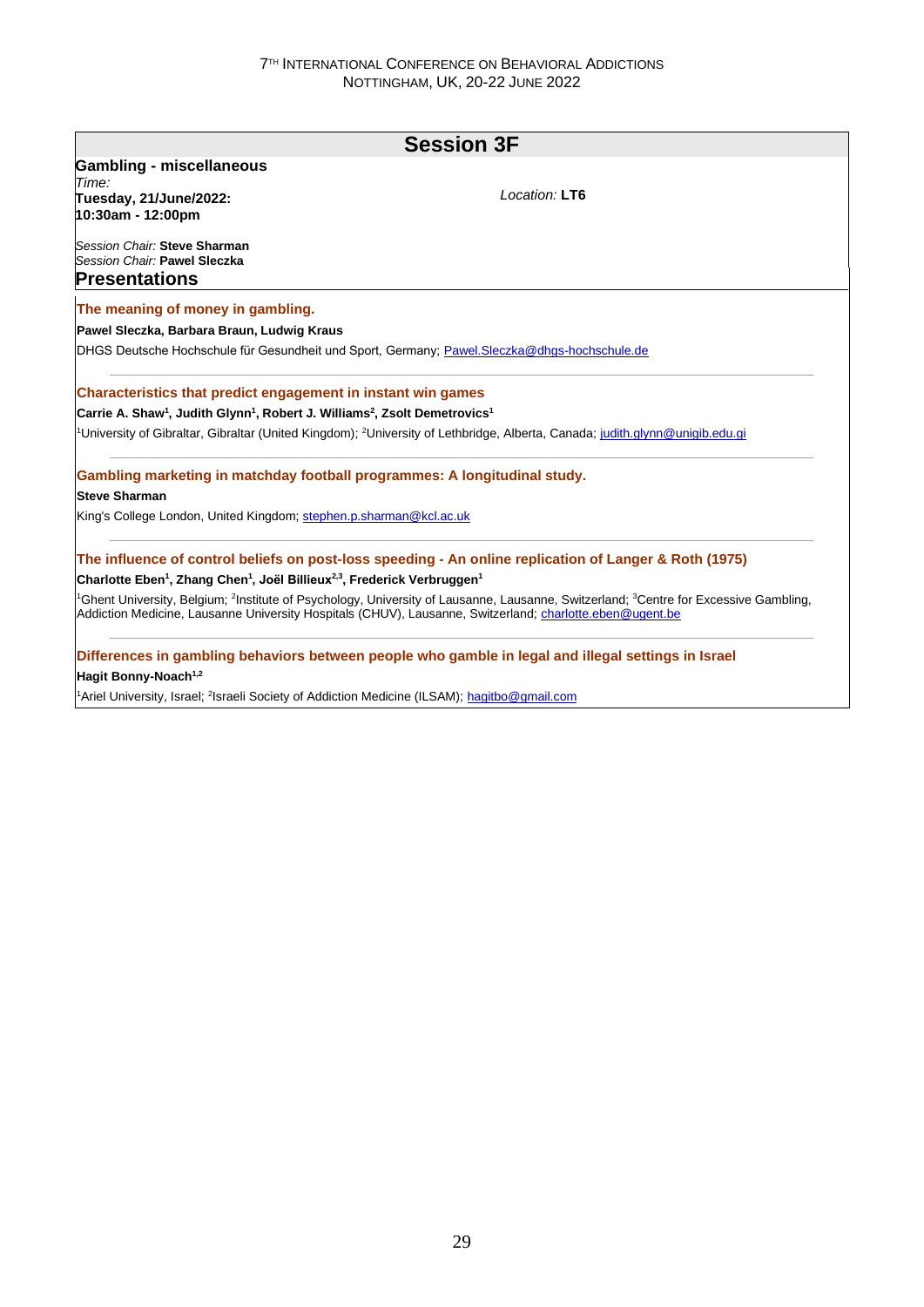### **Session 3G Exercise addiction** *Time:*  **Tuesday, 21/June/2022: 10:30am - 12:00pm** *Session Chair:* **Álvaro Sicilia** *Session Chair:* **McKenzie Miller** *Location:* **LT9 Presentations Examination of content validity of self-report measures of problematic exercise: A systematic review Álvaro Sicilia<sup>1</sup> , Manuel Alcaraz-Ibáñez<sup>1</sup> , Adrian Paterna<sup>1</sup> , Maria del Mar López-Carrillo<sup>1</sup> , Mark D. Griffiths<sup>2</sup>** <sup>1</sup>University of Almería, Spain; <sup>2</sup>Nottingham Trent University, U.K.; asicilia@ual.es **An exploratory examination on the definition of the problematic exercise components assessed with psychometric instruments derived from different theoretical conceptualizations Álvaro Sicilia<sup>1</sup> , Adrian Paterna<sup>1</sup> , Manuel Alcaraz-Ibáñez<sup>1</sup> , Maria del Mar López-Carrillo<sup>1</sup> , Mark D. Griffiths<sup>2</sup>** <sup>1</sup>University of Almería, Spain; <sup>2</sup>Nottingham Trent University, U.K.; asicilia@ual.es **Cognitive and behavioral inflexibility in exercise dependence: a transdiagnostic process underpinning behavioral addictions McKenzie Miller, Christina Sanzari, Julia Hormes** University at Albany, State University of New York, United States of America; tomckenziemiller@gmail.com **Exercise addiction during the Covid-19 pandemic in Italy** Franca Ceci<sup>1</sup>, Francesco Di Carlo<sup>1</sup>, Julius Burkauskas<sup>2</sup>, Anatolia Salone<sup>1</sup>, Ilaria De Luca<sup>3</sup>, Dorotea Cicconcelli<sup>3</sup>, Valentina Giorgetti<sup>3</sup>, **Antonino Todaro<sup>4</sup> , Pierluigi Simonato<sup>3</sup> , Giovanni Martinotti<sup>1</sup> , Massimo di Giannantonio<sup>1</sup> , Ornella Corazza<sup>3</sup>** <sup>1</sup>University of Chieti-Pescara, Italy; <sup>2</sup>Lithuanian University of Health Sciences, Lithuania; <sup>3</sup>University of Hertfordshire, UK; <sup>4</sup>Unitelma Sapienza, Rome, Italy; francesco.dic@hotmail.it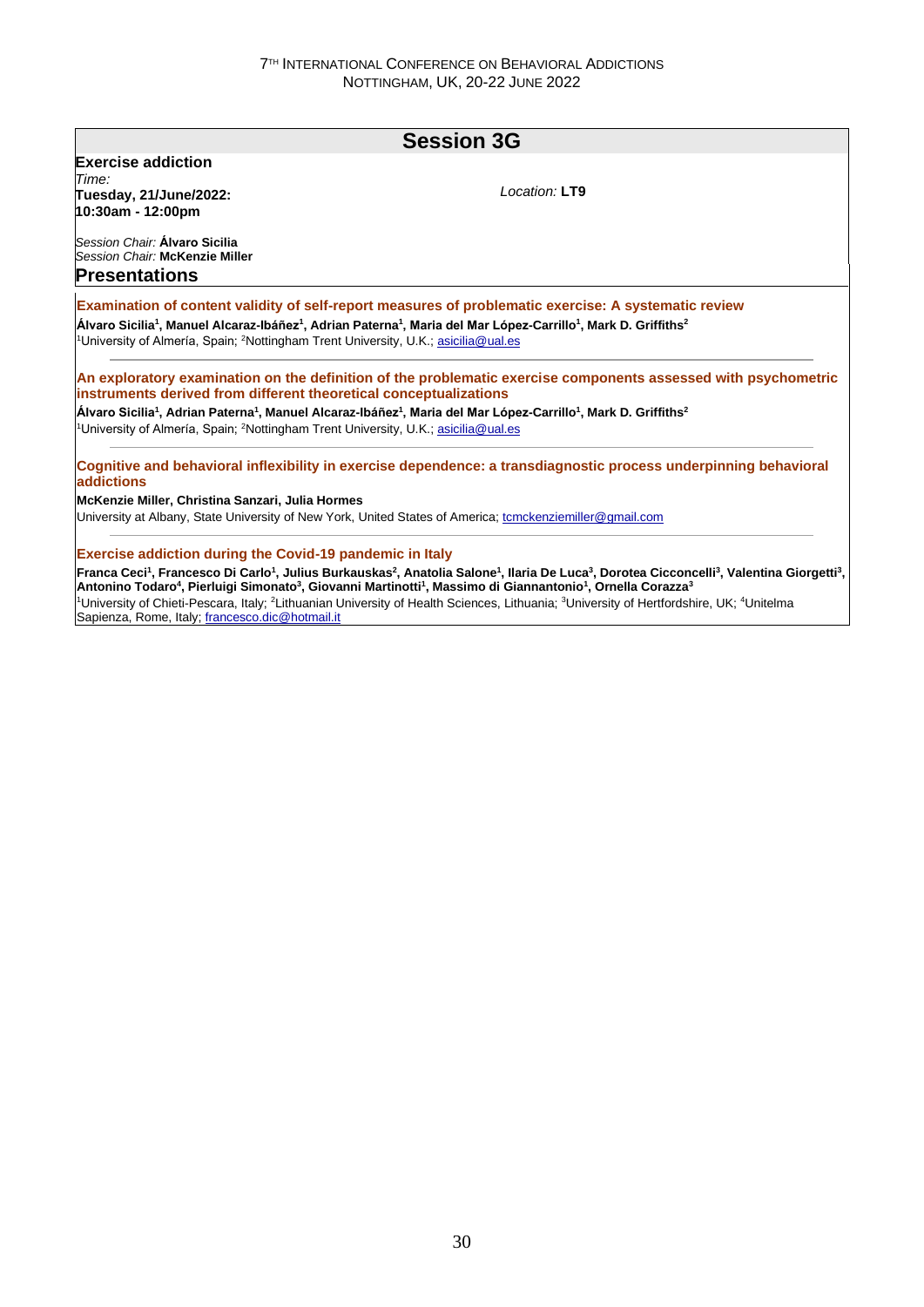| <b>Session 4A</b>                                                                                                                                                                                                                                                                                                                                                                                 |                                                                                                                                                                                                          |  |  |  |
|---------------------------------------------------------------------------------------------------------------------------------------------------------------------------------------------------------------------------------------------------------------------------------------------------------------------------------------------------------------------------------------------------|----------------------------------------------------------------------------------------------------------------------------------------------------------------------------------------------------------|--|--|--|
| Reducing gambling related harm                                                                                                                                                                                                                                                                                                                                                                    |                                                                                                                                                                                                          |  |  |  |
| Time:<br>Tuesday, 21/June/2022:<br>$1:00 \text{pm} - 2:30 \text{pm}$                                                                                                                                                                                                                                                                                                                              | Location: LT2                                                                                                                                                                                            |  |  |  |
| Session Chair: Michael Auer<br>Session Chair: Michael P. Schaub                                                                                                                                                                                                                                                                                                                                   |                                                                                                                                                                                                          |  |  |  |
| <b>Presentations</b>                                                                                                                                                                                                                                                                                                                                                                              |                                                                                                                                                                                                          |  |  |  |
| Michael Auer, Niklas Hopfgartner, Mark Griffiths<br>neccton, Austria; m.auer@neccton.com                                                                                                                                                                                                                                                                                                          | The effects of a 60-minute mandatory play break on a real-world sample of UK online casino gamblers                                                                                                      |  |  |  |
| <b>Cooling Off: The Effects of Mandatory Breaks in Online Gambling</b><br>Niklas Hopfgartner <sup>1,2</sup> , Michael Auer <sup>2</sup> , Tiago Santos <sup>1</sup> , Denis Helic <sup>1</sup> , Mark D. Griffiths <sup>3</sup><br><sup>1</sup> Graz University of Technology, Austria; <sup>2</sup> neccton GmbH, Austria; <sup>3</sup> Nottingham Trent University, UK; n.hopfgartner@tugraz.at |                                                                                                                                                                                                          |  |  |  |
| The impact of forced abstinence on gambling: A natural ABA design study                                                                                                                                                                                                                                                                                                                           |                                                                                                                                                                                                          |  |  |  |
| McGrath <sup>3</sup> , Rhys M. G. Stevens <sup>3</sup> , Fiona Nicoll <sup>4</sup>                                                                                                                                                                                                                                                                                                                | Carrie Ann Shaw <sup>1</sup> , David C Hodgins <sup>2</sup> , Robert J Williams <sup>3</sup> , Yale Belanger <sup>3</sup> , Darren R. Christensen <sup>3</sup> , Nady el-Guebaly <sup>3</sup> , Daniel S |  |  |  |
| <sup>4</sup> University of Alberta, Edmonton, Canada; carrie.shaw@unigib.edu.gi                                                                                                                                                                                                                                                                                                                   | <sup>1</sup> University of Gibraltar, Gibraltar (United Kingdom); <sup>2</sup> University of Calgary, Calgary, Canada; <sup>3</sup> University of Lethbridge, Lethbridge, Canada;                        |  |  |  |
|                                                                                                                                                                                                                                                                                                                                                                                                   | Limit setting and preventing problem gambling: Results of empirical studies using account-based tracking data                                                                                            |  |  |  |
| Mark Griffiths <sup>1</sup> , Michael Auer <sup>2</sup><br><sup>1</sup> Nottingham Trent University, United Kingdom; <sup>2</sup> neccton GmbH; mark.griffiths@ntu.ac.uk                                                                                                                                                                                                                          |                                                                                                                                                                                                          |  |  |  |
| trial                                                                                                                                                                                                                                                                                                                                                                                             | Efficacy of a web-based self-help tool to reduce problem gambling: results of a two-armed randomised controlled                                                                                          |  |  |  |
| Michael P. Schaub <sup>1</sup> , Christian Baumgartner <sup>1</sup> , Doris Malischnig <sup>2</sup> , Matthew T. Keough <sup>3</sup><br><sup>3</sup> University of York, Canada; michael.schaub@isgf.uzh.ch                                                                                                                                                                                       | <sup>1</sup> Swiss Research Institute for Public Health and Addiction ISGF, Switzerland; <sup>2</sup> University of Vienna Faculty of Psychology, Austria;                                               |  |  |  |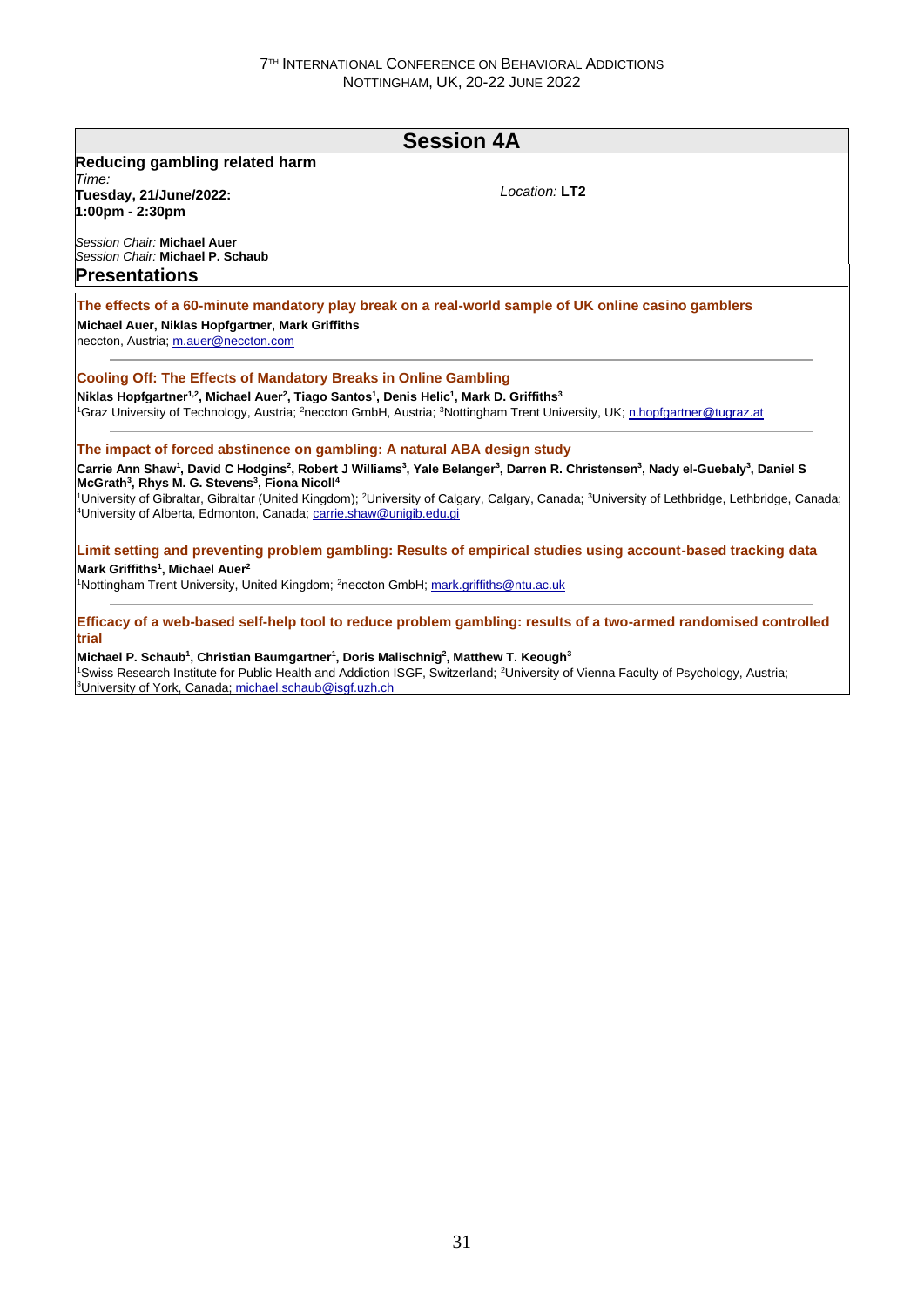## **Session 4B**

#### **Advances in the etiology, assessment and treatment of compulsive sexual behaviors** *Time:*

**Tuesday, 21/June/2022: 1:00pm - 2:30pm**

*Location:* **LT4**

*Session Chair:* **Rudolf Stark** *Session Chair:* **Matthias Brand Presentations**

#### **Advances in the etiology, assessment and treatment of compulsive sexual behaviors**

*Chair(s):* **Rudolf Stark** (Department of Psychotherapy and Systems Neuroscience, Justus-Liebig Unversity Giessen, Giessen, Germany), **Matthias Brand** (General Psychology: Cognition and Center for Behavioral Addiction Research (CeBAR), University of Duisburg-Essen, Germany), **Marc N. Potenza** (Department of Psychiatry, Child Study Center, and Department of Neuroscience, Yale University School of Medicine, New Haven, USA)

*Presentations of the Symposium*

#### **Sexual motivations underlying compulsive sexual behavior, findings from a cross-cultural survey study**

Mónika Koós<sup>1</sup>, Johannes Fuss<sup>2</sup>, Verena Klein<sup>2</sup>, Zsolt Demetrovics<sup>3</sup>, Beáta Bőthe<sup>4</sup>; koos.monika@ppk.elte.hu 1 Institute of Psychology, ELTE Eötvös Loránd University, Budapest, Hungary; Doctoral School of Psychology, ELTE Eötvös Loránd University, Budapest, Hungary, <sup>2</sup>Institute for Sex Research, Sexual Medicine and Forensic Psychiatry, University Medical Center Hamburg-Eppendorf, Hamburg, Germany, <sup>3</sup>Centre of Excellence in Responsible Gaming, University of Gibraltar, Gibraltar; Institute of Psychology, ELTE Eötvös Loránd University, Budapest, Hungary, <sup>4</sup>Département de Psychologie, Université de Montréal, Montreal, Canada; Institute of Psychology, ELTE Eötvös Loránd University, Budapest

#### **Craving and self-regulation as key mechanisms of problematic pornography use**

**Stephanie Antons<sup>1</sup> , Marc N. Potenza<sup>2</sup> , Matthias Brand<sup>1</sup>** ; stephanie.antons@uni-due.de <sup>1</sup>General Psychology: Cognition and Center for Behavioral Addiction Research (CeBAR), University of Duisburg-Essen, Germany, <sup>2</sup>Department of Psychiatry, Child Study Center, and Department of Neuroscience, Yale University School of Medicine, New Haven, USA

#### **The role of sexual abstinence in treating CSBD: A pilot study**

**Charlotte Markert, Andreas Baranowski, Rudolf Stark**; Charlotte.Markert@psychol.uni-giessen.de Department of Psychotherapy and Systems Neuroscience, Justus-Liebig Unversity Giessen, Giessen, Germany

#### **Naltrexone in compulsive sexual behaviod Disorder: A feasibility study**

<u>Josephine Savard</u>1, Katarina Görts-Öberg<sup>2</sup>, Andreas Chatzittofis<sup>3</sup>, Cecilia Dhejne<sup>2</sup>, Stefan Arver<sup>2</sup>, Jussi Jokinen<sup>1</sup>; josephine.savard@umu.se

1Umeå University, Umeå, Sweden, <sup>2</sup>Karolinska University Hospital, Stockholm, Sweden, <sup>3</sup>University of Cyprus, Nicosia, Cyprus

#### **Group- and Internet administrated cognitive behavioral therapy for hypersexual disorder in men**

**Katerina Görts-Öberg<sup>1</sup> , Jonas Hallberg<sup>1</sup> , Stefan Arver<sup>1</sup> , Jussi Jokinen<sup>2</sup>** ; katarina.gorts-oberg@regionstockholm.se <sup>1</sup>Karolinska University Hospital, Stockholm, Sweden, <sup>2</sup>Umeå University, Umeå, Sweden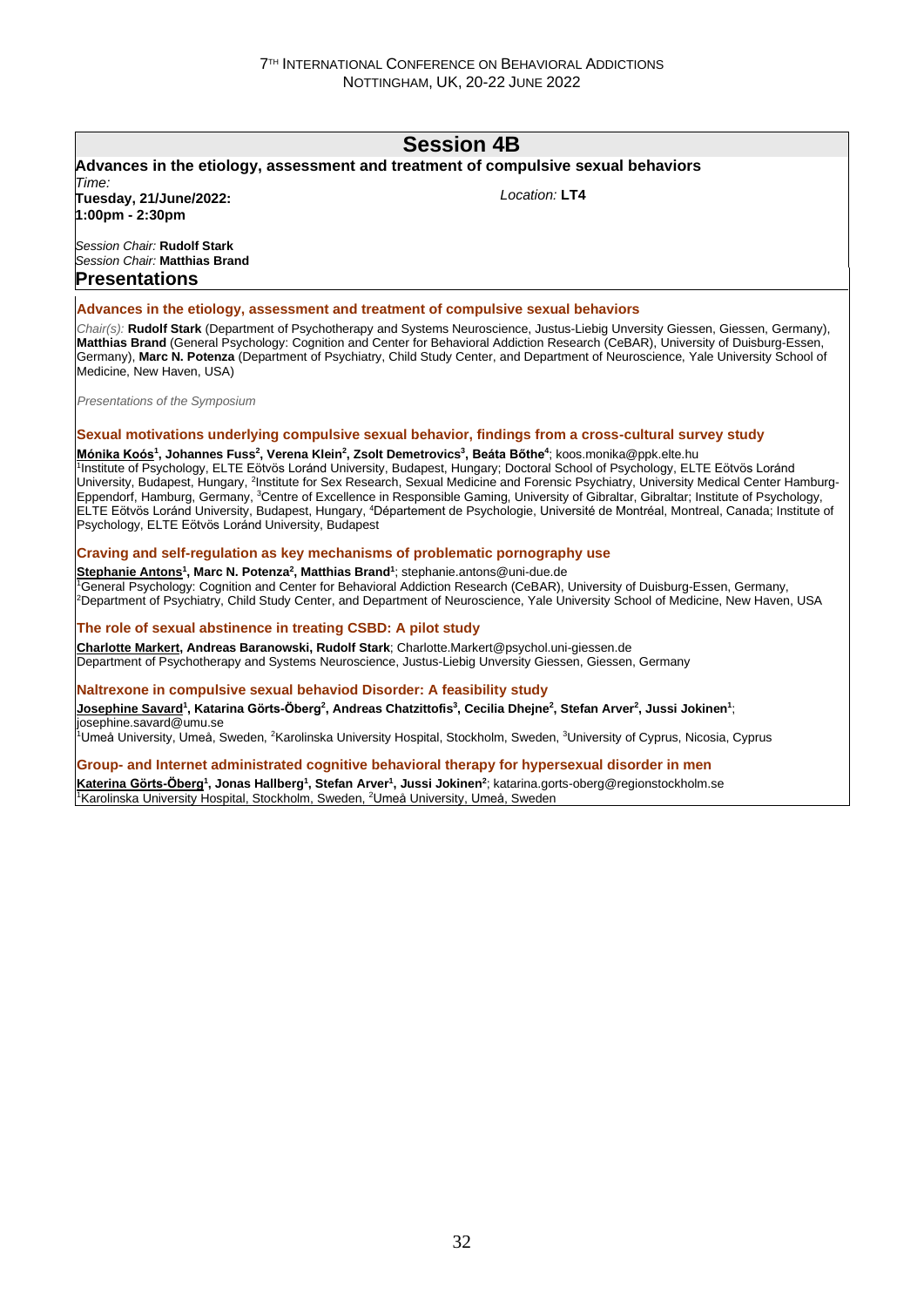## **Session 4C**

#### **Gambling and gambling disorder: from basic to applied science** *Time:*

**Tuesday, 21/June/2022: 1:00pm - 2:30pm**

*Location:* **LT5**

*Session Chair:* **Anja Kräplin** *Session Chair:* **Anneke E. Goudriaan Presentations**

#### **Gambling and gambling disorder: From basic to applied science**

*Chair(s):* **Anja Kräplin** (Technische Universität Dresden, Germany), **Anna E. Goudriaan** (Amsterdam UMC – location AMC, University of Amsterdam, The Netherlands & Arkin and Jellinek, Mental Health Care, and Amsterdam Institute for Addiction Research, Amsterdam, The Netherlands)

*Presentations of the Symposium*

#### **Metacognition and the effect of incentive motivation in compulsive gambling and obsessive-compulsive disorder** <u>Ruth Janke van Holst</u><sup>1</sup>, Monja Hoven<sup>1</sup>, Nina S. de Boer<sup>2</sup>, Anna E. Goudriaan<sup>3</sup>, Damiaan Denys<sup>1</sup>, Mael Lebreton<sup>4</sup>, Judy Luigjes<sup>1</sup>; r.j.vanholst@amsterdamumc.nl

<sup>1</sup>Amsterdam UMC – location AMC, University of Amsterdam, The Netherlands, <sup>2</sup>Department of Philosophy, Radboud University, Nijmegen, The Netherlands, <sup>3</sup>Amsterdam UMC – location AMC, University of Amsterdam, The Netherlands & Arkin and Jellinek, Mental Health Care, and Amsterdam Institute for Addiction Research, Amsterdam, The Netherlands, <sup>4</sup>Paris School of Economics, Paris, France & Swiss Center for Affective Science, University of Geneva, Switzerland & Laboratory for Behavioral Neurology and Imaging of Cognition, Department of Fundamental Neurosciences, University of Geneva, Switzerland

#### **The near-miss in online slot machine gambling: a pre-registered conceptual replication**

**Lucas Palmer, Mario Ferarri, Luke Clark**; lpalmer@psych.ubc.ca Center for Gambling Research, University of British Columbia

**Computational psychiatry in context – real-life, but not virtual-reality gambling environments modulate decisionmaking in gambling disorder**

**Jan Peters, Ben Jonathan Wagner, Luca-René Bruder, David Mathar**; jan.peters@uni-koeln.de Department of Psychology, Biological Psychology, University of Cologne

#### **Individual risk factors in online sports bettors**

**Theresa Wirkus<sup>1</sup> , Robert Czernecka<sup>1</sup> , Gerhard Bühringer<sup>2</sup> , Anja Kräplin<sup>1</sup>** ; Theresa.wirkus@tu-dresden.de 111 Stephanische Universität Dresden, Dresden, Germany, <sup>2</sup>Technische Universität Dresden, Dresden, Germany & Institut für<br>Technische Universität Dresden, Dresden, Germany, <sup>2</sup>Technische Universität Dresden, Dresden, Germa Therapieforschung, München, Germany & Department of Clinical Research, Faculty of Health, University of Southern Denmark, Odense, **Denmark** 

#### **Risky gambling behaviour in online sports bettors – an analysis of transaction data**

**Robert Czernecka<sup>1</sup> , Theresa Wirkus<sup>1</sup> , Gerhard Bühringer<sup>2</sup> , Anja Kräplin<sup>1</sup>** ; Robert.czernecka@tu-dresden.de <sup>1</sup>Technische Universität Dresden, Dresden, Germany, <sup>2</sup>Technische Universität Dresden, Dresden, Germany & Institut für Therapieforschung, München, Germany & Department of Clinical Research, Faculty of Health, University of Southern Denmark, Odense, Denmark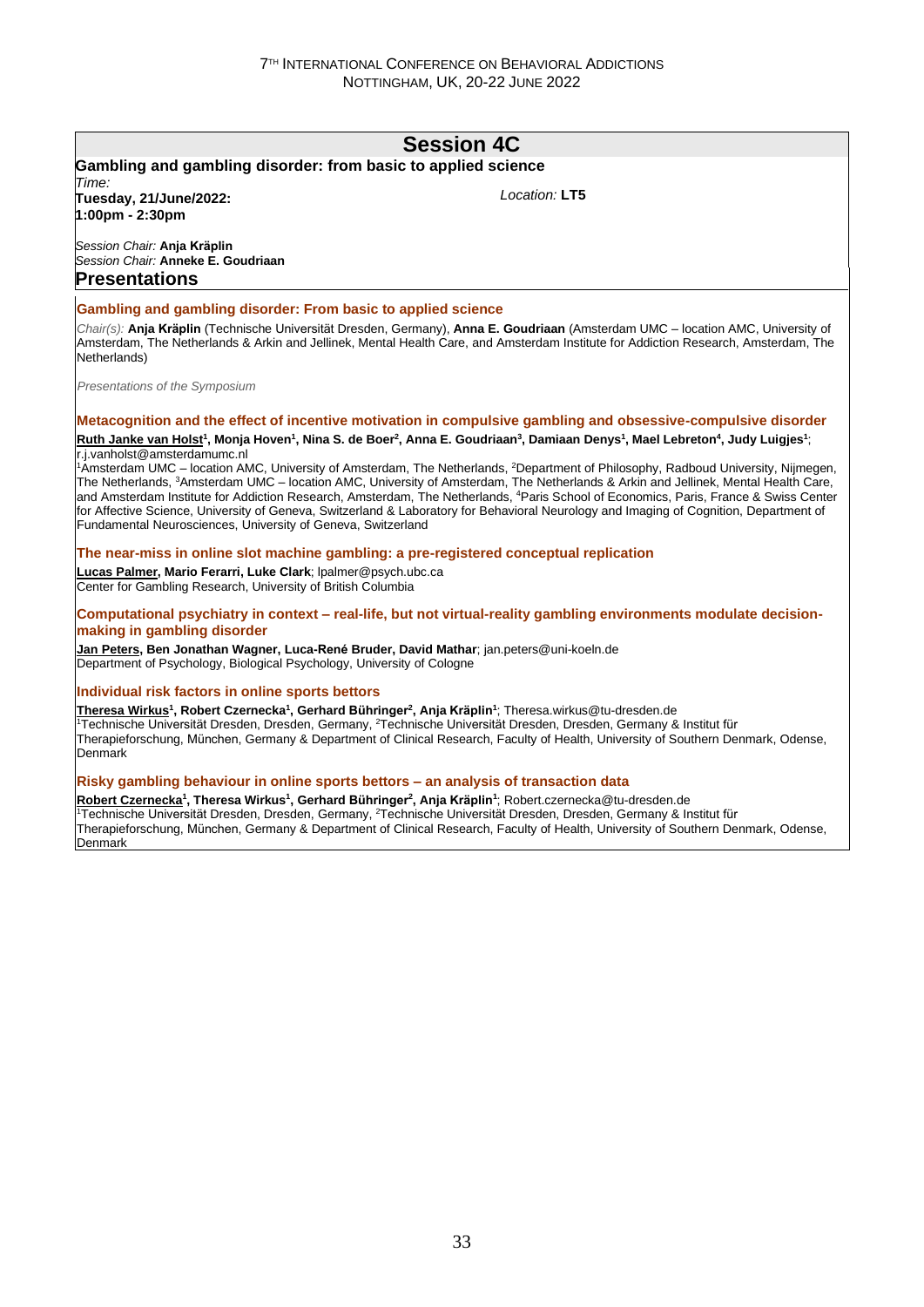## **Session 4D**

| mechanisms<br>Time:                                                                                                                                                                                                                  | Current developments in research on problematic social networks use: affective and cognitive                                                                                                              |
|--------------------------------------------------------------------------------------------------------------------------------------------------------------------------------------------------------------------------------------|-----------------------------------------------------------------------------------------------------------------------------------------------------------------------------------------------------------|
| Tuesday, 21/June/2022:<br>$1:00 \text{pm} - 2:30 \text{pm}$                                                                                                                                                                          | $I$ ocation: $LT1$                                                                                                                                                                                        |
| Session Chair: Elisa Wegmann<br>Session Chair: Silke M. Müller                                                                                                                                                                       |                                                                                                                                                                                                           |
| <b>Presentations</b>                                                                                                                                                                                                                 |                                                                                                                                                                                                           |
|                                                                                                                                                                                                                                      | Current developments in research on problematic social networks use: affective and cognitive mechanisms                                                                                                   |
|                                                                                                                                                                                                                                      | Chair(s): Elisa Wegmann (University of Duisburg-Essen, Germany), Silke M. Müller (University of Duisburg-Essen, Germany)                                                                                  |
| Presentations of the Symposium                                                                                                                                                                                                       |                                                                                                                                                                                                           |
|                                                                                                                                                                                                                                      | Cue reactivity in individuals with problematic use of social media: an event-related potential study                                                                                                      |
| Tania Moretta, Giulia Buodo; tania.moretta.1@unipd.it<br>Department of General Psychology, University of Padova                                                                                                                      |                                                                                                                                                                                                           |
|                                                                                                                                                                                                                                      | Investigating the attentional bias hallmark of addictive behaviour in social media users                                                                                                                  |
| School of Psychological Sciences and Health, University of Strathclyde, Glasgow, UK                                                                                                                                                  | David J. Robertson, Simon C. Hunter, Stephen H. Butler, Katie Thomson; david.j.robertson@strath.ac.uk                                                                                                     |
| maintenance of a problematic use of social networks                                                                                                                                                                                  | The interplay of cue-reactivity, craving, and decision making: Empirical findings regarding the development and                                                                                           |
| Elisa Wegmann <sup>1</sup> , Silke M. Müller <sup>1</sup> , Patrick Trotzke <sup>2</sup> , Matthias Brand <sup>1</sup> ; elisa wegmann@uni-due.de<br><sup>2</sup> IU – International University of Applied Sciences, Erfurt, Germany | <sup>1</sup> General Psychology: Cognition and Center for Behavioral Addiction Research (CeBAR), University of Duisburg-Essen, Duisburg, Germany,                                                         |
|                                                                                                                                                                                                                                      | Decision making under risk in problematic social-networks-use and other specific Internet-use disorders                                                                                                   |
| silke.m.mueller@uni-due.de                                                                                                                                                                                                           | Silke M. Müller <sup>1</sup> , Elisa Wegmann <sup>1</sup> , María García Arias <sup>2</sup> , Elena Bernabéu Brotóns <sup>2</sup> , Carlos Marchena Giráldez <sup>2</sup> , Matthias Brand <sup>1</sup> ; |

<sup>1</sup>General Psychology: Cognition and Center for Behavioral Addiction Research (CeBAR), University of Duisburg-Essen, Duisburg, Germany, <sup>2</sup>Faculty of Education and Psychology, University Francisco de Vitoria, Madrid, Spain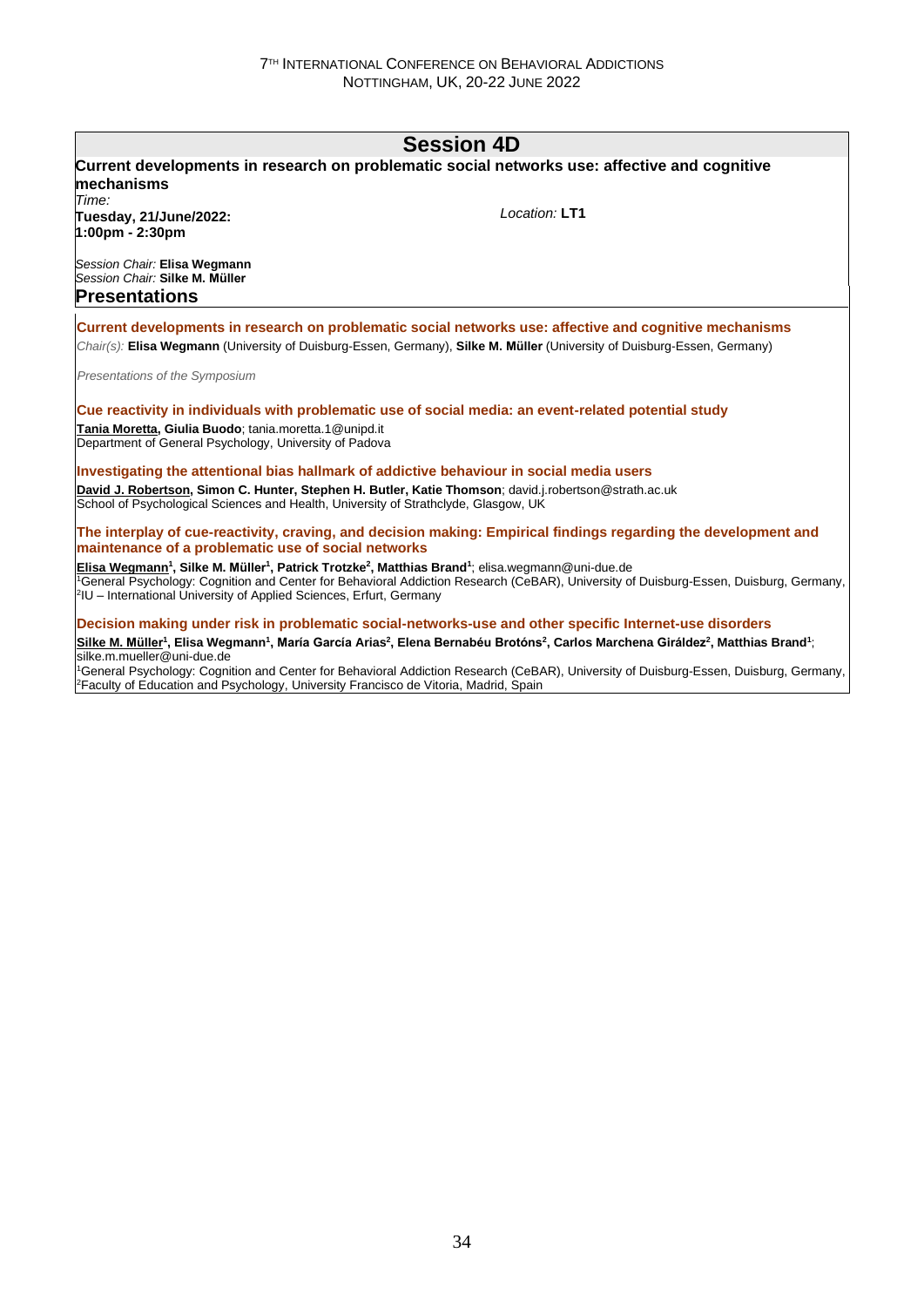## **Session 4E**

#### **Work addiction**

*Time:*  **Tuesday, 21/June/2022: 1:00pm - 2:30pm**

*Location:* **LT3**

*Session Chair:* **Bernadette Kun** *Session Chair:* **Irit Hof-Nahor**

### **Presentations**

**Perseverative cognitive focus and difficulties in reflective functioning in work addiction: Findings from a nationally representative study**

**Bernadette Kun<sup>1</sup> , Zsolt Demetrovics1,2, Katalin Felvinczi<sup>1</sup> , Borbála Paksi<sup>3</sup>**

<sup>1</sup>Institute of Psychology, ELTE Eötvös Loránd University, Hungary; <sup>2</sup>Centre of Excellence in Responsible Gaming, University of Gibraltar, Gibraltar; <sup>3</sup>Institute of Education, ELTE Eötvös Loránd University, Hungary; kun.bernadette@ppk.elte.hu

**Women and work addiction: work motivations**

**Zsuzsa Kaló<sup>1</sup> , Zsolt Demetrovics1,2, Bernadette Kun<sup>1</sup>**

<sup>1</sup>ELTE EÖTVÖS LORÁND UNIVRSITY, Hungary; <sup>2</sup>University of Gibraltar, Gibraltar; kalo.zsuzsa@ppk.elte.hu

#### **Teaching Addiction – Addiction with Benefits to the Individual & the Society**

**Irit Hof-Nahor, Shai Shafir**

Oranim Academic College of Education, Israel; irit\_h@oranim.ac.il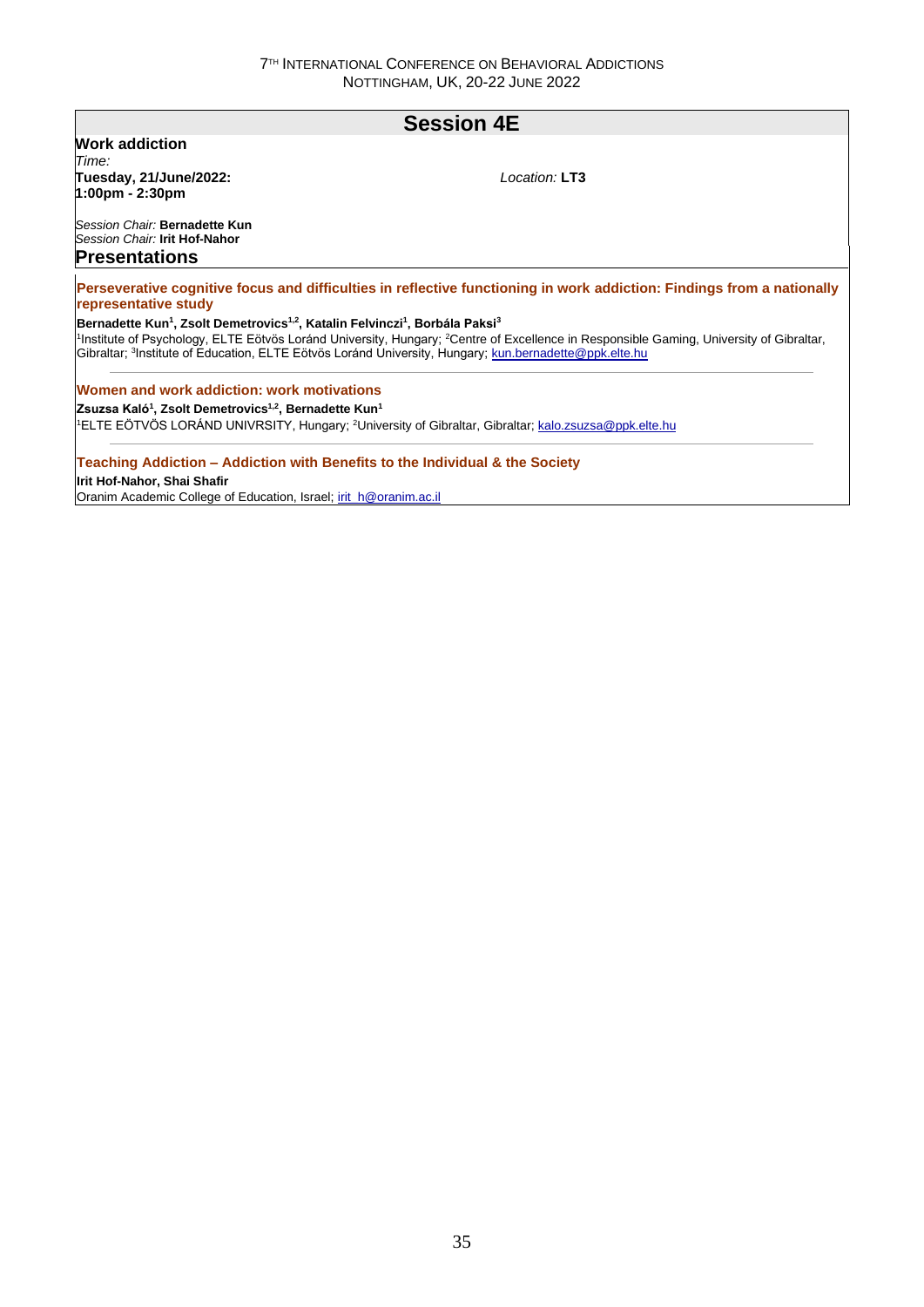| <b>Session 4F</b>                                                                                                                                                                                                                                                                             |                                                                                                                                                                                    |  |  |
|-----------------------------------------------------------------------------------------------------------------------------------------------------------------------------------------------------------------------------------------------------------------------------------------------|------------------------------------------------------------------------------------------------------------------------------------------------------------------------------------|--|--|
| Behavioral addictions in young people and adolescents                                                                                                                                                                                                                                         |                                                                                                                                                                                    |  |  |
| Time:<br>Tuesday, 21/June/2022:<br>1:00pm - 2:30pm                                                                                                                                                                                                                                            | Location: LT6                                                                                                                                                                      |  |  |
| Session Chair: Nerea Etxaburu<br>Session Chair: Ana Estévez                                                                                                                                                                                                                                   |                                                                                                                                                                                    |  |  |
| <b>Presentations</b>                                                                                                                                                                                                                                                                          |                                                                                                                                                                                    |  |  |
| Behavioral addictions in young people and adolescents                                                                                                                                                                                                                                         |                                                                                                                                                                                    |  |  |
| Chair(s): Nerea Etxaburu (University of Deusto), Hibai López-González (Universitat de Barcelona), Laura Macia (University of Deusto),<br>Ana Estévez (University of Deusto Spain), Marta Sancho (Addictive Behaviors Unit, Department of Psychiatry, Hospital de la Santa Creu i<br>Sant Pau) |                                                                                                                                                                                    |  |  |
| Presentations of the Symposium                                                                                                                                                                                                                                                                |                                                                                                                                                                                    |  |  |
| <b>Compulsive buying, emotional dependence and attachment in adolescents</b><br>nerea.etxaburu@opendeusto.es<br><sup>1</sup> University of Deusto, <sup>2</sup> University Complutense of Madrid, <sup>3</sup> Universidad Técnica de Manabí                                                  | Nerea Etxaburu <sup>1</sup> , Ana Estévez <sup>1</sup> , Janire Momeñe <sup>1</sup> , Leticia Olave <sup>2</sup> , Macarena Chávez <sup>3</sup> , Iciar Iruarrizaga <sup>2</sup> ; |  |  |
| risk of in-play betting                                                                                                                                                                                                                                                                       | Adolescents watching sport, drinking alcohol, eating junk food, seeing betting ads, and gambling: The aggregate                                                                    |  |  |
| Hibai López-González; hibailopez@ub.edu<br>Universitat de Barcelona                                                                                                                                                                                                                           |                                                                                                                                                                                    |  |  |
| Problematic gambling in youth and adolescents                                                                                                                                                                                                                                                 |                                                                                                                                                                                    |  |  |
| Ana Estévez, Paula Jaurequi, Laura Macia; aestevez@deusto.es<br>University of Deusto                                                                                                                                                                                                          |                                                                                                                                                                                    |  |  |
| Addictive behaviours in adolescent women                                                                                                                                                                                                                                                      |                                                                                                                                                                                    |  |  |
| Laura Macia, Paula Jaurequi, Ana Estevez; lauramacia@deusto.es<br>University of Deusto                                                                                                                                                                                                        |                                                                                                                                                                                    |  |  |
| Attachment, trauma and behavioural addictions in a young clinical sample                                                                                                                                                                                                                      |                                                                                                                                                                                    |  |  |

**Marta Sancho, Silvia Costa, Joana Bauzà, Santiago Duran-Sindreu, Joan Trujols**; msanchona@santpau.cat Addictive Behaviors Unit, Department of Psychiatry, Hospital de la Santa Creu i Sant Pau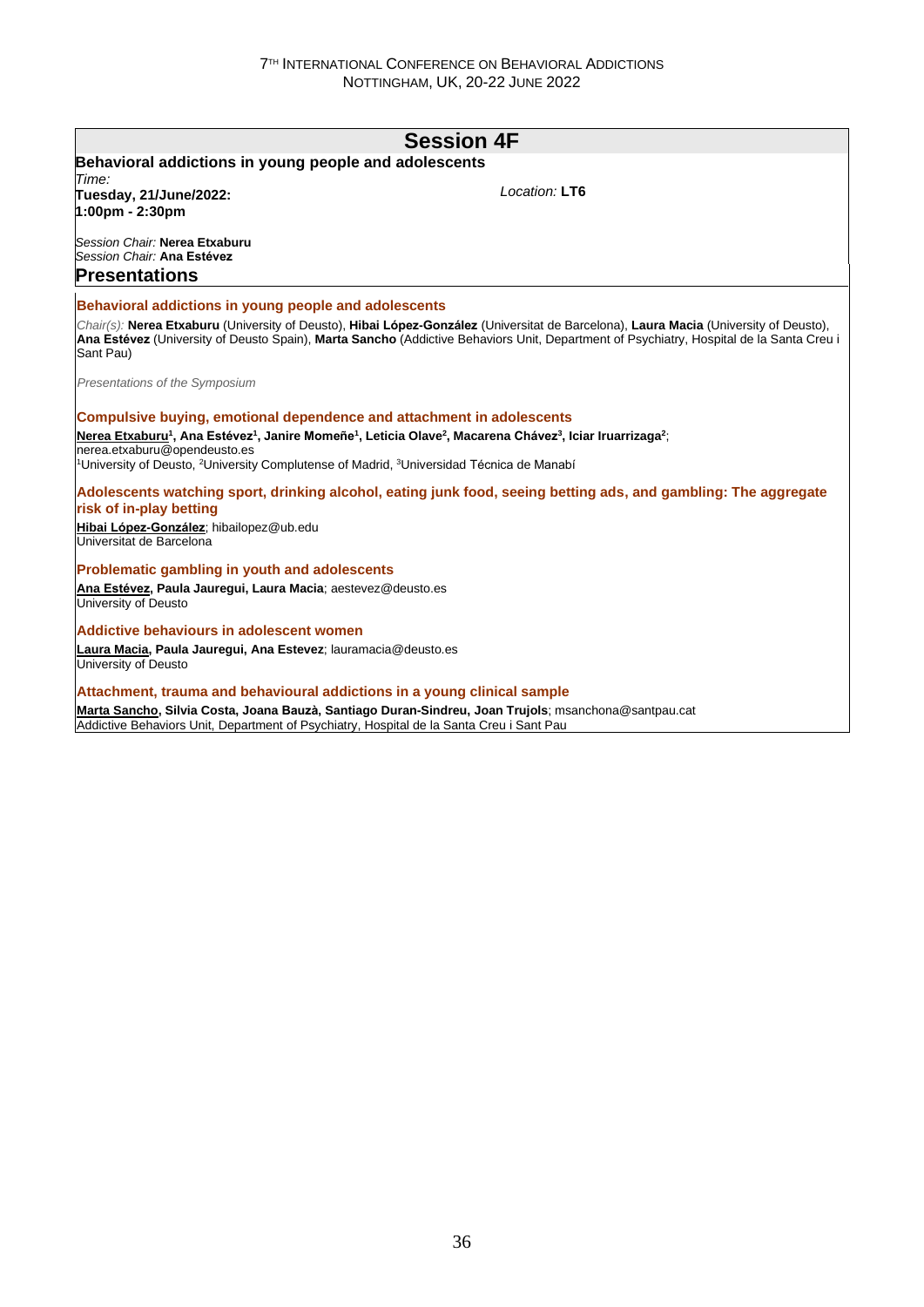# **Session 4G Recovery from addictive behaviors** *Time:*  **Tuesday, 21/June/2022: 1:00pm - 2:30pm** *Session Chair:* **Belle Gavriel-Fried** *Session Chair:* **Shane Kraus** *Location:* **LT9 Presentations Recovery from addictive behaviors** *Chair(s):* **Belle Gavriel-Fried** (Tel Aviv University, Israel), **Shane Kraus** (University of Las Vegas) *Presentations of the Symposium* **What do we know about recovery from gaming disorder? A scoping review** Belle Gavriel-Fried<sup>1</sup>, Meytal Serry<sup>1</sup>, Dana Katz<sup>2</sup>, Dorottya Hidvegi<sup>2</sup>, Zsolt Demetrovics<sup>3</sup>, <u>Orsolya Király</u><sup>2</sup>; orsolya papay@gmail.com <sup>1</sup>Tel Aviv University, <sup>2</sup>Elte University, <sup>3</sup>University of Gibraltar **The Holistic Recovery Capital Scale Belle Gavriel-Fried<sup>1</sup> , Shane W. Kraus<sup>2</sup>** ; shane.kraus@unlv.edu <sup>1</sup>Tel Aviv University, <sup>2</sup>University of Nevada, Las Vegas **Does mothering constitute a protective factor for recovery?** Belle Gavriel-Fried<sup>1</sup>, <u>Gemma Mestre-Bach<sup>2</sup>,</u> Roser Granero<sup>3</sup>, Fernando Fernández-Aranda<sup>4</sup>, Susana Jimenez-Murcia<sup>5</sup>; gemma.mestre@unir.net <sup>7</sup>Tel Aviv University, <sup>2</sup>Universidad Internacional de la Rioja, <sup>3</sup>Departament de Psicobiologia i Metodologia de les Ciències de la Salut, Universitat Autònoma de Barcelona and CIBERobn Group-ISCIII, Barcelona, <sup>4</sup>Department of Psychiatry, University Hospital of Bellvitge-IDIBELL and CIBERobn Group-ISCIII, Barcelona, <sup>5</sup>Department of Psychiatry, University Hospital of Bellvitge-IDIBELL and CIBERobn Group-ISCIII, Barcelona ( **Does gender matter in recovery from gambling disorder? – Perspectives of Recovered Gamblers**

**Belle Gavriel-Fried, Noa Vana**; bellegav@tauex.tau.ac.il Tel Aviv University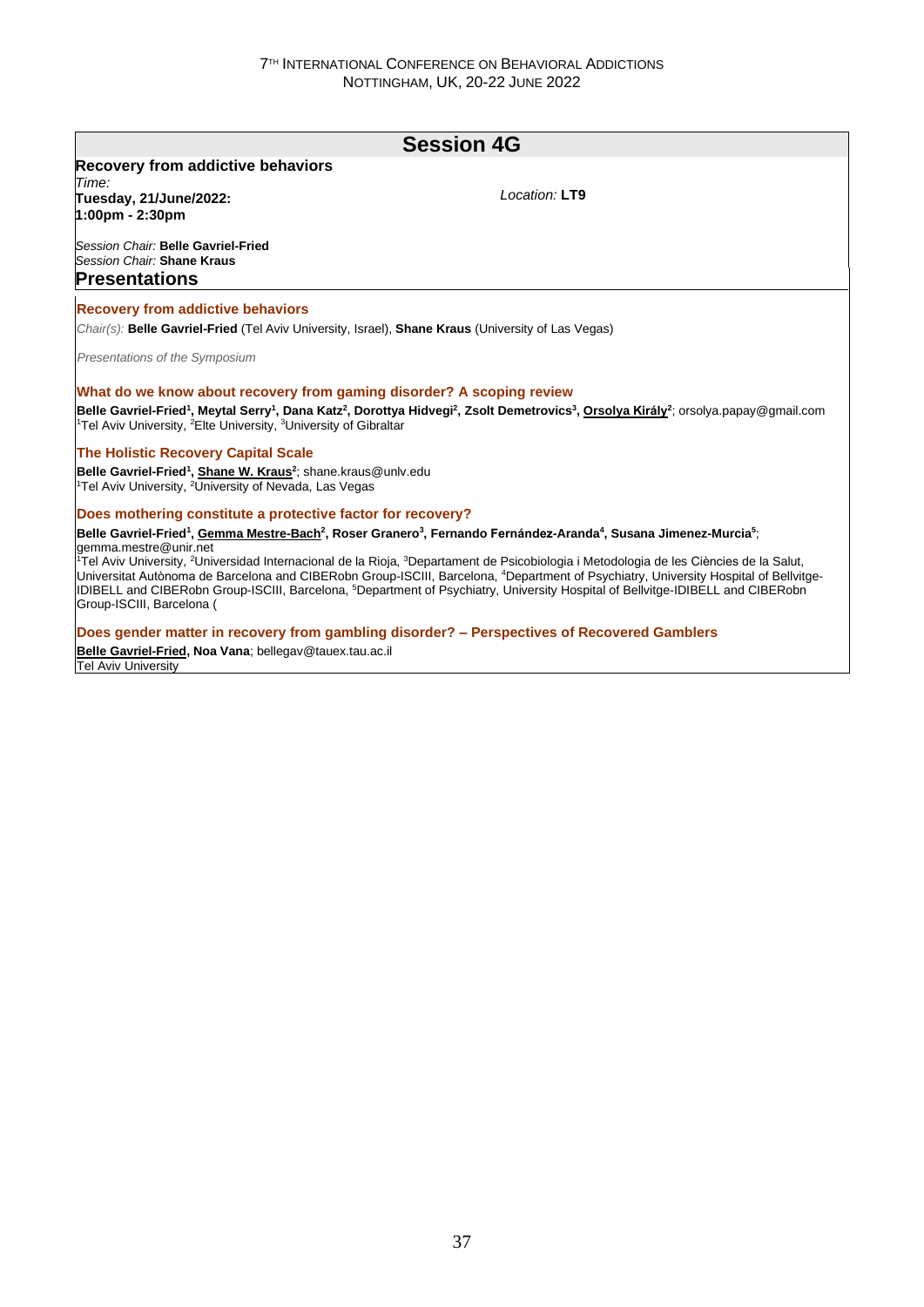# **Session 5A**

# **Women and Behavioural Addiction - New paths in research and treatment**

*Time:*  **Tuesday, 21/June/2022: 3:00pm - 4:30pm**

*Location:* **LT2**

*Session Chair:* **Fulvia Prever** *Session Chair:* **Ana Estévez Presentations**

#### **Women and Behavioural Addiction - New paths in research and treatment**

*Chair(s):* **Fulvia Prever** (Psychotherapist, Scientific Director of Women& Gambling Project SUN(N)COOP - Italy AISDiCo (Italian Academy of Sciences of Behavioural Addictions); ALEA (Association for Gambling Studies and Risky Behaviour) President of Varenna Foundation (for youth me), **Ana Isabel Estevez Gutierrez** (Professor at Universidad de Deusto Bilbao ) Spain)

*Presentations of the Symposium*

#### **Prevention for Female Users: Exploring Gender Issues of Online Addictions**

**Olatz Lopez-Fernandez<sup>1</sup> , Anne-Marie Hastrup Kristenses<sup>2</sup> , Daria J. Kuss<sup>3</sup>** ; daria.kuss@ntu.ac.uk <sup>1</sup>Researcher as Psychologist at Fundación Jiménez Díaz University Hospital Health Research Institute, <sup>2</sup>Assistant researcher Psychology, Københavns Universitet, <sup>3</sup>Associate Professor in Psychology, Cyberpsychology Research Group Lead, Nottingham Trent University

#### **Risk factors associated with gambling and gaming addiction in girls**

**Ana Estévez<sup>1</sup> , Paula Jauregui<sup>2</sup> , Laura Macía<sup>2</sup> , Cristina Martin<sup>2</sup>** ; aestevez@deusto.es <sup>1</sup>Professor in University of Deusto- Spain, <sup>2</sup>University of Deusto- Spain

#### **Family Life Space in a pilot gender study: shadows and lights in female gambling experience**

**Maddalena Borsani<sup>1</sup> , Monica Minci<sup>2</sup> , Fulvia Prever<sup>3</sup>** ; fulvia.prever@gmail.com

<sup>1</sup>SUN(N)COOP; ALEA (Association for Gambling Studies and Risky Behaviour), <sup>2</sup>SUN(N)COOP; ALEA (Association for Gambling Studies and Risky Behaviour) - Italy; Gambling Therapy - Gordon Moody - UK, <sup>3</sup>SUN(N)COOP; Psychotherapist - NHS Addiction Clinic - Milan; ALEA (Association for Gambling Studies and Risky Behaviour); AISDiCo (Italian Academy of Sciences of Behavioural Addictions); President of Varenna Foundation for youth mental health support

#### **Women, Eating Disorders, Gambling Disorder and Food Addiction: Exploring their Relationship**

**Susana Jiménez-Murcia**; sjimenez@bellvitgehospital.cat

Behavioral Addictions Unit, Department of Psychiatry, Bellvitge University Hospital-IDIBELL, University of Barcelona, CIBERobn, ISCIII (Barcelona, Spain)

#### **Buying-shopping disorder – a female-specific mental health problem?**

**Astrid Müller**; mueller.astrid@mh-hannover.de

Department of Psychosomatic Medicine and Psychotherapy, Hannover Medical School, Hanover, Germany

### **Identifying patterns of sexual functioning of women seeking treatment for compulsive sexual behavior**

**Ewelina Kowalewska<sup>1</sup> , Katarzyna Obarska<sup>2</sup> , Magdalena Telega<sup>3</sup>** ; fulvia.prever@gmail.com <sup>1</sup>Centre of Postgraduate Medical Education, Warsaw, Poland, <sup>2</sup>Polish Academy of Sciences, Warsaw, <sup>3</sup>3University of Finance and Management, Warsaw, Poland

### **The Female Gamer Concept: Insights from a Qualitative Exploration of Female Gamers from Different Countries**

Daria J. Kuss<sup>1</sup>, A. Jess Williams<sup>2</sup>, <u>Anne-Marie Hastrup Kristenses</u><sup>3</sup>, Olatz Lopez-Fernandez<sup>4</sup>; fulvia.prever@gmail.com <sup>1</sup>Associate Professor in Psychology, Associate Course Leader MSc Cyberpsychology - Nottingham Trent University, <sup>2</sup>Institute for Mental Health, University of Birmingham, <sup>3</sup>Assistant researcher Psychology, Københavns Universitet, <sup>4</sup>Researcher as Psychologist at Fundación Jiménez Díaz University Hospital Health Research Institute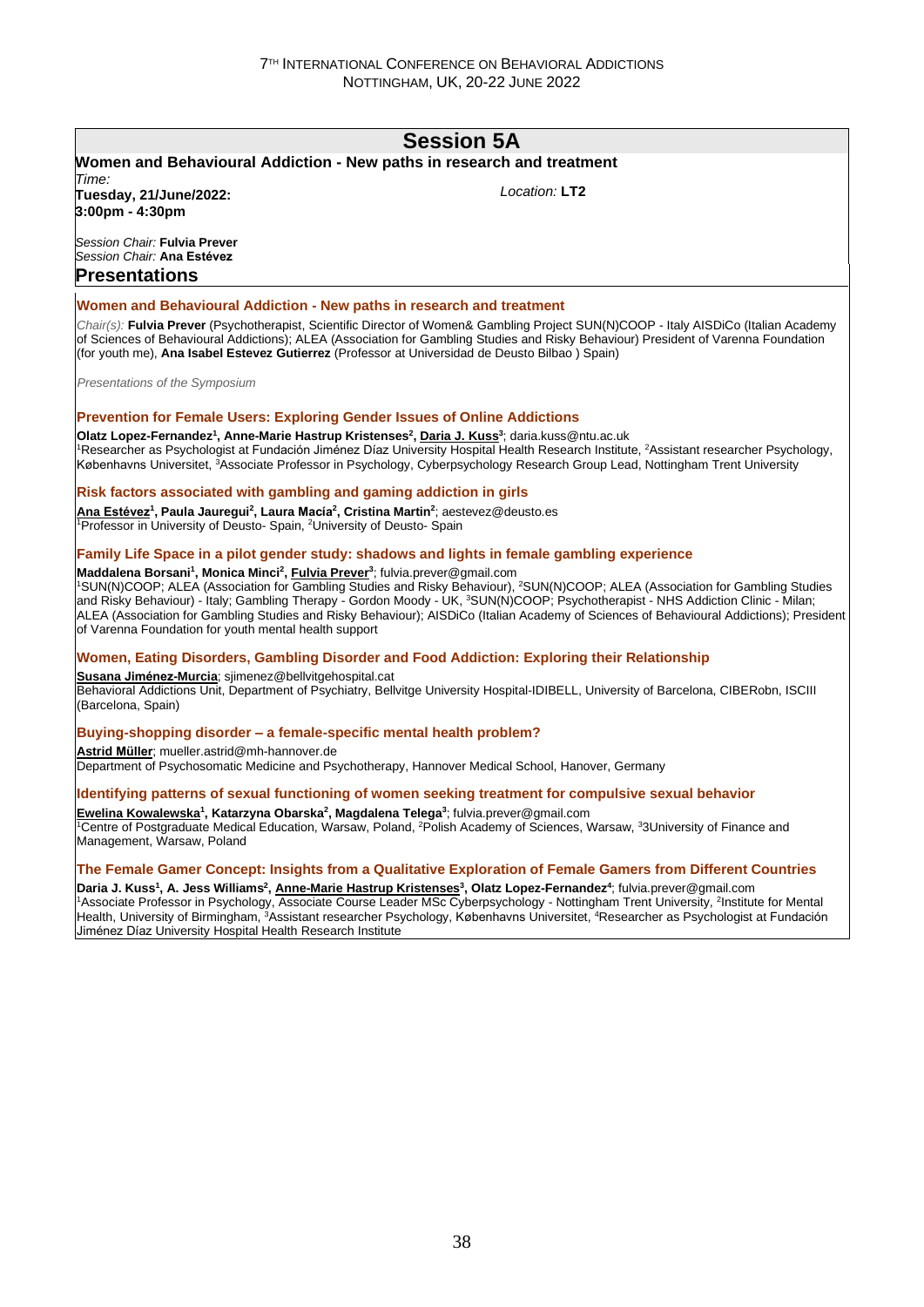# **Session 5B**

## **Biological mechanisms underlying problematic pornography use and compulsive sexual behaviors** *Time:*

**Tuesday, 21/June/2022: 3:00pm - 4:30pm**

*Location:* **LT4**

*Session Chair:* **Jussi Jokinen** *Session Chair:* **Matthias Brand Presentations**

# **Biological mechanisms underlying problematic pornography use and compulsive sexual behaviors**

*Chair(s):* **Jussi Jokinen** (Umeå University, Sweden), **Marc Potenza** (Yale University School of Medicine), **Matthias Brand** (University Duisburg-Essen)

*Presentations of the Symposium*

#### **Hypermethylation-associated downregulation of microRNA-4456 in hypersexual disorder with putative influence on oxytocin signalling: A DNA methylation analysis of miRNA genes**

#### Adrian Boström<sup>1</sup>, Andreas Chatzittofis<sup>2</sup>, John Flanagan<sup>3</sup>, Katarina Görts-Öberg<sup>4</sup>, Stefan Arver<sup>4</sup>, Helgi Schiöth<sup>5</sup>, <u>Jussi Jokinen</u>1;  $|$ iussi.iokinen@umu.se

<sup>1</sup>Umeå Univeristy, <sup>2</sup>Medical School, University of Cyprus, Nicosia, Cyprus, <sup>3</sup>Karolinska Institutet, <sup>4</sup>ANOVA, Andrology, Sexual Medicine and Transmedicine, Karolinska University Hospital, Stockholm, Sweden, <sup>5</sup>Department of Neuroscience, Functional Pharmacology, Uppsala University, Uppsala, Sweden

### **High plasma oxytocin levels in men with hypersexual disorder**

John Flanagan<sup>1</sup>, <u>Andreas Chatzittofis<sup>2</sup>,</u> Adrian Boström<sup>3</sup>, Katarina Görts-Öberg<sup>4</sup>, Stefan Arver<sup>4</sup>, Jussi Jokinen<sup>3</sup>; chatzittofis.andreas@ucy.ac.cy

<sup>1</sup>Karolinska Institutet, <sup>2</sup>Medical School, University of Cyprus, Nicosia, Cyprus, <sup>3</sup>Umeå Univeristy, <sup>4</sup>ANOVA, Andrology, Sexual Medicine and Transmedicine, Karolinska University Hospital, Stockholm, Sweden

### **The impact of negative mood on event-related potentials when viewing pornographic pictures**

**Charlotte Markert, Rudolf Stark, Andreas M Baranowski, Sanja Klein, Constantin Werther, Simon Koch, Jana Strahler**; charlotte.markert@psychol.uni-giessen.de

Justus-Liebig Universität Gießen

#### **Higher LH plasma levels but normal testosterone in men with hypersexual disorder**

**Andreas Chatzittofis<sup>1</sup> , Katarina Görts-Öberg<sup>2</sup> , John Flanagan<sup>3</sup> , Stefan Arver<sup>2</sup>** ; chatzittofis.andreas@ucy.ac.cy <sup>1</sup>Medical School, University of Cyprus, Nicosia, Cyprus, <sup>2</sup>ANOVA, Andrology, Sexual Medicine and Transmedicine, Karolinska University Hospital, Stockholm, Sweden, <sup>3</sup>Karolinska Institutet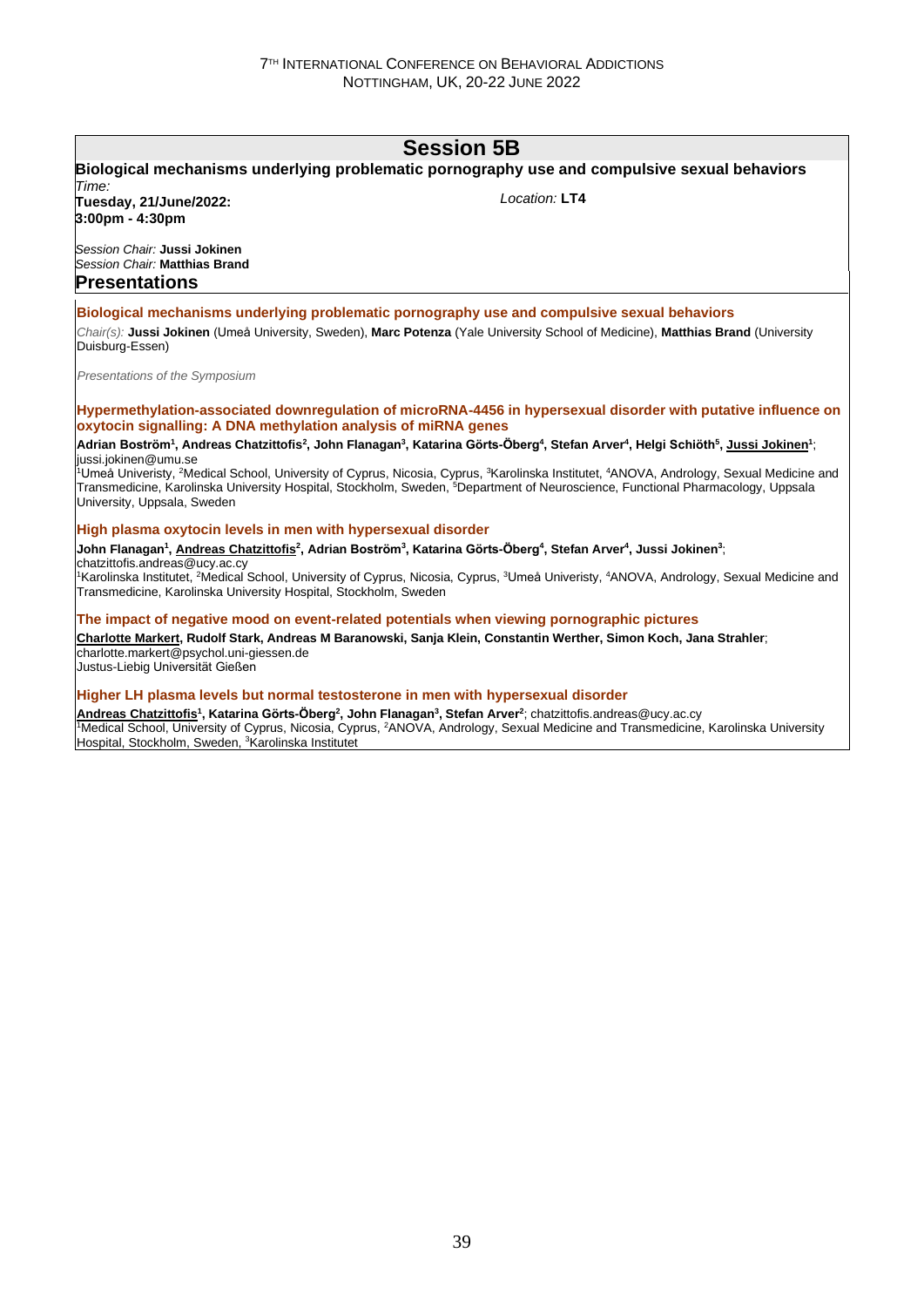| <b>Session 5C</b>                                                                                                                                                                                                                                          |               |
|------------------------------------------------------------------------------------------------------------------------------------------------------------------------------------------------------------------------------------------------------------|---------------|
| Broadening our horizons: Exploring sports betting behaviors, gambling motives, barriers to care for<br>help seeking, and cultural considerations for diverse populations<br>Time:                                                                          |               |
| Tuesday, 21/June/2022:<br>3:00pm - 4:30pm                                                                                                                                                                                                                  | Location: LT5 |
| Session Chair: Shane Kraus<br>Session Chair: Joshua Briggs Grubbs<br><b>Presentations</b>                                                                                                                                                                  |               |
|                                                                                                                                                                                                                                                            |               |
| Broadening Our Horizons: Exploring Sports Betting Behaviors, Gambling Motives, Barriers to Care for Help<br>Seeking, and Cultural Considerations for Diverse Populations                                                                                   |               |
| Chair(s): Shane W Kraus (University of Nevada, Las Vegas, United States of America), Joshua B Grubbs (Bowling Green State<br>University)                                                                                                                   |               |
| Presentations of the Symposium                                                                                                                                                                                                                             |               |
| <b>Sports Betting Around the World: A Systematic Review</b>                                                                                                                                                                                                |               |
| Repairer Etuk <sup>1</sup> , Tiange Xu <sup>1</sup> , Brett Abarbanel <sup>1</sup> , Marc Potenza <sup>2</sup> , Shane W Kraus <sup>1</sup> ; etukr1@unlv.nevada.edu<br><sup>1</sup> University of Nevada, Las Vegas, <sup>2</sup> Yale School of Medicine |               |
| Why Get Help? Anticipated Reasons for Future Help-Seeking for Addictive Behavior in a U.S. Nationally<br><b>Representative Sample of Adults</b>                                                                                                            |               |
| Jennifer Weinandy <sup>1</sup> , Shane W Kraus <sup>2</sup> , Joshua B Grubbs <sup>1</sup> ; JTGrant@BGSU.edu<br>Bowling Green State University, <sup>2</sup> University of Nevada, Las Vegas                                                              |               |
| Problem Gambling in Women: A Systematic Review and Call for Research                                                                                                                                                                                       |               |
| A. Shanti James, Joshua B Grubbs; ASJAmes@BGSU.edu<br><b>Bowling Green State University</b>                                                                                                                                                                |               |
| Means, Motives, and Opportunities: Examining interactions between gambling motives, socio-economic status, and<br>gambling outcomes.                                                                                                                       |               |
| Christopher G Floyd <sup>1</sup> , Shane W Kraus <sup>2</sup> , Joshua B Grubbs <sup>1</sup> ; CFloyd@BGSU.edu<br>Bowling Green State University, <sup>2</sup> University of Nevada, Las Vegas                                                             |               |
| Sports Wagering in the U.S.: Results from a Recent Nationally Representative Sample                                                                                                                                                                        |               |
| Joshua B Grubbs <sup>1</sup> , Shane W Kraus <sup>2</sup> ; GrubbsJ@BGSU.edu<br><sup>1</sup> Bowling Green State University, <sup>2</sup> University of Nevada, Las Vegas                                                                                  |               |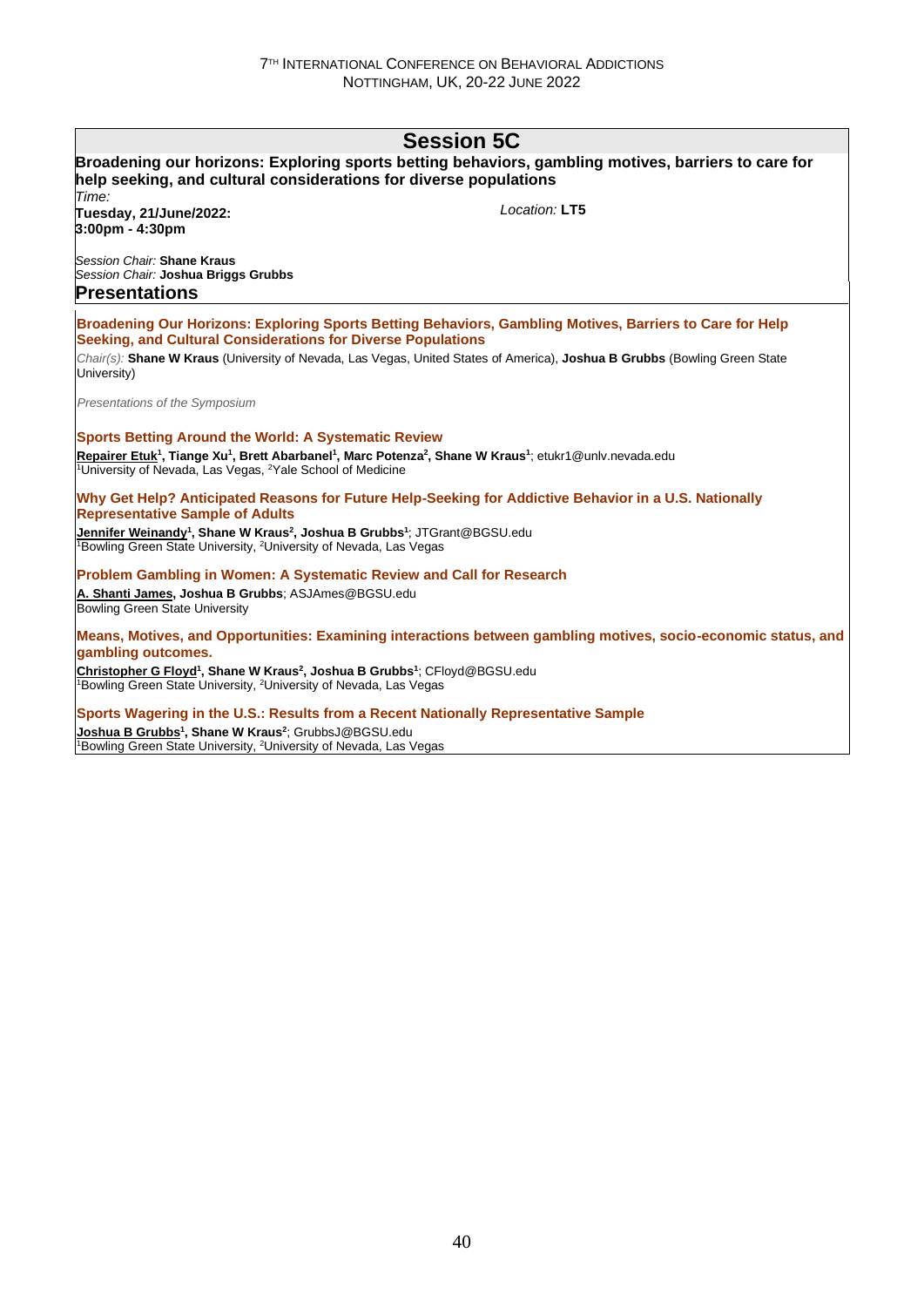|                                                                                                                                                                                      | <b>Session 5D</b>                                                                                                                                                                                                                                                                                             |
|--------------------------------------------------------------------------------------------------------------------------------------------------------------------------------------|---------------------------------------------------------------------------------------------------------------------------------------------------------------------------------------------------------------------------------------------------------------------------------------------------------------|
| Prevention and treatment of internet-related problems                                                                                                                                |                                                                                                                                                                                                                                                                                                               |
| Time:<br>Tuesday, 21/June/2022:<br>$3:00 \text{pm} - 4:30 \text{pm}$                                                                                                                 | Location: LT1                                                                                                                                                                                                                                                                                                 |
| Session Chair: Margot Peeters<br>Presentations                                                                                                                                       |                                                                                                                                                                                                                                                                                                               |
| Prevention and treatment of internet-related problems                                                                                                                                |                                                                                                                                                                                                                                                                                                               |
| (Utrecht University, Interdisciplinary Social Sciences: Youth Studies, Utrecht, the Netherlands)                                                                                     | Chair(s): Alessio Vieno (University of Padua, Department of Developmental Psychology and Socialisation, Veneto, Italy), Margot Peeters                                                                                                                                                                        |
| Presentations of the Symposium                                                                                                                                                       |                                                                                                                                                                                                                                                                                                               |
|                                                                                                                                                                                      | The Influence of parents and peers on adolescents' problematic social media use revealed                                                                                                                                                                                                                      |
| Ina Koning, Merel Leijse, Regina van den Eijnden; i.koning@uu.nl<br>Utrecht University, Interdisciplinary Social Sciences: Youth Studies, Utrecht, the Netherlands                   |                                                                                                                                                                                                                                                                                                               |
| problematic social media use                                                                                                                                                         | Rules, role models or overall climate at home? Relative associations of different family aspects with adolescents'                                                                                                                                                                                            |
| Suzanne Geurts, Ina Koning, Helen Vossen, Regina van den Eijnden; s.m.geurts@uu.nl<br>Utrecht University, Interdisciplinary Social Sciences: Youth Studies, Utrecht, the Netherlands |                                                                                                                                                                                                                                                                                                               |
| among students?                                                                                                                                                                      | How effective is the online intervention 'Master your Smartphone' in preventing problematic smartphone use                                                                                                                                                                                                    |
| Regina van den Eijnden <sup>1</sup> , Ying Chuck <sup>2</sup> , Ina Koning <sup>1</sup> ; R.J.J.M.vandenEijnden@uu.nl<br>Netherlands                                                 | <sup>1</sup> Utrecht University, Interdisciplinary Social Sciences: Youth Studies, Utrecht, the Netherlands, <sup>2</sup> Erasmus University, Rotterdam, the                                                                                                                                                  |
|                                                                                                                                                                                      | Problematic gaming in young adolescence: The role of in-game rewards and individual vulnerabilities                                                                                                                                                                                                           |
| Davide Pirrone, Regina van den Eijnden, Margot Peeters; pirronedavide@gmail.com<br>Utrecht University, Interdisciplinary Social Sciences: Youth Studies, Utrecht, the Netherlands    |                                                                                                                                                                                                                                                                                                               |
|                                                                                                                                                                                      | Problematic gamers in youth addiction treatment: Clinical characteristics, diagnosis and problem recognition                                                                                                                                                                                                  |
| <sup>2</sup> Brijder Youth Addiction Care, i-psy PsyQ Brijder, Leiden, the Netherlands                                                                                               | Renske Spijkerman <sup>1</sup> , Evelien van der Schee <sup>1</sup> , Leontien Los <sup>2</sup> , Vincent Hendriks <sup>1</sup> ; renske.spijkerman@brijder.nl<br><sup>1</sup> Parnassia Addiction Research Centre (PARC), Parnassia Group Academy, Brijder Youth Addiction Care, the Haque, the Netherlands, |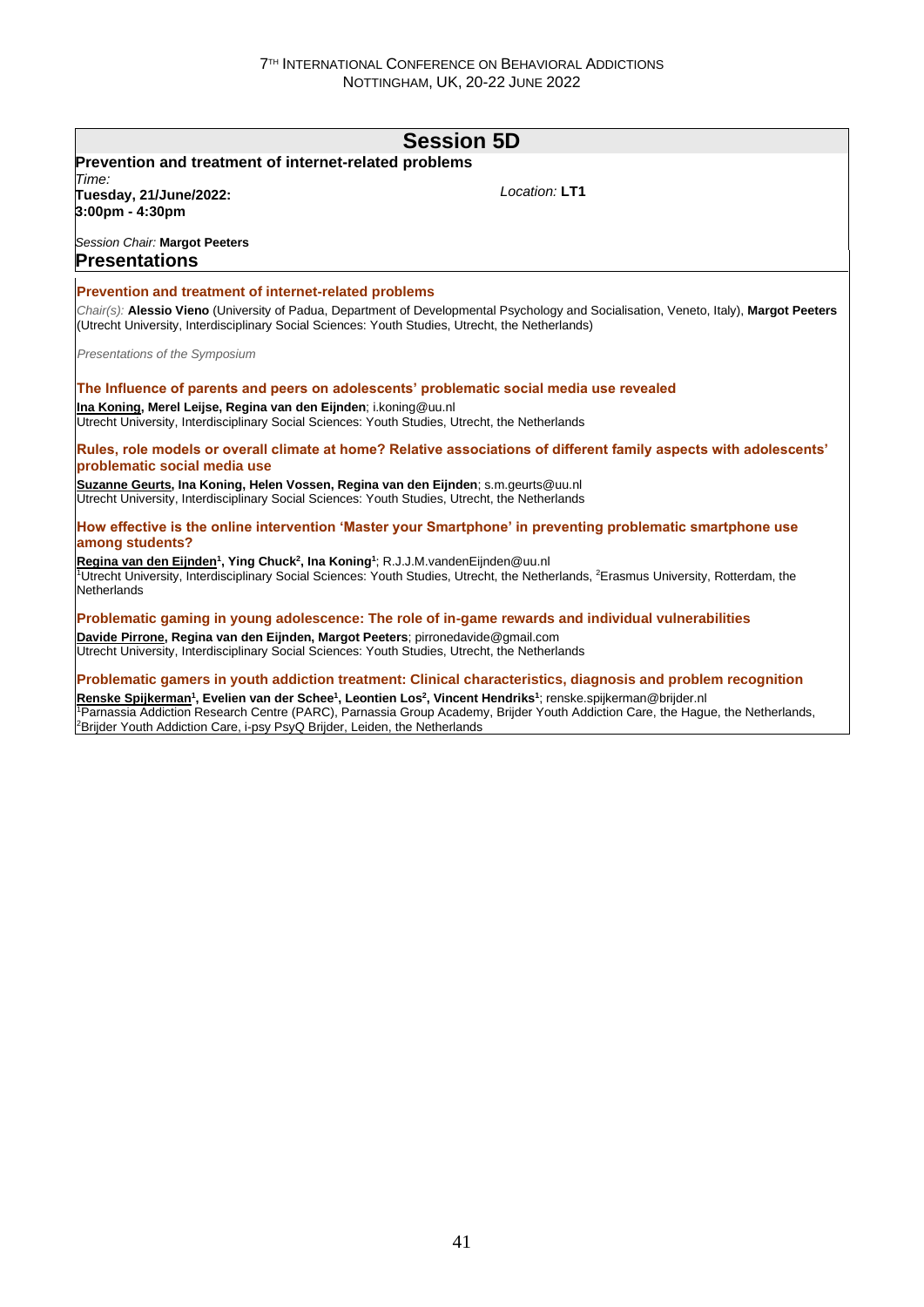# **Session 5E Gaming, gambling and other addictive disorders** *Time:*  **Tuesday, 21/June/2022: 3:00pm - 4:30pm** *Session Chair:* **Vladan Starcevic** *Session Chair:* **Stephanie Antons** *Location:* **LT3 Presentations Frequencies and predictors of problematic online behaviours in an Australian sample Vladan Starcevic1,2, David Berle<sup>3</sup> , Guy Eslick<sup>1</sup> , Kirupamani Viswasam<sup>2</sup> , Joël Billieux<sup>4</sup>** <sup>1</sup>University of Sydney, Sydney, Australia; <sup>2</sup>Nepean Hospital, Penrith, Australia; <sup>3</sup>University of Technology Sydney, Sydney, Australia; <sup>4</sup>University of Lausanne, Lausanne, Switzerland, vladan.starcevic@sydney.edu.au **The Psychiatric Comorbidity of gaming disorder and Hazardous gaming based on ICD-11 Chih-Hung Ko<sup>1</sup> , Ju-Yu Yen<sup>2</sup>** <sup>1</sup>Kaohsiung Municipal Siaogang Hospital, Kaohsiung Medical University, Taiwan; <sup>2</sup>Kaohsiung Municipal Ta-Tung Hospital, Kaohsiung Medical University; chihhungko@gmail.com **Common predictors of problematic gaming, social media, and pornography use Dana Katz<sup>1</sup> , Mónika Koós1,2, Beáta Bőthe<sup>3</sup> , Zsolt Demetrovics1,4, Orsolya Király<sup>1</sup>** 1 Institute of Psychology, ELTE Eötvös Loránd University, Hungary; <sup>2</sup>Doctoral School of Psychology, ELTE Eötvös Loránd University, Budapest, Hungary; <sup>3</sup>Département de Psychologie, Université de Montréal, Montreal, Canada; <sup>4</sup>Centre of Excellence in Responsible Gaming, University of Gibraltar, Gibraltar; orsolya.papay@gmail.com **Problematic gaming is associated with frequent substance use: A survey among Italian young adults** Giovanni Martinotti<sup>1</sup>, Francesco Di Carlo<sup>1</sup>, Maria Chiara Alessi<sup>1</sup>, Antonella Sociali<sup>1</sup>, Arianna Ida Altomare<sup>2</sup>, Chiara Di Natale<sup>1</sup>, Gianfranco Stigliano<sup>1</sup>, Andrea Miuli<sup>1</sup>, Aliseo Lalli<sup>1</sup>, Mauro Pettorruso<sup>1</sup>, Stefania Chiappini<sup>3</sup>, Herietta Bowden-Jones<sup>4</sup>, Mark D **Griffiths<sup>5</sup> , Massimo di Giannantonio<sup>1</sup>** <sup>1</sup>University of Chieti-Pescara, Italy; <sup>2</sup>University of Florence, Italy; <sup>3</sup>University of Hertfordshire, UK; <sup>4</sup>National Centre for Behavioural Addictions, UK; <sup>5</sup>Nottingham Trent University, UK; francesco.dic@hotmail.it **Common networks predicting craving for cocaine use and gambling Stephanie Antons1,2, Sarah W. Yip3,4, Cheryl M. Lacadie<sup>5</sup> , Javid Dadashkarimi<sup>6</sup> , Dustin Scheinost<sup>5</sup> , Matthias Brand1,2, Marc N. Potenza3,4,7,8,9** <sup>1</sup>University of Duisburg-Essen, Germany; <sup>2</sup>Erwin L. Hahn Institute for Magnetic Resonance Imaging, Essen, Germany; <sup>3</sup>Department of Psychiatry, Yale University School of Medicine, New Haven, USA; <sup>4</sup>Child Study Center, Yale University School of Medicine, New Haven, USA; <sup>5</sup>Department of Radiology and Biomedical Imaging, Yale School of Medicine, New Haven, USA; <sup>6</sup>Department of Computer Science, Yale University, New Haven, USA; <sup>7</sup>Department of Neuroscience, Yale University School of Medicine, New Haven, USA; <sup>8</sup>Connecticut Council on Problem Gambling, Wethersfield, USA; 9Connecticut Mental Health Center, New Haven, USA; stephanie.antons@uni-due.de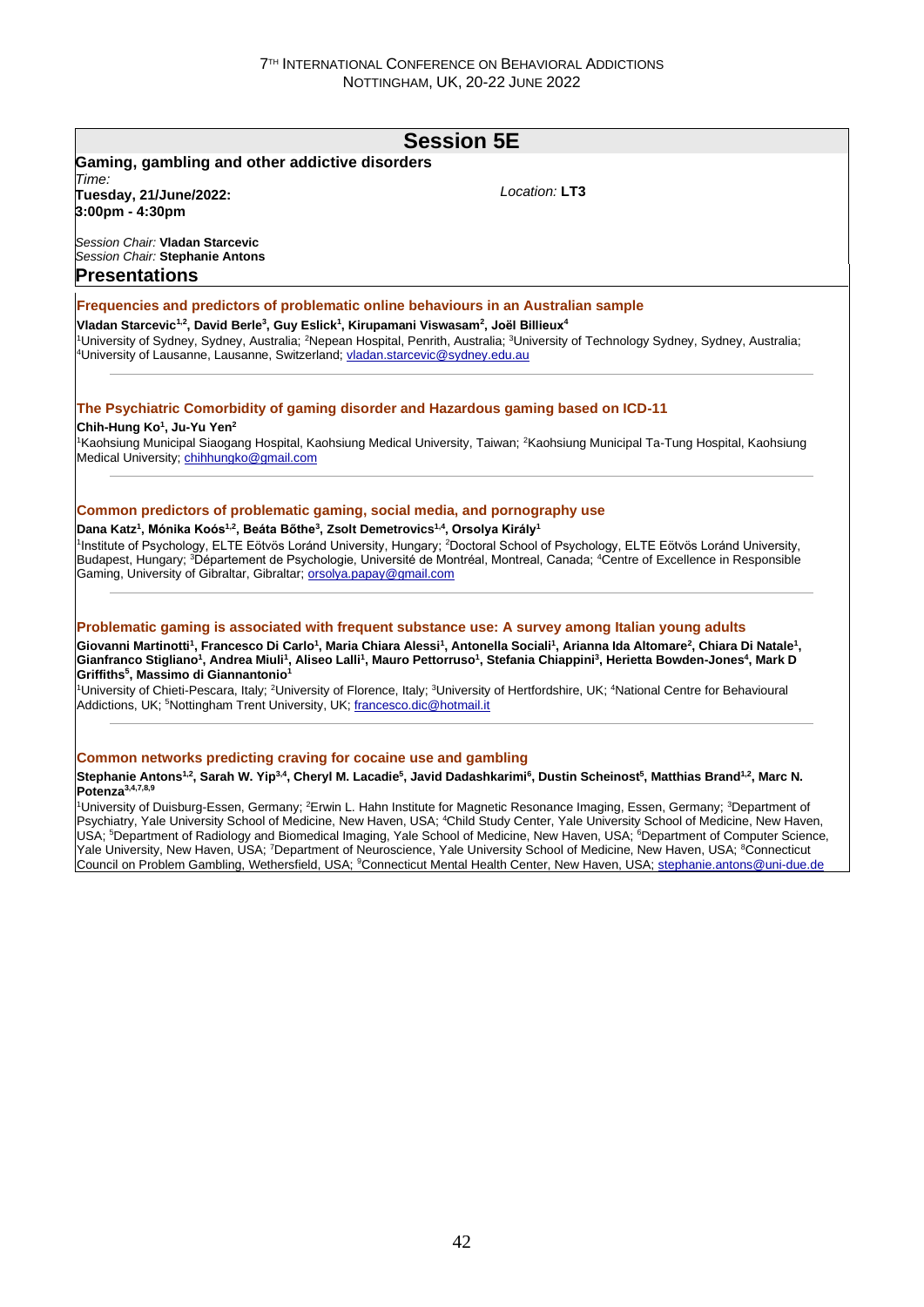|                                                                                                                                                                                                                                  | <b>Session 5F</b>                                                                                                                                                                                                                                                                                                                                                                                                                                                                                                                                                                           |
|----------------------------------------------------------------------------------------------------------------------------------------------------------------------------------------------------------------------------------|---------------------------------------------------------------------------------------------------------------------------------------------------------------------------------------------------------------------------------------------------------------------------------------------------------------------------------------------------------------------------------------------------------------------------------------------------------------------------------------------------------------------------------------------------------------------------------------------|
| Psychology of gambling behavior                                                                                                                                                                                                  |                                                                                                                                                                                                                                                                                                                                                                                                                                                                                                                                                                                             |
| Time:<br>Tuesday, 21/June/2022:<br>3:00pm - 4:30pm                                                                                                                                                                               | Location: LT6                                                                                                                                                                                                                                                                                                                                                                                                                                                                                                                                                                               |
| Session Chair: Filipa Calado<br>Session Chair: Anna (Veronika) Karlsson<br><b>Presentations</b>                                                                                                                                  |                                                                                                                                                                                                                                                                                                                                                                                                                                                                                                                                                                                             |
| adults?                                                                                                                                                                                                                          | How coping styles, cognitive distortions, and attachment predict problem gambling among adolescents and young                                                                                                                                                                                                                                                                                                                                                                                                                                                                               |
| Filipa Calado <sup>1</sup> , Joana Alexandre <sup>2</sup> , Mark D. Griffiths <sup>1</sup>                                                                                                                                       | 1Nottingham Trent University, United Kingdom; <sup>2</sup> ISCTE, Lisbon University Institute, Portugal; filipa.dacostaricocalado@ntu.ac.uk                                                                                                                                                                                                                                                                                                                                                                                                                                                 |
| <b>Study</b><br>Heli Hagfors <sup>1</sup> , Sari Castrén <sup>2,3,4</sup> , Anne Salonen <sup>2,5</sup><br>Sciences, Finland; heli.hagfors@tuni.fi                                                                               | How Gambling Motives Are Associated with Socio-Demographics and Gambling Behavior - A Finnish Population<br><sup>1</sup> Tampere University, Finland; <sup>2</sup> Finnish Institute for Health and Welfare, Finland; <sup>3</sup> University of Turku, Department of Psychology and<br>Speech Language Pathology, Finland; <sup>4</sup> University of Helsinki, Faculty of Medicine, Finland; <sup>5</sup> University of Eastern Finland, Faculty of Health                                                                                                                                |
| Bernadeta Lelonek-Kuleta, Rafał Piotr Bartczuk<br>The John Paul II Catholic University of Lublin, Poland; bartczuk@kul.pl                                                                                                        | Motivation to gamble, boredom proneness and the severity of gambling problems as predictors of online gambling<br>beginning during the COVID-19 pandemics among gamblers: results of a longitudinal study in Poland                                                                                                                                                                                                                                                                                                                                                                         |
| Gambling among young people? How does religion and religiosity play a role?<br>Filipa Calado <sup>1</sup> , Mike Vernon <sup>1</sup> , Filip Nuyens <sup>1</sup> , Joana Alexandre <sup>2</sup> , Mark D. Griffiths <sup>1</sup> | 1Nottingham Trent University, United Kingdom; <sup>2</sup> ISCTE, Lisbon University Institute, Portugal; filipa.dacostaricocalado@ntu.ac.uk                                                                                                                                                                                                                                                                                                                                                                                                                                                 |
| <b>Nationwide Register Study</b><br>Anna Karlsson <sup>1,2</sup> , Olivia Hedén <sup>1</sup> , Helena Hansson <sup>3</sup> , Jenny Sandgren <sup>4</sup> , Anders Håkansson <sup>1,5</sup><br>anna.karlsson.5043@med.lu.se       | Psychiatric Comorbidity and Economic Hardship as Risk Factors for Intentional Self-Harm in Gambling Disorder-A<br><sup>1</sup> Department of Clinical Sciences Lund, Psychiatry, Faculty of Medicine, Lund University, Lund, Sweden,; <sup>2</sup> Department of Pediatrics, Skåne<br>University Hospital, Malmö, Sweden,: <sup>3</sup> Faculty of Social Sciences, School of Social Work, Lund University, Lund, Sweden; <sup>4</sup> Clinical Studies<br>Sweden - Forum South, Skåne University Hospital, Lund, Sweden; <sup>5</sup> Malmö Addiction Center, Region Skåne, Malmö, Sweden; |
|                                                                                                                                                                                                                                  |                                                                                                                                                                                                                                                                                                                                                                                                                                                                                                                                                                                             |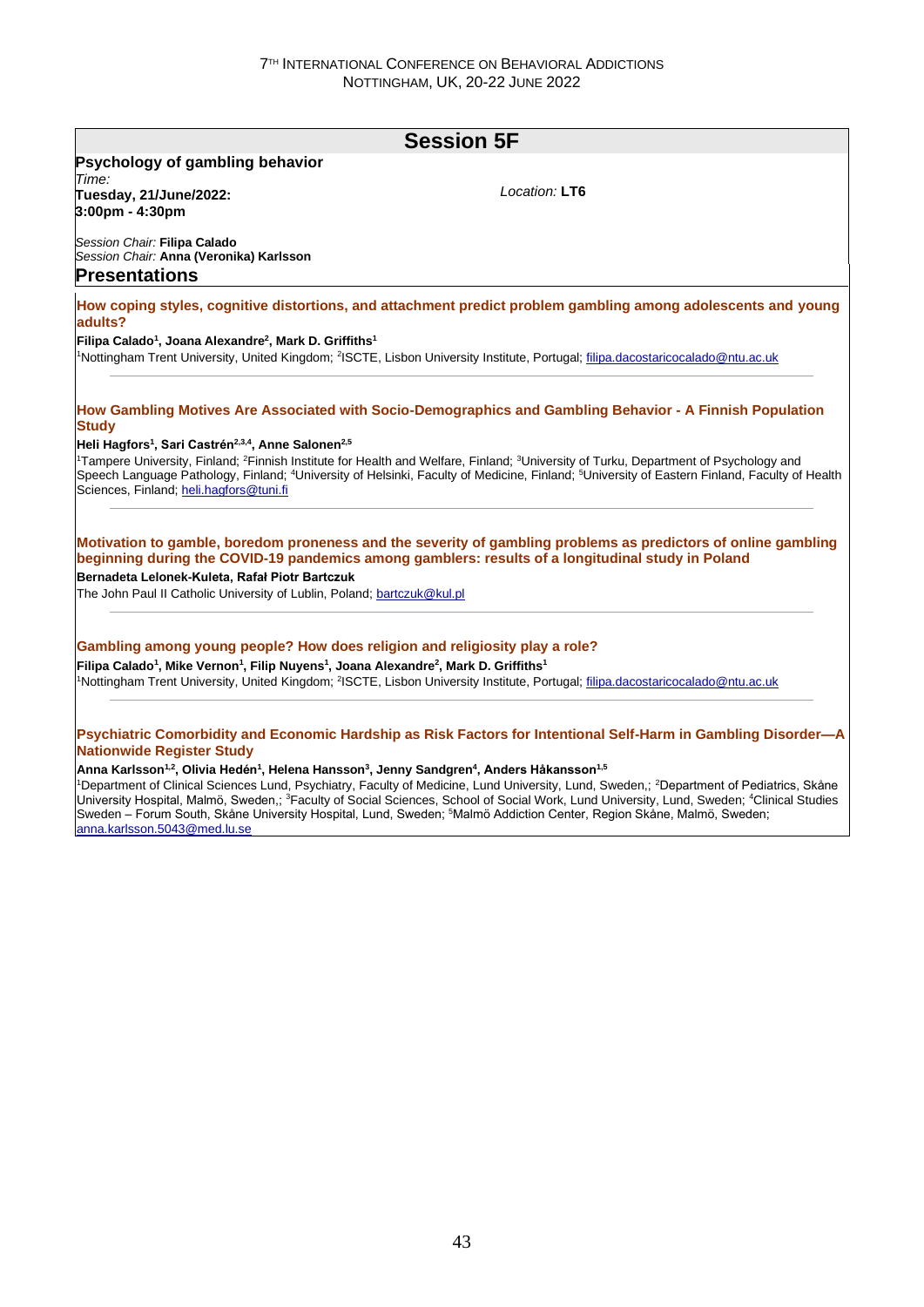| <b>Session 5G</b>                                                                                                                                                                                                                                                                                                                                                                                                                                                                                                                          |
|--------------------------------------------------------------------------------------------------------------------------------------------------------------------------------------------------------------------------------------------------------------------------------------------------------------------------------------------------------------------------------------------------------------------------------------------------------------------------------------------------------------------------------------------|
|                                                                                                                                                                                                                                                                                                                                                                                                                                                                                                                                            |
| Location: LT9                                                                                                                                                                                                                                                                                                                                                                                                                                                                                                                              |
|                                                                                                                                                                                                                                                                                                                                                                                                                                                                                                                                            |
| Criminology and Gambling: a qualitative investigation of neutralization techniques<br><sup>1</sup> Psychologist & Criminologist, Contract Professor "Psychology of Deviance and Crime", Université de la Vallée d'Aoste; <sup>2</sup> Jurist, Specialist in<br>Clinical Criminology, Honorary Magistrate at the Judicial Offices of Milan; Co-editor of the DPU scientific journal "Criminal Law and Human<br>Condition": <sup>3</sup> Psychologist, Scientific Director Gambling Project SUNNCOOP: President of Varenna Foundation Italy: |
| #MeTooLittle: Social rejection affects addictive behaviors associated with mobile phone use<br>Maayan Nagar <sup>1,2</sup> , Jan Bennet Huebbe <sup>2</sup> , Max Gering <sup>2</sup> , Aaron Brentwood <sup>2</sup> , Michelle Barr-Meyer <sup>2</sup> , Nili Block <sup>2</sup><br><sup>1</sup> Ariel University, Israel; <sup>2</sup> The Interdisciplinary Center (IDC) Hertzliya; maayanna@gmail.com                                                                                                                                  |
| Kostroma State University, Russian Federation; tat.krukova44@gmail.com                                                                                                                                                                                                                                                                                                                                                                                                                                                                     |
|                                                                                                                                                                                                                                                                                                                                                                                                                                                                                                                                            |

#### **MARIA ANNA DONATI<sup>1</sup> , GIACOMO CIOCCA<sup>2</sup> , LILYBETH FONTANESI<sup>3</sup> , EMMANUELE A. JANNINI<sup>4</sup> , CAROLA BECCARI<sup>1</sup> , CATERINA PRIMI<sup>1</sup>**

<sup>1</sup>NEUROFARBA DEPARTMENT, UNIVERSITY OF FLORENCE, Italy; <sup>2</sup>Department of Dynamic and Clinical Psychology, and Health Studies, Sapienza, University of Rome, Italy; <sup>3</sup>Department of Psychological, Health and Territorial Sciences, University G. D'Annunzio of Chieti-Pescara, Chieti, Italy.; <sup>4</sup>Department of Systems Medicine, University of Rome Tor Vergata, Rome, Italy.; mariaanna.donati@unifi.it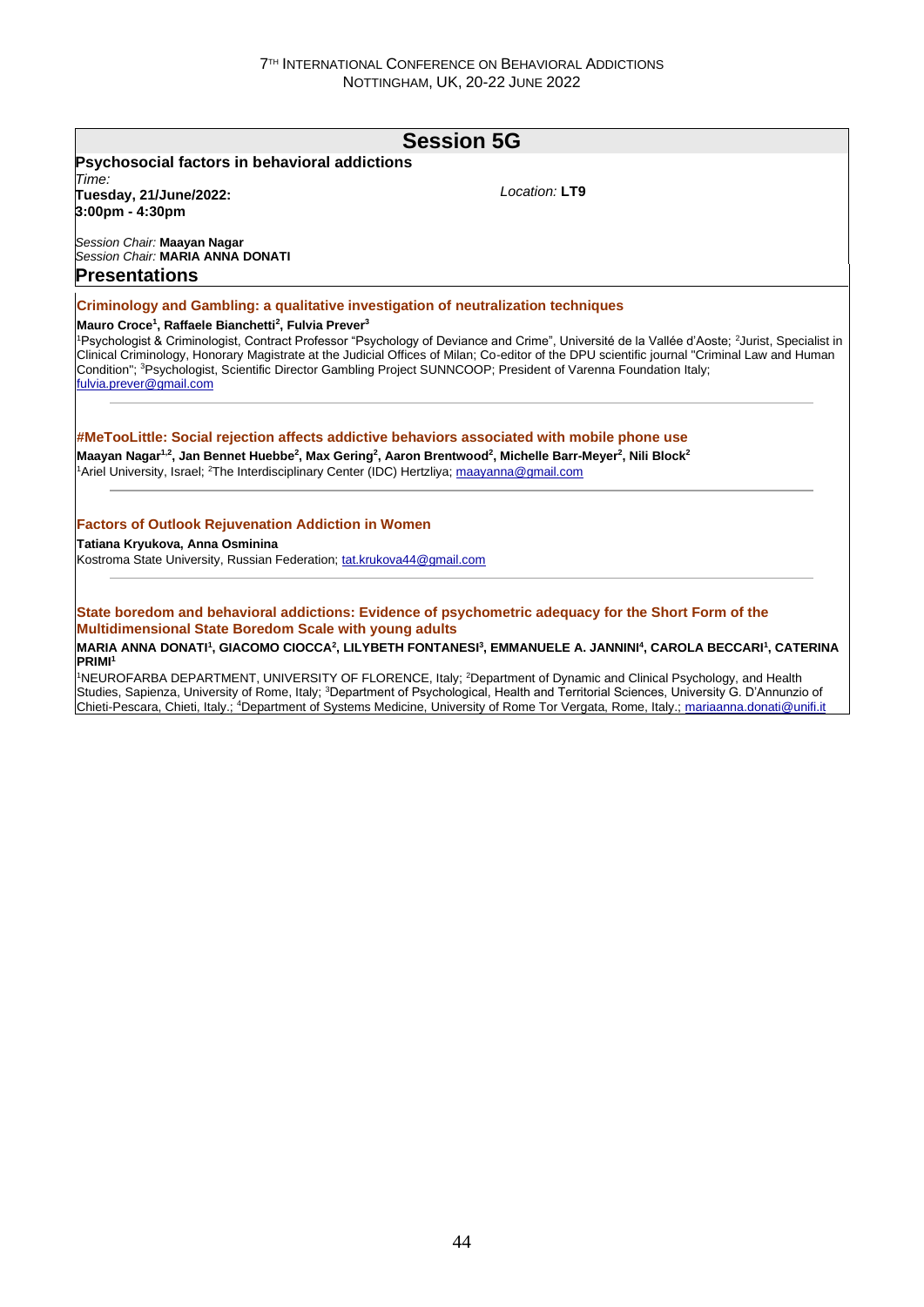|                                                                                                                                                                                               | <b>Session 6A</b>                                                                                                                                                                                         |
|-----------------------------------------------------------------------------------------------------------------------------------------------------------------------------------------------|-----------------------------------------------------------------------------------------------------------------------------------------------------------------------------------------------------------|
| <b>Behavioral addictions - miscellaneous</b>                                                                                                                                                  |                                                                                                                                                                                                           |
| Time:                                                                                                                                                                                         |                                                                                                                                                                                                           |
| Tuesday, 21/June/2022:                                                                                                                                                                        | Location: LT2                                                                                                                                                                                             |
| 5:00pm - 6:30pm                                                                                                                                                                               |                                                                                                                                                                                                           |
| Session Chair: Vladan Starcevic                                                                                                                                                               |                                                                                                                                                                                                           |
| Session Chair: Maèva Flayelle                                                                                                                                                                 |                                                                                                                                                                                                           |
| <b>Presentations</b>                                                                                                                                                                          |                                                                                                                                                                                                           |
| cyberchondria and hypochondriasis                                                                                                                                                             | The psychopathology of compulsive online searches for health information and the relationship between                                                                                                     |
| Vladan Starcevic <sup>1,2</sup> , Yasser Khazaal <sup>3</sup>                                                                                                                                 |                                                                                                                                                                                                           |
| vladan.starcevic@sydney.edu.au                                                                                                                                                                | <sup>1</sup> University of Sydney, Sydney, Australia; <sup>2</sup> Nepean Hospital, Penrith, Australia; <sup>3</sup> University of Lausanne, Lausanne, Switzerland;                                       |
| <b>Unravelling the Web of Addictions: A Network Analysis Approach</b><br>Vasileios Stavropoulos, Daniel Zarate<br>Victoria University, Melbourne, Australia; vasileios.stavropoulos@vu.edu.au |                                                                                                                                                                                                           |
| machine learning analytical approach                                                                                                                                                          | Identifying the psychological processes delineating non-problematic versus problematic binge-watching: A                                                                                                  |
|                                                                                                                                                                                               | Maèva Flayelle <sup>1</sup> , Jon Elhai <sup>2</sup> , Pierre Maurage <sup>3</sup> , Claus Vögele <sup>4</sup> , Damien Brevers <sup>3</sup> , Baggio Stéphanie <sup>5</sup> , Billieux Joël <sup>1</sup> |
| <sup>5</sup> Geneva University Hospitals, Switzerland; maeva.flayelle@unil.ch                                                                                                                 | <sup>1</sup> University of Lausanne. Switzerland: <sup>2</sup> University of Toledo. United States: <sup>3</sup> UCLouvain. Belgium: <sup>4</sup> University of Luxembourg. Luxembourg:                   |
|                                                                                                                                                                                               |                                                                                                                                                                                                           |
| <b>Enhancement Motives</b>                                                                                                                                                                    | Development of Affective Buying Motives Scale and Subtyping of Compulsive Buyers based on Coping and                                                                                                      |
| Sunghwan Yi <sup>1</sup> , Roisin O'Connor <sup>2</sup>                                                                                                                                       |                                                                                                                                                                                                           |

München, Germany; thomas.tobias@mh-hannover.de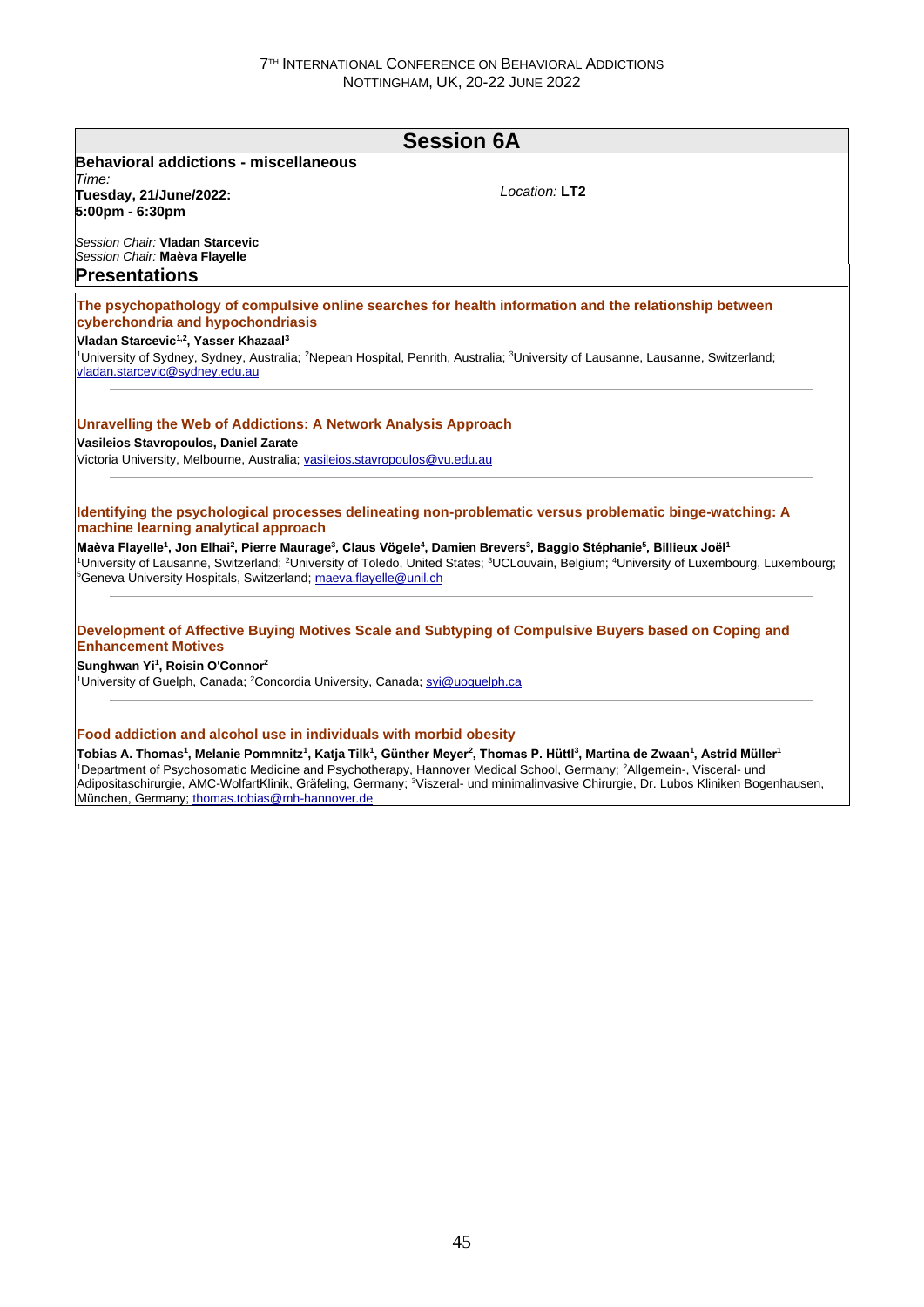# **Session 6B Psychological and neuroscientific findings related to problematic pornography use** *Time:*  **Tuesday, 21/June/2022: 5:00pm - 6:30pm** *Session Chair:* **Matthias Brand** *Location:* **LT4 Presentations Psychological and neuroscientific findings related to problematic pornography use** *Chair(s):* **Matthias Brand** (University of Duisburg-Essen, Germany), **Marc N. Potenza** (Yale University School of Medicine, USA) *Presentations of the Symposium* **The interaction of inhibitory control, stress and craving in pornography use disorder Kjell Büsche, Matthias Brand, Stephanie Antons**; kjell.buesche@uni-due.de University of Duisburg-Essen, Germany **Individual subjective reward value of visual sexual stimuli is coded in striatum and orbitofrontal cortex** Sanja Klein<sup>1</sup>, Onno Kruse<sup>1</sup>, Charlotte Markert<sup>1</sup>, Isabell Tapia León<sup>2</sup>, Jana Strahler<sup>3</sup>, Rudolf Strak<sup>1</sup>; sanja.klein@psychol.uni-giessen.de <sup>1</sup>Justus-Liebig-University Giessen, Germany, <sup>2</sup>University of Siegen, Germany, <sup>3</sup>4University of Freiburg, Germany **Unleashed desire: diminished resting state functional connectivity in CSBD in the sex@brain study Jannis Engel, Christopher Sinke, Maria Veit, Jonas Kneer, Uwe Hartmann, Tillmann H. C. Kruger**; Engel.jannis@mh-hannover.de Hannover Medical School, Germany

**Neurobiology of problematic pornography use: What we know, and what we do not know Matthias Brand<sup>1</sup> , Marc N. Potenza<sup>2</sup>** ; matthias.brand@uni-due.de <sup>1</sup>University of Duisburg-Essen, Germany, <sup>2</sup>Yale University School of Medicine, USA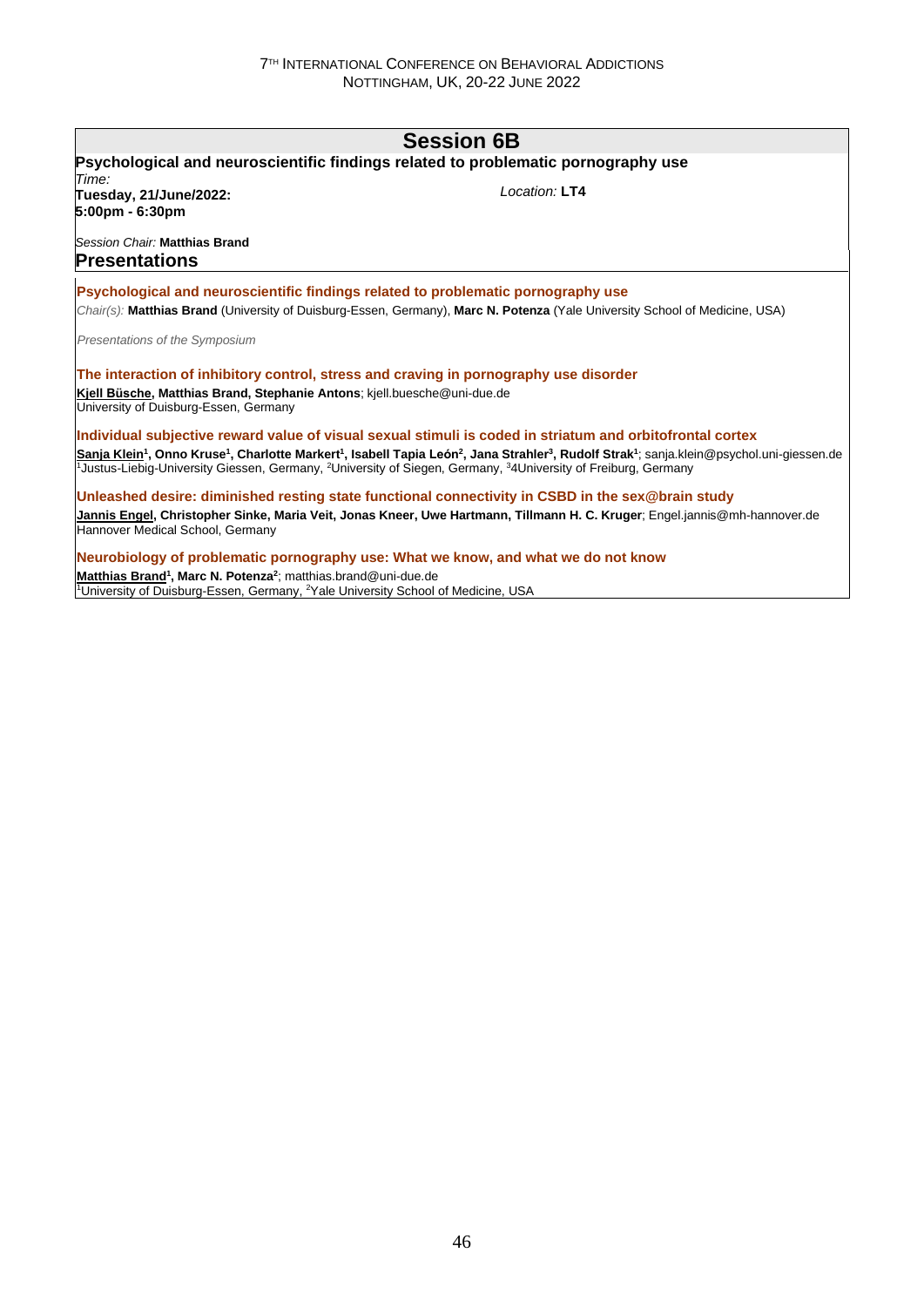| Location: LT5<br>Tuesday, 21/June/2022:<br>5:00pm - 6:30pm<br>Session Chair: Sari Castrén<br><b>Examining the convergence between Gaming and Gambling through a network analysis framework</b><br>Laura Maldonado-Murciano <sup>1,2</sup> , Halley M. Pontes <sup>3</sup> , Georgina Guilera <sup>1,2</sup><br><sup>1</sup> Faculty of Psychology, University of Barcelona; <sup>2</sup> Institute of Neurosciences, University of Barcelona; <sup>3</sup> Department of Organizational<br>Psychology, Birkbeck, University of London; Imaldonado@ub.edu<br>Loot boxes, gaming, and gambling: A path model explaining the link between loot boxes and gambling in<br>adolescents<br>Caterina Primi, Francesco Sanson, Maria Anna Donati<br>NEUROFARBA - University of Florence, Italy; caterina.primi@unifi.it<br>Individual differences in problematic videogaming, gambling and reward reactivity to loot box cues between loot<br>box purchasers and loot box 'earners' in Overwatch<br><sup>1</sup> University of Gibraltar, Gibraltar (United Kingdom); <sup>2</sup> University of Toronto (Canada); <sup>3</sup> University of Waterloo (Canada);<br>chanel.larche@unigib.edu.gi<br>Money used in gaming is associated with problem gambling: Results of the ESPAD 2019 Finland<br>Sari Castrén <sup>1,2,3,3</sup> , Johanna Järvinen-Tassopoulos <sup>1,4</sup> , Kirsimarja Raitasalo <sup>1,5</sup><br><sup>1</sup> Finnish Institute for Health and Welfare, Finland; <sup>2</sup> University of Helsinki, Department of Medicine, Helsinki, Finland; <sup>3</sup> University of Turku,<br>Social Sciences Department of Psychology and Speech-Language Pathology, Turku, Finland; <sup>4</sup> University of Helsinki, Faculty of Social<br>Sciences, Social and public policy, Helsinki, Finland.; <sup>5</sup> University of Eastern Finland, Department of Social Sciences, Kuopio, Finland.;<br>sari.castren@thl.fi<br><b>Basic Psychological Needs in Gambling and Gaming Problems</b><br>Ilkka Vuorinen, Iina Savolainen, Heli Hagfors, Atte Oksanen |                                                                                             | <b>Session 6C</b> |
|-----------------------------------------------------------------------------------------------------------------------------------------------------------------------------------------------------------------------------------------------------------------------------------------------------------------------------------------------------------------------------------------------------------------------------------------------------------------------------------------------------------------------------------------------------------------------------------------------------------------------------------------------------------------------------------------------------------------------------------------------------------------------------------------------------------------------------------------------------------------------------------------------------------------------------------------------------------------------------------------------------------------------------------------------------------------------------------------------------------------------------------------------------------------------------------------------------------------------------------------------------------------------------------------------------------------------------------------------------------------------------------------------------------------------------------------------------------------------------------------------------------------------------------------------------------------------------------------------------------------------------------------------------------------------------------------------------------------------------------------------------------------------------------------------------------------------------------------------------------------------------------------------------------------------------------------------------------------------------------------------------------------------------------------------------------------------|---------------------------------------------------------------------------------------------|-------------------|
|                                                                                                                                                                                                                                                                                                                                                                                                                                                                                                                                                                                                                                                                                                                                                                                                                                                                                                                                                                                                                                                                                                                                                                                                                                                                                                                                                                                                                                                                                                                                                                                                                                                                                                                                                                                                                                                                                                                                                                                                                                                                       | <b>Gambling and gaming</b>                                                                  |                   |
|                                                                                                                                                                                                                                                                                                                                                                                                                                                                                                                                                                                                                                                                                                                                                                                                                                                                                                                                                                                                                                                                                                                                                                                                                                                                                                                                                                                                                                                                                                                                                                                                                                                                                                                                                                                                                                                                                                                                                                                                                                                                       | Time:                                                                                       |                   |
|                                                                                                                                                                                                                                                                                                                                                                                                                                                                                                                                                                                                                                                                                                                                                                                                                                                                                                                                                                                                                                                                                                                                                                                                                                                                                                                                                                                                                                                                                                                                                                                                                                                                                                                                                                                                                                                                                                                                                                                                                                                                       |                                                                                             |                   |
|                                                                                                                                                                                                                                                                                                                                                                                                                                                                                                                                                                                                                                                                                                                                                                                                                                                                                                                                                                                                                                                                                                                                                                                                                                                                                                                                                                                                                                                                                                                                                                                                                                                                                                                                                                                                                                                                                                                                                                                                                                                                       |                                                                                             |                   |
|                                                                                                                                                                                                                                                                                                                                                                                                                                                                                                                                                                                                                                                                                                                                                                                                                                                                                                                                                                                                                                                                                                                                                                                                                                                                                                                                                                                                                                                                                                                                                                                                                                                                                                                                                                                                                                                                                                                                                                                                                                                                       | Session Chair: Caterina Primi                                                               |                   |
|                                                                                                                                                                                                                                                                                                                                                                                                                                                                                                                                                                                                                                                                                                                                                                                                                                                                                                                                                                                                                                                                                                                                                                                                                                                                                                                                                                                                                                                                                                                                                                                                                                                                                                                                                                                                                                                                                                                                                                                                                                                                       | <b>Presentations</b>                                                                        |                   |
|                                                                                                                                                                                                                                                                                                                                                                                                                                                                                                                                                                                                                                                                                                                                                                                                                                                                                                                                                                                                                                                                                                                                                                                                                                                                                                                                                                                                                                                                                                                                                                                                                                                                                                                                                                                                                                                                                                                                                                                                                                                                       |                                                                                             |                   |
|                                                                                                                                                                                                                                                                                                                                                                                                                                                                                                                                                                                                                                                                                                                                                                                                                                                                                                                                                                                                                                                                                                                                                                                                                                                                                                                                                                                                                                                                                                                                                                                                                                                                                                                                                                                                                                                                                                                                                                                                                                                                       |                                                                                             |                   |
|                                                                                                                                                                                                                                                                                                                                                                                                                                                                                                                                                                                                                                                                                                                                                                                                                                                                                                                                                                                                                                                                                                                                                                                                                                                                                                                                                                                                                                                                                                                                                                                                                                                                                                                                                                                                                                                                                                                                                                                                                                                                       |                                                                                             |                   |
|                                                                                                                                                                                                                                                                                                                                                                                                                                                                                                                                                                                                                                                                                                                                                                                                                                                                                                                                                                                                                                                                                                                                                                                                                                                                                                                                                                                                                                                                                                                                                                                                                                                                                                                                                                                                                                                                                                                                                                                                                                                                       |                                                                                             |                   |
|                                                                                                                                                                                                                                                                                                                                                                                                                                                                                                                                                                                                                                                                                                                                                                                                                                                                                                                                                                                                                                                                                                                                                                                                                                                                                                                                                                                                                                                                                                                                                                                                                                                                                                                                                                                                                                                                                                                                                                                                                                                                       |                                                                                             |                   |
|                                                                                                                                                                                                                                                                                                                                                                                                                                                                                                                                                                                                                                                                                                                                                                                                                                                                                                                                                                                                                                                                                                                                                                                                                                                                                                                                                                                                                                                                                                                                                                                                                                                                                                                                                                                                                                                                                                                                                                                                                                                                       |                                                                                             |                   |
|                                                                                                                                                                                                                                                                                                                                                                                                                                                                                                                                                                                                                                                                                                                                                                                                                                                                                                                                                                                                                                                                                                                                                                                                                                                                                                                                                                                                                                                                                                                                                                                                                                                                                                                                                                                                                                                                                                                                                                                                                                                                       |                                                                                             |                   |
|                                                                                                                                                                                                                                                                                                                                                                                                                                                                                                                                                                                                                                                                                                                                                                                                                                                                                                                                                                                                                                                                                                                                                                                                                                                                                                                                                                                                                                                                                                                                                                                                                                                                                                                                                                                                                                                                                                                                                                                                                                                                       |                                                                                             |                   |
|                                                                                                                                                                                                                                                                                                                                                                                                                                                                                                                                                                                                                                                                                                                                                                                                                                                                                                                                                                                                                                                                                                                                                                                                                                                                                                                                                                                                                                                                                                                                                                                                                                                                                                                                                                                                                                                                                                                                                                                                                                                                       |                                                                                             |                   |
|                                                                                                                                                                                                                                                                                                                                                                                                                                                                                                                                                                                                                                                                                                                                                                                                                                                                                                                                                                                                                                                                                                                                                                                                                                                                                                                                                                                                                                                                                                                                                                                                                                                                                                                                                                                                                                                                                                                                                                                                                                                                       |                                                                                             |                   |
|                                                                                                                                                                                                                                                                                                                                                                                                                                                                                                                                                                                                                                                                                                                                                                                                                                                                                                                                                                                                                                                                                                                                                                                                                                                                                                                                                                                                                                                                                                                                                                                                                                                                                                                                                                                                                                                                                                                                                                                                                                                                       |                                                                                             |                   |
|                                                                                                                                                                                                                                                                                                                                                                                                                                                                                                                                                                                                                                                                                                                                                                                                                                                                                                                                                                                                                                                                                                                                                                                                                                                                                                                                                                                                                                                                                                                                                                                                                                                                                                                                                                                                                                                                                                                                                                                                                                                                       | Chanel J. Larche <sup>1,3</sup> , Katrina Chini <sup>2,3</sup> , Mike J. Dixon <sup>3</sup> |                   |
|                                                                                                                                                                                                                                                                                                                                                                                                                                                                                                                                                                                                                                                                                                                                                                                                                                                                                                                                                                                                                                                                                                                                                                                                                                                                                                                                                                                                                                                                                                                                                                                                                                                                                                                                                                                                                                                                                                                                                                                                                                                                       |                                                                                             |                   |
|                                                                                                                                                                                                                                                                                                                                                                                                                                                                                                                                                                                                                                                                                                                                                                                                                                                                                                                                                                                                                                                                                                                                                                                                                                                                                                                                                                                                                                                                                                                                                                                                                                                                                                                                                                                                                                                                                                                                                                                                                                                                       |                                                                                             |                   |
|                                                                                                                                                                                                                                                                                                                                                                                                                                                                                                                                                                                                                                                                                                                                                                                                                                                                                                                                                                                                                                                                                                                                                                                                                                                                                                                                                                                                                                                                                                                                                                                                                                                                                                                                                                                                                                                                                                                                                                                                                                                                       |                                                                                             |                   |
|                                                                                                                                                                                                                                                                                                                                                                                                                                                                                                                                                                                                                                                                                                                                                                                                                                                                                                                                                                                                                                                                                                                                                                                                                                                                                                                                                                                                                                                                                                                                                                                                                                                                                                                                                                                                                                                                                                                                                                                                                                                                       |                                                                                             |                   |
|                                                                                                                                                                                                                                                                                                                                                                                                                                                                                                                                                                                                                                                                                                                                                                                                                                                                                                                                                                                                                                                                                                                                                                                                                                                                                                                                                                                                                                                                                                                                                                                                                                                                                                                                                                                                                                                                                                                                                                                                                                                                       |                                                                                             |                   |
|                                                                                                                                                                                                                                                                                                                                                                                                                                                                                                                                                                                                                                                                                                                                                                                                                                                                                                                                                                                                                                                                                                                                                                                                                                                                                                                                                                                                                                                                                                                                                                                                                                                                                                                                                                                                                                                                                                                                                                                                                                                                       |                                                                                             |                   |
|                                                                                                                                                                                                                                                                                                                                                                                                                                                                                                                                                                                                                                                                                                                                                                                                                                                                                                                                                                                                                                                                                                                                                                                                                                                                                                                                                                                                                                                                                                                                                                                                                                                                                                                                                                                                                                                                                                                                                                                                                                                                       |                                                                                             |                   |
|                                                                                                                                                                                                                                                                                                                                                                                                                                                                                                                                                                                                                                                                                                                                                                                                                                                                                                                                                                                                                                                                                                                                                                                                                                                                                                                                                                                                                                                                                                                                                                                                                                                                                                                                                                                                                                                                                                                                                                                                                                                                       |                                                                                             |                   |
|                                                                                                                                                                                                                                                                                                                                                                                                                                                                                                                                                                                                                                                                                                                                                                                                                                                                                                                                                                                                                                                                                                                                                                                                                                                                                                                                                                                                                                                                                                                                                                                                                                                                                                                                                                                                                                                                                                                                                                                                                                                                       |                                                                                             |                   |
|                                                                                                                                                                                                                                                                                                                                                                                                                                                                                                                                                                                                                                                                                                                                                                                                                                                                                                                                                                                                                                                                                                                                                                                                                                                                                                                                                                                                                                                                                                                                                                                                                                                                                                                                                                                                                                                                                                                                                                                                                                                                       |                                                                                             |                   |
|                                                                                                                                                                                                                                                                                                                                                                                                                                                                                                                                                                                                                                                                                                                                                                                                                                                                                                                                                                                                                                                                                                                                                                                                                                                                                                                                                                                                                                                                                                                                                                                                                                                                                                                                                                                                                                                                                                                                                                                                                                                                       | Tampere University, Finland; ilkka.vuorinen@tuni.fi                                         |                   |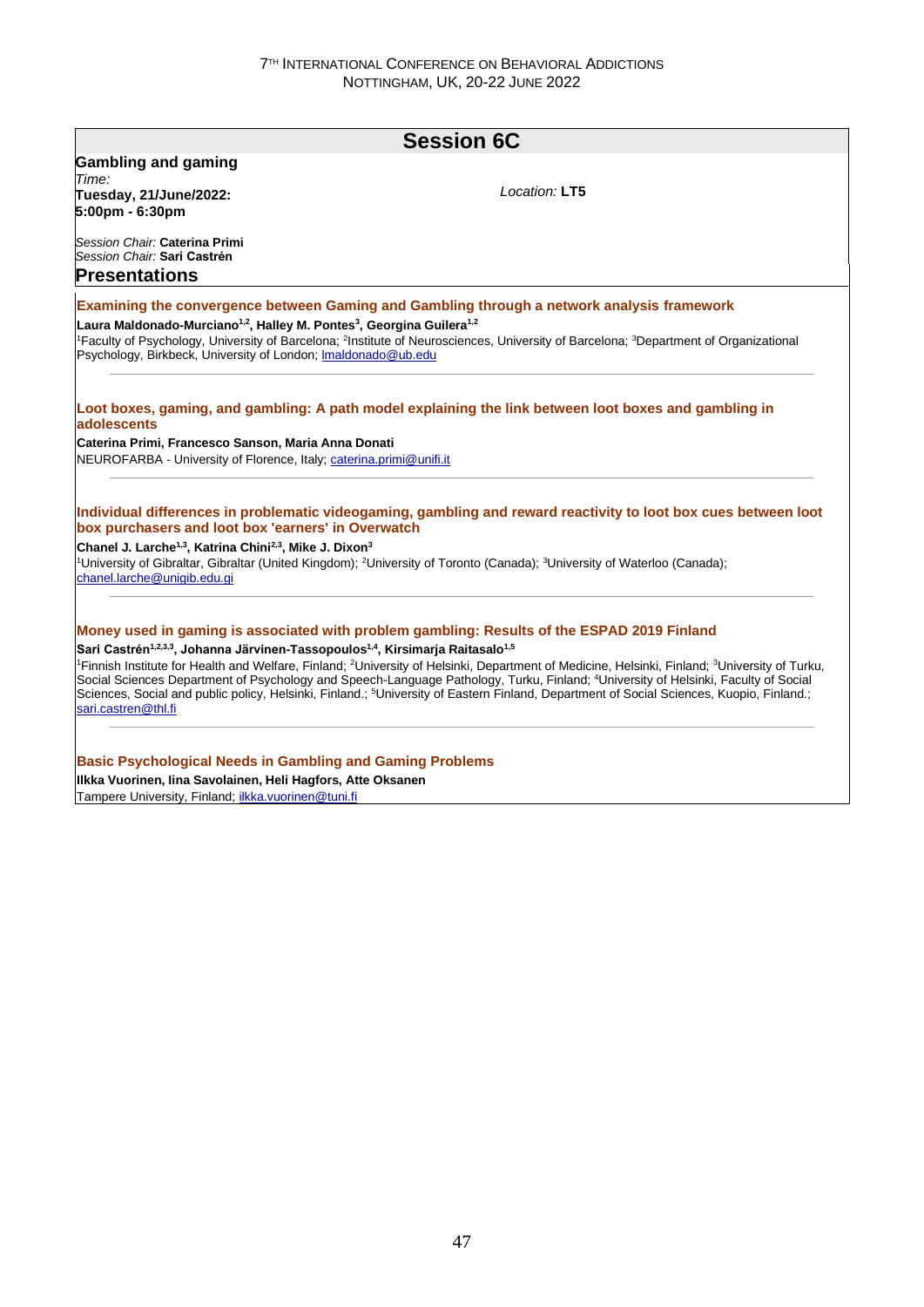# **Session 6D**

#### **Problematic use of social media and smartphone in eastern and western contexts** *Time:*  **Tuesday, 21/June/2022:**  *Location:* **LT1**

**5:00pm - 6:30pm** *Session Chair:* **Tania Moretta**

## **Presentations**

### **Problematic use of social media and smartphone in eastern and western contexts**

*Chair(s):* **Marc N Potenza** (Yale University, United States of America), **Tania Moretta** (University of Padova, Italy), **Shubao Chen** (Central South University, China)

*Presentations of the Symposium*

### **Modeling problematic use of social media in a western culture: an Italian study**

<u>Tania Moretta</u>1, Giulia Buodo<sup>1</sup>, Shubao Chen<sup>2</sup>, Liu Tieqiao<sup>2</sup>, Marc N Potenza<sup>3</sup>; tania.moretta.1@unipd.it <sup>1</sup>Department of General Psychology, University of Padova, Padova, Italy, <sup>2</sup>Department of Psychiatry, The Second Xiangya Hospital, Central South University, Changsha, China, <sup>3</sup>Department of Psychiatry, Yale School of Medicine, New Haven, CT, USA

### **Modeling problematic use of social media in an eastern culture: a Chinese study**

Shubao Chen<sup>1</sup>, Yuzhu Hao<sup>1</sup>, Liu Tieqiao<sup>1</sup>, Tania Moretta<sup>2</sup>, Giulia Buodo<sup>2</sup>, Marc N Potenza<sup>3</sup>; yisem@126.com <sup>1</sup>Department of Psychiatry, The Second Xiangya Hospital, Central South University, Changsha, China, <sup>2</sup>Department of General Psychology, University of Padova, Padova, Italy, <sup>3</sup>Department of Psychiatry, Yale School of Medicine, New Haven, CT, USA

### **A test of the pathway model of problematic smartphone use**

<u>Natale Canale</u><sup>1</sup>, Tania Moretta<sup>2</sup>, Luca Pancani<sup>3</sup>, Giulia Buodo<sup>2</sup>, Alessio Vieno<sup>1</sup>, Mario Dalmaso<sup>1</sup>, Joel Billieux<sup>4</sup>; natale.canale@unipd.it 1Department of Developmental and Social Psychology, University of Padova, Padova, Italy, <sup>2</sup>Department of General Psychology, University of Padova, Padova, Italy, <sup>3</sup>Department of Psychology, University of Milano-Bicocca, Milan, Italy, <sup>4</sup>Institute of Psychology, University of Lausanne, Lausanne, Switzerland

#### **Stress factors associated with social network sites usages in adolescents with Internet addiction/smartphone addiction**

Soo-Young Bhang<sup>1</sup>, Ji-Young Seo<sup>2</sup>, Cheol-Soon Lee<sup>2</sup>, Young-Ji Lee<sup>3</sup>, Dongyun Lee<sup>3</sup>; bsy1@eulji.ac.kr <sup>1</sup>Department of Psychiatry, Eulji University School of Medicine, Eulji University Hospital, Seoul, Republic of Korea;, <sup>2</sup>Department of Psychiatry, Gyeongsang National University Changwon Hospital, Changwon, Republic of Korea, <sup>3</sup>Department of Psychiatry, Gyeongsang National University Changwon Hospital, Changwon, Korea

#### **Meta-analysis on association between problematic internet or social media use and body image**

**Beatrix Koronczai<sup>1</sup> , Réka Kassai<sup>2</sup> , Zsolt Demetrovics<sup>1</sup> , Zsofia Takacs<sup>3</sup>** ; koronczai.beatrix@ppk.elte.hu <sup>1</sup>Institute of Psychology, ELTE Eötvös Loránd University, Hungary, <sup>2</sup>Doctoral School of Psychology, ELTE Eötvös Loránd University, Hungary, <sup>3</sup>School of Health in Social Sciences, University of Edinburgh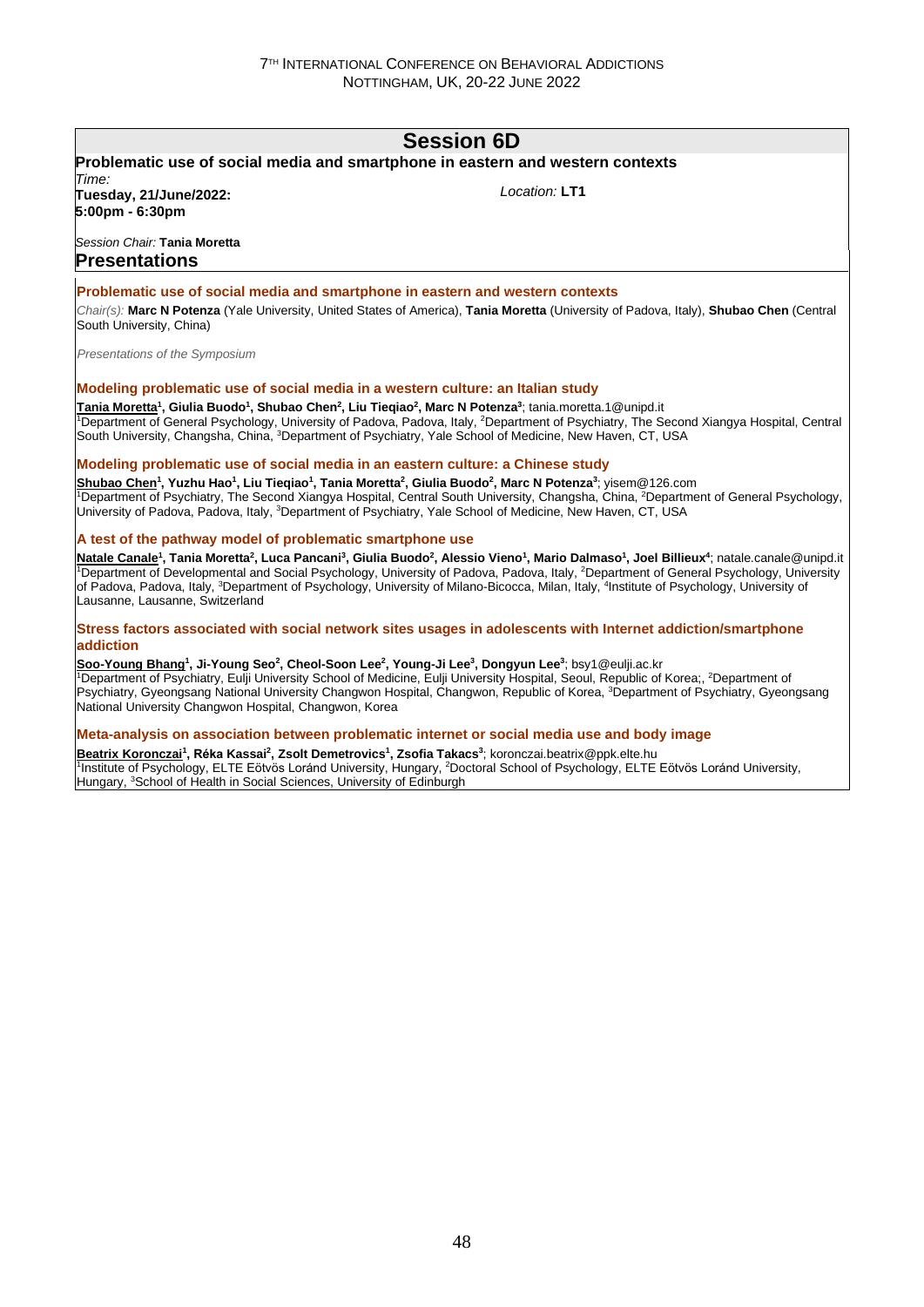# **Session 6E Gaming and the family** *Time:*  **Tuesday, 21/June/2022: 5:00pm - 6:30pm** *Session Chair:* **Philip Nielsen** *Session Chair:* **Camilla Kin Ming Lo** *Location:* **LT3 Presentations Parental and family risk and protective factors associated with problematic gaming in adolescents Philip Nielsen<sup>1</sup> , Henk Rigter<sup>2</sup>** <sup>1</sup>Department of Psychology, University of Geneva, Switzerland; <sup>2</sup>Department of Child and Adolescent Psychiatry, University of Leiden, the Netherlands; rigter.h@kpnmail.nl **Loneliness, family harmony, and gaming disorder in gamers before and during the COVID-19 pandemic Dmitri Rozgonjuk1,2, Halley M Pontes<sup>3</sup> , Bruno Schivinski<sup>4</sup> , Christian Montag<sup>1</sup>** <sup>1</sup>Department of Molecular Psychology, Institute of Psychology and Education, Ulm University, Germany; <sup>2</sup>Institute of Mathematics and Statistics, University of Tartu, Tartu, Estonia; <sup>3</sup>Department of Organizational Psychology, Birkbeck, University of London, London, United Kingdom; <sup>4</sup>School of Media and Communication, RMIT University, Melbourne, Australia; dmroz@ut.ee **Family involvement in treatment of adolescent Internet addiction Camilla Kin Ming Lo** The Hong Kong Polytechnic University, Hong Kong S.A.R. (China); camilla.lo@polyu.edu.hk **Family therapy decreases Internet Gaming Disorder in adolescents Henk Rigter<sup>1</sup> , Philip Nielsen<sup>2</sup>** <sup>1</sup>Department of Child and Adolescent Psychiatry, University of Leiden, Netherlands, The; <sup>2</sup>Department of Psychology, University of Geneva, Switzerland; rigter.h@kpnmail.nl **The current status of parenting practices affecting children and adolescents' problematic media use Niko Männikkö1,2, Fam Jia Yuin<sup>3</sup> , Maria Kääriäinen1,4, Juhari Rumaya<sup>5</sup>**

<sup>1</sup>School of Health and Social Care, Oulu University of Applied Sciences; <sup>2</sup>Research Unit of Nursing Science and Health Management, University of Oulu; <sup>3</sup>Faculty of Behavioral Sciences, Education, and Languages, HELP University Subang 2; <sup>4</sup>Oulu University Hospital, Medical Research Center Oulu; <sup>5</sup>Faculty of Human Ecology, Universiti Putra Malaysia; niko.mannikko@oamk.fi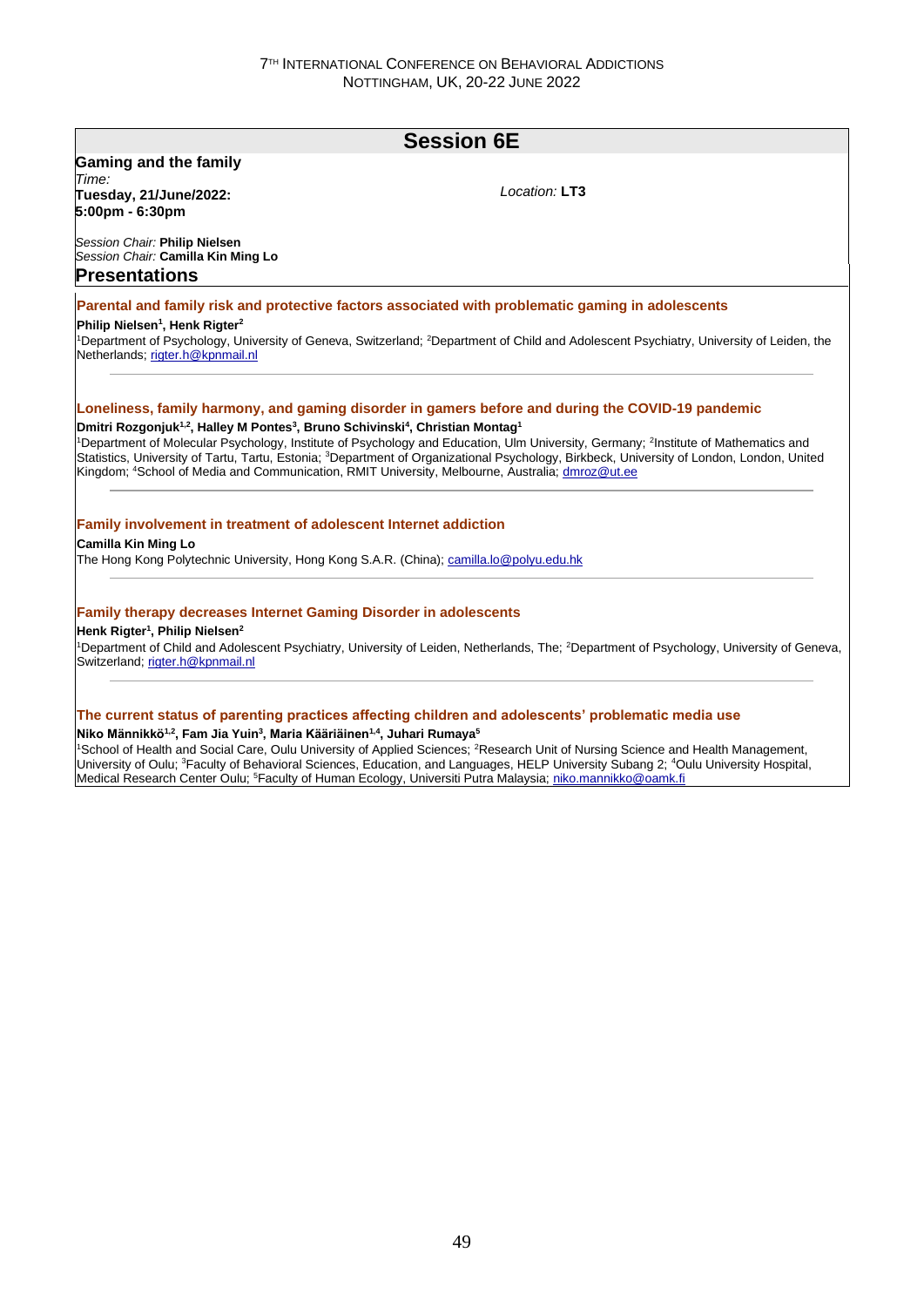| $I$ ocation: LT6                                                                                                                                                                                                                                                                                                                                                                                                                                                                                                                                                                                                                                                                                                                                                                                                                                                                                                                                                                                                                                                                                                                                                                                                                                                                                                                                                                                                                                                                                                                                                                                                                    |                                                               | <b>Session 6F</b> |
|-------------------------------------------------------------------------------------------------------------------------------------------------------------------------------------------------------------------------------------------------------------------------------------------------------------------------------------------------------------------------------------------------------------------------------------------------------------------------------------------------------------------------------------------------------------------------------------------------------------------------------------------------------------------------------------------------------------------------------------------------------------------------------------------------------------------------------------------------------------------------------------------------------------------------------------------------------------------------------------------------------------------------------------------------------------------------------------------------------------------------------------------------------------------------------------------------------------------------------------------------------------------------------------------------------------------------------------------------------------------------------------------------------------------------------------------------------------------------------------------------------------------------------------------------------------------------------------------------------------------------------------|---------------------------------------------------------------|-------------------|
| Time:<br>Tuesday, 21/June/2022:<br>5:00pm - 6:30pm<br>Session Chair: Christian Montaq<br>Session Chair: Cornelia Sindermann<br><b>Presentations</b><br>The data business model behind social media platforms and its detrimental aspects<br>Ulm University, Germany; christian.montag@uni-ulm.de<br>The design of social media platforms – Initial evidence on relations between personality, susceptibility to design<br>element-driven increased social media use, and problematic social media use<br>Cornelia Sindermann <sup>1,2</sup> , Christian Montag <sup>1</sup> , Jon D. Elhai <sup>2</sup><br><sup>1</sup> Ulm University, Ulm, Germany; <sup>2</sup> University of Toledo, Toledo, OH, USA; cornelia.sindermann@uni-ulm.de<br>Why do women and men engage in problematic digital media usage? The mediating role of media multitasking<br>Agata Błachnio, Andrzej Cudo, Aneta Przepiórka<br>The John Paul II Catholic University of Lublin, Poland; gatta@kul.pl<br>Screen time and COVID-19: Observations from among the college students in India<br>Yatan Pal Singh Balhara, Rachna Bhargava<br>AIIMS, India: ypsbalhara@gmail.com<br>'Digital detox': the effect of social media abstinence on usage, habits and wellbeing<br>Tim van Timmeren <sup>1,2</sup> , Suhaavi Kochhar <sup>3</sup> , Mariek vanden Abeele <sup>4</sup> , Sanne de Wit <sup>1,2</sup><br><sup>1</sup> University of Amsterdam, The Netherlands; <sup>2</sup> Amsterdam Brain and Cognition, The Netherlands; <sup>3</sup> Radboud University, Nijmegen, the<br>Netherlands; <sup>4</sup> Ghent University, Belgium; t.vantimmeren@uva.nl | Social media use                                              |                   |
|                                                                                                                                                                                                                                                                                                                                                                                                                                                                                                                                                                                                                                                                                                                                                                                                                                                                                                                                                                                                                                                                                                                                                                                                                                                                                                                                                                                                                                                                                                                                                                                                                                     |                                                               |                   |
|                                                                                                                                                                                                                                                                                                                                                                                                                                                                                                                                                                                                                                                                                                                                                                                                                                                                                                                                                                                                                                                                                                                                                                                                                                                                                                                                                                                                                                                                                                                                                                                                                                     |                                                               |                   |
|                                                                                                                                                                                                                                                                                                                                                                                                                                                                                                                                                                                                                                                                                                                                                                                                                                                                                                                                                                                                                                                                                                                                                                                                                                                                                                                                                                                                                                                                                                                                                                                                                                     |                                                               |                   |
|                                                                                                                                                                                                                                                                                                                                                                                                                                                                                                                                                                                                                                                                                                                                                                                                                                                                                                                                                                                                                                                                                                                                                                                                                                                                                                                                                                                                                                                                                                                                                                                                                                     |                                                               |                   |
|                                                                                                                                                                                                                                                                                                                                                                                                                                                                                                                                                                                                                                                                                                                                                                                                                                                                                                                                                                                                                                                                                                                                                                                                                                                                                                                                                                                                                                                                                                                                                                                                                                     |                                                               |                   |
|                                                                                                                                                                                                                                                                                                                                                                                                                                                                                                                                                                                                                                                                                                                                                                                                                                                                                                                                                                                                                                                                                                                                                                                                                                                                                                                                                                                                                                                                                                                                                                                                                                     |                                                               |                   |
|                                                                                                                                                                                                                                                                                                                                                                                                                                                                                                                                                                                                                                                                                                                                                                                                                                                                                                                                                                                                                                                                                                                                                                                                                                                                                                                                                                                                                                                                                                                                                                                                                                     |                                                               |                   |
|                                                                                                                                                                                                                                                                                                                                                                                                                                                                                                                                                                                                                                                                                                                                                                                                                                                                                                                                                                                                                                                                                                                                                                                                                                                                                                                                                                                                                                                                                                                                                                                                                                     | <b>Christian Montag</b>                                       |                   |
|                                                                                                                                                                                                                                                                                                                                                                                                                                                                                                                                                                                                                                                                                                                                                                                                                                                                                                                                                                                                                                                                                                                                                                                                                                                                                                                                                                                                                                                                                                                                                                                                                                     |                                                               |                   |
|                                                                                                                                                                                                                                                                                                                                                                                                                                                                                                                                                                                                                                                                                                                                                                                                                                                                                                                                                                                                                                                                                                                                                                                                                                                                                                                                                                                                                                                                                                                                                                                                                                     |                                                               |                   |
|                                                                                                                                                                                                                                                                                                                                                                                                                                                                                                                                                                                                                                                                                                                                                                                                                                                                                                                                                                                                                                                                                                                                                                                                                                                                                                                                                                                                                                                                                                                                                                                                                                     |                                                               |                   |
|                                                                                                                                                                                                                                                                                                                                                                                                                                                                                                                                                                                                                                                                                                                                                                                                                                                                                                                                                                                                                                                                                                                                                                                                                                                                                                                                                                                                                                                                                                                                                                                                                                     |                                                               |                   |
|                                                                                                                                                                                                                                                                                                                                                                                                                                                                                                                                                                                                                                                                                                                                                                                                                                                                                                                                                                                                                                                                                                                                                                                                                                                                                                                                                                                                                                                                                                                                                                                                                                     |                                                               |                   |
|                                                                                                                                                                                                                                                                                                                                                                                                                                                                                                                                                                                                                                                                                                                                                                                                                                                                                                                                                                                                                                                                                                                                                                                                                                                                                                                                                                                                                                                                                                                                                                                                                                     |                                                               |                   |
|                                                                                                                                                                                                                                                                                                                                                                                                                                                                                                                                                                                                                                                                                                                                                                                                                                                                                                                                                                                                                                                                                                                                                                                                                                                                                                                                                                                                                                                                                                                                                                                                                                     |                                                               |                   |
|                                                                                                                                                                                                                                                                                                                                                                                                                                                                                                                                                                                                                                                                                                                                                                                                                                                                                                                                                                                                                                                                                                                                                                                                                                                                                                                                                                                                                                                                                                                                                                                                                                     |                                                               |                   |
|                                                                                                                                                                                                                                                                                                                                                                                                                                                                                                                                                                                                                                                                                                                                                                                                                                                                                                                                                                                                                                                                                                                                                                                                                                                                                                                                                                                                                                                                                                                                                                                                                                     |                                                               |                   |
|                                                                                                                                                                                                                                                                                                                                                                                                                                                                                                                                                                                                                                                                                                                                                                                                                                                                                                                                                                                                                                                                                                                                                                                                                                                                                                                                                                                                                                                                                                                                                                                                                                     |                                                               |                   |
|                                                                                                                                                                                                                                                                                                                                                                                                                                                                                                                                                                                                                                                                                                                                                                                                                                                                                                                                                                                                                                                                                                                                                                                                                                                                                                                                                                                                                                                                                                                                                                                                                                     |                                                               |                   |
|                                                                                                                                                                                                                                                                                                                                                                                                                                                                                                                                                                                                                                                                                                                                                                                                                                                                                                                                                                                                                                                                                                                                                                                                                                                                                                                                                                                                                                                                                                                                                                                                                                     |                                                               |                   |
|                                                                                                                                                                                                                                                                                                                                                                                                                                                                                                                                                                                                                                                                                                                                                                                                                                                                                                                                                                                                                                                                                                                                                                                                                                                                                                                                                                                                                                                                                                                                                                                                                                     |                                                               |                   |
|                                                                                                                                                                                                                                                                                                                                                                                                                                                                                                                                                                                                                                                                                                                                                                                                                                                                                                                                                                                                                                                                                                                                                                                                                                                                                                                                                                                                                                                                                                                                                                                                                                     |                                                               |                   |
|                                                                                                                                                                                                                                                                                                                                                                                                                                                                                                                                                                                                                                                                                                                                                                                                                                                                                                                                                                                                                                                                                                                                                                                                                                                                                                                                                                                                                                                                                                                                                                                                                                     |                                                               |                   |
|                                                                                                                                                                                                                                                                                                                                                                                                                                                                                                                                                                                                                                                                                                                                                                                                                                                                                                                                                                                                                                                                                                                                                                                                                                                                                                                                                                                                                                                                                                                                                                                                                                     |                                                               |                   |
|                                                                                                                                                                                                                                                                                                                                                                                                                                                                                                                                                                                                                                                                                                                                                                                                                                                                                                                                                                                                                                                                                                                                                                                                                                                                                                                                                                                                                                                                                                                                                                                                                                     |                                                               |                   |
|                                                                                                                                                                                                                                                                                                                                                                                                                                                                                                                                                                                                                                                                                                                                                                                                                                                                                                                                                                                                                                                                                                                                                                                                                                                                                                                                                                                                                                                                                                                                                                                                                                     |                                                               |                   |
|                                                                                                                                                                                                                                                                                                                                                                                                                                                                                                                                                                                                                                                                                                                                                                                                                                                                                                                                                                                                                                                                                                                                                                                                                                                                                                                                                                                                                                                                                                                                                                                                                                     |                                                               |                   |
|                                                                                                                                                                                                                                                                                                                                                                                                                                                                                                                                                                                                                                                                                                                                                                                                                                                                                                                                                                                                                                                                                                                                                                                                                                                                                                                                                                                                                                                                                                                                                                                                                                     | Phubbing: features of addictive behavior of the russian youth |                   |

**Aleksandr Maksimenko<sup>1</sup> , Olga Deyneka<sup>2</sup>** <sup>1</sup>National Research University Higher school of Economics, Russian Federation; <sup>2</sup>Saint Petersburg University; Maximenko.Al@gmail.com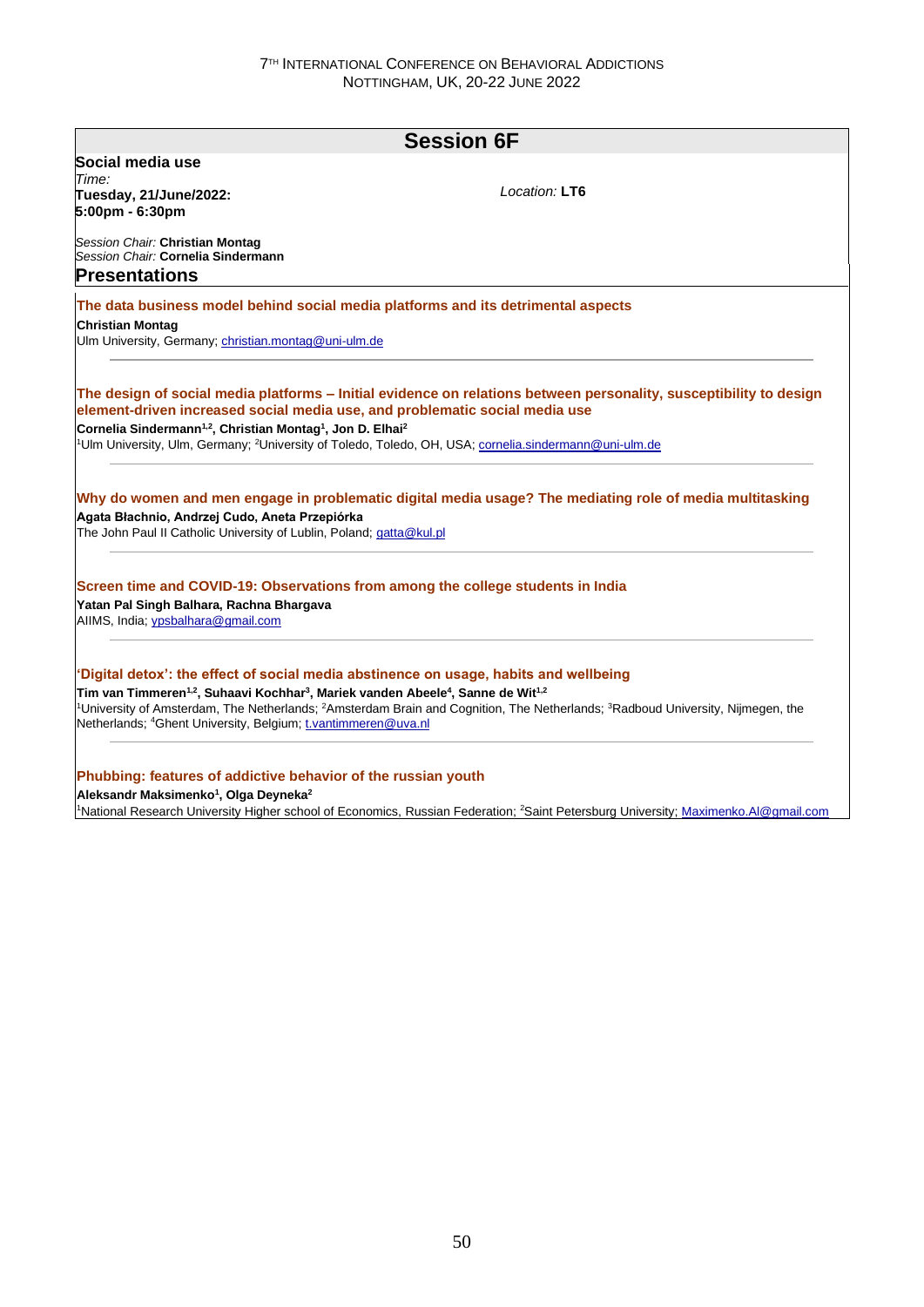# **Session 6G**

# **Round table: Women and behavioral addiction - New paths in research and treatment**

*Time:*  **Tuesday, 21/June/2022: 5:00pm - 6:30pm**

*Location:* **LT9**

*Session Chair:* **Fulvia Prever** *Session Chair:* **Ana Estévez Presentations**

#### **Round table: Women and Behavioral Addiction - New paths in research and treatment**

*Chair(s):* **FULVIA PREVER** (SUN(N)COOP; Psychotherapist - NHS Addiction Clinic - Milan; ALEA (Association for Gambling Studies and Risky Behaviour); AISDiCo (Italian Academy of Sciences of Behavioural Addictions); President of Varenna Foundation for youth mental health support), **ANA ISABEL ESTEVEZ GUTIERREZ** (Universidad de Deusto)

*Presentations of the Symposium*

#### **Dealing with gender bias in treatment demands regarding Internet-related disorders**

**Sophia Achab**; sophia.achab@hcuge.ch

MD,PhD,lecturer PD; Responsible of Specialized facility in addictive behaviors, University Hospitals of Geneva, CH; Responsible of WHO Collaborating Center in Training and Research in Mental Health (Addiction), Faculty of medicine,University of Geneva, CH

#### **Online Gambling : comparison of women vs men**

Anaïs Saillard<sup>1</sup>, <u>Marie Grall-Bronnec<sup>2</sup>,</u> Morgane Rousselet<sup>2</sup>, Elsa Thiabaud<sup>1</sup>, Juliette Leboucher<sup>1</sup>, Julie Caillon<sup>2</sup>, Gaëlle Challet-**Bouju<sup>2</sup>** ; marie.bronnec@chu-nantes.fr

<sup>1</sup>CHU Nantes, Addictology and Psychiatry Department, Nantes, France, <sup>2</sup>CHU Nantes, Addictology and Psychiatry Department, Nantes, France; 2Nantes University, Tours University, INSERM, SPHERE U1246 "MethodS in Patients-centered outcomes and HEalth ResEarch", Nantes, France

#### **Measuring Female Gaming: Insights from an International Quantitative Exploration of Female Gamers**

**Olatz Lopez-Fernandez<sup>1</sup> , Jess Williams<sup>2</sup> , Daria J. Kuss<sup>3</sup>** ; Olatz.Lopez-Fernandez@monash.edu <sup>1</sup>Researcher as Psychologist at Fundación Jiménez Díaz University Hospital Health Research Institute, <sup>2</sup>Nottingham Trent University, <sup>3</sup>Associate Profession in Psychology – Nottingham Trent University

#### **Emotional intelligence as a coping resource of co-dependent women**

**Svetlana Khazova, Tatiana Adeeva, Inna Tikhonova**; hazova\_svetlana@mail.ru Kostroma State University

#### **Factors of Outlook Rejuvenation Addiction in Women**

**Tatiana Kryukova, Anna Osminina**; tatdudar06@mail.ru Kostroma State University, Russian Federation

#### **Comparison of males and females in a sample of adult ADHD patients: clinical profile, comorbidity and behavioral addictions**

**Chiara Cecchelli, Anna Rapicavoli, Luisa Vignozzi**; fulvia.prever@gmail.com Braincenter- Firenze- Italy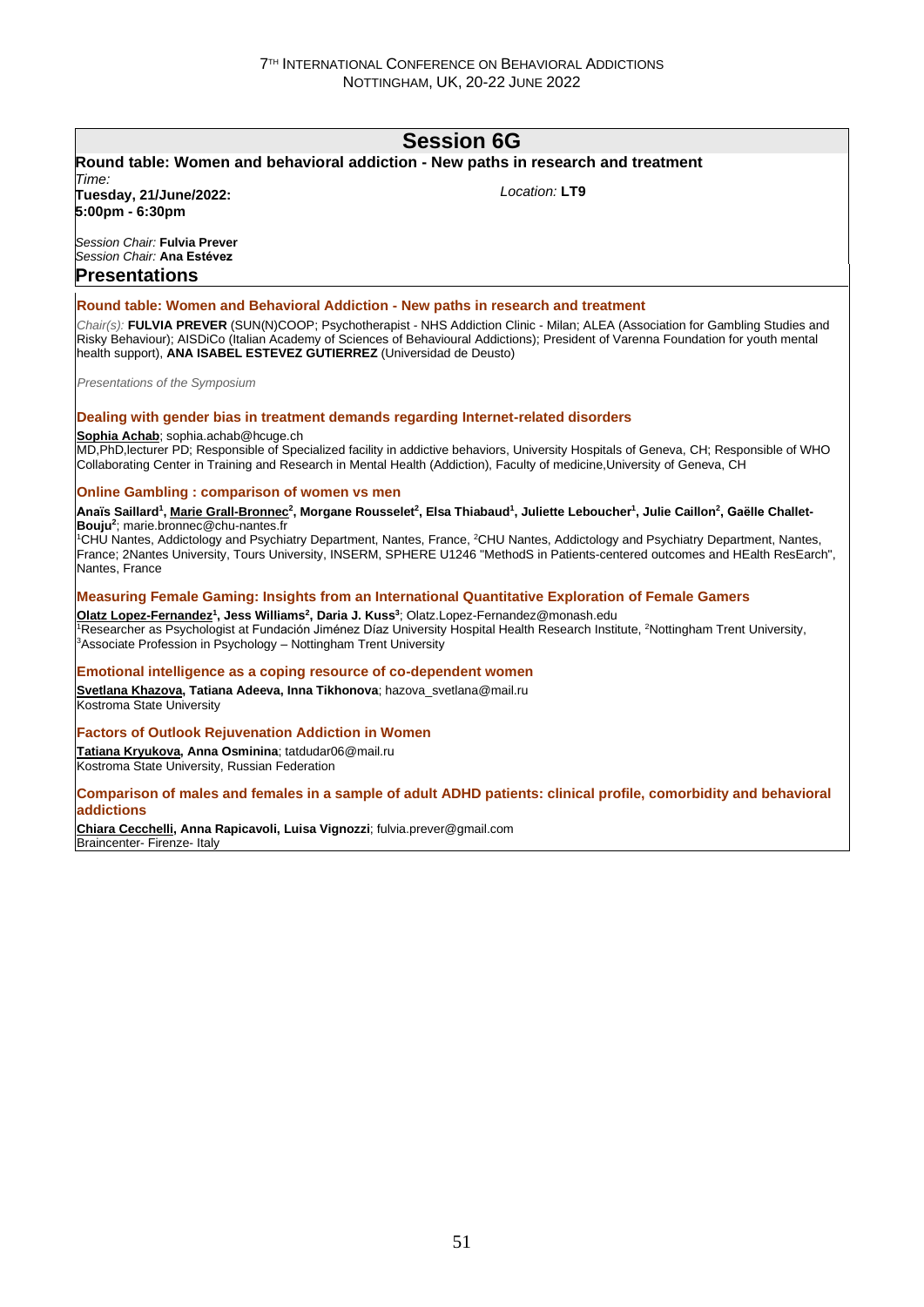# **Session 7A**

| Time:                                                                                                                                                                                                                                                           | Context matters: Exploring relationships between compulsive sexual behavior and morality                                                                                                                                                                                                                                                                                                                                                                                                                                                             |
|-----------------------------------------------------------------------------------------------------------------------------------------------------------------------------------------------------------------------------------------------------------------|------------------------------------------------------------------------------------------------------------------------------------------------------------------------------------------------------------------------------------------------------------------------------------------------------------------------------------------------------------------------------------------------------------------------------------------------------------------------------------------------------------------------------------------------------|
| Wednesday, 22/June/2022:<br>10:30am - 12:00pm                                                                                                                                                                                                                   | Location: LT2                                                                                                                                                                                                                                                                                                                                                                                                                                                                                                                                        |
| Session Chair: Joshua Briggs Grubbs<br><b>Presentations</b>                                                                                                                                                                                                     |                                                                                                                                                                                                                                                                                                                                                                                                                                                                                                                                                      |
| Chair(s): Joshua B. Grubbs (Bowling Green State University, United States of America)                                                                                                                                                                           | <b>Context Matters: Exploring Relationships Between Compulsive Sexual Behavior and Morality</b>                                                                                                                                                                                                                                                                                                                                                                                                                                                      |
| Presentations of the Symposium                                                                                                                                                                                                                                  |                                                                                                                                                                                                                                                                                                                                                                                                                                                                                                                                                      |
| <b>Compulsive Sexual Behavior, Religiosity, and Spirituality: A Systematic Review</b><br>Habashy <sup>1</sup> , Repairer Etuk <sup>1</sup> , Michael Miner <sup>4</sup> , Eli Coleman <sup>4</sup> ; jennit3@unlv.nevada.edu<br>Health, University of Minnesota | Todd L. Jennings <sup>1</sup> , Neil Gleason <sup>2</sup> , Tayler Lyng <sup>3</sup> , Itor Finotelli Jr <sup>4</sup> , Bailey M. Way <sup>1</sup> , Kaelyn R. Griffin <sup>1</sup> , Shane W. Kraus <sup>1</sup> , Jessica<br><sup>1</sup> University of Nevada, Las Vegas, <sup>2</sup> University of Washington,, <sup>3</sup> Minnesota State University, Mankato, <sup>4</sup> Institute for Gender and Sexual                                                                                                                                  |
| K. Camille Hoagland, A. Shanti James, Joshua B. Grubbs; hoaglkc@bgsu.edu<br><b>Bowling Green State University</b>                                                                                                                                               | Moral Disapproval of Pornography Among Women: A Qualitative Analysis in a Nationally Representative Sample                                                                                                                                                                                                                                                                                                                                                                                                                                           |
| Strange bedfellows: Religion, problematic pornography use, and purity culture Abstract<br>University of Nevada, Las Vegas                                                                                                                                       | Kaelyn R. Griffin, Bailey M. Way, Todd L. Jennings, Jessica Habashy, Repairer Etuk, Shane W. Kraus; kaelyn.griffin@unlv.edu                                                                                                                                                                                                                                                                                                                                                                                                                          |
| <b>Expanding the Moral Incongruence Model Beyond Problematic Pornography Use</b>                                                                                                                                                                                | Neal Gleason <sup>1</sup> , Todd Jennings <sup>2</sup> , Sophia Taylor <sup>1</sup> , Itor Finotelli Jr. <sup>3</sup> , Michael H. Miner <sup>3</sup> , Eli Coleman <sup>3</sup> ; ngleason@uw.edu<br><sup>1</sup> University of Washington, <sup>2</sup> University of Nevada, Las Vegas, <sup>3</sup> Institute for Gender and Sexual Health, University of Minnesota                                                                                                                                                                              |
| <b>longitudinal samples</b>                                                                                                                                                                                                                                     | Predicting problematic pornography use: A large-scale machine learning study across 70+ cross-sectional and                                                                                                                                                                                                                                                                                                                                                                                                                                          |
| <b>B. Grubbs</b> <sup>5</sup> ; beata.bothe@umontreal.ca                                                                                                                                                                                                        | Beáta Bőthe <sup>1</sup> , Marie-Pier Vaillancourt-Morel <sup>2</sup> , Sophie Bergeron <sup>1</sup> , Krisztián Ivaskevics <sup>3</sup> , Zsombor Hermann <sup>3</sup> , Shane Kraus <sup>4</sup> , Joshua<br><sup>1</sup> Département de Psychologie, Université de Montréal, <sup>2</sup> Université du Québec à Trois-Rivières, <sup>3</sup> Doctoral School of Law Enforcement,<br>Faculty of Law Enforcement, National University of Public Service, <sup>4</sup> University of Nevada, Las Vegas, <sup>5</sup> Bowling Green State University |
|                                                                                                                                                                                                                                                                 |                                                                                                                                                                                                                                                                                                                                                                                                                                                                                                                                                      |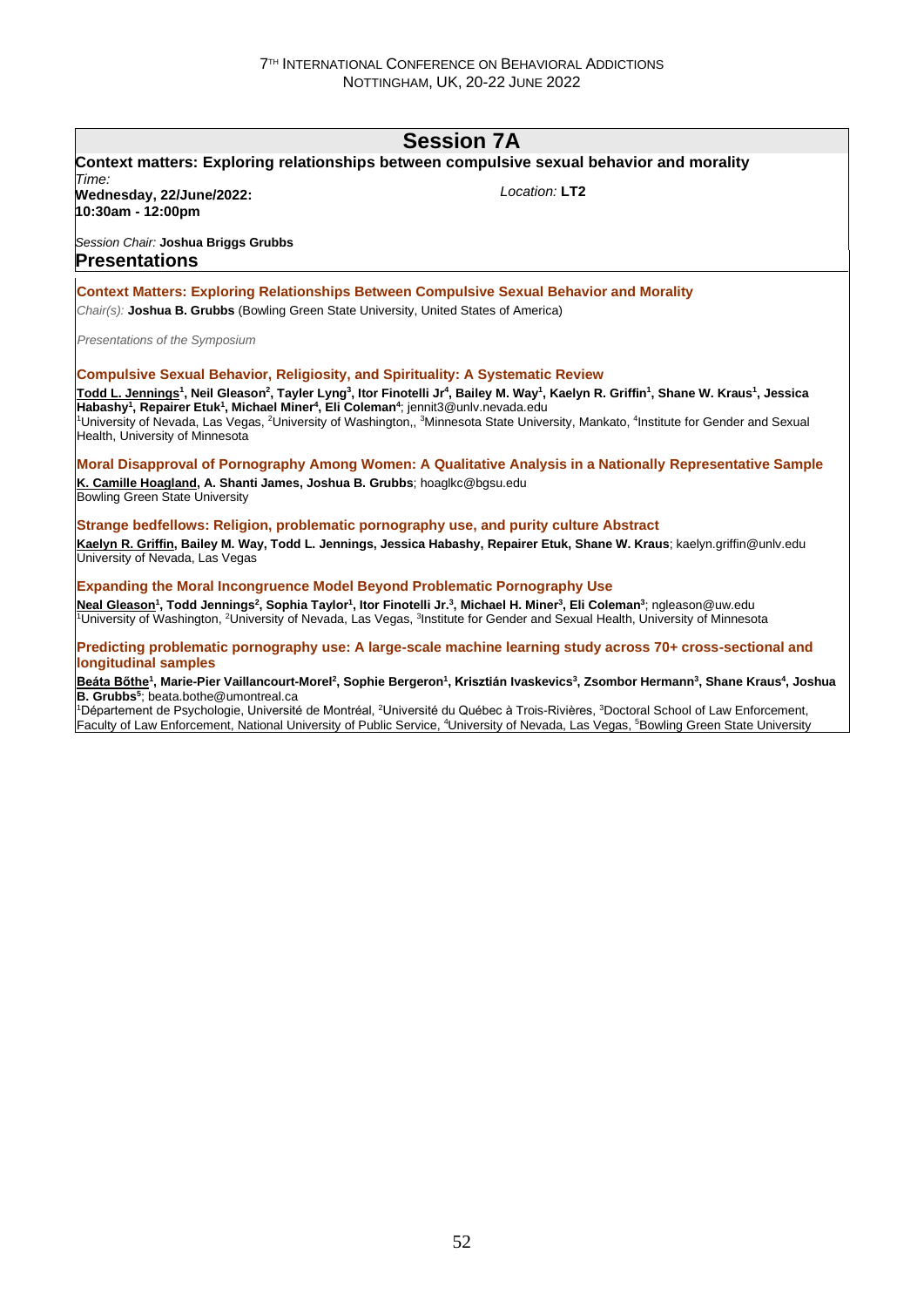# **Session 7B**

#### **Understanding compulsive sexual behavior in women** *Time:*  **Wednesday, 22/June/2022: 10:30am - 12:00pm**

*Location:* **LT4**

### *Session Chair:* **Ewelina Kowalewska**

## **Presentations**

#### **Understanding compulsive sexual behavior in women**

*Chair(s):* **Ewelina Kowalewska** (Centre of Postgraduate Medical Education, Warsaw, Poland), **Ateret Gewirtz-Meydan** (University of Haifa, Israel)

*Presentations of the Symposium*

**Comparison of Compulsive Sexual Behavior (CSB) and Sexual Activity Between a Group of Women Seeking Treatment for CSB and Women from a Community Sample in Poland.**

**Ewelina Kowalewska<sup>1</sup> , Shane W. Kraus<sup>2</sup> , Michał Lew-Starowicz<sup>1</sup> , Mateusz Gola<sup>3</sup>** ; ewelina.kowalewska@cmkp.edu.pl <sup>1</sup>Centre of Postgraduate Medical Education, Warsaw, Poland, <sup>2</sup>University of Nevada, Las Vegas, USA, <sup>3</sup>Polish Academy of Sciences, Warsaw, Poland; University of California, Sand Diego, USA

#### **Attachment Insecurities and Body Image Self-Consciousness among Women: The Mediating Role of Pornography Use**

Ateret Gewirtz-Meydan<sup>1</sup>, Kimberly J. Mitchell<sup>2</sup>, Zohar Spivak-Lavi<sup>3</sup>, Shane W. Kraus<sup>4</sup>; ateret.meydan@gmail.com <sup>1</sup>University of Haifa, Israel, <sup>2</sup>University of New Hampshire, USA, <sup>3</sup>Max Stern Yezreel Valley College, Emek Yezreel, Israel, <sup>4</sup>University of Nevada, Las Vegas, USA

# **Compulsive sexual behavior disorder and risky sexual behavior among young women with substance use disorder**

**Yaniv Efrati<sup>1</sup> , Keren Goldman<sup>2</sup> , Katya Levin<sup>3</sup> , Paula Rosca<sup>4</sup>** ; ypefrati@gmail.com <sup>1</sup>Bar Ilan University, Faculty of Education, Israel, <sup>2</sup>Department for the Treatment of Substance Abuse, Mental Health Services, Israeli Ministry of Health, Israel, <sup>3</sup>Department for the Treatment of Substance Abuse, Mental Health Services, Israeli Ministry of Health, Israel; Rotem center, The Israeli center for sex therapy, Israel, <sup>4</sup>Department for the Treatment of Substance Abuse, Mental Health Services, Israeli Ministry of Health, Israel; Hebrew University, Jerusalem, Israel

#### **Left Out: Examining Compulsive Sexual Behavior and Problematic Pornography Use in Women College Students Bailey M. Way, Todd L. Jennings, Kaelyn Griffin, Jessica Habashy, Shane W. Kraus**; bailey.way@unlv.edu University of Nevada, Las Vegas

#### **Double Trouble? Examining the Overlap between Problematic Pornography Use and Disordered Eating Symptoms in College Women**

Jessica Habashy, Bailey M. Way, Repairer Etuk, Todd L. Jennings, Kaelyn Griffin, Shane W. Kraus; habashy@unlv.nevada.edu University of Nevada, Las Vegas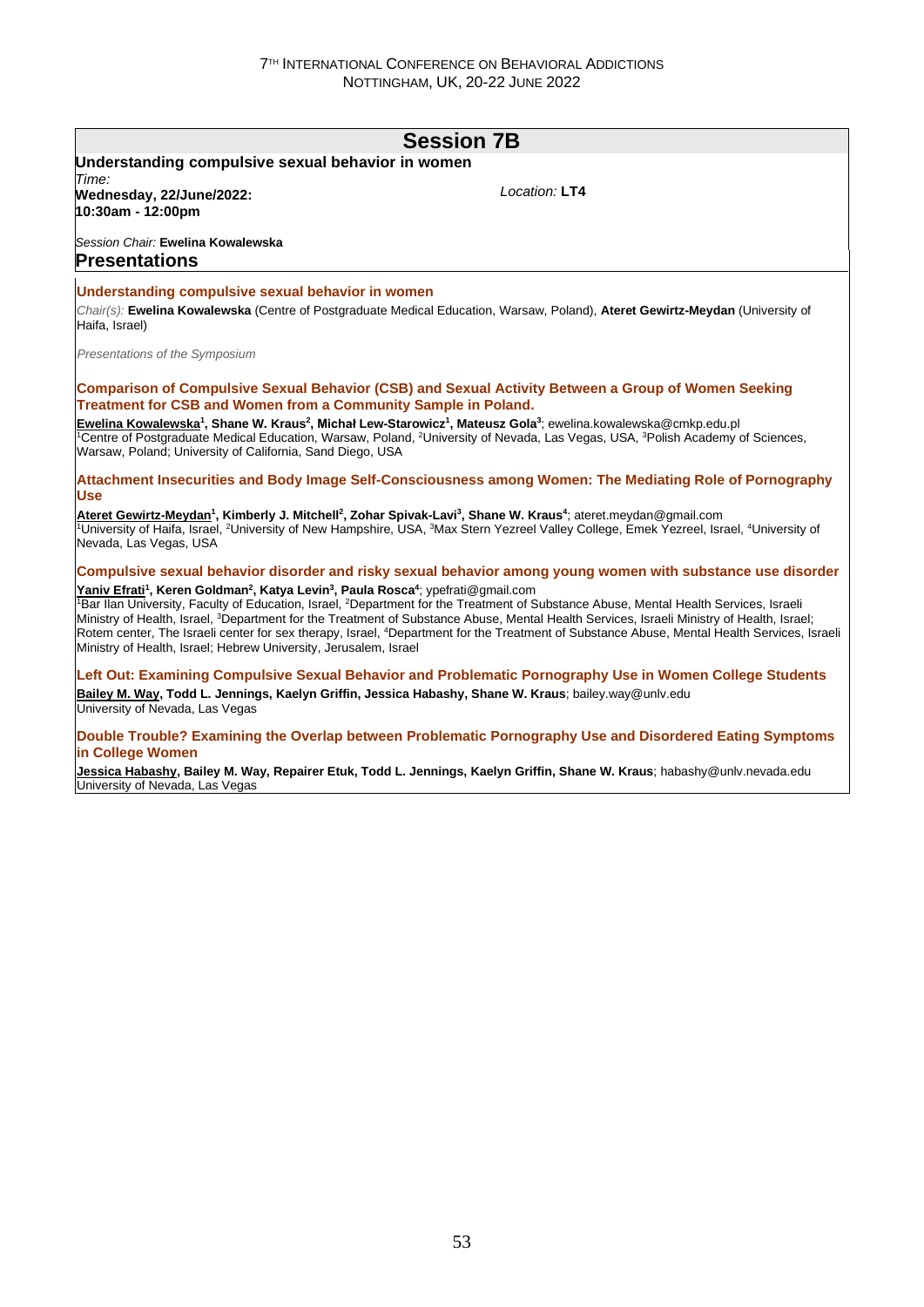# **Session 7C**

| Time:                                                                                                                                                                                             | Profiling gaming disorder: Cross-addictive comorbidities, identification, prevention and treatment                                                                                                                                                                                                                                                                  |
|---------------------------------------------------------------------------------------------------------------------------------------------------------------------------------------------------|---------------------------------------------------------------------------------------------------------------------------------------------------------------------------------------------------------------------------------------------------------------------------------------------------------------------------------------------------------------------|
| Wednesday, 22/June/2022:<br>10:30am - 12:00pm                                                                                                                                                     | Location: LT5                                                                                                                                                                                                                                                                                                                                                       |
| Session Chair: Katajun Lindenberg<br><b>Presentations</b>                                                                                                                                         |                                                                                                                                                                                                                                                                                                                                                                     |
| Profiling Gaming Disorder: Cross-addictive Comorbidities, Identification, Prevention and Treatment                                                                                                |                                                                                                                                                                                                                                                                                                                                                                     |
| (Victoria University, Australia)                                                                                                                                                                  | Chair(s): Michelle Colder Carras (Johns Hopkins Bloomberg School of Public Health, Baltimore, United States), Vasileios Stavropoulos                                                                                                                                                                                                                                |
| Presentations of the Symposium                                                                                                                                                                    |                                                                                                                                                                                                                                                                                                                                                                     |
| in Adolescents: A Cluster Randomized Clinical Trial                                                                                                                                               | Effectiveness of Cognitive Behavioral Therapy to Prevent Gaming Disorder and Unspecified Internet use Disorder                                                                                                                                                                                                                                                      |
| Katajun Lindenberg <sup>1</sup> , Sophie Kindt <sup>1</sup> , Carolin Szász-Janocha <sup>2</sup> ; lindenberg@psych.uni-frankfurt.de                                                              | <sup>1</sup> Institute for Psychology, Goethe-University Frankfurt, Germany, <sup>2</sup> Institute for Psychology, Heidelberg University, Germany                                                                                                                                                                                                                  |
|                                                                                                                                                                                                   | Impact of COVID-19 on Helpline Calls for Activities Related to Technology Overuse in Ontario, Canada                                                                                                                                                                                                                                                                |
| Baltimore, United States, <sup>4</sup> Victoria University, Australia, <sup>5</sup> Centre for Addiction and Mental Health, Toronto, Canada                                                       | Jing Shi <sup>1</sup> , Daniel Zarate <sup>2</sup> , Michelle Colder Carras <sup>3</sup> , Vasileios Stavropoulos <sup>4</sup> , Nigel Turner <sup>5</sup> ; jing.shi@singaporetech.edu.sg<br><sup>1</sup> Singapore Institute of Technology, <sup>2</sup> Victoria University, Melbourne, Australia, <sup>3</sup> Johns Hopkins Bloomberg School of Public Health, |
|                                                                                                                                                                                                   | Utilizing A Brain Inspired Spiking Neural Network to better predict and identify Gaming Disorder using EEG Data.                                                                                                                                                                                                                                                    |
| Tyrone L. Burleigh <sup>1</sup> , Mark D. Griffiths <sup>1</sup> , Alex Sumich <sup>2</sup> , Zohreh Doborjeh <sup>3</sup> , Daria J. Kuss <sup>1</sup> ; tyrone.l.burleigh@gmail.com             | <sup>1</sup> International Gaming Research Unit, Nottingham Trent University, United Kingdom, <sup>2</sup> Department of Psychology, Nottingham Trent<br>University, United Kingdom, <sup>3</sup> Faculty of Medical and Health Science, School of Population Health, The University of Auckland                                                                    |
| <b>Factor Structure of Ten Psychoactive Substance Addictions and Behavioral Addictions</b>                                                                                                        |                                                                                                                                                                                                                                                                                                                                                                     |
| Vasileios Stavropoulos <sup>1</sup> , Rapson Gomez <sup>2</sup> , Taylor Brown <sup>1</sup> , Mark D. Griffiths <sup>3</sup> ; vasileios stavropoulos@vu.edu.au<br><b>United Kingdom</b>          | <sup>1</sup> Victoria University, Australia, <sup>2</sup> Federation University, Ballarat, Australia, <sup>3</sup> International Gaming Research Unit, Nottingham Trent University,                                                                                                                                                                                 |
|                                                                                                                                                                                                   | Cross-Addiction Risk Typologies and Their Connection with COVID-19 Anxiety: A Latent Class Profiling Approach                                                                                                                                                                                                                                                       |
| Michelle Colder Carras <sup>1</sup> , Brendan Dowd <sup>2</sup> , Lee Dymand-Kannis <sup>3</sup> , Vasileios Stavropoulos <sup>2</sup> ; mcarras@jhu.edu<br>Sunshine Coast, Queensland, Australia | <sup>1</sup> Johns Hopkins Bloomberg School of Public Health, Baltimore, United States, <sup>2</sup> Victoria University, Melbourne, Australia, <sup>3</sup> University of the                                                                                                                                                                                      |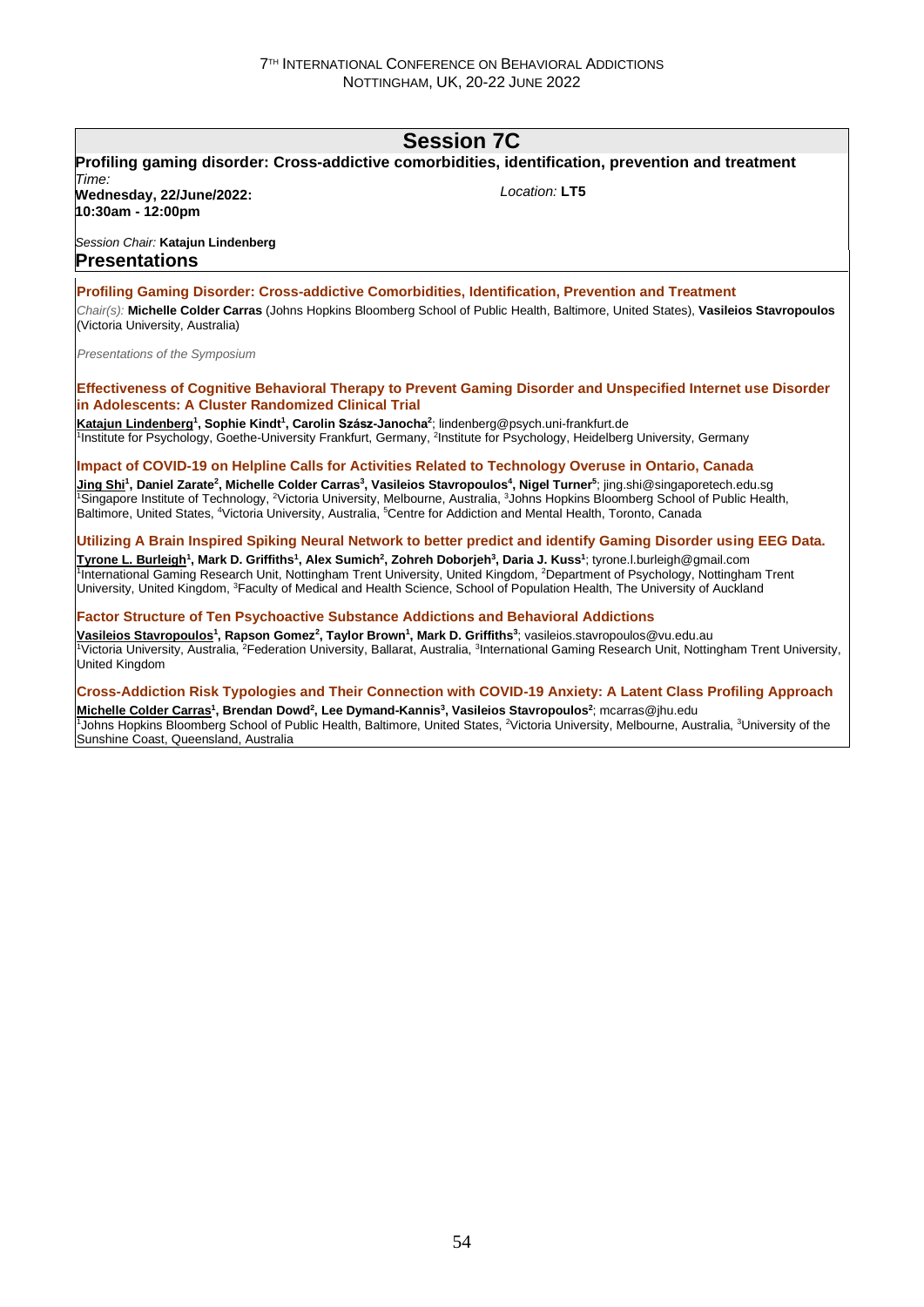|                                                                                                                                                                                                                       | <b>Session 7D</b>                                                                                                                                                                                                                                                                                                                                                                                                                                                                                                                                                                                                                                                                                                                                                                                                                                     |
|-----------------------------------------------------------------------------------------------------------------------------------------------------------------------------------------------------------------------|-------------------------------------------------------------------------------------------------------------------------------------------------------------------------------------------------------------------------------------------------------------------------------------------------------------------------------------------------------------------------------------------------------------------------------------------------------------------------------------------------------------------------------------------------------------------------------------------------------------------------------------------------------------------------------------------------------------------------------------------------------------------------------------------------------------------------------------------------------|
| Assessment of problematic internet and social media use<br>Time:                                                                                                                                                      |                                                                                                                                                                                                                                                                                                                                                                                                                                                                                                                                                                                                                                                                                                                                                                                                                                                       |
| Wednesday, 22/June/2022:<br>10:30am - 12:00pm                                                                                                                                                                         | Location: LT1                                                                                                                                                                                                                                                                                                                                                                                                                                                                                                                                                                                                                                                                                                                                                                                                                                         |
| Session Chair: Samantha Schlossarek<br>Session Chair: Janelle Kolas<br><b>Presentations</b>                                                                                                                           |                                                                                                                                                                                                                                                                                                                                                                                                                                                                                                                                                                                                                                                                                                                                                                                                                                                       |
|                                                                                                                                                                                                                       | Psychometric properties of screening instruments for social networks use disorder: A systematic review                                                                                                                                                                                                                                                                                                                                                                                                                                                                                                                                                                                                                                                                                                                                                |
| Browne <sup>3</sup> , Dimitri Christakis <sup>4</sup> , Pamela Hurst-Della Pietra <sup>5</sup> , Zsolt Demetrovics <sup>6,7</sup> , Hans-Jürgen Rumpf <sup>1</sup><br>Budapest, Hungary; samantha.schlossarek@uksh.de | Samantha Schlossarek <sup>1</sup> , Hannah Schmidt <sup>1,2</sup> , Anja Bischof <sup>1</sup> , Gallus Bischof <sup>1</sup> , Dominique Brandt <sup>1</sup> , Stefan Borgwardt <sup>1</sup> , Dillon T.<br><sup>1</sup> Department of Psychiatry and Psychotherapy, University of Lübeck, Lübeck, Germany; <sup>2</sup> Department of Pediatric and Adolescent Medicine,<br>University of Lübeck Lübeck, Germany; <sup>3</sup> Psychology, University of Waterloo, Waterloo, Ontario, Canada; <sup>4</sup> School of Medicine, University of<br>Washington, Seattle, Washington, USA; <sup>5</sup> Renaissance School of Medicine, Stony Brook University, Stony Brook, New York, USA; <sup>6</sup> Centre of<br>Excellence in Responsible Gaming, University of Gibraltar, Gibraltar, Gibraltar; 7Institute of Psychology, Eötvös Loránd University, |
| New assessment of problematic use of social networks                                                                                                                                                                  |                                                                                                                                                                                                                                                                                                                                                                                                                                                                                                                                                                                                                                                                                                                                                                                                                                                       |
| Álvaro Menéndez-Aller <sup>1</sup> , Daria Kuss <sup>3</sup>                                                                                                                                                          | Covadonga González-Nuevo <sup>1</sup> , Marcelino Cuesta <sup>1</sup> , José Muñiz <sup>2</sup> , Eduardo García-Cueto <sup>1</sup> , Álvaro Postigo <sup>1</sup> , Jaime García-Fernández <sup>1</sup> ,                                                                                                                                                                                                                                                                                                                                                                                                                                                                                                                                                                                                                                             |
|                                                                                                                                                                                                                       | <sup>1</sup> University of Oviedo, Spain; <sup>2</sup> University of Nebrija, Spain; <sup>3</sup> Nottingham Trent University, Spain; covadongagonz@gmail.com                                                                                                                                                                                                                                                                                                                                                                                                                                                                                                                                                                                                                                                                                         |
| <b>Questionnaire across three languages</b>                                                                                                                                                                           | Psychometric evaluation of the Instagram Motives Questionnaire (IMQ) and the Instagram Usage Patterns                                                                                                                                                                                                                                                                                                                                                                                                                                                                                                                                                                                                                                                                                                                                                 |
| Silvana Melissa Romero Saletti <sup>1</sup> , Stephan Van den Broucke <sup>1</sup> , José Manuel Rivera Espejo <sup>2</sup>                                                                                           |                                                                                                                                                                                                                                                                                                                                                                                                                                                                                                                                                                                                                                                                                                                                                                                                                                                       |
| <sup>1</sup> UCLouvain, Belgium; <sup>2</sup> Universiteit Antwerpen, Belgium; silvana.romero@uclouvain.be                                                                                                            |                                                                                                                                                                                                                                                                                                                                                                                                                                                                                                                                                                                                                                                                                                                                                                                                                                                       |
| A Comparative, Corpus-Driven Analysis of Problematic Social Networking Use<br><b>Janelle Kolas</b>                                                                                                                    |                                                                                                                                                                                                                                                                                                                                                                                                                                                                                                                                                                                                                                                                                                                                                                                                                                                       |
| University of Warwick, United Kingdom; janelle.kolas@warwick.ac.uk                                                                                                                                                    |                                                                                                                                                                                                                                                                                                                                                                                                                                                                                                                                                                                                                                                                                                                                                                                                                                                       |
| <b>DEBA-Internet: A new screening test for Internet Addiction</b>                                                                                                                                                     | Nadine Blanchette-Martin <sup>1</sup> , Joël Tremblay <sup>2</sup> , Magali Dufour <sup>3</sup> , Francine Ferland <sup>1</sup> , Mathieu Goyette <sup>3</sup> , Stéphane Turcotte <sup>4</sup> , Yasser<br>Khazaal <sup>5</sup> , Nathacha Brunelle <sup>2</sup> , Sylvie R. Gagnon <sup>6</sup> , Claudelle Stéphanie Tétrault-Beaudoin <sup>3</sup> , Rosalie Genois <sup>7</sup> , Andrée-Anne Légaré <sup>7</sup><br><sup>1</sup> CIUSSSCN/CISSSCA, Canada; <sup>2</sup> UQTR; <sup>3</sup> UQAM; <sup>4</sup> CISSSCA; <sup>5</sup> CHUV; <sup>6</sup> CISSSLAN; <sup>7</sup> Université de Sherbrooke; nadine.blanchette-                                                                                                                                                                                                                      |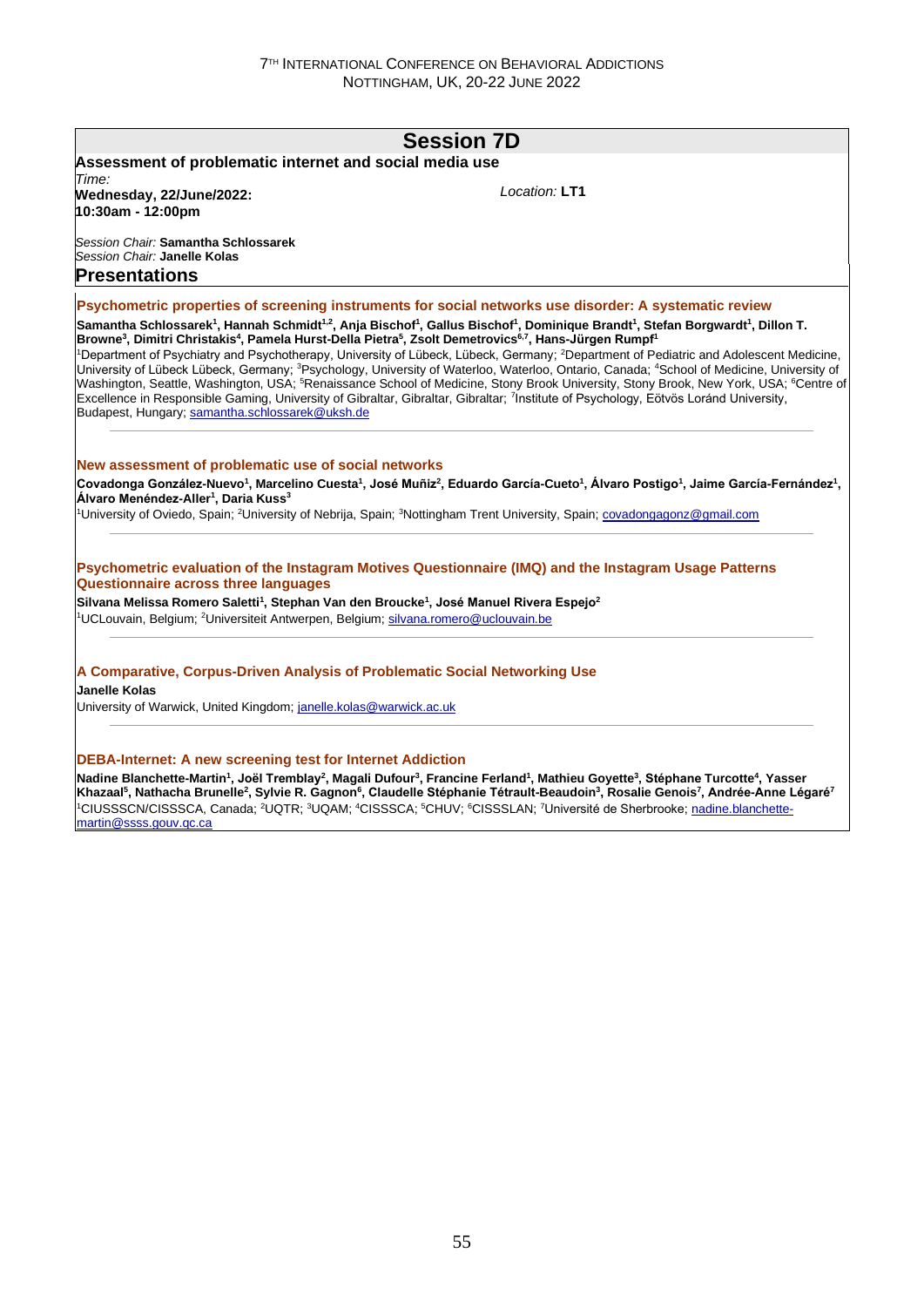# **Session 7E Online gambling** *Time:*  **Wednesday, 22/June/2022: 10:30am - 12:00pm** *Session Chair:* **Philip Newall** *Session Chair:* **Tobias Hayer** *Location:* **LT3 Presentations Development and validation of a prediction model for online gambling problems based on players' account data Bastien Perrot1,2, Jean-Benoit Hardouin1,2, Elsa Thiabaud<sup>2</sup> , Anaïs Saillard<sup>2</sup> , Marie Grall-Bronnec1,2, Gaëlle Challet-Bouju1,2** <sup>1</sup>University of Nantes, France; <sup>2</sup>CHU Nantes, France; bastien.perrot@univ-nantes.fr **Effects of player protection measures in online gambling: A systematic review Tobias Hayer<sup>1</sup> , Jens Kalke<sup>2</sup>** <sup>1</sup>University of Bremen, Germany; <sup>2</sup>Centre of Interdisciplinary Addiction Research, University of Hamburg; tobha@uni-bremen.de **Elite professional online poker players: Factors predicting success in a gambling game usually associated with financial loss and harm Philip Newall** CQUniversity, United Kingdom; pnewall561@gmail.com **Impact of wagering inducements on the gambling behaviors of on-line gamblers: A longitudinal study based on gambling tracking data**

Marianne Balem<sup>1</sup>, Bastien Perrot<sup>1,2</sup>, Jean-Benoit Hardouin<sup>1,2</sup>, Elsa Thiabaud<sup>3</sup>, Anaïs Saillard<sup>3</sup>, Marie Grall-Bronnec<sup>1,3</sup>, Gaëlle Challet-**Bouju1,3**

<sup>1</sup>UMR 1246 SPHERE (MethodS in Patients centered outcomes and HEalth ResEarch), Nantes University, Tours University, INSERM, Nantes, France; <sup>2</sup>Biostatistics and Methodology Unit, Department of Clinical Research and Innovation, CHU Nantes, Nantes, France; <sup>3</sup>Addictology and Psychiatry Department, CHU Nantes, Nantes, France; marianne.balem@chu-nantes.fr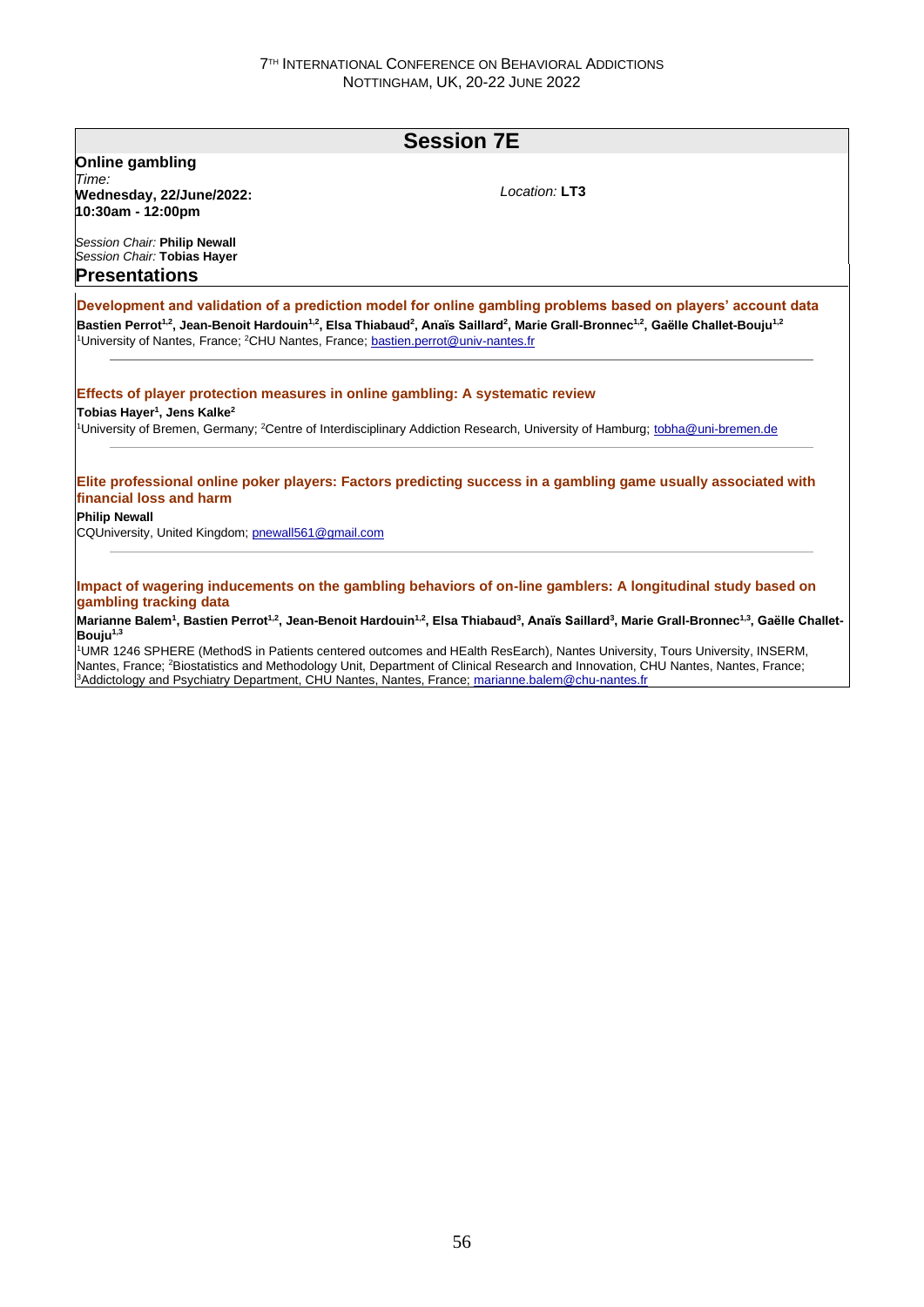# **Session 7F**

# **The trajectory of cyber addictions: Current postulations and new avenues of interest in the behavioral addiction framework** *Time:*  **Wednesday, 22/June/2022: 10:30am - 12:00pm** *Session Chair:* **John B Saunders** *Session Chair:* **Kristiana Siste** *Location:* **LT6 Presentations The Trajectory of Cyber Addictions: Current Postulations and New Avenues of Interest in the Behavioral Addiction Framework** *Chair(s):* **Kristiana Siste** (Cipto Mangunkusumo General Hospital - faculty of medicine Universitas Indonesia, Indonesia), **John B. Saunders** (National Centre for Youth Substance Use Research, The University of Queensland, Brisbane, QLD 4072, Australia.), **Hironobu** *Presentations of the Symposium* **Guidelines for Disorders due to Addictive Behaviours in ICD-11 John B. Saunders**; mail@jbsaunders.net National Centre for Youth Substance Use Research, The University of Queensland, Brisbane, QLD 4072, Australia. **Problematic use of internet and mental health among medical residents in Japan Hironobu Fujiwara**; hirofuji@kuhp.kyoto-u.ac.jp

Department of Neuropsychiatry, Graduate School of Medicine, Kyoto University, 54 Shogoin-Kawaharacho, Sakyo-Ku, Kyoto, 606-8507, Japan.

### **The Effectivity of Cognitive Behavioral Therapy on Gaming Disorder Patients in An Outpatient Setting: Experience of a Developing Country**

**Kristiana Siste**; ksiste@yahoo.com

dr. Cipto Mangunkusumo General Hospital - Faculty of Medicine Universitas Indonesia, Indonesia

**Fujiwara** (Department of Neuropsychiatry, Graduate School of Medicine, Kyoto University, 54 Shogoin-Kawaharacho, Sakyo-Ku, Kyoto, 606-8507, Japan.), **Joël Billieux** (Institute of Psychology, University of Lausanne, Switzerland)

57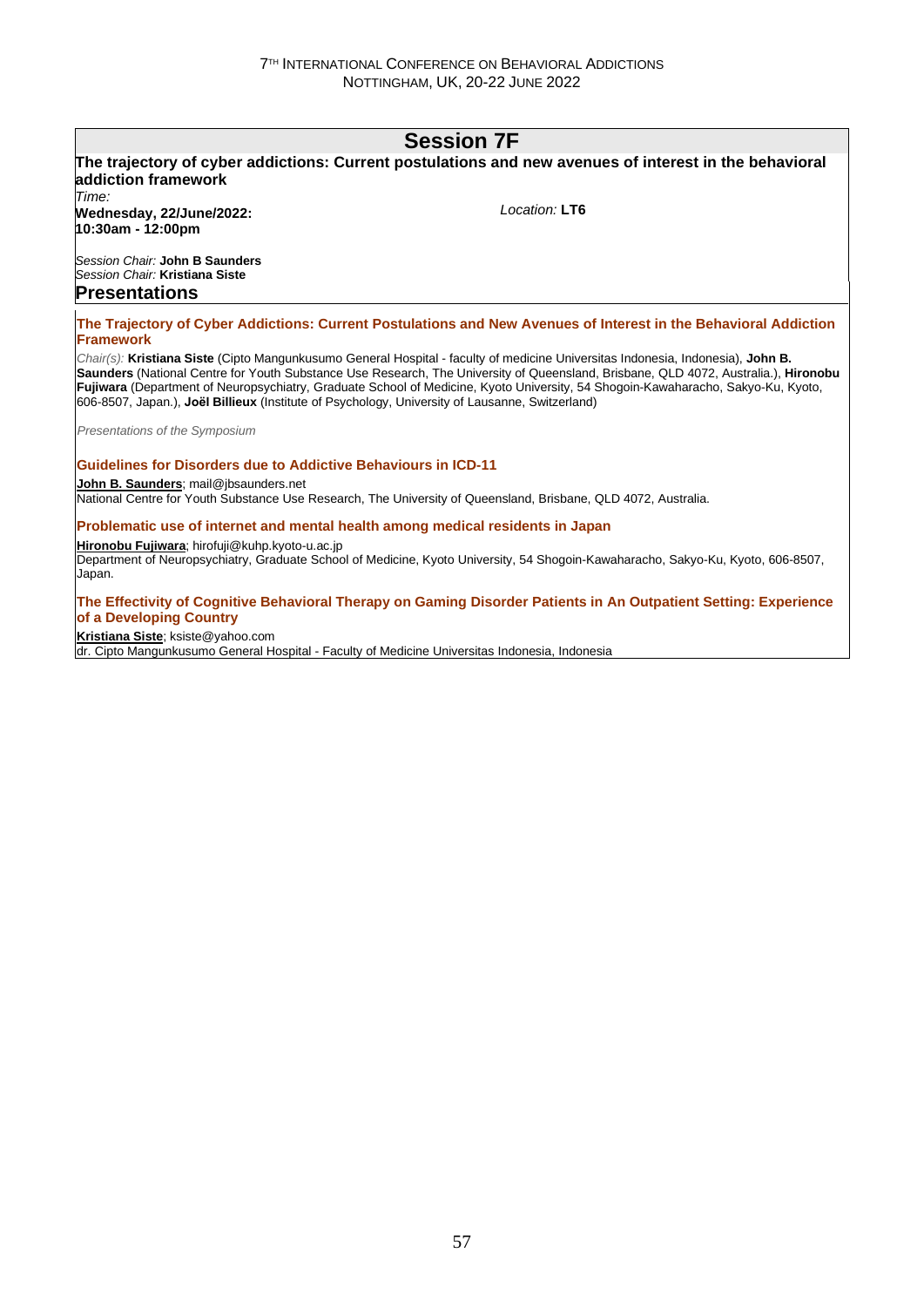# **Session 7G**

# **Coping strategies during the COVID-19 lockdown: A multicultural study on self-related risks** *Time:*

**Wednesday, 22/June/2022: 10:30am - 12:00pm**

*Location:* **LT9**

# *Session Chair:* **Artemisa R Dores**

# **Presentations**

## **Coping Strategies during the COVID-19 lockdown: A Multicultural Study on Self-Related Risks**

*Chair(s):* **Ornella Corazza** (University of Hertfordshire, Hatfield, Hertfordshire, United Kingdom), **Artemisa R Dores** (School of Health, Polytechnic of Porto, Portugal)

*Presentations of the Symposium*

### **The role of anxiety about appearance on the practice of physical exercise and use of image- and performanceenhancing drugs (IPEDs) during the COVID-19 lockdown: A Multicultural Study**

<u>Artemisa R Dores</u><sup>1</sup>, Irene P Carvalho<sup>2</sup>, Julius Burkauskas<sup>3</sup>, Fernando Barbosa<sup>4</sup>, Ornella Corazza<sup>s</sup>; artemisa@ess.ipp.pt <sup>1</sup>School of Health, Polytechnic of Porto, <sup>2</sup>Clinical Neurosciences and Mental Health Department and CINTESIS, School of Medicine, Porto, Portugal, <sup>3</sup>Laboratory of Behavioral Medicine, Neuroscience, <sup>4</sup>Laboratory of Neuropsychophysiology, Faculty of Psychology and Education Sciences, University of Porto, Porto, Portugal, <sup>5</sup>University of Hertfordshire, Hatfield, Hertfordshire, United Kingdom

### **Excessive exercise and IPED use among sport disciplines**

**Mami Shibata<sup>1</sup> , Hironobu Fujiwara<sup>2</sup>** ; mami\_sh@kuhp.kyoto-u.ac.jp

<sup>1</sup>Department of Neuropsychiatry, Graduate School of Medicine, University of Kyoto, Kyoto, Japan, <sup>2</sup>Artificial Intelligence Ethics and Society Team, RIKEN Center for Advanced Intelligence Project, Saitama, Japan

### **Fitspiration on social media: Body-image and other psychopathological risks among young adults**

<u>Illaria Cataldo</u><sup>1</sup>, Ilaria De Luca<sup>2</sup>, Valentina Giorgetti<sup>3</sup>, Dorotea Cicconcelli<sup>3</sup>, Francesco Saverio Bersani<sup>4</sup>, Claudio Imperatori<sup>s</sup>, Samira **Abdi<sup>2</sup> , Attilio Negri<sup>2</sup> , Gianluca Esposito<sup>6</sup> , Ornella Corazza<sup>7</sup>** ; ilaria.cataldo@unitn.it

<sup>1</sup>Department of Psychology and Cognitive Science, University of Trento, Italy, <sup>2</sup>Department of Clinical and Pharmaceutical Sciences University of Hertfordshire, Hatfield, UK, <sup>3</sup>Department of Clinical and Pharmaceutical Sciences, University of Hertfordshire, Hatfield, UK; Department of Human Sciences, European University of Rome, Rome, Italy, <sup>4</sup>Department of Human Neurosciences, Sapienza University of Rome, Rome, Italy, <sup>5</sup>Department of Human Sciences, European University of Rome, Rome, Italy, <sup>6</sup>Department of Psychology and Cognitive Science, University of Trento, Italy; Psychology Program, School of Social Sciences, Nanyang Technological University, Singapore, Singapore; Lee Kong Chian School of Medicine, Nanyang Technological Univ, Singapure, <sup>7</sup>Department of Psychology and Cognitive Science, University of Trento, Italy; Department of Clinical and Pharmaceutical Sciences, University of Hertfordshire, Hatfield, UK

### **Problematic internet use during COVID-19 pandemic**

<u>Julius Burkauskas</u>1, Artemisa R Dores<sup>2</sup>, Irene P Carvalho<sup>3</sup>, Ornella Corazza<sup>4</sup>; julius.burkauskas@lsmuni.lt <sup>1</sup>Laboratory of Behavioral Medicine, Neuroscience, <sup>2</sup>School of Health, Polytechnic of Porto, <sup>3</sup>Clinical Neurosciences and Mental Health Department and CINTESIS, School of Medicine, Porto, Portugal, <sup>4</sup>Department of Psychology and Cognitive Science, University of Trento, Italy; Department of Clinical and Pharmaceutical Sciences, University of Hertfordshire, Hatfield, UK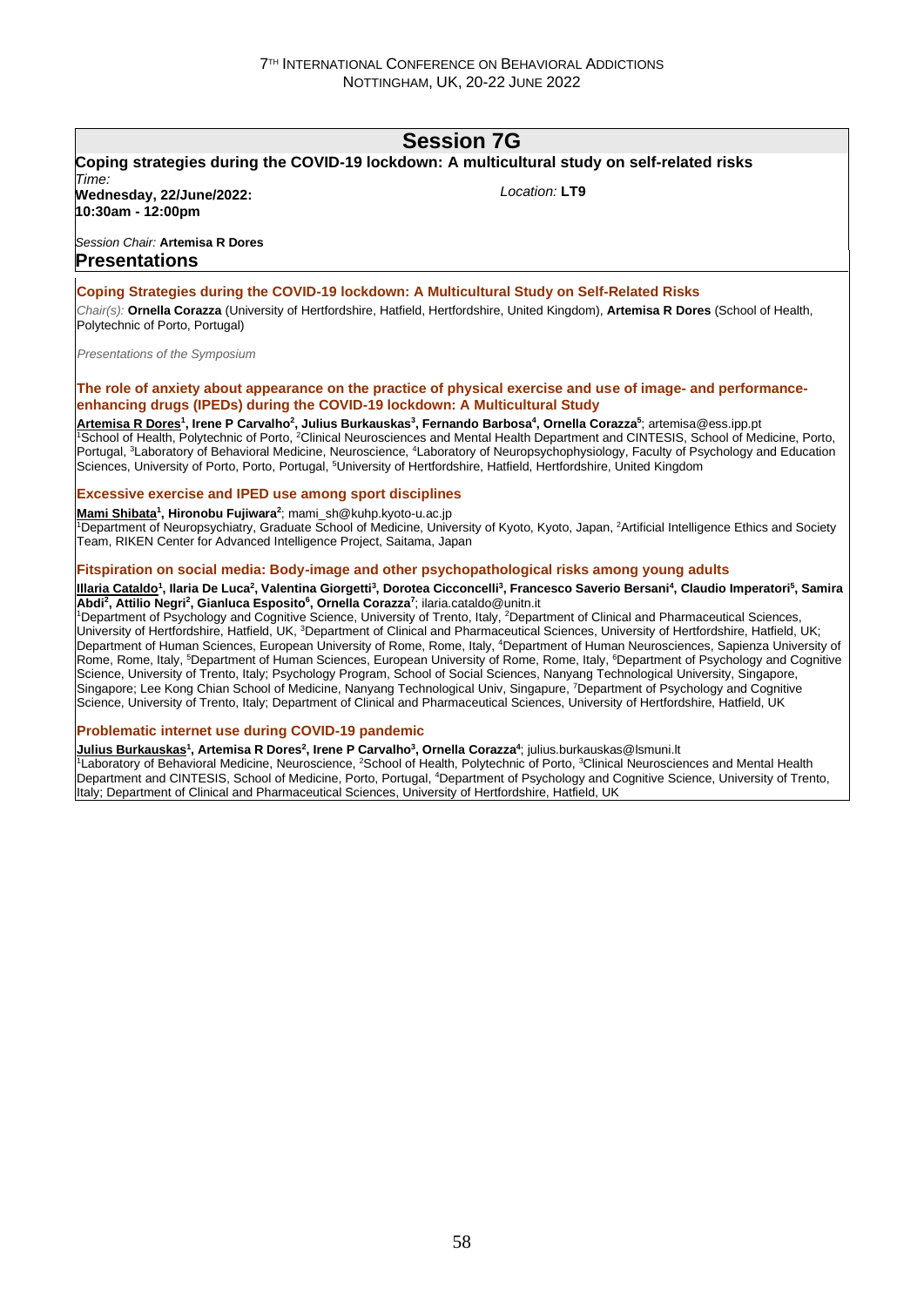|                                                                 | <b>Session 8A</b>                                                                                                                                                                                                                                                                                                                                                                                                                                                                                                                                                                                                                                                                                                                                                                                                                                                                                                                                      |
|-----------------------------------------------------------------|--------------------------------------------------------------------------------------------------------------------------------------------------------------------------------------------------------------------------------------------------------------------------------------------------------------------------------------------------------------------------------------------------------------------------------------------------------------------------------------------------------------------------------------------------------------------------------------------------------------------------------------------------------------------------------------------------------------------------------------------------------------------------------------------------------------------------------------------------------------------------------------------------------------------------------------------------------|
| <b>Issues in internet addiction</b>                             |                                                                                                                                                                                                                                                                                                                                                                                                                                                                                                                                                                                                                                                                                                                                                                                                                                                                                                                                                        |
| Time:                                                           | $I$ ocation: $LT2$                                                                                                                                                                                                                                                                                                                                                                                                                                                                                                                                                                                                                                                                                                                                                                                                                                                                                                                                     |
| Wednesday, 22/June/2022:<br>1:00pm - 2:30pm                     |                                                                                                                                                                                                                                                                                                                                                                                                                                                                                                                                                                                                                                                                                                                                                                                                                                                                                                                                                        |
|                                                                 |                                                                                                                                                                                                                                                                                                                                                                                                                                                                                                                                                                                                                                                                                                                                                                                                                                                                                                                                                        |
| Session Chair: Annika Brandtner                                 |                                                                                                                                                                                                                                                                                                                                                                                                                                                                                                                                                                                                                                                                                                                                                                                                                                                                                                                                                        |
| Session Chair: Lasse David Schmidt                              |                                                                                                                                                                                                                                                                                                                                                                                                                                                                                                                                                                                                                                                                                                                                                                                                                                                                                                                                                        |
| <b>Presentations</b>                                            |                                                                                                                                                                                                                                                                                                                                                                                                                                                                                                                                                                                                                                                                                                                                                                                                                                                                                                                                                        |
|                                                                 | In its own dilemma: The adverse functioning of desire thinking among specific online activities                                                                                                                                                                                                                                                                                                                                                                                                                                                                                                                                                                                                                                                                                                                                                                                                                                                        |
| Annika Brandtner <sup>1</sup> , Matthias Brand <sup>1,2</sup>   |                                                                                                                                                                                                                                                                                                                                                                                                                                                                                                                                                                                                                                                                                                                                                                                                                                                                                                                                                        |
|                                                                 | <sup>1</sup> University of Duisburg-Essen, Germany; <sup>2</sup> Erwin L. Hahn Institute for Magnetic Resonance Imaging, Essen, Germany;                                                                                                                                                                                                                                                                                                                                                                                                                                                                                                                                                                                                                                                                                                                                                                                                               |
| annika.brandtner@uni-due.de                                     |                                                                                                                                                                                                                                                                                                                                                                                                                                                                                                                                                                                                                                                                                                                                                                                                                                                                                                                                                        |
| Darnai <sup>1,2,7</sup> , József Janszky <sup>1,2</sup>         | <b>Emotional Face Expression Recognition in Internet Use Disorder: task-based fMRI study</b><br>Ákos Arató <sup>1</sup> , Anna Szente <sup>1</sup> , Szilvia Anett Nagy <sup>2,3,4,5,6</sup> , Gábor Perlaki <sup>1,2,3</sup> , Gergely Orsi <sup>2,3,4</sup> , Eszter Áfra <sup>7</sup> , Tamás Dóczi <sup>2,3,4</sup> , Gergely<br><sup>1</sup> University of Pécs, Hungary; <sup>2</sup> MTA-PTE Clinical Neuroscience MR Research Group, Pécs, Hungary; <sup>3</sup> Pécs Diagnostic Centre, Pécs,<br>Hungary; <sup>4</sup> Department of Neurosurgery, University of Pécs, Medical School, Pécs, Hungary; <sup>5</sup> Neurobiology of Stress Research Group,<br>Szentágothai Research Centre, University of Pécs, Pécs, Hungary; <sup>6</sup> Department of Laboratory Medicine, Medical School, University of<br>Pécs, Pécs, Hungary; 7Department of Behavioural Sciences, University of Pécs, Medical School, Pécs, Hungary; arato.akos@pte.hu |
|                                                                 |                                                                                                                                                                                                                                                                                                                                                                                                                                                                                                                                                                                                                                                                                                                                                                                                                                                                                                                                                        |
| Personality traits in association with problematic internet use |                                                                                                                                                                                                                                                                                                                                                                                                                                                                                                                                                                                                                                                                                                                                                                                                                                                                                                                                                        |
|                                                                 | Lasse David Schmidt, Nora Nieke, Dominique Brandt, Anja Bischof, Gallus Bischof, Anika Trachte, Svenja Orlowski, Bettina                                                                                                                                                                                                                                                                                                                                                                                                                                                                                                                                                                                                                                                                                                                                                                                                                               |
| Besser, Hans-Jürgen Rumpf                                       |                                                                                                                                                                                                                                                                                                                                                                                                                                                                                                                                                                                                                                                                                                                                                                                                                                                                                                                                                        |

**Exploring the role of interoceptive awareness and alexithymia in problematic usage of the internet**

**Francesco Di Carlo<sup>1</sup> , Maria Chiara Vicinelli<sup>1</sup> , Giacomo D'Andrea<sup>1</sup> , Debora Luciani<sup>1</sup> , Luisa De Risio<sup>2</sup> , Mauro Pettorruso<sup>1</sup> , Giovanni Martinotti<sup>1</sup> , Massimo di Giannantonio<sup>1</sup>**

<sup>1</sup>University of Chieti-Pescara, Italy; <sup>2</sup>Catholic University of the Sacred Heart, Rome, Italy; francesco.dic@hotmail.it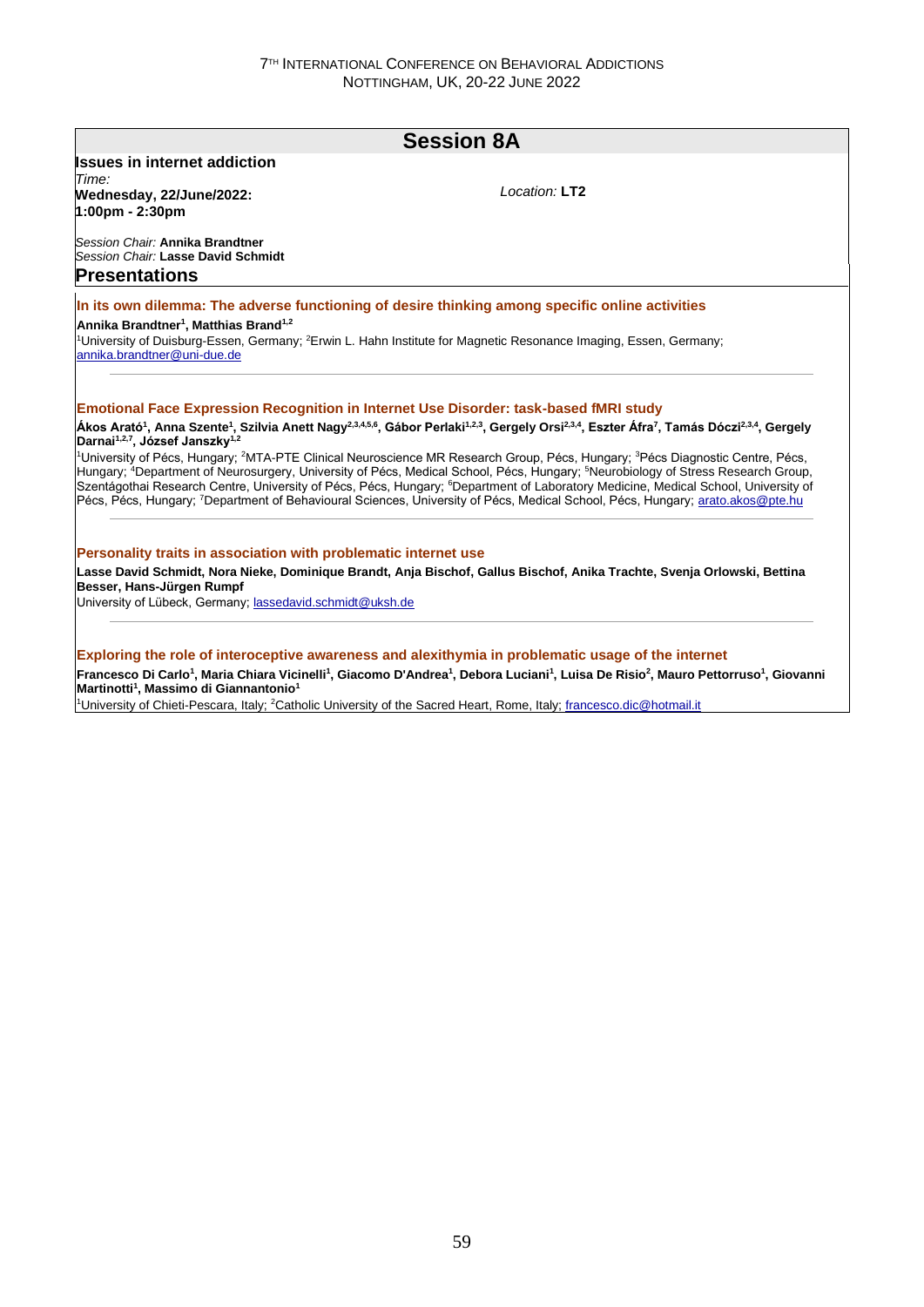|                                                                                                                                                                                           | <b>Session 8B</b>                                                                                         |
|-------------------------------------------------------------------------------------------------------------------------------------------------------------------------------------------|-----------------------------------------------------------------------------------------------------------|
| Sexuality related addictive behaviours                                                                                                                                                    |                                                                                                           |
| Time:                                                                                                                                                                                     |                                                                                                           |
| Wednesday, 22/June/2022:<br>1:00pm - 2:30pm                                                                                                                                               | Location: LT4                                                                                             |
| Session Chair: Mark Griffiths<br>Session Chair: Farah Ben Brahim                                                                                                                          |                                                                                                           |
| <b>Presentations</b>                                                                                                                                                                      |                                                                                                           |
| salirophilia                                                                                                                                                                              | The use of online methodologies in studying rare paraphilias: The cases of dacryphilia, eproctophilia and |
| <b>Mark Griffiths</b>                                                                                                                                                                     |                                                                                                           |
| Nottingham Trent University, United Kingdom; mark.griffiths@ntu.ac.uk                                                                                                                     |                                                                                                           |
| Female cybersex users: what characteristics of sexual motivations and personality traits?<br>Farah BEN BRAHIM <sup>1,2</sup> , Robert COURTOIS <sup>1</sup> , Yasser KHAZAAL <sup>2</sup> |                                                                                                           |
| <sup>1</sup> Univerty of Tours, France; <sup>2</sup> University of Lausanne, Switzerland; farah-ben-brahim@outlook.fr                                                                     |                                                                                                           |
| Validation of family functioning scales in sexually compulsive patients in Brazil<br><b>MARCO DE TUBINO SCANAVINO, Lucas Yongsoo Park</b>                                                 |                                                                                                           |
| USP Universidade de São Paulo, Brazil; scanavino@gmail.com                                                                                                                                |                                                                                                           |
| Lorenzo Borrello <sup>2</sup> , Paolo Antonelli <sup>3,1</sup> , Gioele Salvatori <sup>1</sup> , Davide Dèttore <sup>3</sup>                                                              | Love addiction, sex addiction and perceived social support: a research on a group of love addicts         |

Alice Salani<sup>1</sup>, Paolo Antonelli<sup>1,2</sup>, Gioele Salvatori<sup>1</sup>, Maria Chiara Gritti<sup>3</sup>, Rossano Bisciglia<sup>1</sup>, Francesca Mascherini<sup>1</sup>, Davide Dèttore<sup>2</sup> <sup>1</sup>Integrated Center of Clinical Sexology "Il Ponte", Italy; <sup>2</sup>University of Florence, Department of Health Sciences, Florence, Italy; <sup>3</sup>quot;Dipendiamo" New Addiction Treatment Center; **gioele.salvatori@gmail.com**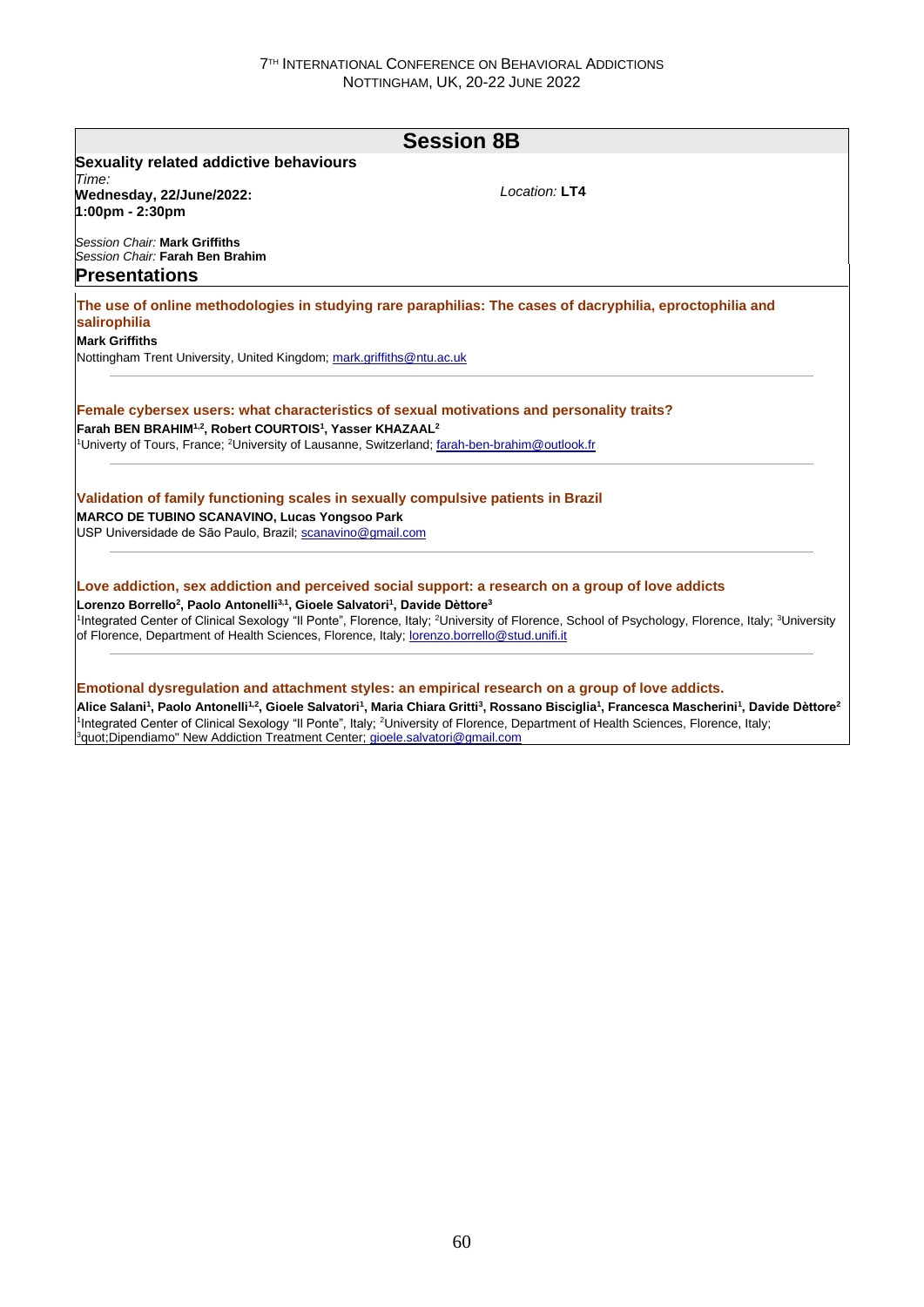| <b>Session 8C</b>                                                                                                                                                               |                                                                                                                                                                                        |  |
|---------------------------------------------------------------------------------------------------------------------------------------------------------------------------------|----------------------------------------------------------------------------------------------------------------------------------------------------------------------------------------|--|
| The relevance of game transfer phenomena in the context of gaming disorder<br>Time:                                                                                             |                                                                                                                                                                                        |  |
| Wednesday, 22/June/2022:<br>$1:00 \text{pm} - 2:30 \text{pm}$                                                                                                                   | Location: LT5                                                                                                                                                                          |  |
| Session Chair: Angelica Beatriz Ortiz de Gortari<br><b>Presentations</b>                                                                                                        |                                                                                                                                                                                        |  |
| The Relevance of Game Transfer Phenomena in the context of Gaming Disorder                                                                                                      |                                                                                                                                                                                        |  |
| <i>Chair(s):</i> Angelica B. Ortiz de Gortari (University of Bergen; University of Liège)                                                                                       |                                                                                                                                                                                        |  |
| Presentations of the Symposium                                                                                                                                                  |                                                                                                                                                                                        |  |
| Angelica Beatriz Ortiz de Gortari; Angelica.ortizdegortari@uib.no<br>University of Bergen; University of Liège                                                                  | Predictors of Gaming Disorder and Game Transfer Phenomena: Psychopathological factors and gaming habits                                                                                |  |
| study                                                                                                                                                                           | Positive schizotypy and internet gaming addiction as predictors of Game Transfer Phenomena in daily life: A diary                                                                      |  |
| <sup>1</sup> University of Hertfordshire, <sup>2</sup> University of Bergen; University of Liège                                                                                | Julio César Llamas Alonso <sup>1</sup> , Lia Kvavilashivili <sup>1</sup> , George Georgiou <sup>1</sup> , Angelica Beatriz Ortiz de Gortari <sup>2</sup> ; i.llamas-alonso@herts.ac.uk |  |
| the Game Transfer Phenomena                                                                                                                                                     | Relationship between self-control dimensions, emotional regulation and problematic gaming: the mediating role of                                                                       |  |
| Andrzej Cudo <sup>1</sup> , Natalia Kopiś-Posiej <sup>2</sup> , Kateryna Shchehelska <sup>3</sup> ; andrew.cudo@gmail.com<br>John Paul II Catholic University of Lublin, Poland | <sup>1</sup> The John Paul II Catholic University of Lublin, <sup>2</sup> The John Paul II Catholic University of Lublin, Poland: Medical University of Lublin, <sup>3</sup> The       |  |
| playing                                                                                                                                                                         | Game Transfer Phenomena as a mediator between motives for gaming, game features and problematic videogame                                                                              |  |
| Emilia Zabielska-Mendyk, Andrzej Cudo; ezabiela@gmail.com<br>The John Paul II Catholic University of Lublin                                                                     |                                                                                                                                                                                        |  |

**Proposed Methodology for Assessing Game Transfer Phenomena in Clinical Contexts**

**Angelica Beatriz Ortiz de Gortari<sup>1</sup> , Alex Basche<sup>2</sup>** ; Alexbaschestherapy@gmail.com <sup>1</sup>University of Bergen; University of Liège, <sup>2</sup>Private practice, Reset From Tech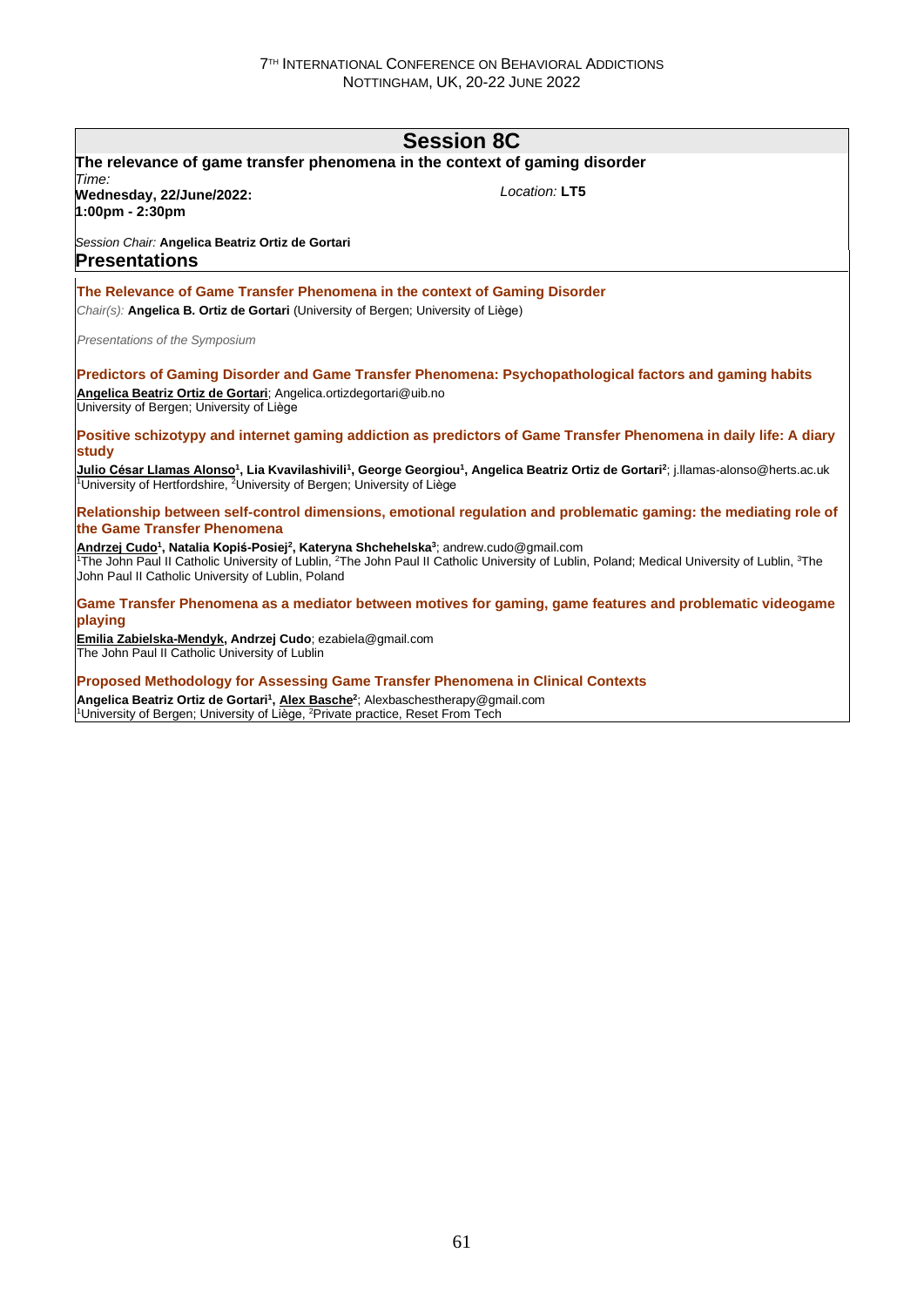# **Session 8D Pornography use** *Time:*  **Wednesday, 22/June/2022: 1:00pm - 2:30pm** *Session Chair:* **Josip Razum** *Session Chair:* **Andreas Oelker** *Location:* **LT1 Presentations Problematic cyberpornography use in men and women: the role of desire thinking and craving** Claudia Marino<sup>1,2</sup>, Fiordalisa Melodia<sup>1</sup>, Erika Pivetta<sup>1</sup>, Gabriele Caselli<sup>3</sup>, Giovanni Mansueto<sup>4</sup>, Natale Canale<sup>1</sup>, Alessio Vieno<sup>1</sup>, **Francesca Conti<sup>1</sup> , Marcantonio Spada<sup>2</sup>** <sup>1</sup>Department of Developmental and Social Psychology, University of Padova, Padova, Italy; <sup>2</sup>Division of Psychology, School of Applied Sciences, London South Bank University, London, UK; <sup>3</sup>Department of Psychology, Sigmund Freud University, Milan, Italy; <sup>4</sup>Department of Health Sciences, University of Florence, Florence, Italy; claudia.marino@unipd.it **The role of functional impairment in determining problematic pornography use: a latent profile analysis Josip Razum<sup>1</sup> , Natalija Ignjatović<sup>2</sup> , Renata Glavak Tkalić<sup>1</sup>** <sup>1</sup>Ivo Pilar Institute of Social Sciences, Croatia; <sup>2</sup>Faculty of Philosophy, University of Belgrade; josip.razum@pilar.hr **Theory driven machine learning models for predicting symptoms of problematic pornography use and related psychological processes Andreas Oelker<sup>1</sup> , Silke M. Müller1,2, Matthias Brand1,2, Stephanie Antons1,2** <sup>1</sup>Department of General Psychology: Cognition & Center for Behavioral Addiction Research (CeBAR), University of Duisburg-Essen, Duisburg, Germany; <sup>2</sup>Erwin L. Hahn Institute for Magnetic Resonance Imaging, Essen, Germany; andreas.oelker@uni-due.de **Treating Sex Addiction in the Ultra-Orthodox religious Jewish community in Israel by strengthening intimate partner intimacy and trust Zeev Crombie, Sharon Rabinovitz** Haifa Univerity, Israel; zeev@crombie.com **Approach tendencies towards erotic stimuli among heterosexual male and female young adults Skyler Sklenarik<sup>1</sup> , Marc Potenza<sup>2</sup> , Mateusz Gola<sup>3</sup> , Robert Astur<sup>1</sup>** <sup>1</sup>University of Connecticut, United States of America; <sup>2</sup>Yale School of Medicine, United States of America; <sup>3</sup>University of Quebec at Outaouais, Canada; skyler.sklenarik@uconn.edu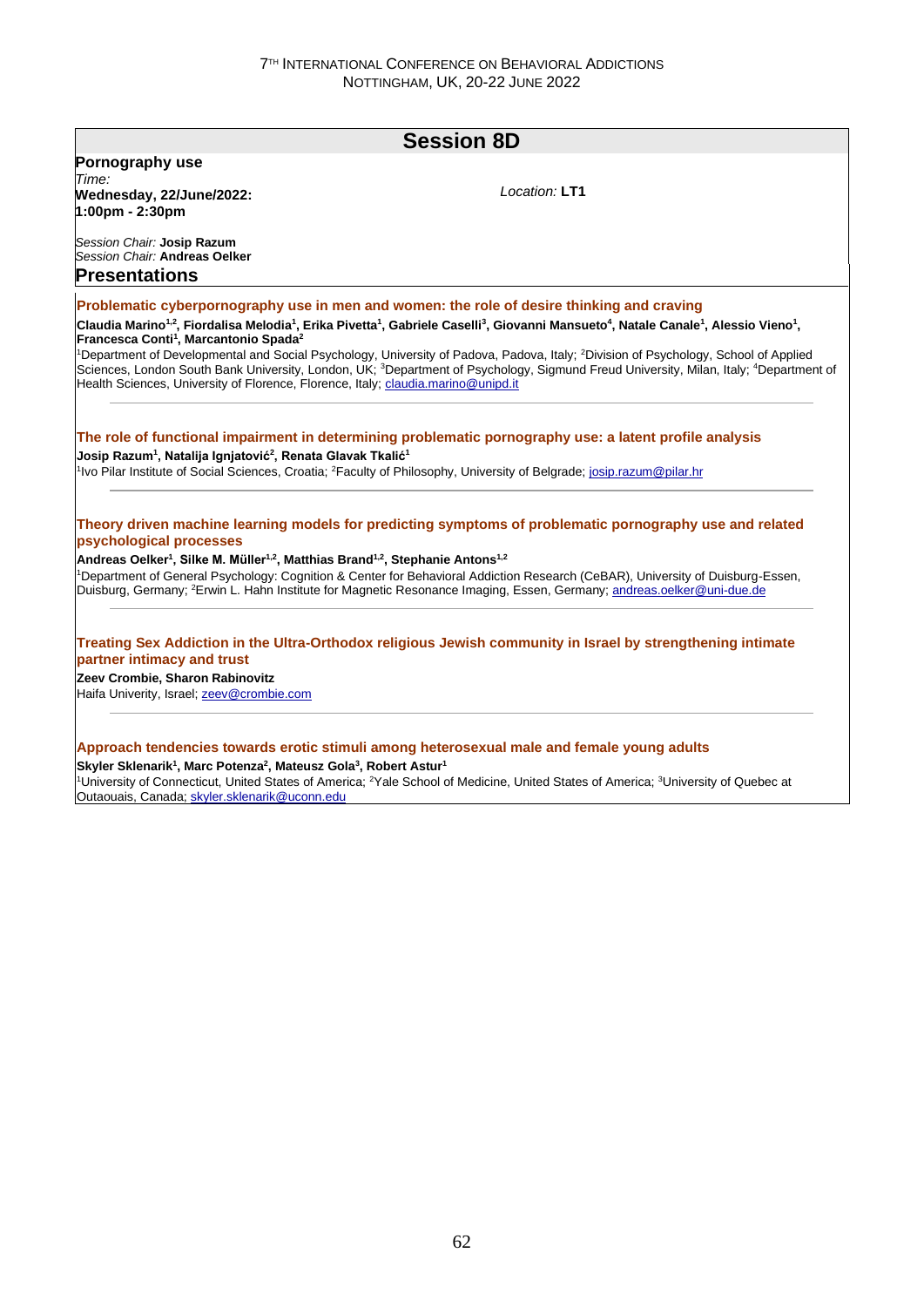| <b>Session 8E</b>                                                                   |                                                                                                                                                                                                       |  |
|-------------------------------------------------------------------------------------|-------------------------------------------------------------------------------------------------------------------------------------------------------------------------------------------------------|--|
| Social media use and well-being                                                     |                                                                                                                                                                                                       |  |
| Time:                                                                               | Location: LT3                                                                                                                                                                                         |  |
| Wednesday, 22/June/2022:<br>1:00pm - 2:30pm                                         |                                                                                                                                                                                                       |  |
|                                                                                     |                                                                                                                                                                                                       |  |
| Session Chair: Krista Maria Selina Hylkilä                                          |                                                                                                                                                                                                       |  |
| Session Chair: Johan Hellemans                                                      |                                                                                                                                                                                                       |  |
| <b>Presentations</b>                                                                |                                                                                                                                                                                                       |  |
| a cross-cultural sample                                                             | Dating apps' use intensity and wellbeing: The mediating role of smartphone addiction and social media addiction in                                                                                    |  |
| Gabriel Bonilla Zorita, Mark D. Griffiths, Daria J. Kuss                            |                                                                                                                                                                                                       |  |
| Nottingham Trent University, United Kingdom; gabriel.bonillazorita2018@my.ntu.ac.uk |                                                                                                                                                                                                       |  |
|                                                                                     |                                                                                                                                                                                                       |  |
| adults: a cross-sectional study                                                     | Association between psychosocial well-being and problematic social networking sites use among Finnish young                                                                                           |  |
| Kääriäinen <sup>1,5,6</sup>                                                         | Krista Maria Selina Hylkilä <sup>1</sup> , Niko Männikkö <sup>1,2</sup> , Sari Castren <sup>3</sup> , Terhi Mustonen <sup>4</sup> , Jenni Konttila <sup>1</sup> , Merja Männistö <sup>2</sup> , Maria |  |
| University Hospital; <sup>6</sup> Medical Research Center; krista.hylkila@oulu.fi   | <sup>1</sup> University of Oulu, Finland; <sup>2</sup> Oulu university of applied sciences; <sup>3</sup> Finnish Institute for Health and Welfare; <sup>4</sup> Sosped Foundation; <sup>5</sup> Oulu  |  |
| on Life satisfaction                                                                | Investigating the impact of Facebook activity, Time Spent on Facebook, Facebook addiction, and Emotional value                                                                                        |  |
| Johan Hellemans, Kim Willems, Malaika Brengman                                      |                                                                                                                                                                                                       |  |
| Vrije universiteit Brussel, Belgium; johan.hellemans@vub.be                         |                                                                                                                                                                                                       |  |
| Instagram, Facebook and LINE, which one is highly related to Internet addiction?    |                                                                                                                                                                                                       |  |
| <b>Kunhua Lee</b>                                                                   |                                                                                                                                                                                                       |  |

**Less Facebook – More well-being and a healthier lifestyle? An experimental longitudinal study Julia Brailovskaia, Fabienne Ströse, Holger Schillack, Jürgen Margraf** Ruhr-Universität Bochum, Germany; julia.brailovskaia@rub.de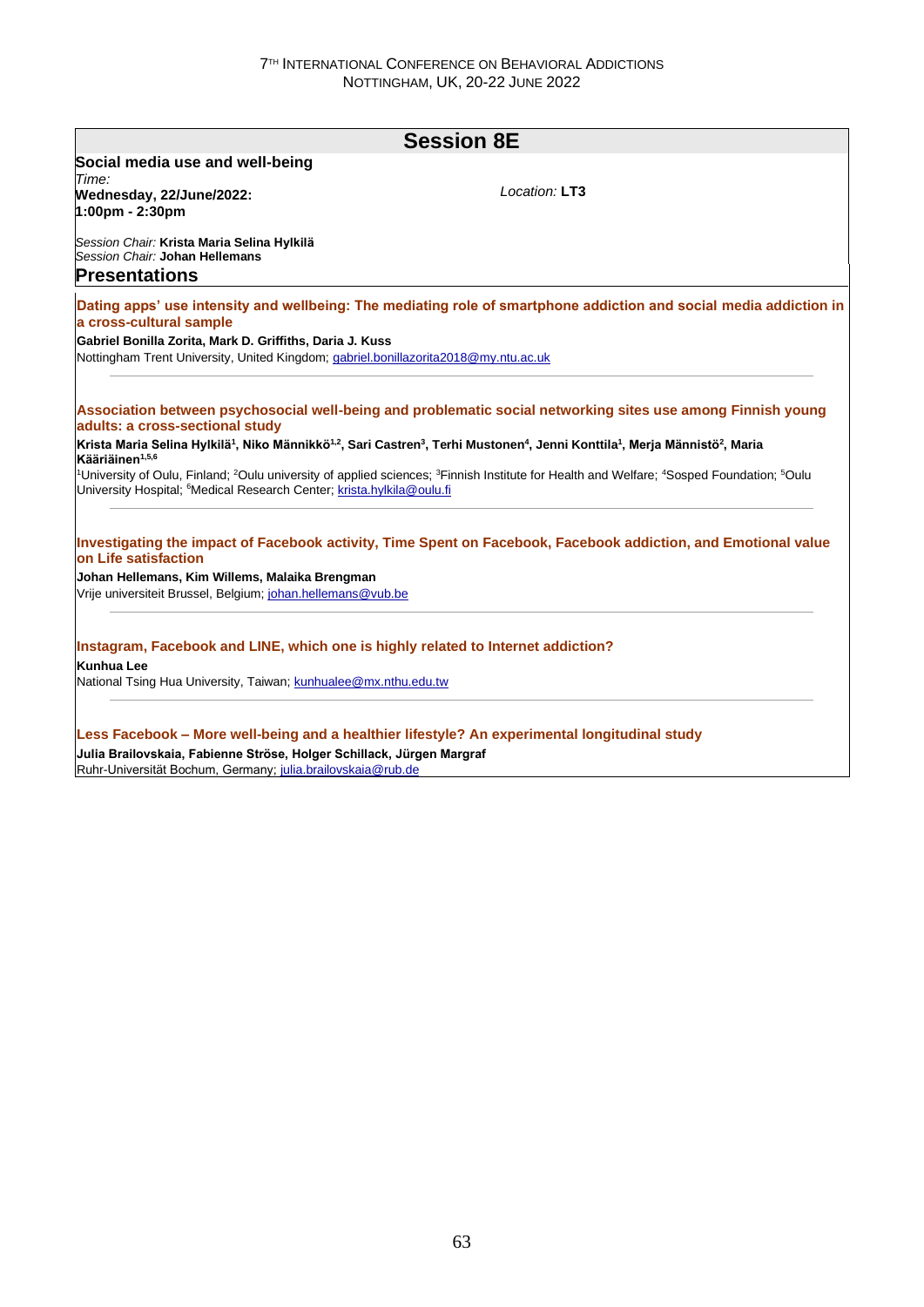| <b>Session 8F</b>                                                                                                                  |                                                                                                                                                                                   |  |
|------------------------------------------------------------------------------------------------------------------------------------|-----------------------------------------------------------------------------------------------------------------------------------------------------------------------------------|--|
| <b>Treatment issues in gambling</b>                                                                                                |                                                                                                                                                                                   |  |
| Time:                                                                                                                              |                                                                                                                                                                                   |  |
| Wednesday, 22/June/2022:<br>1:00pm - 2:30pm                                                                                        | Location: LT6                                                                                                                                                                     |  |
| Session Chair: Sari Castrén<br>Session Chair: Johanna Katharina Loy                                                                |                                                                                                                                                                                   |  |
| <b>Presentations</b>                                                                                                               |                                                                                                                                                                                   |  |
| Gambling disorder under dopaminergic medication - A Swedish register study                                                         |                                                                                                                                                                                   |  |
| Mirjam Wolfschlag <sup>1,2</sup> , Anders Håkansson <sup>1,2</sup>                                                                 |                                                                                                                                                                                   |  |
|                                                                                                                                    | <sup>1</sup> Department of Clinical Sciences, Psychiatry, Faculty of Medicine, Lund University, Sweden; <sup>2</sup> Malmö Addiction Center, Clinical Research                    |  |
| Unit, Malmö, Sweden; mirjam_katharina.wolfschlag@med.lu.se                                                                         |                                                                                                                                                                                   |  |
| <b>Gamblers' Families</b><br>Ferid Azemi <sup>1</sup> , Merita Avdyli <sup>2</sup>                                                 | Boston University & Kosovo Academy for Public Safety: <sup>2</sup> Successful Mothers CIO: feridazemi@gmail.com                                                                   |  |
|                                                                                                                                    | Treatment for the concerned significant others of problem gamblers: A systematic review                                                                                           |  |
| Sari Castrén <sup>1,2,3</sup> , Edgren Robert <sup>1</sup> , Susanna Raisamo <sup>1</sup> , Pia Pörtfors <sup>1</sup>              |                                                                                                                                                                                   |  |
|                                                                                                                                    | <sup>1</sup> Finnish Institute for Health and Welfare, Finland: <sup>2</sup> University of Helsinki, Department of Medicine, Helsinki, Finland: <sup>3</sup> University of Turku, |  |
|                                                                                                                                    | Social Sciences Department of Psychology and Speech-Language Pathology, Turku, Finland; sari.castren@thl.fi                                                                       |  |
|                                                                                                                                    |                                                                                                                                                                                   |  |
| and Arousal Project (TESSA)                                                                                                        | The effects of forced breaks on online gambling behaviour: Results from The Timeout Effects on Spending, Stress                                                                   |  |
| Johanna Katharina Loy <sup>1</sup> , Larissa Schwarzkopf <sup>1</sup> , Andreas Bickl <sup>1</sup> , Ludwig Kraus <sup>1,2,3</sup> |                                                                                                                                                                                   |  |
|                                                                                                                                    | 11FT INSTITLIT FÜR THERAPIEFORSCHLING, MÜNCHEN: <sup>2</sup> INSTITLITE OF PSYCHOLOGY, ELTE, FÖTVÖS LORÁND LINIVERSITÄT,                                                          |  |

1 IFT INSTITUT FÜR THERAPIEFORSCHUNG, MÜNCHEN; <sup>2</sup> INSTITUTE OF PSYCHOLOGY, ELTE, EÖTVÖS-LORÁND-UNIVERSITÄT, 1053 BUDAPEST, HUNGARY; <sup>3</sup>DEPARTMENT OF PUBLIC HEALTH SCIENCES, STOCKHOLM UNIVERSITY, SE-106 91 STOCKHOLM, SWEDEN; loy@ift.de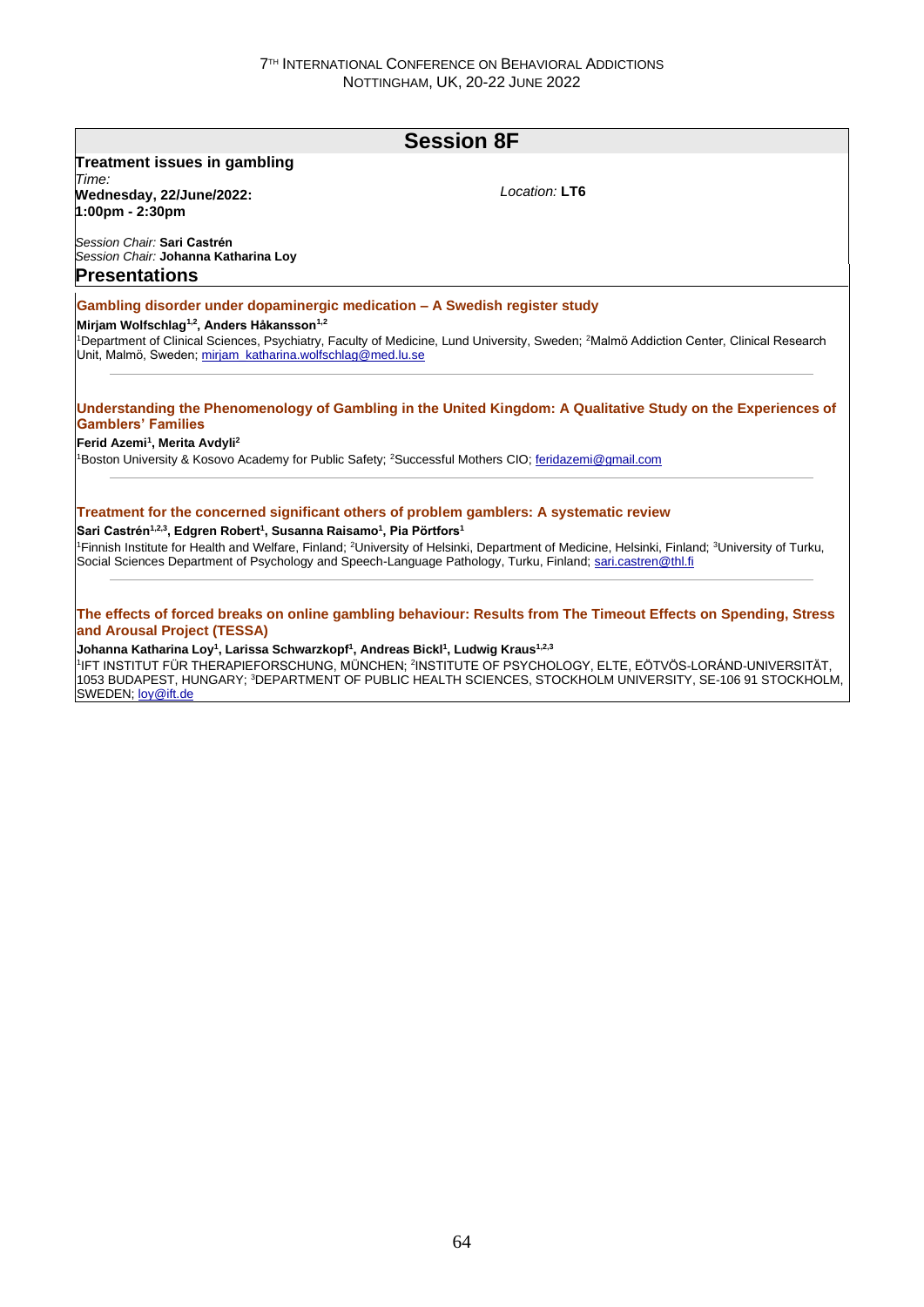# **Session 8G Hidden pandemic: Handling behavioral addiction during COVID 19 chaos in low middle income country** *Time:*  **Wednesday, 22/June/2022: 1:00pm - 2:30pm** *Session Chair:* **Kristiana Siste** *Location:* **LT9 Presentations Hidden Pandemic: Handling Behavioral Addiction During COVID 19 Chaos in Low Middle Income Country** *Chair(s):* **Kristiana Siste** (Cipto Mangunkusumo General Hospital - faculty of medicine Universitas Indonesia, Indonesia) *Presentations of the Symposium* **Gambling Problems during The Covid-19 Pandemic: The Potential Problems among Youth Yenny Sinambela**; yesinambela@yahoo.com Cipto Mangunkusumo General Hospital - faculty of medicine Universitas Indonesia, Indonesia **Characteristics of Gamers Population Among Youth in Indonesia: the High Sensitivity Symptom Using Latent Class Analysis Kristiana Siste**; ksiste@yahoo.com Cipto Mangunkusumo General Hospital - faculty of medicine Universitas Indonesia, Indonesia **Benefits and Threats of Online Group DBT Skill Training for Behavioral Addictions Enjeline Hanafi**; enjelinehanafi@gmail.com

Cipto Mangunkusumo General Hospital - faculty of medicine Universitas Indonesia, Indonesia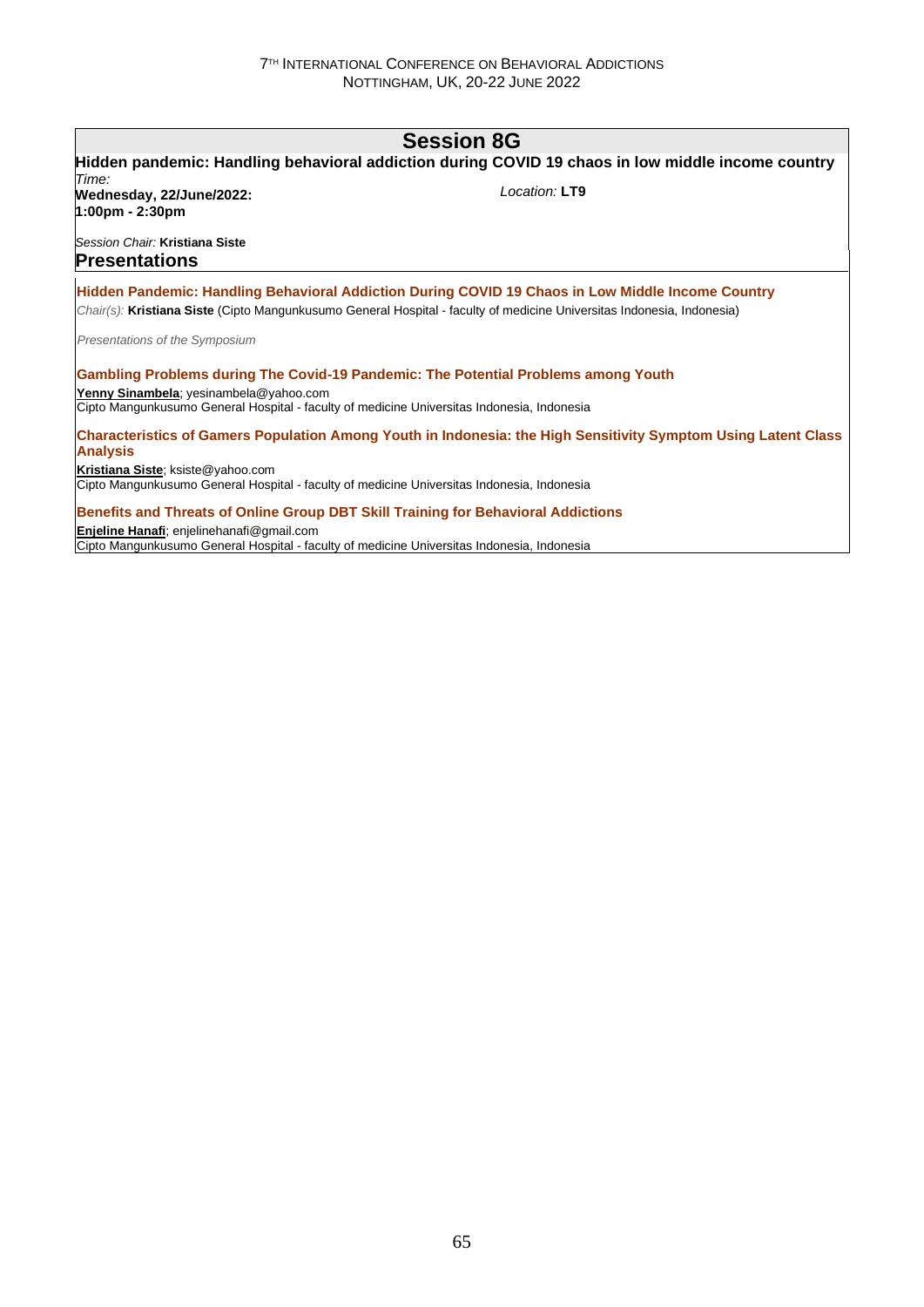# **DETAILED PROGRAM OF THE PARALLEL SESSIONS**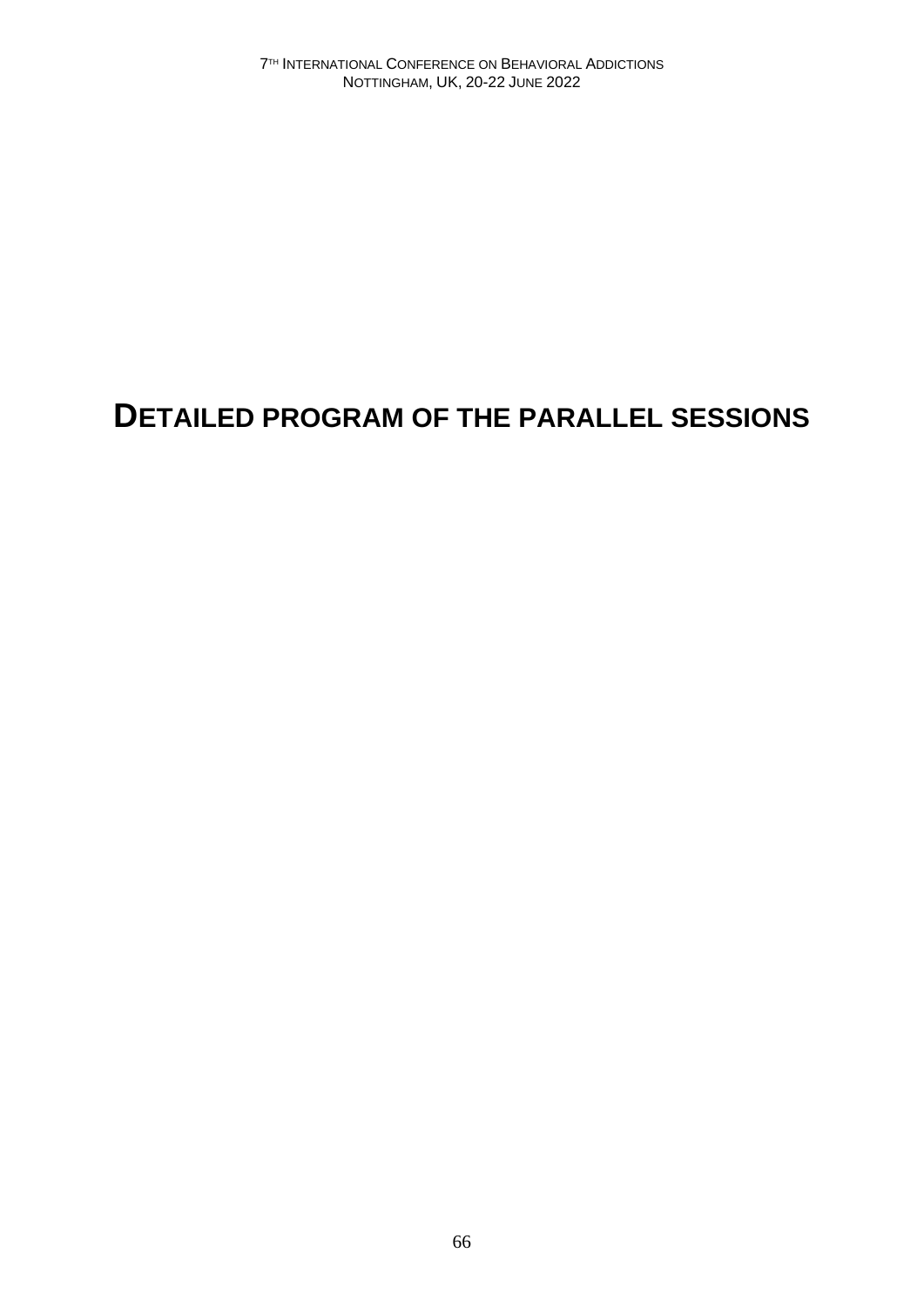|                                                                                                                                                                                                                                                           | <b>Mini-talks 1A</b>                                                                                                                                                                                                                                                                    |
|-----------------------------------------------------------------------------------------------------------------------------------------------------------------------------------------------------------------------------------------------------------|-----------------------------------------------------------------------------------------------------------------------------------------------------------------------------------------------------------------------------------------------------------------------------------------|
| <b>Behavioral addictions - Miscellaneous</b>                                                                                                                                                                                                              |                                                                                                                                                                                                                                                                                         |
| Time:                                                                                                                                                                                                                                                     | $I$ ocation: $LT2$                                                                                                                                                                                                                                                                      |
| Tuesday, 21/June/2022:<br>8:30am - 9:00am                                                                                                                                                                                                                 |                                                                                                                                                                                                                                                                                         |
|                                                                                                                                                                                                                                                           |                                                                                                                                                                                                                                                                                         |
| Session Chair: Astrid Müller                                                                                                                                                                                                                              |                                                                                                                                                                                                                                                                                         |
| <b>Presentations</b>                                                                                                                                                                                                                                      |                                                                                                                                                                                                                                                                                         |
|                                                                                                                                                                                                                                                           | An individual difference model of problematic buying: Testing the role of automatic processes                                                                                                                                                                                           |
| Roisin M O'Connor <sup>1</sup> , Mayesha Khan <sup>1</sup> , Charlotte Corran <sup>1</sup> , Sunghwan Yi <sup>2</sup>                                                                                                                                     |                                                                                                                                                                                                                                                                                         |
| <sup>1</sup> Concordia University, Canada: <sup>2</sup> University of Guelph, Canada; roisin.oconnor@concordia.ca                                                                                                                                         |                                                                                                                                                                                                                                                                                         |
|                                                                                                                                                                                                                                                           |                                                                                                                                                                                                                                                                                         |
|                                                                                                                                                                                                                                                           | Treatment outcome of an Outpatient Cognitive Behavioral Group Therapy on Buying-Shopping-Disorder: a pilot                                                                                                                                                                              |
| study                                                                                                                                                                                                                                                     |                                                                                                                                                                                                                                                                                         |
| Nicolas K. Erdal <sup>1</sup> , Nora M. Laskowski <sup>1,2</sup> , Tobias A. Thomas <sup>1</sup> , Martina de Zwaan <sup>1</sup> , Astrid Müller <sup>1</sup>                                                                                             |                                                                                                                                                                                                                                                                                         |
|                                                                                                                                                                                                                                                           | <sup>1</sup> Department of Psychosomatic Medicine and Psychotherapy, Hannover Medical School, Hannover, Germany; <sup>2</sup> Department of Clinical<br>Psychology, Psychotherapy and Diagnostics, Institute of Psychology, Technische Universität Braunschweig, Braunschweig, Germany; |
|                                                                                                                                                                                                                                                           |                                                                                                                                                                                                                                                                                         |
|                                                                                                                                                                                                                                                           |                                                                                                                                                                                                                                                                                         |
| erdal.nicolas@mh-hannover.de                                                                                                                                                                                                                              |                                                                                                                                                                                                                                                                                         |
|                                                                                                                                                                                                                                                           |                                                                                                                                                                                                                                                                                         |
|                                                                                                                                                                                                                                                           |                                                                                                                                                                                                                                                                                         |
|                                                                                                                                                                                                                                                           |                                                                                                                                                                                                                                                                                         |
|                                                                                                                                                                                                                                                           |                                                                                                                                                                                                                                                                                         |
|                                                                                                                                                                                                                                                           |                                                                                                                                                                                                                                                                                         |
|                                                                                                                                                                                                                                                           |                                                                                                                                                                                                                                                                                         |
| Tanning dependence- a case report<br><b>Octavian Vasiliu</b><br>Dr. Carol Davila University Emergency Central Military Hospital, Romania; octavvasiliu@yahoo.com<br>A review of current data about physical exercise addiction<br><b>Octavian Vasiliu</b> |                                                                                                                                                                                                                                                                                         |
| Dr. Carol Davila University Emergency Central Military Hospital, Romania; octavvasiliu@yahoo.com                                                                                                                                                          |                                                                                                                                                                                                                                                                                         |
|                                                                                                                                                                                                                                                           |                                                                                                                                                                                                                                                                                         |
|                                                                                                                                                                                                                                                           | Are experiences of flow during gaming on smartphone associated with pathological profiles?                                                                                                                                                                                              |
| Guyonne Rogier <sup>2</sup> , Roberta Gabriella Cavalli <sup>1</sup> , Patrizia Velotti <sup>1</sup>                                                                                                                                                      | <sup>1</sup> Department of Dynamic and Clinical Psychology, Sapienza University of Rome, Roma, Italy; <sup>2</sup> Department of Educational Sciences,                                                                                                                                  |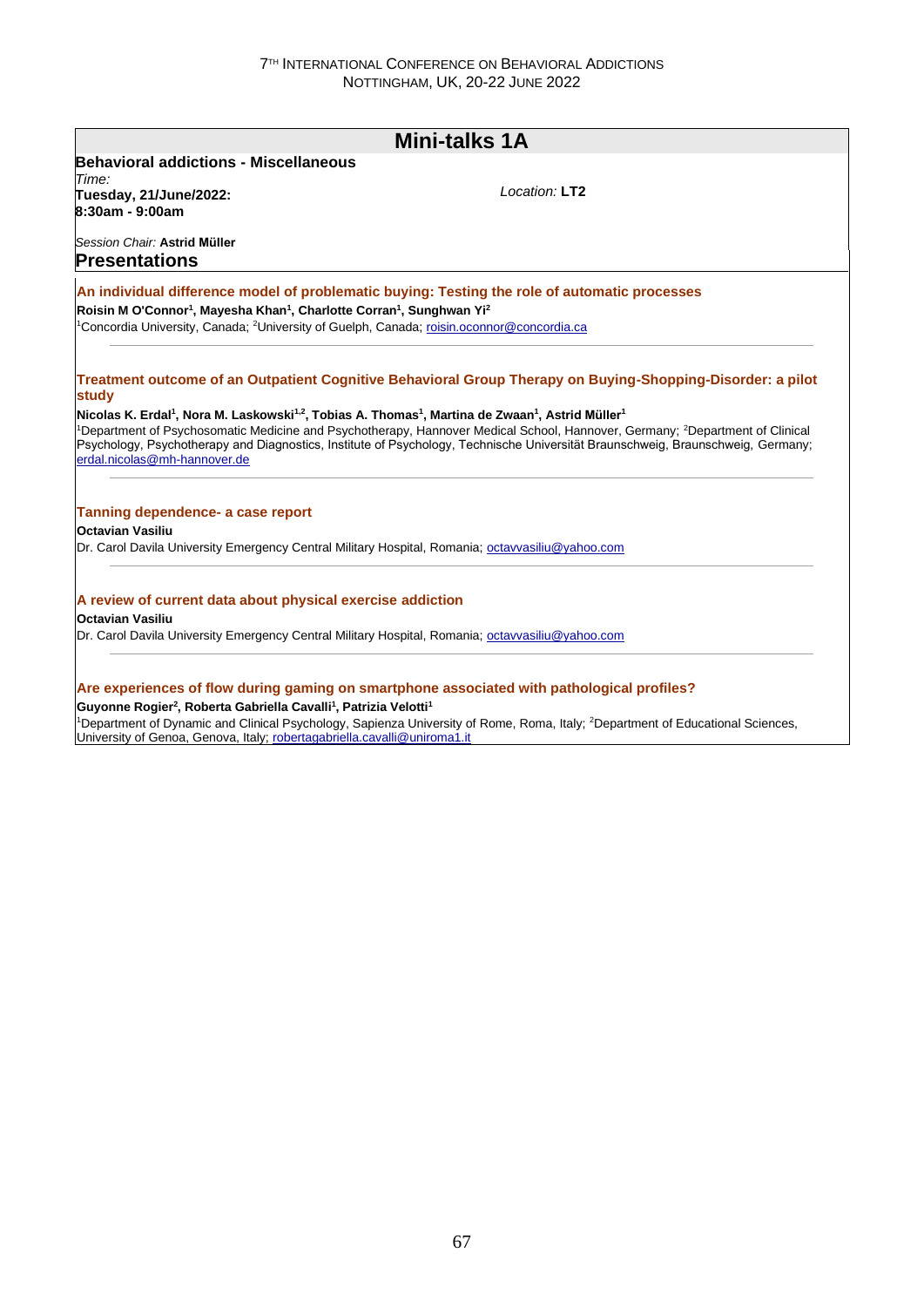|                                                                                                                                                                                                                                                                                  | <b>Mini-talks 1B</b>                                                                                                                                                                                                                                                                                  |
|----------------------------------------------------------------------------------------------------------------------------------------------------------------------------------------------------------------------------------------------------------------------------------|-------------------------------------------------------------------------------------------------------------------------------------------------------------------------------------------------------------------------------------------------------------------------------------------------------|
| Reducing problematic gaming and gambling                                                                                                                                                                                                                                         |                                                                                                                                                                                                                                                                                                       |
| Time:<br>Tuesday, 21/June/2022:<br>8:30am - 9:00am                                                                                                                                                                                                                               | Location: LT4                                                                                                                                                                                                                                                                                         |
| Session Chair: Magali Dufour<br><b>Presentations</b>                                                                                                                                                                                                                             |                                                                                                                                                                                                                                                                                                       |
| <b>Risks &amp; Challenges Program: Preventing Behavioural Addictions and Dependencies</b><br>Artemisa R Dores <sup>1,2</sup> , Gizela Rendo <sup>3</sup> , Carla Rocha <sup>3</sup>                                                                                              |                                                                                                                                                                                                                                                                                                       |
|                                                                                                                                                                                                                                                                                  | <sup>1</sup> School of Health, Polytechnic of Porto, Porto, Portugal; <sup>2</sup> Laboratory of Neuropsychophysiology, Faculty of Psychology and Education<br>Sciences, Porto, Portugal; <sup>3</sup> Division of Intervention on Addictive Behaviours and Dependencies (DICAD); artemisa@ess.ipp.pt |
|                                                                                                                                                                                                                                                                                  |                                                                                                                                                                                                                                                                                                       |
|                                                                                                                                                                                                                                                                                  |                                                                                                                                                                                                                                                                                                       |
|                                                                                                                                                                                                                                                                                  | <sup>1</sup> University of Quebec in Montreal, Canada: <sup>2</sup> University of Quebec in Trois-Rivières, Canada: <sup>3</sup> CIUSSSCN/ CISSSCA:                                                                                                                                                   |
| Binge Gaming: a potential predictive concept for Internet gaming disorder<br>Catherine Gatineau <sup>1</sup> , Magali Dufour <sup>1</sup> , Joël Tremblay <sup>2</sup> , Nadine Blanchette Martin <sup>3</sup> , Francine Ferland <sup>3</sup><br>catherine.gatineau@hotmail.com | Digital Detox Retreat for young adults with problematic gaming and social media use tendencies                                                                                                                                                                                                        |
| Rami Radwan, Helmi Elina Korhonen, Terhi Mustonen<br>Sosped Found, Finland; helmi.korhonen@sosped.fi                                                                                                                                                                             |                                                                                                                                                                                                                                                                                                       |
|                                                                                                                                                                                                                                                                                  | A cognitive group therapy for patients in case of Gambling Disorder: The utility of the dual-process model                                                                                                                                                                                            |
| <b>CATERINA PRIMI<sup>1</sup></b>                                                                                                                                                                                                                                                | MARIA ANNA DONATI <sup>1</sup> , ADRIANA IOZZI <sup>2</sup> , GINETTA FUSI <sup>2</sup> , GIULIA FRANCESCHINI <sup>2</sup> , SILVIA BONINI <sup>2</sup> , BIANCA PANANTI <sup>2</sup> ,                                                                                                               |

**Not Only for Kids: Responsible Gaming among Adult Gamers in China**

#### **Shuguang ZHAO<sup>1</sup> , Shu {Mogu} YU<sup>2</sup>**

<sup>1</sup>School of Journalism and Communication, Renmin University of China, Beijing, China.; <sup>2</sup>Centre of Excellence in Responsible Gaming, University of Gibraltar, Gibraltar; mogu.yu@unigib.edu.gi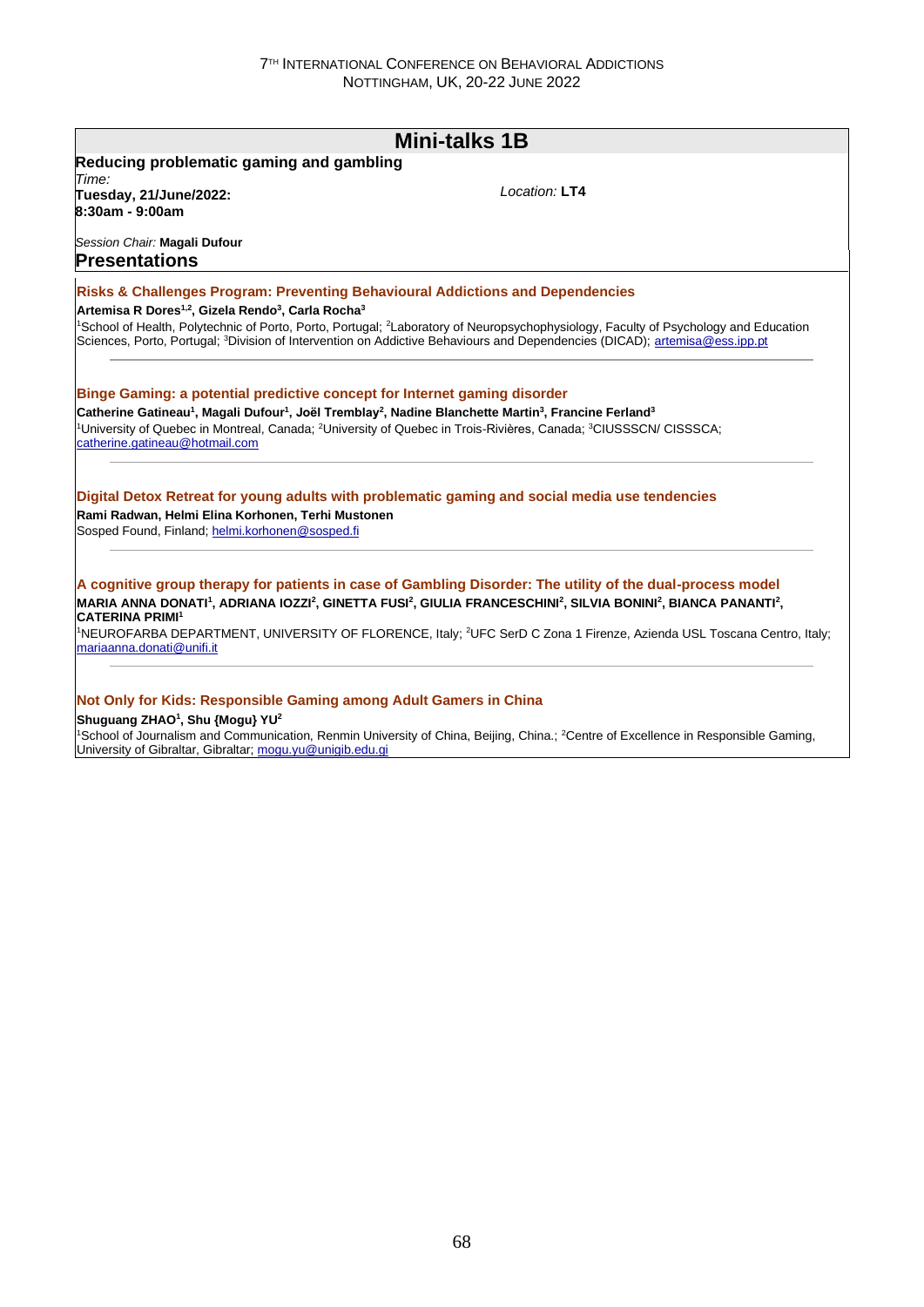# **Mini-talks 1C**

**Gambling issues**

*Time:*  **Tuesday, 21/June/2022: 8:30am - 9:00am**

*Location:* **LT5**

*Session Chair:* **Marie Grall-Bronnec Presentations**

#### **Assessing illness perceptions regarding gambling and gaming disorders**

**Anise M.S. Wu<sup>1</sup> , Dang Le<sup>1</sup> , Joseph T.F. Lau<sup>2</sup>**

<sup>1</sup>University of Macau, Macau S.A.R. (China); <sup>2</sup>Chinese University of Hong Kong, Hong Kong S.A.R. (China); anisewu@um.edu.mo

### **Higher difficulty regulating emotions and less guilt are associated with stronger severity of gambling addiction among gamblers**

**tessier samantha<sup>1</sup> , Romo Lucia<sup>1</sup> , Zerhouni Oulmann<sup>2</sup>** <sup>1</sup>University Paris Nanterre, EA 4430 Clinique Psychanalyse Développement (Clipsyd); <sup>2</sup>Université Paris-Nanterre, EA4386 Laboratoire Parisien de Psychologie Sociale (LAPPS); samantha\_419@hotmail.com

### **Gambling Among LGBTQ Populations: A Scoping Review**

**Magaly Brodeur, Cyril Devault-Tousignant, Nicolas Lavoie, Sophie Audette-Chapdelaine, Mélissa Côté, Julie-Christine Cotton** Université de Sherbrooke, Canada; magaly.brodeur@usherbrooke.ca

#### **Attentional social information processing in a population of recreational poker players**

**Elodie Hurel1,2, Marie Grall-Bronnec1,2, Elsa Thiabaud<sup>1</sup> , Juliette Leboucher<sup>1</sup> , Maxime Leroy<sup>3</sup> , Gaëlle Challet-Bouju1,2** <sup>1</sup>CHU Nantes, Addictology and Psychiatry Department, Nantes, France; <sup>2</sup>Nantes Université, Université de Tours, INSERM, SPHERE U1246 "methodS in Patient-centered outcomes and HEalth ResEarch", Nantes, France; <sup>3</sup>CHU Nantes, Biostatistics and Methodology Unit, Department of Clinical Research and Innovation, Nantes, France; elodie.hurel@chu-nantes.fr

#### **Cognitive factors that predict gambling fallacy endorsement and resistance**

**Carrie Ann Shaw<sup>1</sup> , V. Toria Violo<sup>2</sup> , Robert J Williams<sup>3</sup> , Zsolt Demetrovics<sup>1</sup>** <sup>1</sup>University of Gibraltar, Gibraltar (United Kingdom); <sup>2</sup>Mount Royal University; <sup>3</sup>University of Lethbridge, Lethbridge, Canada; carrie.shaw@unigib.edu.gi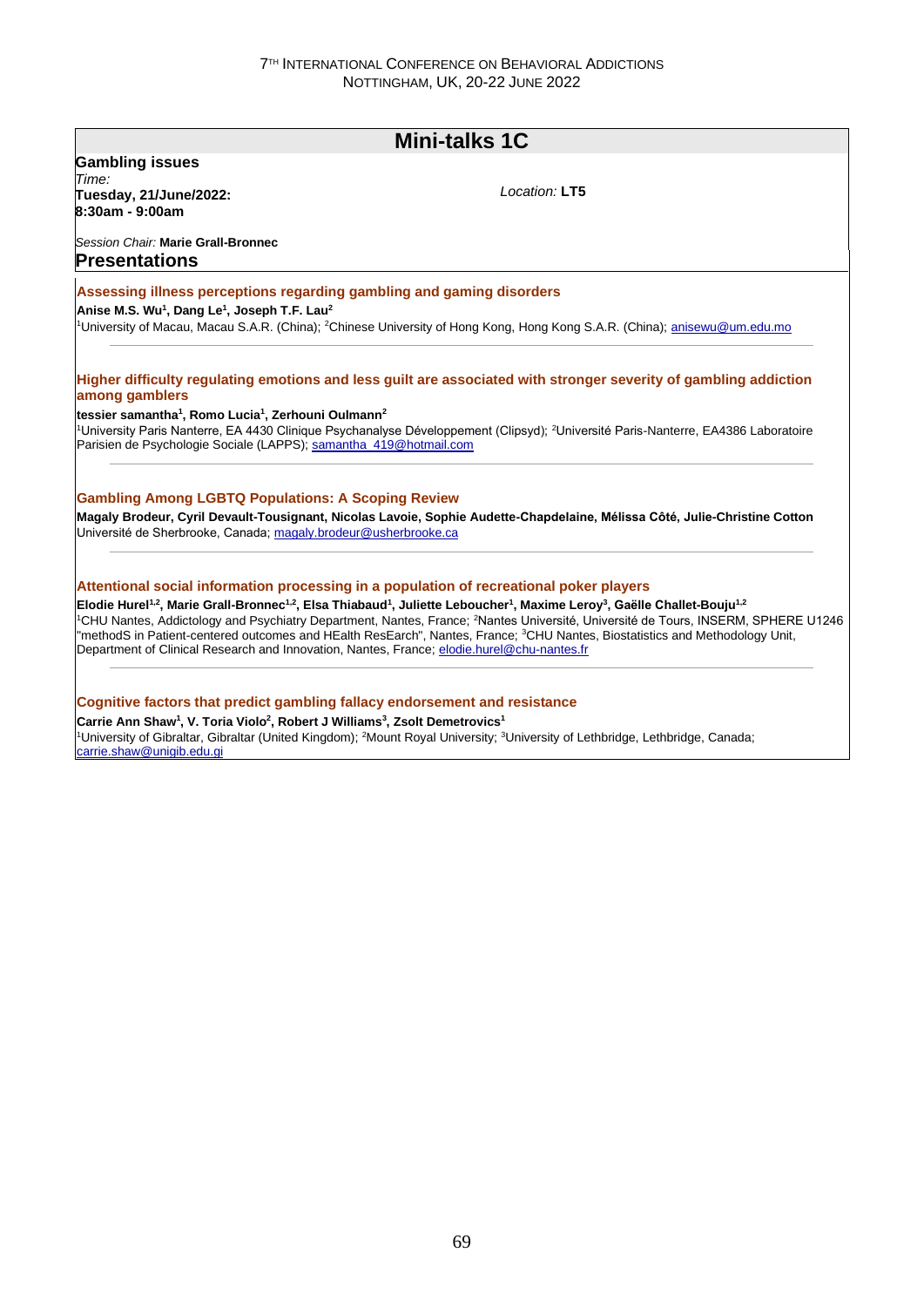| <b>Mini-talks 1D</b>                                                                                                                   |                                                                                                                                                                                                                                                                                                     |  |  |
|----------------------------------------------------------------------------------------------------------------------------------------|-----------------------------------------------------------------------------------------------------------------------------------------------------------------------------------------------------------------------------------------------------------------------------------------------------|--|--|
| <b>ADHD and behavioral addictions</b>                                                                                                  |                                                                                                                                                                                                                                                                                                     |  |  |
| Time:                                                                                                                                  | Location: LT1                                                                                                                                                                                                                                                                                       |  |  |
| Tuesday, 21/June/2022:<br>8:30am - 9:00am                                                                                              |                                                                                                                                                                                                                                                                                                     |  |  |
|                                                                                                                                        |                                                                                                                                                                                                                                                                                                     |  |  |
| Session Chair: Sophia Achab                                                                                                            |                                                                                                                                                                                                                                                                                                     |  |  |
| Presentations                                                                                                                          |                                                                                                                                                                                                                                                                                                     |  |  |
|                                                                                                                                        | ADHD and Social Anxiety among Gamers: Mediating Role of Motivations for Playing and Maladaptive Gaming-                                                                                                                                                                                             |  |  |
| <b>Related Cognitions on Internet Gaming Symptoms</b>                                                                                  |                                                                                                                                                                                                                                                                                                     |  |  |
| Emeline Chauchard <sup>1</sup> , Stevens Rouzo <sup>1</sup> , Axelle Moreau <sup>2</sup>                                               |                                                                                                                                                                                                                                                                                                     |  |  |
|                                                                                                                                        | <sup>1</sup> Nantes Université, Univ Angers, Laboratoire de psychologie des Pays de la Loire, LPPL, UR 4638, F-44000 Nantes, France; <sup>2</sup> Institut                                                                                                                                          |  |  |
| Universitaire sur les Dépendances, Montréal, Québec, Canada; emeline.chauchard@univ-nantes.fr                                          |                                                                                                                                                                                                                                                                                                     |  |  |
|                                                                                                                                        |                                                                                                                                                                                                                                                                                                     |  |  |
| <b>Comorbidity in Trichotillomania and Attention-Deficit/Hyperactivity Disorder</b>                                                    |                                                                                                                                                                                                                                                                                                     |  |  |
| Eve K. Chesivoir, Stephanie Valle, Jon E. Grant                                                                                        |                                                                                                                                                                                                                                                                                                     |  |  |
| University of Chicago, United States of America; chesivoir@yoda.bsd.uchicago.edu                                                       |                                                                                                                                                                                                                                                                                                     |  |  |
| Luisa Vignozzi, Giacomo Grassi, Chiara Cecchelli, Anna Rapicavoli<br>Brain Center Firenze, Italy; luisa.vignozzi@braincenterfirenze.it |                                                                                                                                                                                                                                                                                                     |  |  |
|                                                                                                                                        | Parasomnias and sleep quality in adult patients with attention deficit hyperactivity disorder                                                                                                                                                                                                       |  |  |
| Anna Rapicavoli, Luisa Vignozzi, Chiara Cecchelli, Giacomo Grassi                                                                      |                                                                                                                                                                                                                                                                                                     |  |  |
| BRAIN CENTER FIRENZE, Italy; anna.rapicavoli@braincenterfirenze.it                                                                     |                                                                                                                                                                                                                                                                                                     |  |  |
|                                                                                                                                        |                                                                                                                                                                                                                                                                                                     |  |  |
| Psychological factors associated with adhd in behavioral addiction outpatients                                                         | Sarah El Archi <sup>1</sup> , Paul Brunault <sup>1,2,3</sup> , Nicolas Ballon <sup>2,3</sup> , Damien Maugé <sup>4</sup> , Stéphanie Branger <sup>4</sup> , Manuel Garcia <sup>2</sup> , Christian Réveillère <sup>1</sup> ,                                                                        |  |  |
| Servane Barrault <sup>1,4,5</sup>                                                                                                      |                                                                                                                                                                                                                                                                                                     |  |  |
|                                                                                                                                        | <sup>1</sup> Qualipsy, EE 1901, Université de Tours, 37041 Tours, France; <sup>2</sup> CHRU de Tours, Service d'Addictologie Universitaire, Équipe de Liaison et                                                                                                                                    |  |  |
|                                                                                                                                        | de Soins en Addictologie, 37044 Tours, France; <sup>3</sup> UMR 1253, iBrain, Université de Tours, INSERM, 37032 Tours, France; <sup>4</sup> CHRU de Tours,<br>Service d'Addictologie Universitaire, Centre de Soins d'Accompagnement et de Prévention en Addictologie d'Indre-et-Loire (CSAPA-37), |  |  |
|                                                                                                                                        | Tours, France; <sup>5</sup> University of Paris, Laboratory of Psychopathology and Health Processes, F-92100, Boulogne-Billancourt, France;                                                                                                                                                         |  |  |
| sarah.elarchi@univ-tours.fr                                                                                                            |                                                                                                                                                                                                                                                                                                     |  |  |
|                                                                                                                                        |                                                                                                                                                                                                                                                                                                     |  |  |
| Dental anxiety as a risk factor for Facebook intrusion and substance abuse                                                             |                                                                                                                                                                                                                                                                                                     |  |  |
| Malgorzata Sobol <sup>1</sup> , Alicja Senejko <sup>2</sup> , Agata Blachnio <sup>3</sup> , Joanna Chwaszcz <sup>3</sup>               |                                                                                                                                                                                                                                                                                                     |  |  |
|                                                                                                                                        | <sup>1</sup> University of Warsaw, Poland; <sup>2</sup> Univeristy of Wroclaw; <sup>3</sup> Catholic University of Lublin; malgorzata.sobol@psych.uw.edu.pl                                                                                                                                         |  |  |

1University of Warsaw, Poland; 2Univeristy of Wroclaw; 3Catholic University of Lublin; malgorzata.sobol@psych.uw.edu.pl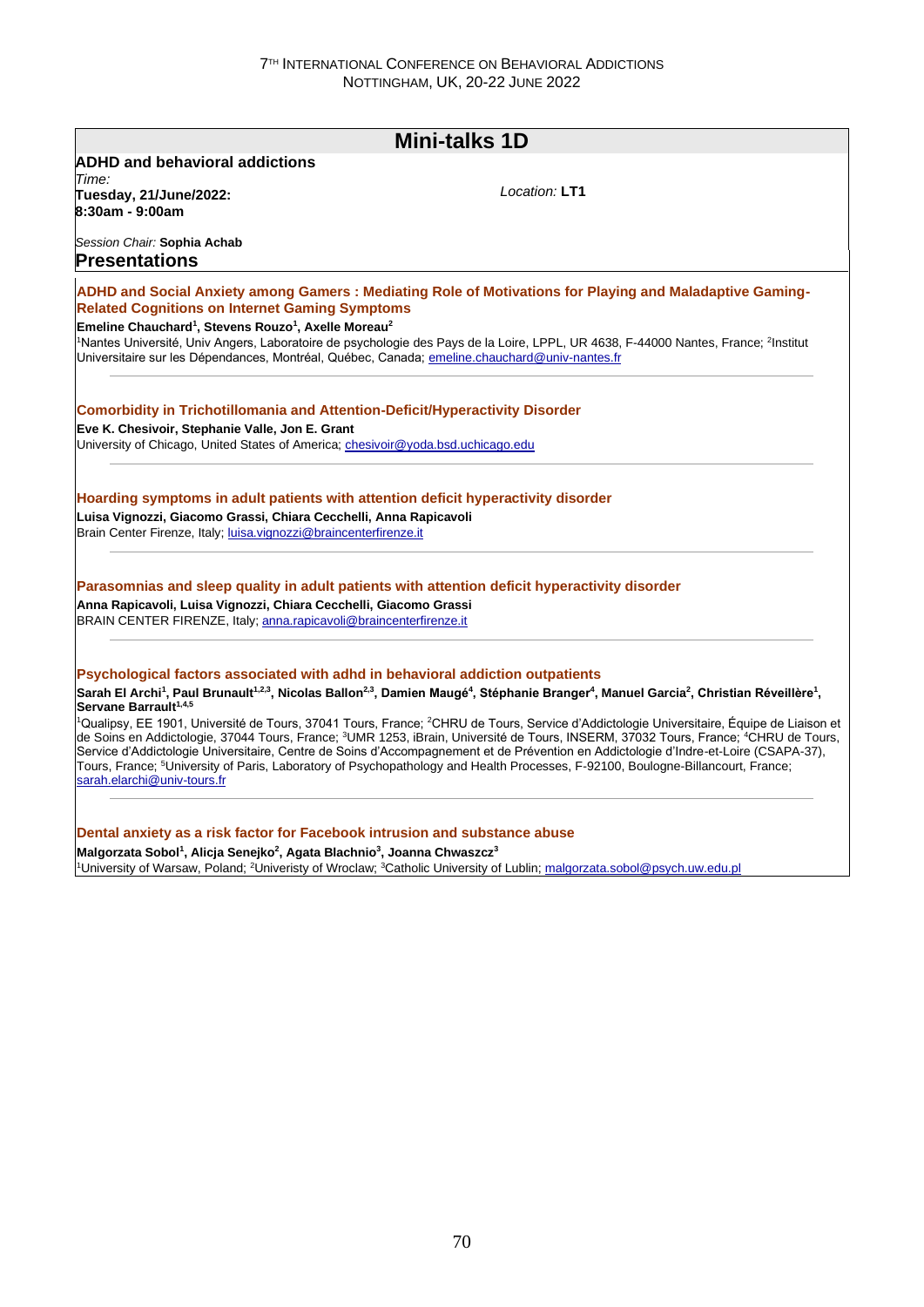# **Mini-talks 1E Eating disorders and food addiction** *Time:*  **Tuesday, 21/June/2022: 8:30am - 9:00am** *Session Chair:* **Alexander Logemann** *Location:* **LT3 Presentations The relation between BMI and inhibitory control in a context of anticipated reward Afework Abebe<sup>1</sup> , Cuiling Guo<sup>1</sup> , Gijsbert Stoet<sup>2</sup> , Renata Cserjési Cserjési<sup>3</sup> , Gyöngyi Kökönyei3,4, Alexander Logemann<sup>3</sup>** <sup>1</sup>Doctoral School of Psychology, ELTE, Eötvös Loránd University, Budapest, Hungary; <sup>2</sup>Department of Psychology, University of Essex, UK; 3 Institute of Psychology, Eötvös Loránd University, Hungary; <sup>4</sup>Department of Pharmacodynamics, Semmelweis University, Budapest, Hungary; tafeworkpsy@gmail.com **Child-parent relationships as a factor in the emergence of food addiction in adolescents Chinara Shakeeva<sup>1</sup> , Sveta Berdibayeva<sup>2</sup> , Sandugash Duanayeva<sup>3</sup> , Arman Nurmakhanbetov<sup>2</sup> , Dmitry Ivanov<sup>4</sup>** <sup>1</sup>Educational institution of the autonomous non- profit organization of higher education;Kyrgyz-Russian Academy of Education; (Institute), Kyrgyzstan (Kyrgyz Republic), Bishkek city; <sup>2</sup>Al-Farabi Kazakh National University, Almaty city, Republic of Kazakhstan; <sup>3</sup>M. Auezov South Kazakhstan State University, Shymkent city, Republic of Kazakhstan; <sup>4</sup>Samara State University of Social Sciences and Education, Russian Federation, Samara city; shakeeva99@bk.ru **Therapeutic management of food addiction Octavian Vasiliu** Dr. Carol Davila University Emergency Central Military Hospital, Romania; octavvasiliu@yahoo.com **Psychological correction of self-attitude of boys and girls with eating disorders Sveta Berdibayeva<sup>1</sup> , Farida Sakhiyeva<sup>2</sup> , Dmitry Ivanov<sup>3</sup> , Gulbakhyt Menlibekova<sup>4</sup> , Nursulu Algozhayeva<sup>1</sup>** <sup>1</sup>Al-Farabi Kazakh National University, Almaty city, Republic of Kazakhstan; <sup>2</sup>M. Auezov South Kazakhstan State University, Shymkent city, Republic of Kazakhstan: <sup>3</sup>Samara State University of Social Sciences and Education, Russian Federation, Samara city; <sup>4</sup>L.N. Gumilyov Eurasian National University, Nursultan city, Republic of Kazakhstan; berdibayeva.sveta1@mail.ru

**Research of creativity in the aspect of "socially acceptable" addictions**

#### **Sveta Berdibayeva<sup>1</sup> , Maryia Mun<sup>2</sup> , Chynara Shakeeva<sup>3</sup> , Assiya Kukubayeva<sup>4</sup> , Aliya Alimzhanova<sup>5</sup>**

1Al-Farabi Kazakh National University, Almaty city, Republic of Kazakhstan; <sup>2</sup>Turan University, Almaty city, Republic of Kazakhstan; <sup>3</sup>Educational institution of the autonomous non-profit organization of higher education "Kyrgyz-Russian Academy of Education" (Institute), Bishkek city, Republic of Kyrgyz; <sup>4</sup>A. Myrzakhmetov Kokchetau university, Kokchetau city, Republic of Kazakhstan; <sup>5</sup>T. Zhurgenov Kazakh National Academy of Arts, Almaty city, Republic of Kazakhstan; berdibayeva.sveta1@mail.ru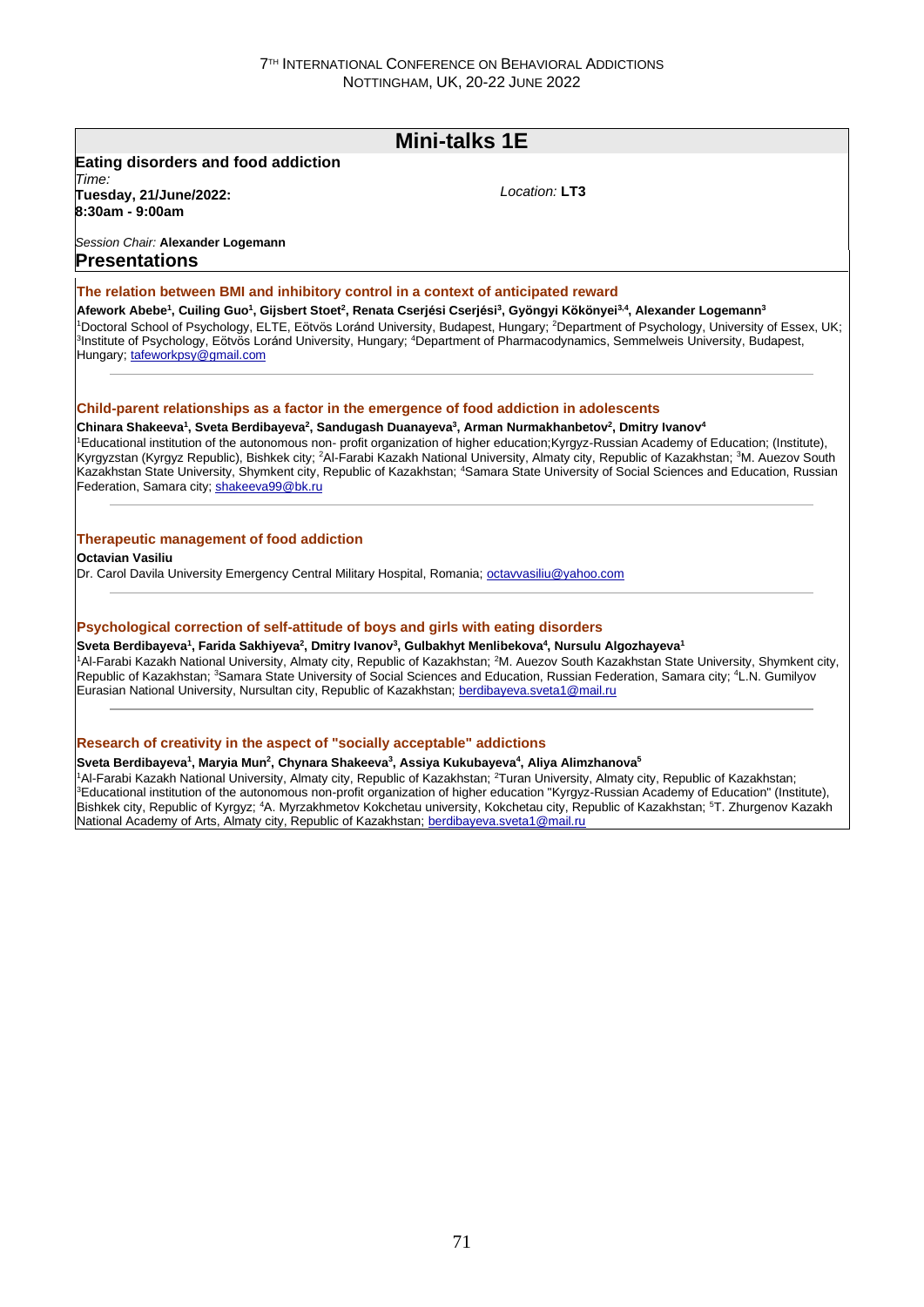# **Mini-talks 1F**

#### **Biological perspectives in behavioral addictions** *Time:*  **Tuesday, 21/June/2022:**

*Location:* **LT6**

# *Session Chair:* **Bernadette Kun**

## **Presentations**

**8:30am - 9:00am**

### **Effects of Problematic Internet Use and Internet-based Activities on Brain Structure**

Anna Tímea Szente<sup>1</sup>, Ákos Arató<sup>1</sup>, Eszter Áfra<sup>2</sup>, Szilvia Anett Nagy<sup>3,4,5</sup>, Gergely Orsi<sup>3,4,5</sup>, Gábor Perlaki<sup>1,3,4</sup>, Gergely Darnai<sup>1,2,4</sup>, József Janszky<sup>1,</sup>

<sup>1</sup>Department of Neurology, University of Pécs, Pécs, Hungary; <sup>2</sup>Department of Behavioral Sciences, University of Pécs, Pécs, Hungary; <sup>3</sup>Pécs Diagnostic Centre, Pécs, Hungary; <sup>4</sup>MTA-PTE Clinical Neuroscience MR Research Group, Pécs, Hungary; <sup>5</sup>Department of Neurosurgery, University of Pécs, Medical School, Pécs, Hungary; annaszente22@gmail.com

### **Investigating the Neurological Consequences of General Internet Addiction Using Resting State fMRI**

Eszter Áfra<sup>1</sup>, Ákos Arató<sup>2</sup>, Anna Szente<sup>2</sup>, Szilvia Anett Nagy<sup>3,4,5</sup>, Gábor Perlaki<sup>2,3,4</sup>, Gergely Orsi<sup>3,4,5</sup>, Gergely Darnai<sup>1,2,3</sup>, József **Janszky**<sup>2,</sup>

1Department of Behavioural Sciences. University of Pécs, Medical School, Pécs, Hungary; <sup>2</sup>Department of Neurology, University of Pécs, Medical School, Pécs, Hungary; <sup>3</sup>MTA-PTE Clinical Neuroscience MR Research Group, Pécs, Hungary; <sup>4</sup>Pécs Diagnostic Centre, Pécs, Hungary; <sup>5</sup>Department of Neurosurgery, University of Pécs, Medical School, Pécs, Hungary; eszter.afra@aok.pte.hu

### **The association between reinforcement sensitivity and substance use is mediated by individual differences in dispositional affectivity in adolescents**

### **Alexandra Rádosi1,2, Tünde É. Welker1,2, Nóra Bunford<sup>1</sup>**

<sup>1</sup>Developmental and Translational Neuroscience Research Group, Institute of Cognitive Neuroscience and Psychology, Research Centre for Natural Sciences, Hungary; <sup>2</sup>Semmelweis University, Doctoral School of Mental Health Sciences, Hungary; radosi.alexandra@ttk.hu

#### **Altered executive functions in work addiction**

#### **Krisztina Berta<sup>1</sup> , Zsuzsanna Viktória Pesthy<sup>2</sup> , Teodóra Vékony<sup>3</sup> , Dezső Németh2,3,4, Bernadette Kun<sup>2</sup>**

<sup>1</sup>Institute of Applied Pedagogy and Psychology, Budapest University of Technology and Economics, Hungary; <sup>2</sup>Institute of Psychology, ELTE Eötvös Loránd University, Hungary; <sup>3</sup>Lyon Neuroscience Research Center (CRNL), Université Claude Bernard Lyon 1, Lyon, France; <sup>4</sup>Brain, Memory and Language Research Group, Institute of Cognitive Neuroscience and Psychology, Research Centre for Natural Sciences, Budapest, Hungary; kun.bernadette@ppk.elte.hu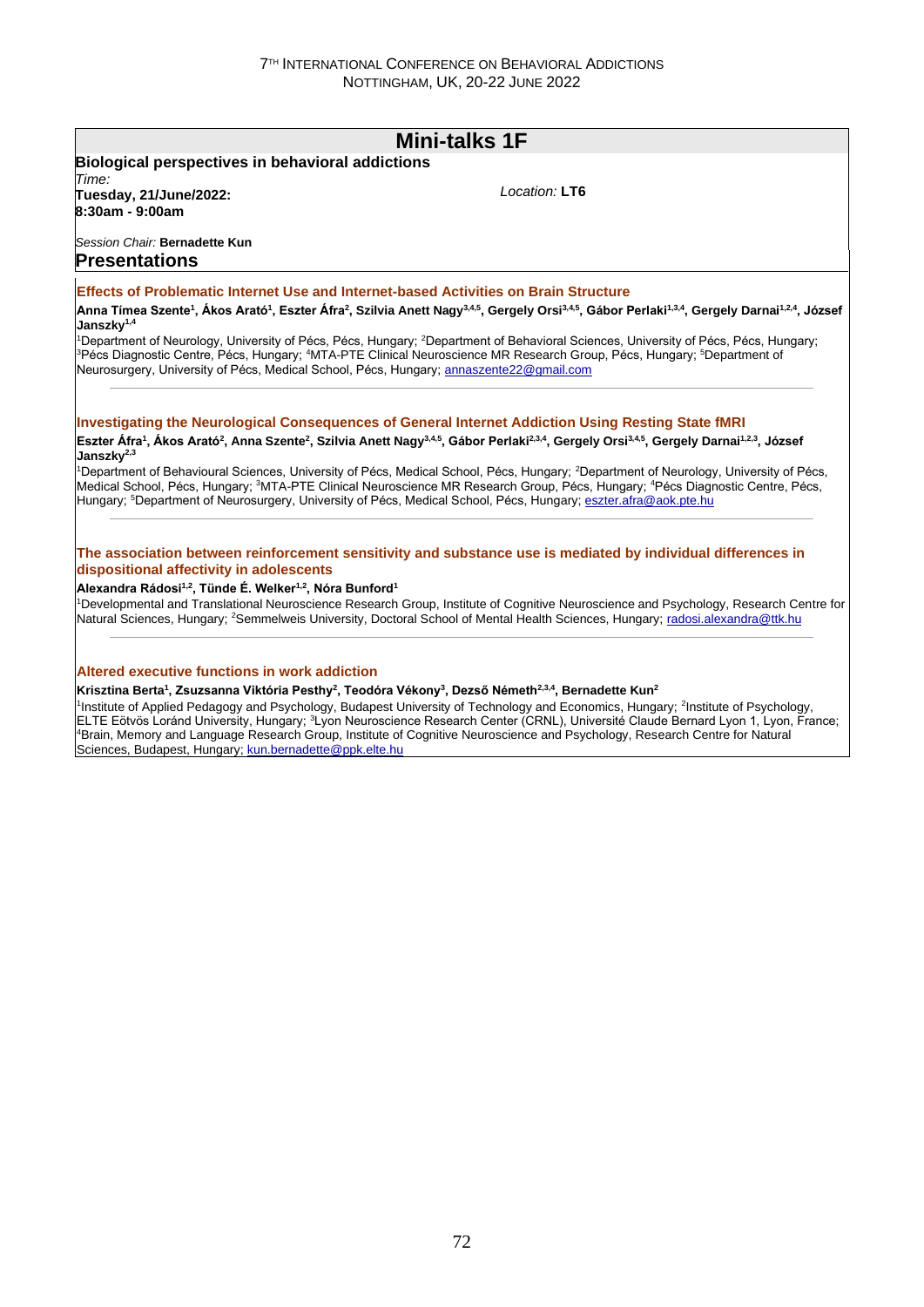|                                                                                                                                                                                                                                           | <b>Mini-talks 1G</b>                                                                                                                                                                                                                                                                                                                                                                                     |
|-------------------------------------------------------------------------------------------------------------------------------------------------------------------------------------------------------------------------------------------|----------------------------------------------------------------------------------------------------------------------------------------------------------------------------------------------------------------------------------------------------------------------------------------------------------------------------------------------------------------------------------------------------------|
| Special issues in behavioral addictions                                                                                                                                                                                                   |                                                                                                                                                                                                                                                                                                                                                                                                          |
| Time:<br>Tuesday, 21/June/2022:<br>8:30am - 9:00am                                                                                                                                                                                        | Location: LT9                                                                                                                                                                                                                                                                                                                                                                                            |
| Session Chair: Attila Szabo<br><b>Presentations</b>                                                                                                                                                                                       |                                                                                                                                                                                                                                                                                                                                                                                                          |
| Psychological study of the influence of internet addiction on the perception of musicians                                                                                                                                                 |                                                                                                                                                                                                                                                                                                                                                                                                          |
| <sup>4</sup> L.N. Gumilyov Eurasian National University; azizahanat@gmail.com                                                                                                                                                             | Aziza Syzdykova <sup>1</sup> , Sveta Berdibayeva <sup>1</sup> , Gulnar Abdullina <sup>2</sup> , Sharipbek Amirbekov <sup>3</sup> , Aidana Rakymzhan <sup>1</sup> , Satybaldy Berdibayev <sup>4</sup><br><sup>1</sup> Al-Farabi Kazakh National University; <sup>2</sup> Kazakh Humanitarian Law Innovative University; <sup>3</sup> T. Zhurgenov Kazakh National Academy of Arts;                        |
| Can robots create emotional dependency in humans? A systematic review.                                                                                                                                                                    |                                                                                                                                                                                                                                                                                                                                                                                                          |
|                                                                                                                                                                                                                                           | Dominica Díez <sup>1,3,4</sup> , Estefania Navarro <sup>2</sup> , Jordi Vilardell <sup>2</sup> , Rosa Tejedor <sup>1,3,4</sup> , Aurea Autet <sup>1,3,4</sup> , Meritxell Viladrich <sup>1,3,4</sup> , MCruz Crespo <sup>1,3</sup><br><sup>1</sup> Behavioral Addictions Unit. Fundació Althaia, Xarxa Assistencial Universitària de Manresa, Spain; <sup>2</sup> Universitat Central de Catalunya UVIC- |
| Assistencial Universitària de Mnaresa, Spain; ddiez@althaia.cat                                                                                                                                                                           |                                                                                                                                                                                                                                                                                                                                                                                                          |
|                                                                                                                                                                                                                                           | Behavioral addictions and substance use disorders comorbidity- therapeutic challenges for physicians                                                                                                                                                                                                                                                                                                     |
| Octavian Vasiliu<br>Dr. Carol Davila University Emergency Central Military Hospital, Romania; octavvasiliu@yahoo.com                                                                                                                      | UCC, Spain; <sup>3</sup> Grupo de Investigacion en Salud Mental e Innovación Social (SaMIS), Spain; <sup>4</sup> Drug Addiction Center. Fundació Althaia, Xarxa                                                                                                                                                                                                                                          |
| <b>Mobile Phone Use Scale-10</b>                                                                                                                                                                                                          | Measuring problematic mobile phone use with adolescents: The psychometric characteristics of the Problematic                                                                                                                                                                                                                                                                                             |
|                                                                                                                                                                                                                                           |                                                                                                                                                                                                                                                                                                                                                                                                          |
| Caterina Primi, Sara Garuglieri, Costanza Gori, Maria Anna Donati<br>NEUROFARBA- University of Florence, Italy; caterina.primi@unifi.it<br>Problematic smartphone use: exploring, predicting, and moving forward<br><b>Zaheer Hussain</b> |                                                                                                                                                                                                                                                                                                                                                                                                          |

<sup>1</sup>Università degli Studi della Campania "Luigi Vanvitelli", Italy; <sup>2</sup>Nottingham Trent University; maria.ciccarelli@unicampania.it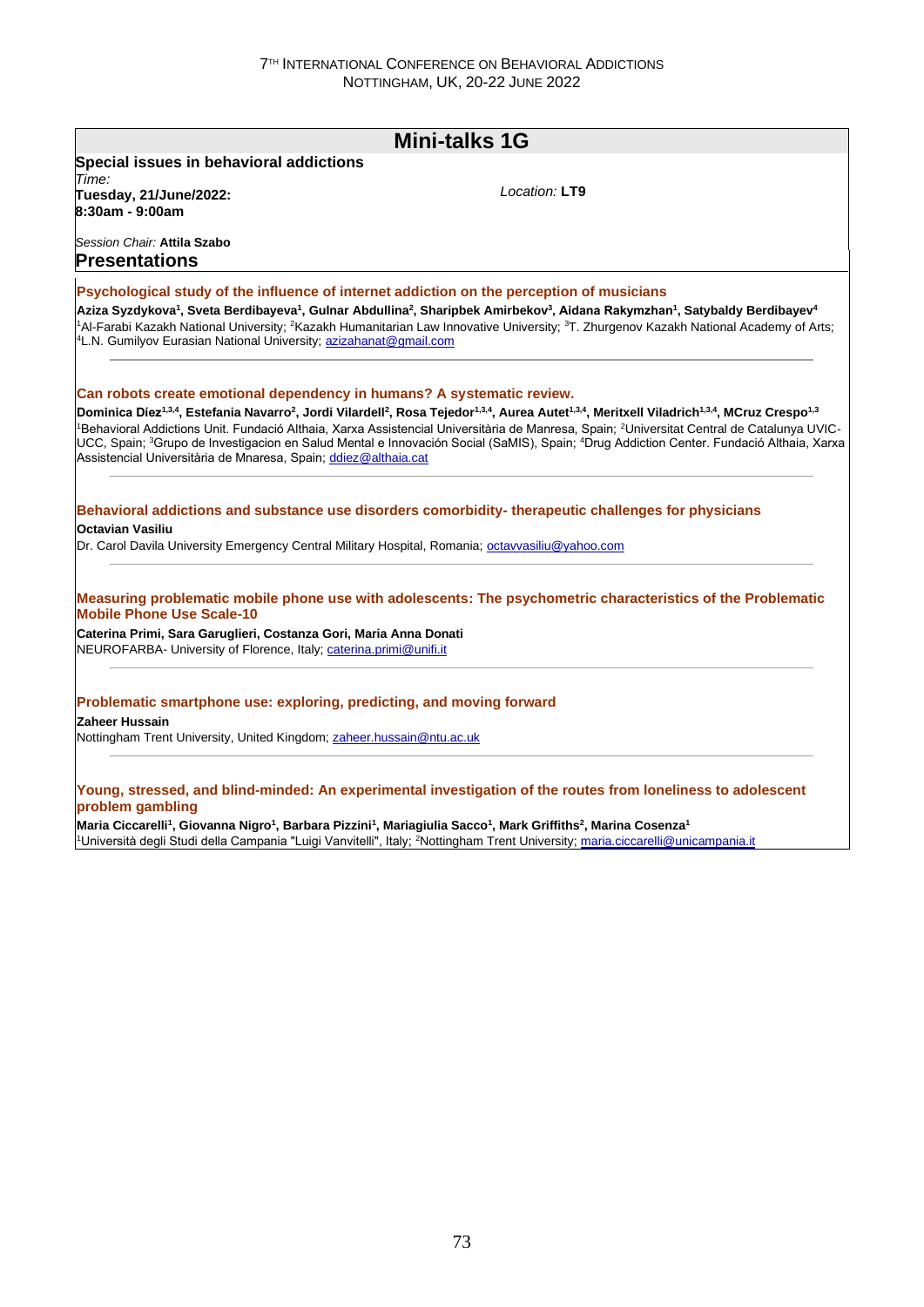## **Mini-talks 2A Behavioral addiction research - Miscellaneous** *Time:*  **Wednesday, 22/June/2022: 8:30am - 9:00am** *Session Chair:* **Hans-Jürgen Rumpf** *Location:* **LT2 Presentations Think-aloud analysis of commonly used screening instruments for Internet use disorders: The CIUS, the IGDT-10, and the BSMAS Lisa Hohls, Hannah Schmidt, Dominique Brandt, Anja Bischof, Gallus Bischof, Hans-Jürgen Rumpf** University of Luebeck, Germany; lisa.hohls@uksh.de **Impact research of resilience and features of the coping mechanism on the development of addictive behavior Rakhilya Berkinbay, Sveta Berdibayeva, Kalampyr Orazymbetova, Assel Molbayeva** Al-Farabi Kazakh National University, Kazakhstan; rahilya2310@gmail.com **Gambling Fallacies, problem gambling, and the role of pandemic specific factors Carrie Ann Shaw<sup>1</sup> , Robert J. Williams<sup>2</sup> , Daniel S McGrath<sup>3</sup> , Zsolt Demetrovics<sup>1</sup>** <sup>1</sup>University of Gibraltar, Gibraltar (United Kingdom); <sup>2</sup>University of Lethbridge, Lethbridge, Canada; <sup>3</sup>University of Calgary, Calgary, Canada; carrie.shaw@unigib.edu.gi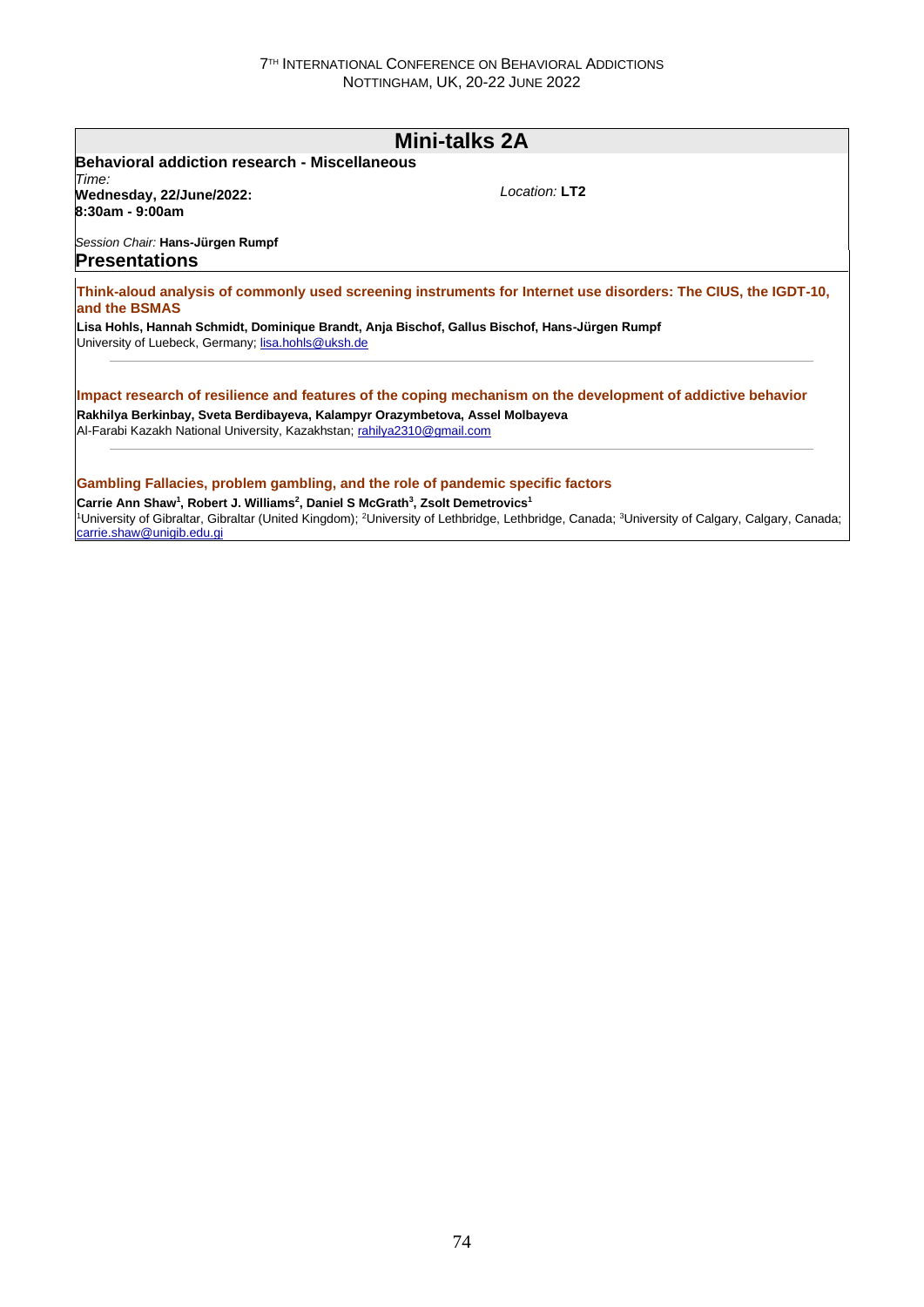|                                                                                                                                        | <b>Mini-talks 2B</b>                                                                                                                                                                                                                                                                                                                                |  |  |  |  |
|----------------------------------------------------------------------------------------------------------------------------------------|-----------------------------------------------------------------------------------------------------------------------------------------------------------------------------------------------------------------------------------------------------------------------------------------------------------------------------------------------------|--|--|--|--|
| Methodological issues in gaming                                                                                                        |                                                                                                                                                                                                                                                                                                                                                     |  |  |  |  |
| Time:                                                                                                                                  | Location: LT4                                                                                                                                                                                                                                                                                                                                       |  |  |  |  |
| Wednesday, 22/June/2022:<br>8:30am - 9:00am                                                                                            |                                                                                                                                                                                                                                                                                                                                                     |  |  |  |  |
| Session Chair: Artemisa R Dores<br><b>Presentations</b>                                                                                |                                                                                                                                                                                                                                                                                                                                                     |  |  |  |  |
|                                                                                                                                        | The psychometric properties of the Gaming Addiction Scale in a sample of Portuguese college students                                                                                                                                                                                                                                                |  |  |  |  |
| Artemisa R Dores <sup>1,2</sup> , Helena Martins <sup>3</sup> , Andreia Geraldo <sup>2</sup> , Fernando Barbosa <sup>2</sup>           |                                                                                                                                                                                                                                                                                                                                                     |  |  |  |  |
|                                                                                                                                        | <sup>1</sup> School of Health, Polytechnic of Porto, Porto, Portugal; <sup>2</sup> Laboratory of Neuropsychophysiology, Faculty of Psychology and Education<br>Sciences, Porto, Portugal; <sup>3</sup> School of Business and Economics, Lusófona University, Lisbon, Portugal; artemisa@ess.ipp.pt                                                 |  |  |  |  |
| <b>Gaming Rage Scale (GRS): Development and Validation</b>                                                                             |                                                                                                                                                                                                                                                                                                                                                     |  |  |  |  |
| Axelle Moreau <sup>1</sup> . Emeline Chauchard <sup>2</sup>                                                                            |                                                                                                                                                                                                                                                                                                                                                     |  |  |  |  |
| Pays de la Loire, LPPL, UR 4638, F-44000 Nantes, France; emeline.chauchard@univ-nantes.fr                                              | <sup>1</sup> Institut Universitaire sur les Dépendances, Montréal, Québec, Canada; <sup>2</sup> Nantes Université, Univ Angers, Laboratoire de psychologie des                                                                                                                                                                                      |  |  |  |  |
| <b>Scale</b>                                                                                                                           | Verification of the linguistic validity and feasibility of the Japanese version of the Gaming Disorders Screening                                                                                                                                                                                                                                   |  |  |  |  |
|                                                                                                                                        | Makoto TOKUSHIGE <sup>1</sup> , Koki ONO <sup>1</sup> , Hiroki ASAOKA <sup>1</sup> , Yuki MIYAMOTO <sup>1</sup> , Masaru TATENO <sup>2</sup> , Ayumi TAKANO <sup>3</sup><br><sup>1</sup> Graduate School of Medicine, The University of Tokyo, Japan; <sup>2</sup> Tokiwa Hospital, Japan; <sup>3</sup> Tokyo Medical and Dental University, Japan; |  |  |  |  |
| child-mind@hotmail.co.jp<br>Is the screening for behavioral addictions important for general practitioners?<br><b>Octavian Vasiliu</b> |                                                                                                                                                                                                                                                                                                                                                     |  |  |  |  |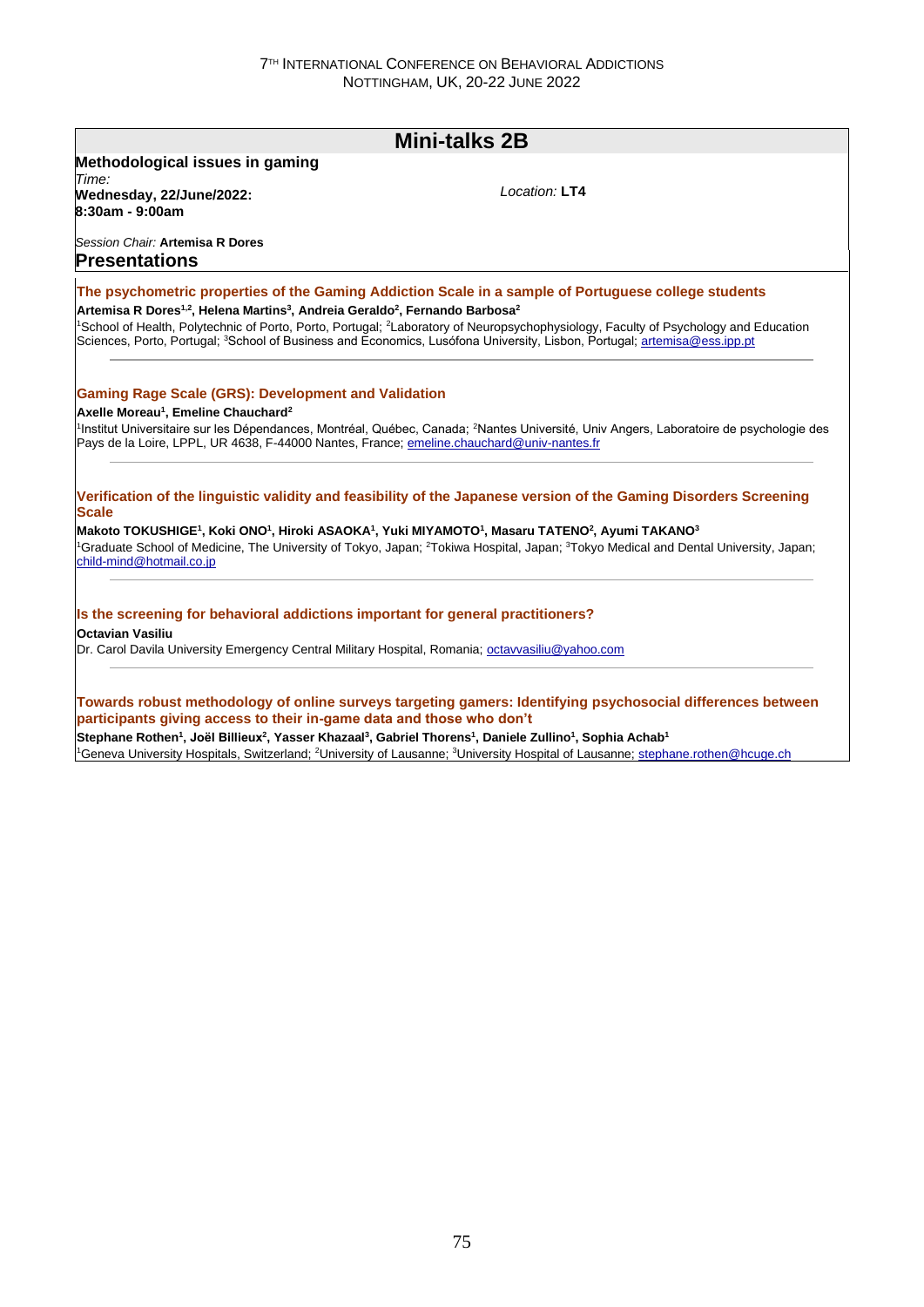## **Mini-talks 2C Social media use** *Time:*  **Wednesday, 22/June/2022: 8:30am - 9:00am** *Session Chair:* **Tania Moretta** *Location:* **LT5 Presentations Relationships between different types of affective temperaments and instagram addiction Jelena Jović<sup>1</sup> , Aleksandar Ćorac<sup>1</sup> , Dragana Ignjatović Ristić2,3, Ivan Ristić<sup>4</sup> , Vladan Starčević<sup>5</sup>** <sup>1</sup>Faculty of Medicine, University of Prishtina-Kosovska Mitrovica, Serbia; <sup>2</sup>Faculty of Medical Sciences, University of Kragujevac, Kragujevac, Serbia; <sup>3</sup>Psychiatric clinic, Clinical Center "Kragujevac", Kragujevac, Serbia; <sup>4</sup>School of Medicine, University of Belgrade, Serbia; <sup>5</sup>Sydney Medical School - Nepean, University of Sydney, Sydney,; jovic.jelena@gmail.com **Social networking site stimuli elicit automatic approach reactions Michael Wadsley, Niklas Ihssen** Durham University, United Kingdom; michael.wadsley@durham.ac.uk **Instagram problematic use and personality traits: the mediating role of usage motives and fear of missing out Virginia Pupi, Roberta Biolcati** University of Bologna, Italy; virginia.pupi3@unibo.it **Social Media Challenge: A one-week psychoeducation campaign to facilitate aware and controlled use of social media**

**Helmi Elina Korhonen, Rami Radwan, Terhi Mustonen** Sosped Found, Finland; helmi.korhonen@sosped.fi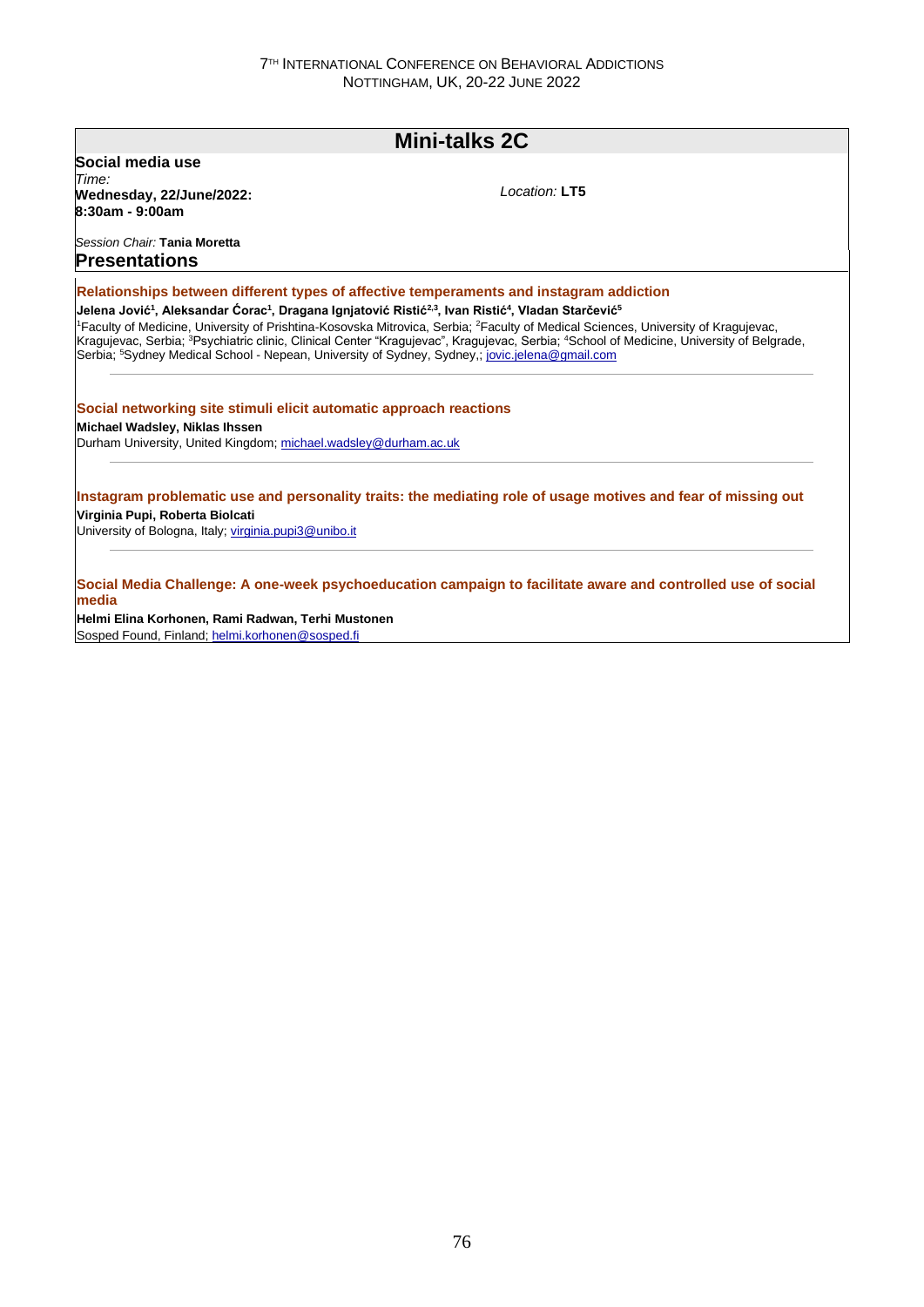| <b>Mini-talks 2D</b>                                                                                                                                                                                                                                        |                                                                                                                                                                                                                                                                                                                                                                                                                                                                                                                                                                                                                              |  |
|-------------------------------------------------------------------------------------------------------------------------------------------------------------------------------------------------------------------------------------------------------------|------------------------------------------------------------------------------------------------------------------------------------------------------------------------------------------------------------------------------------------------------------------------------------------------------------------------------------------------------------------------------------------------------------------------------------------------------------------------------------------------------------------------------------------------------------------------------------------------------------------------------|--|
| <b>Compulsive sexual behavior disorder</b>                                                                                                                                                                                                                  |                                                                                                                                                                                                                                                                                                                                                                                                                                                                                                                                                                                                                              |  |
| Time:<br>Wednesday, 22/June/2022:<br>8:30am - 9:00am                                                                                                                                                                                                        | Location: LT1                                                                                                                                                                                                                                                                                                                                                                                                                                                                                                                                                                                                                |  |
| Session Chair: Beata Böthe<br><b>Presentations</b>                                                                                                                                                                                                          |                                                                                                                                                                                                                                                                                                                                                                                                                                                                                                                                                                                                                              |  |
| <b>Anxiety and Compulsive Sexual Behaviour Disorder: A Systematic Review</b>                                                                                                                                                                                |                                                                                                                                                                                                                                                                                                                                                                                                                                                                                                                                                                                                                              |  |
| Jennifer T. Grant Weinandy <sup>1</sup> , Brinna Lee <sup>1</sup> , K. Camille Hoagland <sup>1</sup> , Joshua B. Grubbs <sup>1</sup> , Beáta Bőthe <sup>2</sup>                                                                                             |                                                                                                                                                                                                                                                                                                                                                                                                                                                                                                                                                                                                                              |  |
|                                                                                                                                                                                                                                                             | <sup>1</sup> Bowling Green State University, United States of America; <sup>2</sup> Université de Montréal, Canada; jtgrant@bgsu.edu                                                                                                                                                                                                                                                                                                                                                                                                                                                                                         |  |
| Sexual addiction: a maladaptive strategy to regulate mood and anxiety symptoms?<br>Komlan Gnimavo Hegbe <sup>1</sup> , Christian Réveillère <sup>1</sup> , Paul Brunault <sup>1,2,3</sup> , Servane Barrault <sup>1,4,5</sup><br>komlan.hegbe@univ-tours.fr | <sup>1</sup> Qualipsy, EE 1901, Université de Tours, 37041 Tours, France; <sup>2</sup> CHRU de Tours, Service d'Addictologie Universitaire, Équipe de Liaison et<br>de Soins en Addictologie, 37044 Tours, France; <sup>3</sup> UMR 1253, iBrain, Université de Tours, INSERM, 37032 Tours, France; <sup>4</sup> CHRU de Tours,<br>Service d'Addictologie Universitaire, Centre de Soins d'Accompagnement et de Prévention en Addictologie d'Indre-et-Loire (CSAPA-37),<br>37000 Tours, France; <sup>5</sup> University of Paris, Laboratory of Psychopathology and Health Processes, F-92100, Boulogne-Billancourt, France; |  |
|                                                                                                                                                                                                                                                             | Differential relationships between Compulsive Sexual Behavior Disorder symptoms and sexual health                                                                                                                                                                                                                                                                                                                                                                                                                                                                                                                            |  |
| Agnieszka Glica <sup>1,4</sup> , Magdalena Wizła <sup>1</sup> , Karol Lewczuk <sup>1</sup> , Mateusz Gola <sup>2,3</sup>                                                                                                                                    | <sup>1</sup> Institute of Psychology, Cardinal Stefan Wyszynski University, Warsaw, Poland; <sup>2</sup> Swartz Center for Computational Neuroscience, Institute<br>for Neural Computations, University of California, San Diego, United States: <sup>3</sup> Institute of Psychology, Polish Academy of Sciences, Warsaw,<br>Poland; <sup>4</sup> Laboratory of Language Neurobiology, Nencki Institute of Experimental Biology, Polish Academy of Sciences, Warsaw, Poland;                                                                                                                                                |  |

**Jennifer T. Grant Weinandy<sup>1</sup> , K. Camille Hoagland<sup>1</sup> , Christopher G. Floyd<sup>1</sup> , A. Shanti James<sup>1</sup> , Shane W. Kraus<sup>2</sup> , Joshua B. Grubbs<sup>1</sup>** <sup>1</sup>Bowling Green State University, United States of America; <sup>2</sup>University of Nevada Las Vegas, United States of America; jtgrant@bgsu.edu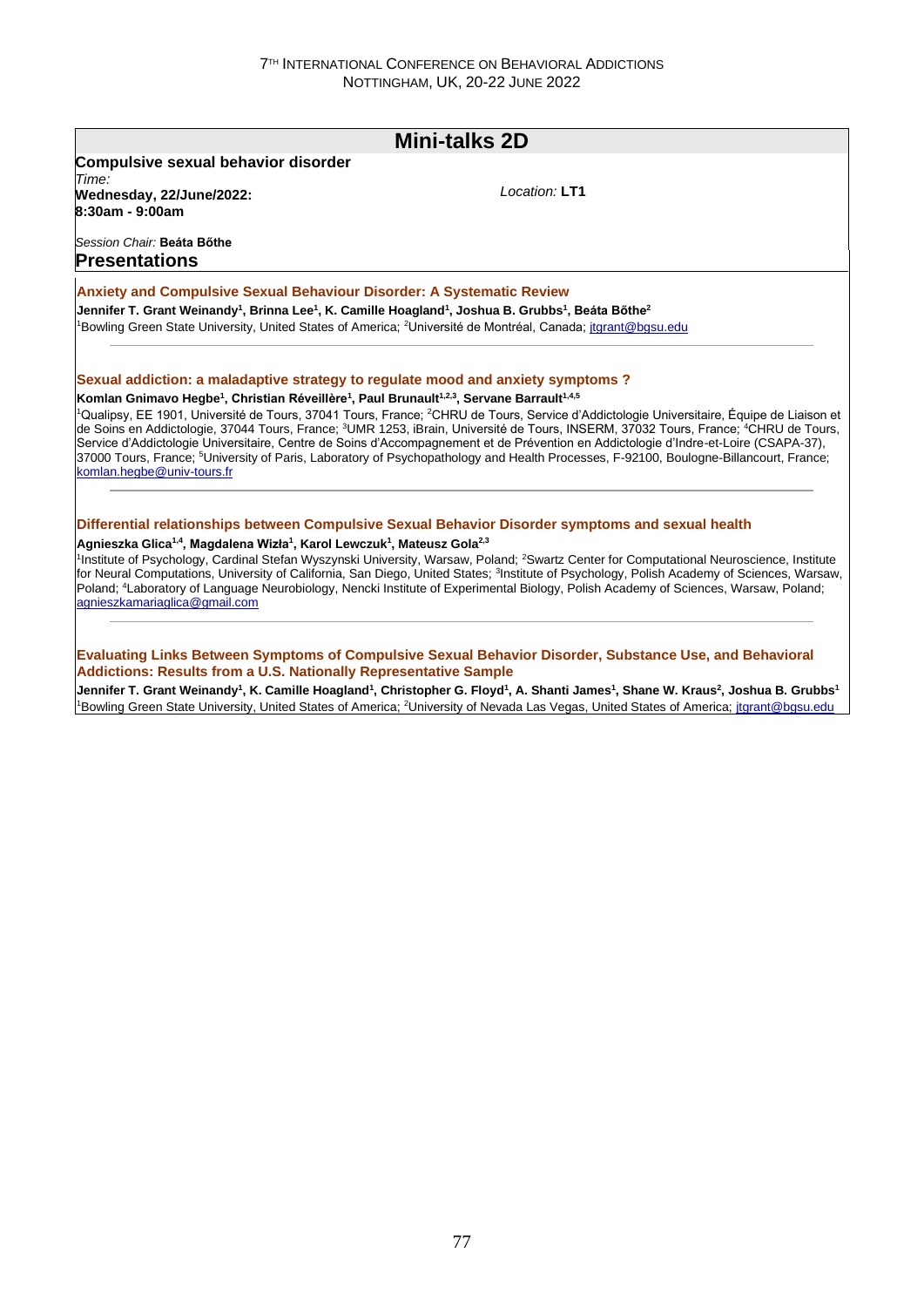|                                                                                                                                                                  | <b>Mini-talks 2E</b>                                                                                                                                                                                                                                                                                                                                                                                                                                                                                                                                                                                                                          |
|------------------------------------------------------------------------------------------------------------------------------------------------------------------|-----------------------------------------------------------------------------------------------------------------------------------------------------------------------------------------------------------------------------------------------------------------------------------------------------------------------------------------------------------------------------------------------------------------------------------------------------------------------------------------------------------------------------------------------------------------------------------------------------------------------------------------------|
| <b>Children and adolescents</b><br>Time:                                                                                                                         |                                                                                                                                                                                                                                                                                                                                                                                                                                                                                                                                                                                                                                               |
| Wednesday, 22/June/2022:<br>8:30am - 9:00am                                                                                                                      | Location: LT3                                                                                                                                                                                                                                                                                                                                                                                                                                                                                                                                                                                                                                 |
| Session Chair: <b>Ina Koning</b><br><b>Presentations</b>                                                                                                         |                                                                                                                                                                                                                                                                                                                                                                                                                                                                                                                                                                                                                                               |
| The use of mobile devices by children under 6 years old in Poland<br>Magdalena Rowicka <sup>1</sup> , Michał Bujalski <sup>2</sup>                               |                                                                                                                                                                                                                                                                                                                                                                                                                                                                                                                                                                                                                                               |
| <sup>1</sup> The Maria Grzegorzewska University, Poland; <sup>2</sup> Warsaw University, Poland; <u>magda.rowicka@gmail.com</u>                                  |                                                                                                                                                                                                                                                                                                                                                                                                                                                                                                                                                                                                                                               |
| International Islamic University Malaysia, Malaysia; azwanis@iium.edu.my                                                                                         | Screen media dependency among pre-school children in Kuala Lumpur and its associated factors<br>Azwanis Abdul Hadi, Nurul Akmal Abd Latip, Suhaiza Samsudin, Edre Mohammad Aidid, Rozanizam Zakaria                                                                                                                                                                                                                                                                                                                                                                                                                                           |
| Psychological correction of adolescents' Internet addiction by means of Art therapy                                                                              |                                                                                                                                                                                                                                                                                                                                                                                                                                                                                                                                                                                                                                               |
| Samara city; berdibayeva.sveta1@mail.ru                                                                                                                          | Sveta Berdibayeva <sup>1</sup> , Myrzabek Kamchybekuulu <sup>2</sup> , Bibianar Baizhumanova <sup>3</sup> , Alena Garber <sup>4</sup> , Dmitry Ivanov <sup>5</sup><br><sup>1</sup> Al-Farabi Kazakh National University, Almaty city, Republic of Kazakhstan; <sup>2</sup> Jusup Balasagyn Kyrgyz National University, Bishkek city,<br>Republic of Kyrgyz; <sup>3</sup> L.N.Gumilyov Eurasian National University, Nursultan city, Republic of Kazakhstan;; <sup>4</sup> Rehabilitation Clinic<br>"Reinhardshöhe",Bad Wildungen, Hessen, Germany; <sup>5</sup> Samara State University of Social Sciences and Education, Russian Federation, |
|                                                                                                                                                                  | Influence of emotional behavior of parents as a means of protection against mobile addiction in children                                                                                                                                                                                                                                                                                                                                                                                                                                                                                                                                      |
|                                                                                                                                                                  | Nazym Abikeyeva <sup>1</sup> , Sveta Berdibayeva <sup>1</sup> , Saya Dossanova <sup>2</sup> , Aiym Massimbayeva <sup>1</sup> , Marta Abdykalikova <sup>3</sup><br><sup>1</sup> Al-Farabi Kazakh National University, Kazakhstan; <sup>2</sup> Myrzakhmetov Kokchetau University, Kazakhstan; <sup>3</sup> National School of Public Policy<br>Academy of Public Administration under the President of the Republic Kazakhstan; abikeyeva.nazym11@gmail.com                                                                                                                                                                                    |
|                                                                                                                                                                  | Dificit of cognitive resources in unsocialized conduct disorder of children and adolescents (lies, stealing, truancy)                                                                                                                                                                                                                                                                                                                                                                                                                                                                                                                         |
|                                                                                                                                                                  |                                                                                                                                                                                                                                                                                                                                                                                                                                                                                                                                                                                                                                               |
| Inna Tikhonova, Svetlana Khazova, Tatiana Adeeva<br>Kostroma State University, Russian Federation; inn.007@mail.ru<br>adolescents early in the COVID-19 pandemic | Anxiety sensitivity mediates relations between anxiety and problematic smartphone use severity in Chinese                                                                                                                                                                                                                                                                                                                                                                                                                                                                                                                                     |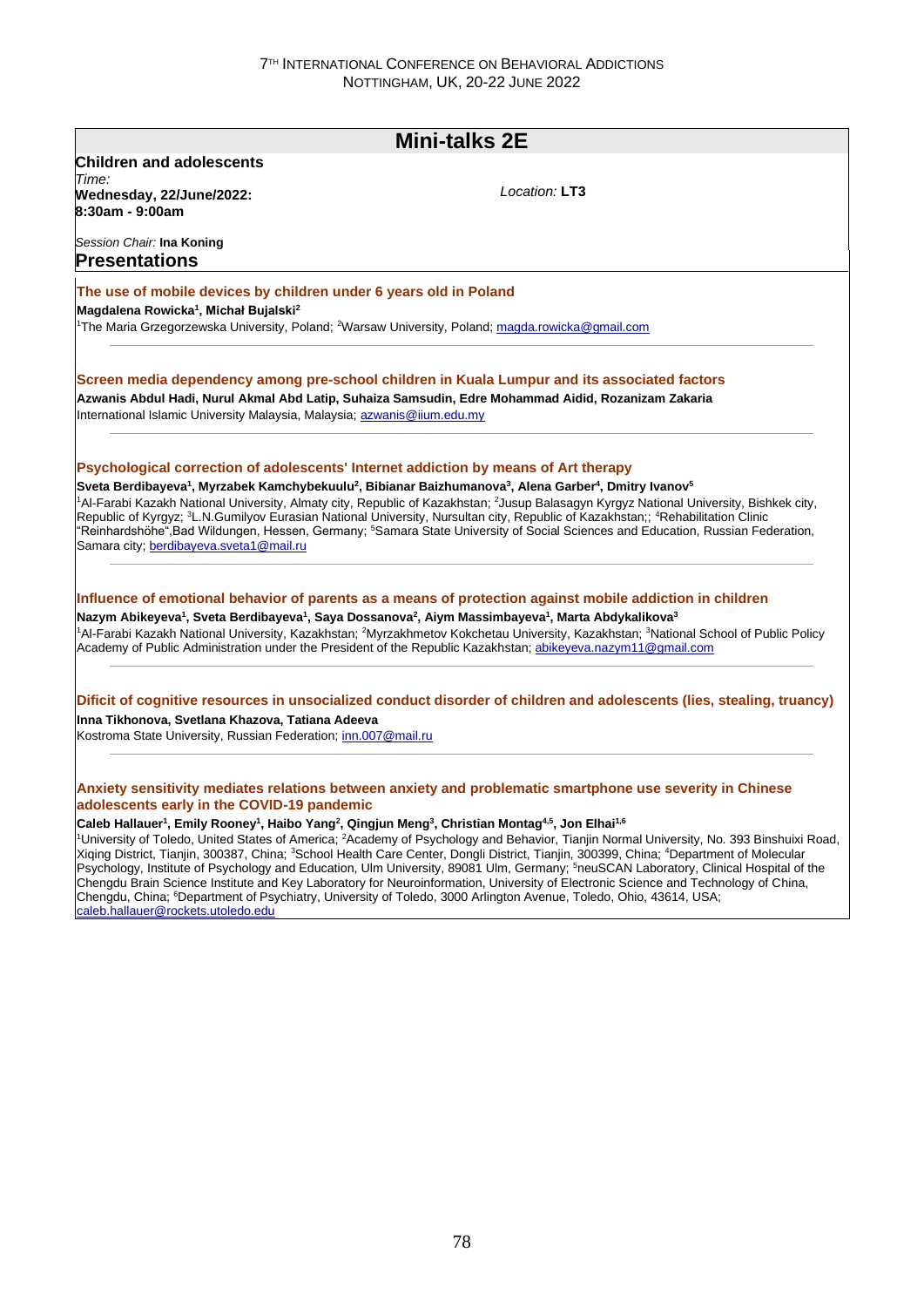| <b>Mini-talks 2F</b>                                                                                                         |                                                                                                                                                                                                                                              |  |
|------------------------------------------------------------------------------------------------------------------------------|----------------------------------------------------------------------------------------------------------------------------------------------------------------------------------------------------------------------------------------------|--|
| <b>Gaming research</b>                                                                                                       |                                                                                                                                                                                                                                              |  |
| Time:<br>Wednesday, 22/June/2022:<br>8:30am - 9:00am                                                                         | Location: LT6                                                                                                                                                                                                                                |  |
| Session Chair: Halley M. Pontes                                                                                              |                                                                                                                                                                                                                                              |  |
| <b>Presentations</b>                                                                                                         |                                                                                                                                                                                                                                              |  |
| Videogame user differences according to the game they play                                                                   |                                                                                                                                                                                                                                              |  |
| Roxanne Hébert-Ratté, Magali Dufour, Ghassan El-Baalbaki                                                                     |                                                                                                                                                                                                                                              |  |
| Université du Québec à Montréal, Canada; hebert-ratte.roxanne@courrier.ugam.ca                                               |                                                                                                                                                                                                                                              |  |
|                                                                                                                              | Game genre, bodily dissociation experiences and Internet gaming disorder symptoms: is there an association?                                                                                                                                  |  |
| Alessia Musicò, Giulia Fioravanti, Silvia Casale                                                                             |                                                                                                                                                                                                                                              |  |
| Università degli Studi di Firenze, Italy; alessia.musico@unifi.com                                                           |                                                                                                                                                                                                                                              |  |
|                                                                                                                              | Impact of problematic video gaming and action computer games on proactive and reactive cognitive control                                                                                                                                     |  |
| Andrzej Cudo <sup>1</sup> , Natalia Kopiś-Posiej <sup>1,2</sup> , Kateryna Shchehelska <sup>1</sup>                          |                                                                                                                                                                                                                                              |  |
|                                                                                                                              | <sup>1</sup> The John Paul II Catholic University of Lublin, Poland: <sup>2</sup> Medical University of Lublin, Poland: andrew.cudo@gmail.com                                                                                                |  |
|                                                                                                                              | Pavlovian and instrumental conditioning in the early stages of gaming disorder and buying-shopping disorder                                                                                                                                  |  |
| Anna M. Schmid <sup>1</sup> , Tobias A. Thomas <sup>2</sup> , Astrid Müller <sup>2</sup> , Sabine Steins-Loeber <sup>1</sup> |                                                                                                                                                                                                                                              |  |
|                                                                                                                              | Department of Clinical Psychology and Psychotherapy, University of Bamberg, Bamberg, Germany; <sup>2</sup> Department of Psychosomatic<br>Medicine and Psychotherapy, Hannover Medical School, Hannover, Germany; anna.schmid@uni-bamberg.de |  |
| young adults                                                                                                                 | Validation of the Internet Gaming Disorder Test (IGDT-10) in a sample of Quebec French-speaking adolescents and                                                                                                                              |  |
| Roxanne Hébert-Ratté, Magali Dufour, Martine Hébert                                                                          |                                                                                                                                                                                                                                              |  |
| Université du Québec à Montréal, Canada; hebert-ratte.roxanne@courrier.ugam.ca                                               |                                                                                                                                                                                                                                              |  |